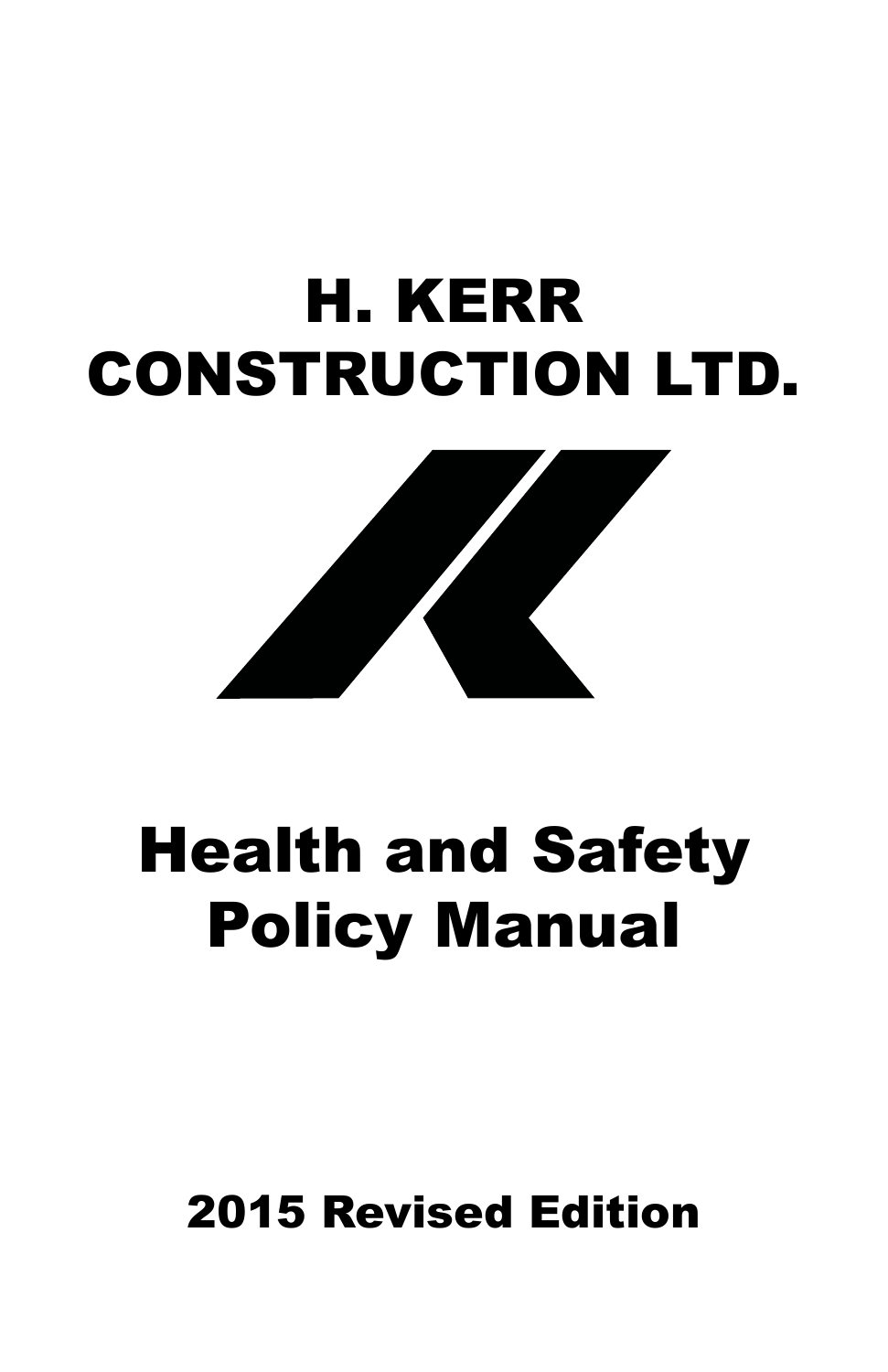# **TABLE OF CONTENTS**

| 1 |
|---|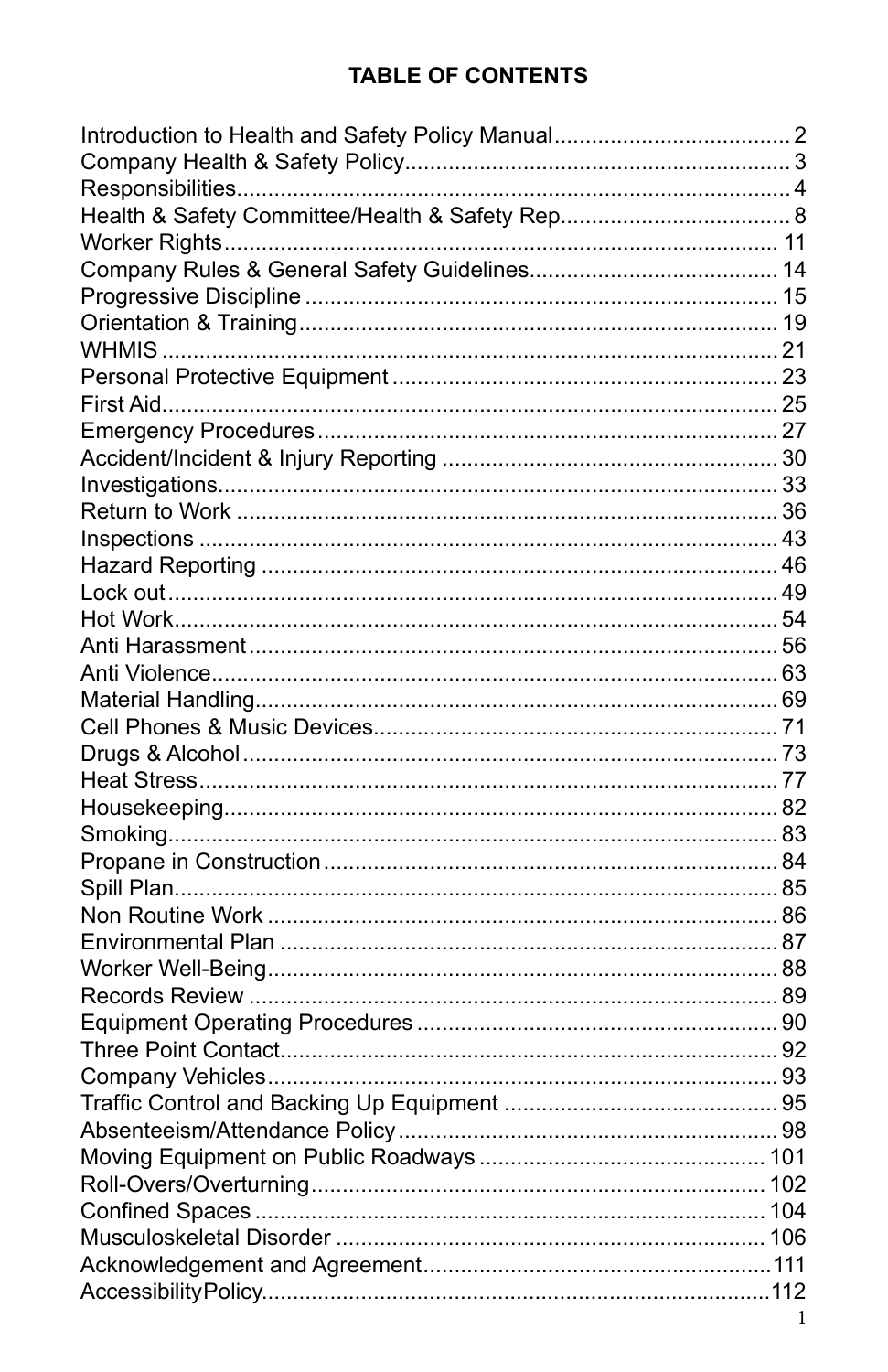# **Introduction To The Health and Safety Policy Manual**

The following booklet is a collection of H. Kerr Constructions health and safety policies and excerpts from the Occupational Health and Safety Act. The booklet also includes safety guidelines from the Workplace Safety Insurance Board and the Infrastructure Health and Safety Association, blended with input from the company Joint Health and Safety Committee. These guidelines are intended to assist in making every day a safe day at work and at home. You are the most important aspect of our safety program and together, by focusing on safety, we can ensure a safe, healthy work environment.

Additional site specific policies and procedures are available at each individual site and at head office.

We believe that all injuries and occupational illnesses are preventable and our goal is Zero Injuries, Illnesses and Zero Accidents and Incidents.

#### **"Zero frequency is Normal"**

It is crucial that all employees must become familiar with the Occupational Health & Safety Act and all applicable regulations, along with the requirements of the Company's Health & Safety Program. All employees must know what their responsibilities are and have the required ability and training to fulfill them.

Employees shall take the necessary time to thoroughly read and understand this manual. Questions may be addressed to company's Health & Safety Co-ordinator or your supervisor. Please do not ever hesitate to ask for any information you require.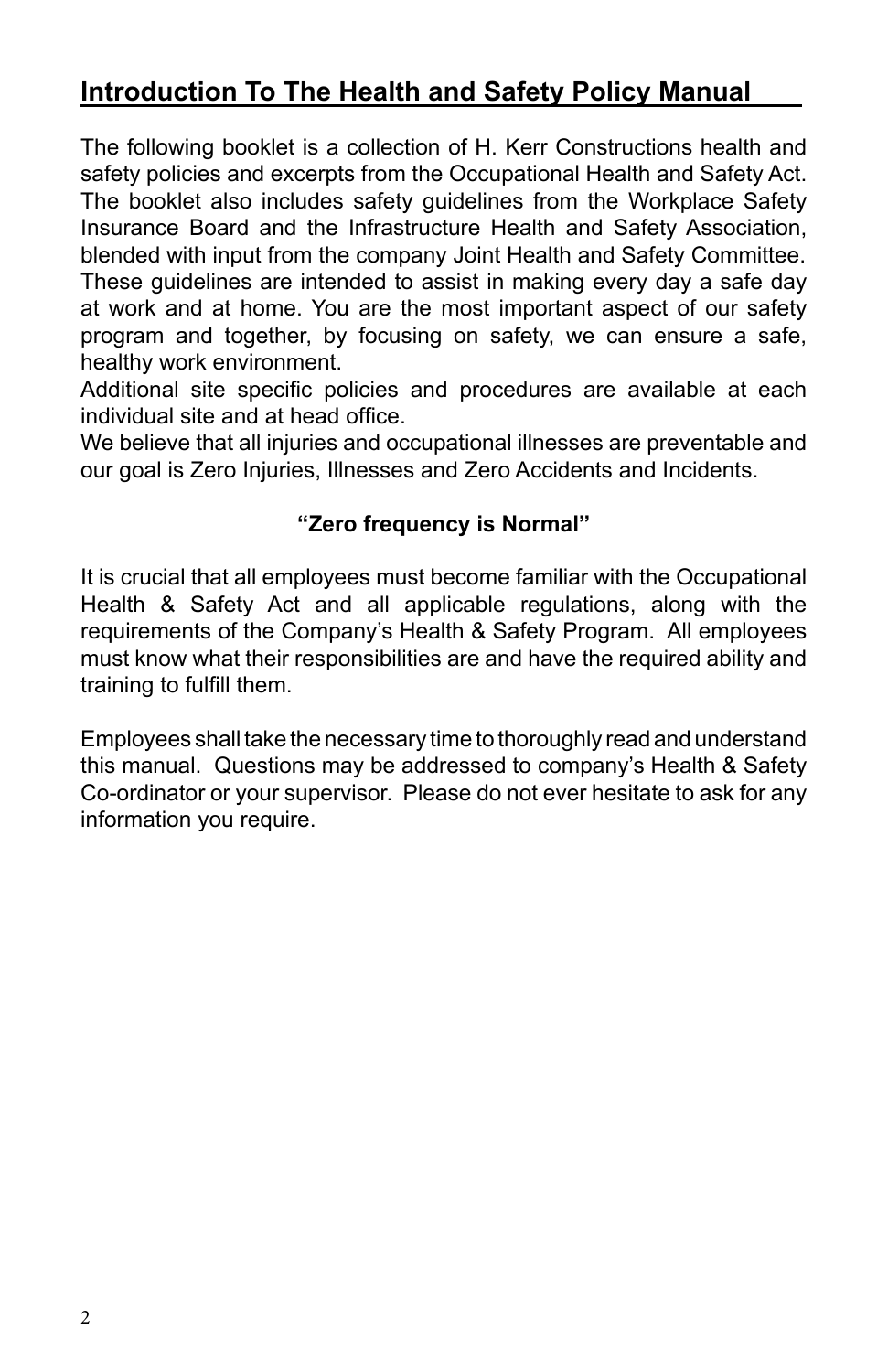# **Health and Safety Policy**

The Management of **H. Kerr Construction Limited** is vitally interested in the Health and Safety of all our employees and any associated persons who may be affected by our work. Protection of employees from injury or occupational disease is a major continuing objective. **H. Kerr Construction Limited** will make every effort to provide a safe, healthy work environment.

**H. Kerr Construction Limited,** as an employer is ultimately responsible for worker health and safety. As president of **H. Kerr Construction Limited,**  I give you my personal promise that every reasonable precaution will be taken for the protection of the workers.

Our goal is to achieve zero frequency of occupational illness and injury. To attain this goal we shall continue to develop, implement and evaluate our Health & Safety policy and programs. We shall ensure that all employees receive ongoing training on Health & Safety matters which meet or exceed Health & Safety standards set out by the legislation; we shall maintain communication between management and staff; and lead by actions instead of words. We believe that all of these factors shall provide the safest possible work environment.

H Kerr Construction Ltd. Will make every reasonable effort to provide suitable return to work opportunities for every worker unable to perform his or her duties following a work related injury or illness.

It is everyone's responsibility from the President to the new worker to ensure a safe and healthy workplace. It is in the best interest of everyone to consider Health & Safety in every activity.

Under the Occupational Health & Safety Act all employees of **H. Kerr Construction Limited** including the administrative staff have responsibilities towards ensuring Health & Safety in the workplace. They will be held accountable when they fail to do so and will also be subject to internal discipline up to and including termination.

All sub-contractors employed by **H. Kerr Construction Limited** must comply with these standards and advise their personnel of same.

Health & Safety is not an addition to one's job; it is an integral part of every job.

GEORGE KERR President **International Contract Contract Contract Contract Contract Contract Contract Contract Contract Contract Contract Contract Contract Contract Contract Contract Contract Contract Contract Contract Contract Contract**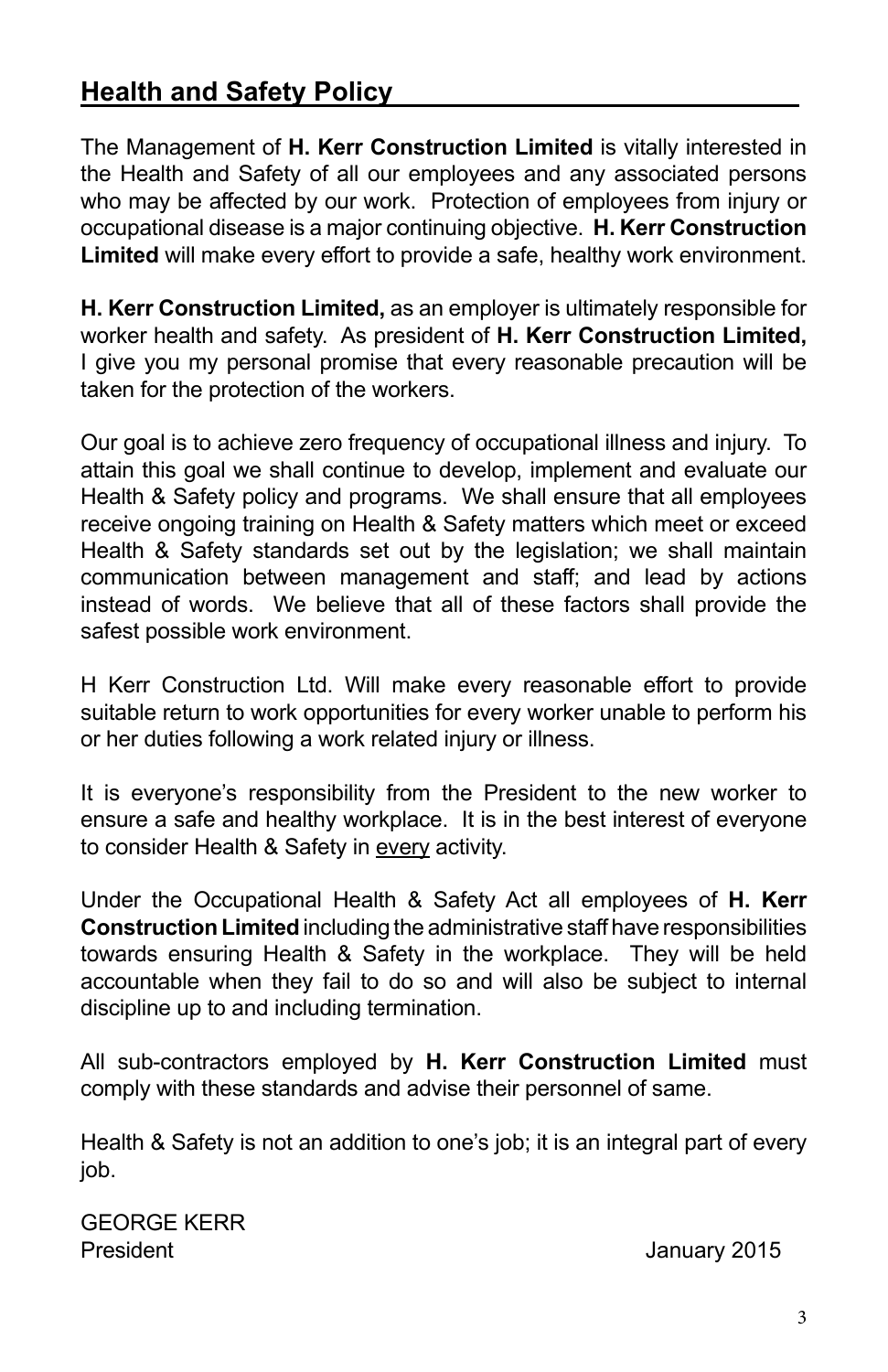# **General Legal Duties and Responsibilities**

All employers in Ontario are required to provide for the health and safety of their employees in accordance with the provisions of the Occupational Health and Safety Act. All persons in the workplace (employer, supervisor and worker) have duties and responsibilities under the Act, according to their levels of responsibility within the organization.

A general legal duty of both the employers and supervisors is to take all reasonable precautions to protect the worker's health and safety. As a worker it is your legal duty to work in accordance with the Act and its regulations. You are required to work safely and in a manner that will not cause harm to yourself or others. You must also report all hazards, including contravention of the Act and its Regulations, to your supervisor.

The general duties of employers, supervisors and workers are covered in sections 25, 26, 27, 28, of the Occupational Health and Safety Act. A copy of the Act must be posted in the workplace.

#### **Individual Responsibilities**

Responsibilities shall be communicated to all employees during new worker orientation, during spring orientation for returning workers and site safety talks

#### **Management: (Senior Manager)**

- Conduct workplace inspections monthly
- Conduct incident investigations
- Conduct employee training
- Correct substandard acts or conditions
- Respond to recommendations made by Joint Health & Safety Committee or worker rep.
- • Commending employee and supervisor health and safety performance
- • Perform periodic employee safety observations at least annually
- Perform annual employee and supervisor evaluations
- • Ensure all equipment, materials and protective devices are provided, maintained in good condition, and used as prescribed
- The measures and procedures prescribed are carried out in the workplace
- Provide information, instruction and supervision to a worker to protect the health and safety of the worker
- In a medical emergency for the purpose of diagnosis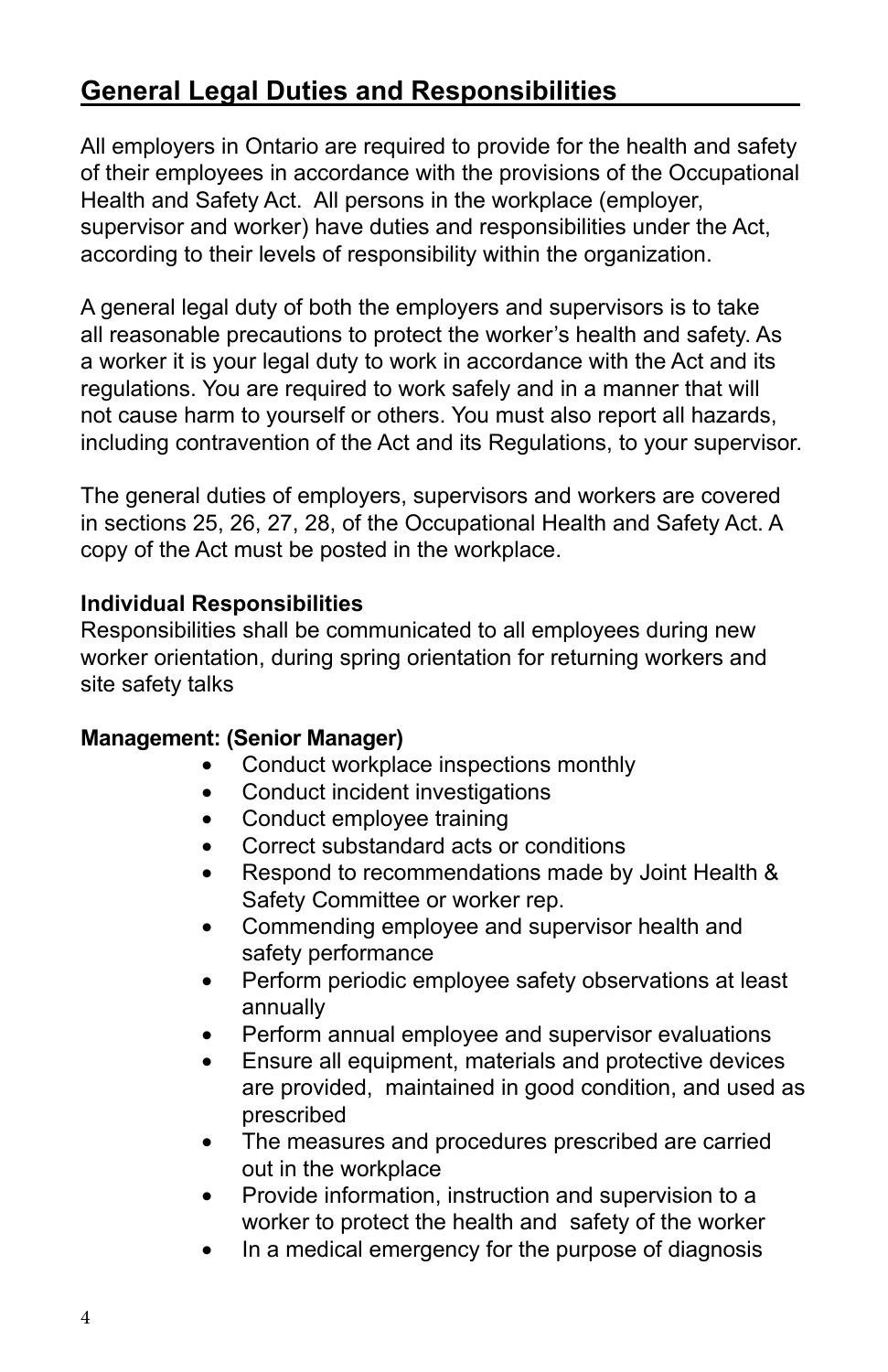or treatment, provide upon request ,information in the possession of the employer, to a legally qualified medical practitioner and to such other persons as may be prescribed

- When appointing a supervisor, appoint a competent person
- Acquaint a worker or person in authority over a worker with any hazard in the work and in the handling, storage, use, disposal and transportation of any article, device, equipment or a biological, chemical or physical agent.
- Afford, assist and cooperate with any functions to be carried out by the health and safety rep. or committee
- Only employ in the workplace a person over the prescribed age (16)
- Not knowingly permit a person under the prescribed age in or about the workplace.
- Take every precaution reasonable in the circumstances for the protection of the worker
- Post in the workplace a copy of the Occupational Health and Safety Act and any explanatory material prepared by the Ministry, outlining the rights, responsibilities and duties of workers
- Prepare, review and post in the workplace annually a written health and safety policy and develop and maintain a program to implement the policy
- Provide to the committee or health and safety rep. the results of a report respecting health and safety and advise workers of the same
- Establish an occupational health and safety service for the workers and maintain the same according to the standards prescribed
- For biological, chemical or physical agents as prescribed:
	- Keep and maintain records of the handling, storage, use and disposal of
	- • Keep, maintain and make available to worker affected records of exposure to
	- Notify workers of the use or introduction into the workplace of
	- Monitor at such time or intervals the levels in the workplace
	- Comply with standards limiting exposure of a worker to
- Establish a medical surveillance program for the workers as prescribed
- Provide for safety related medical examinations and tests for workers as prescribed
- Where so prescribed, only permit a worker to work or be in the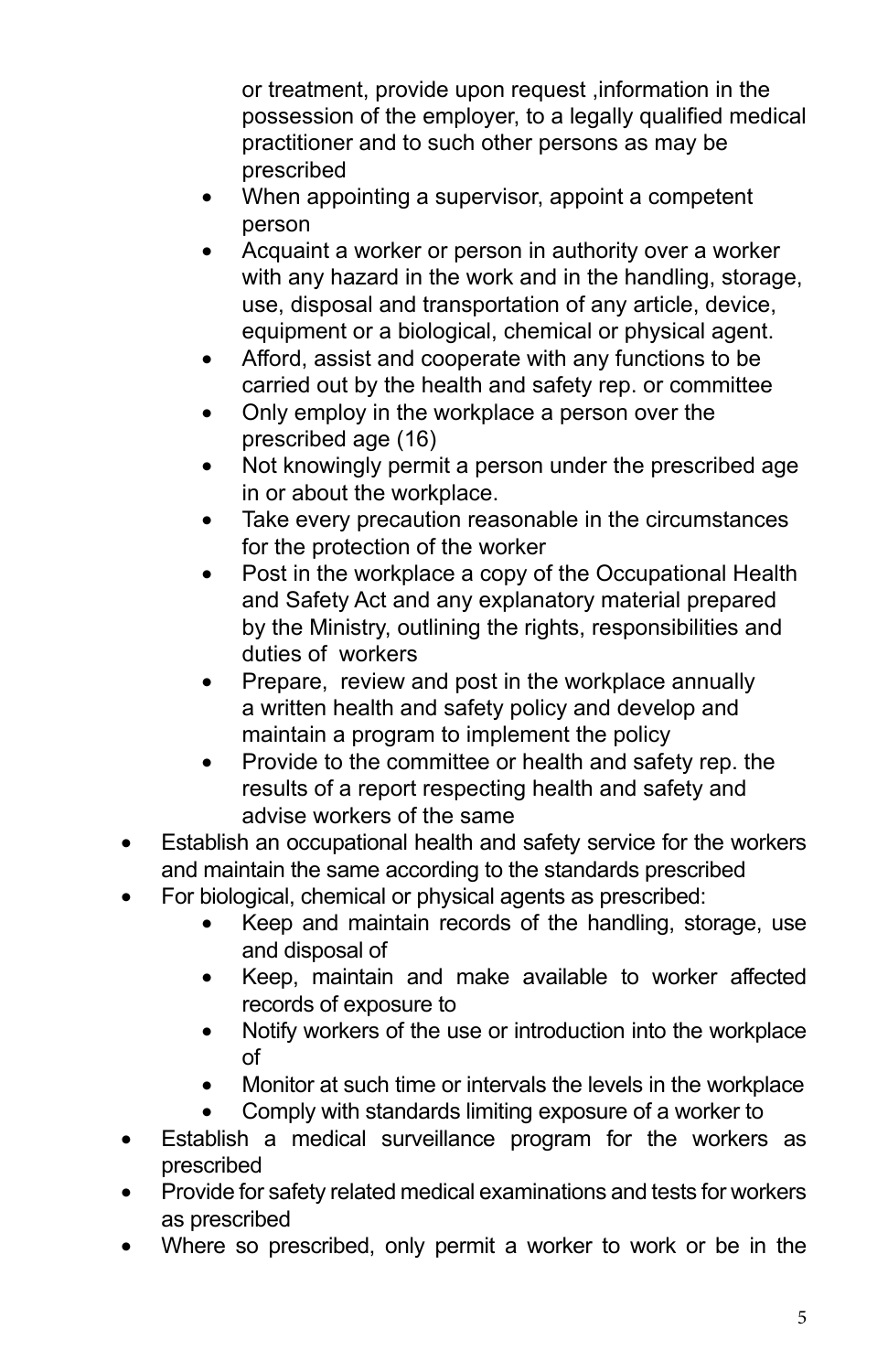workplace who has undergone such medical examinations, test or x-rays and who is to be found physically fit to do the work in the workplace

- Where so prescribed provide a worker with written instructions as to the measures and procedures to be taken for the protection of a worker
- Carry out such training programs for workers, supervisors and committee members as may be prescribed
- If a worker participates in a prescribed medical surveillance program or undergoes prescribed medical examinations or test due to a work related injury, the employer shall pay:
- Costs for medical examinations or tests
- Travel costs respecting the examination or tests
- The time spent to undergo the examination or tests at his or her regular or premium rate as may be proper

#### **Supervisor:**

Along with having a sound practical understanding of the Occupational Health & Safety Act & Regulations, our supervisors shall also:

- Conduct site inspections and employee safety observations at least weekly.
- Conduct safety talks at least weekly.
- Conduct incident investigations
- Ensure employees work safely at all times, following proper measures and procedures.
- Ensure workers wear or use the required personal protective equipment
- Correct substandard acts or conditions
- Commend employee health and safety performance
- Advise workers of existing or potential hazards which the supervisor is aware of
- When necessary provide written instruction for measures and procedures for worker protection
- • Take every precaution reasonable in the circumstances for the protection of the worker
- Lead by example
- Conduct employee training
- Complete and submit on time, proper documentation
- Treat workers fairly without prejudice
- Ensure good housekeeping is maintained
- Investigate employee concerns
- Maintain company vehicles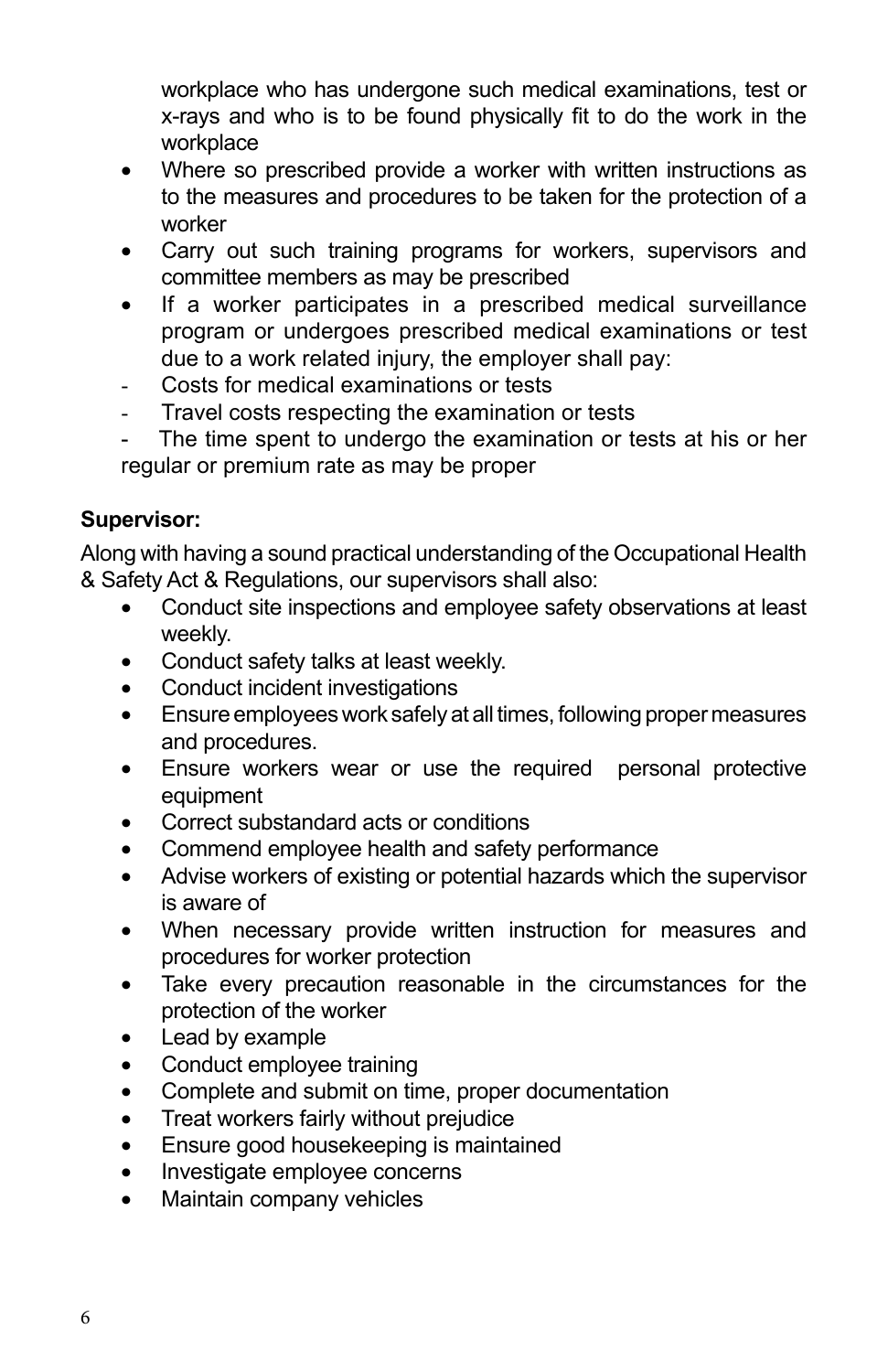#### **Worker:**

Worker's responsibilities at H. Kerr Construction Limited include but are not limited to:

- Work in compliance with the Occupational Health & Safety Act & governing Regulations and with the companies health and safety program.
- Take every precaution necessary to prevent accidents.
- Work in a manner that will not endanger anyone.
- Report any accident, incident or injury to your employer or supervisor immediately.
- Report to the employer or supervisor any contravention of the Act or regulations or the existence of any hazard in which he or she knows
- Report to the employer or supervisor the absence of or defect in any equipment or protective device the worker is aware and which may endanger himself, herself or another worker
- Help new employees to follow proper procedure and to recognize job hazards.
- Participate in the Health & Safety program.
- Must use or wear proper protective equipment and devices as prescribed.
- Comply with all company rules and be aware that workers are subject to corrective action when company rules or government regulations are violated.
- If an injury does occur, participate in the return to work process

## **Subcontractors:**

All subcontractors must comply with H. Kerr Construction Limited Health & Safety policy and program as well as:

- Maintain a health and safety program as required under the Act.
- • Monitor site conditions in their work area and take corrective action, where required.
- Sub-contractors must ensure their workers wear the appropriate Personal Protective Equipment at all times
- Sub-contractors are required to provide a current WSIB Clearance Certificate.
- Sub-contractors shall also provide H. Kerr Construction Limited with an up-to-date Liability Insurance Certificate.
- Sub-contractors must supply MSDS sheets for any WHMIS products used on site
- Any accidents, injuries or hazards must be reported immediately, and forward all documentation to the site supervisor at H. Kerr Construction Limited.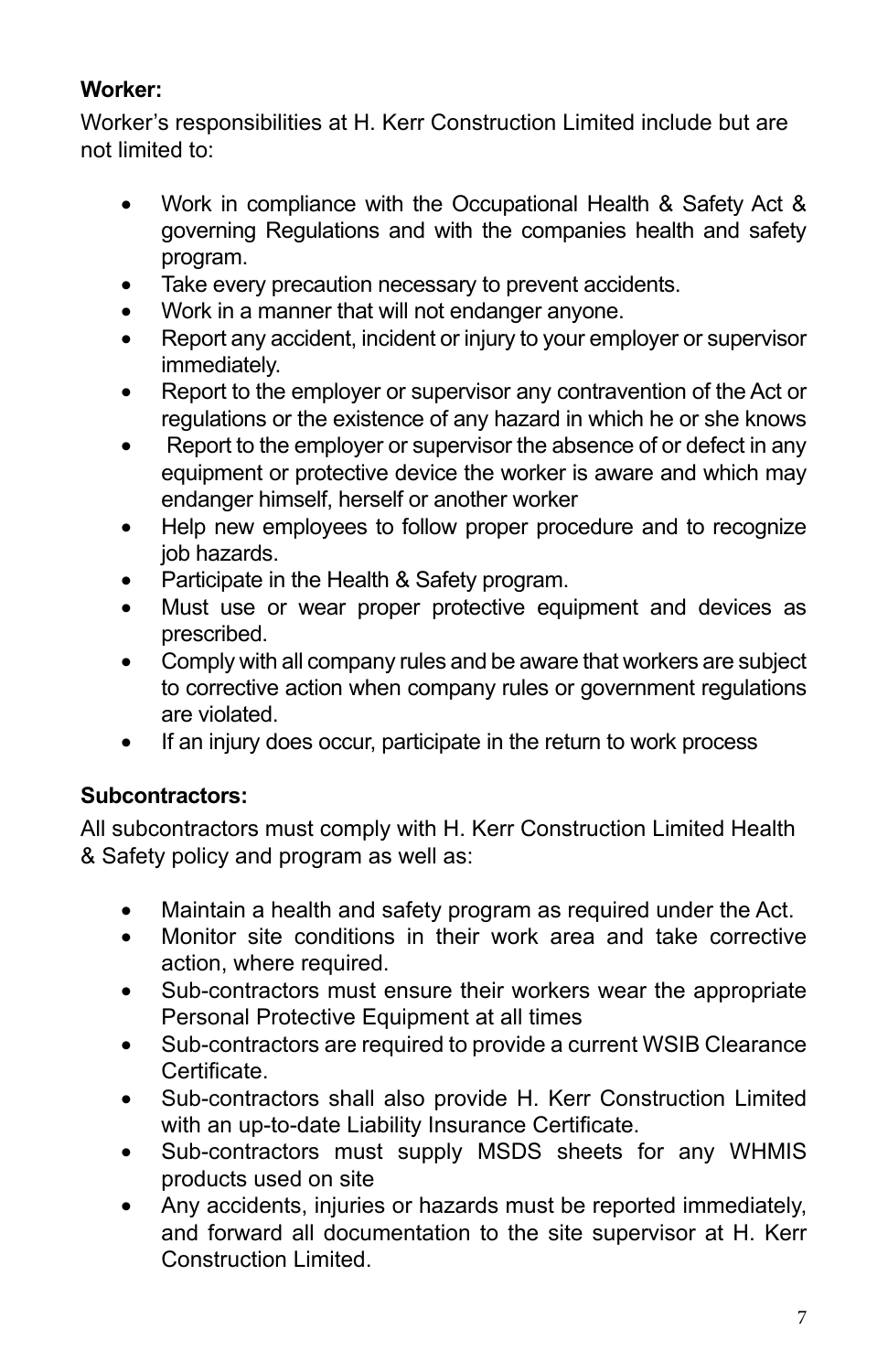- Sub-contractors must provide a competent person to oversee the project and ensure the workers are qualified and trained with training records up to date and available upon request.
- All sub-contractors will conduct a clean up of their work area daily. If waste and debris create a hazard and are not cleaned up in a reasonable time, H. Kerr Construction will proceed to clean up at the expense of the sub-contractor.
- Complete and return the Contractor Health and Safety Responsibility Agreement form

# **Joint Health & Safety Committee / Health & Safety Rep.**

#### **Purpose**

The main purpose of the Joint Health and Safety Committee is to identify situations that may be a source of danger or hazard to workers and make recommendations to management or employer for improvements of the health and safety of workers

#### **JHSC Functions**

The function of the Joint Health and Safety Committee are specified in the Occupational Health and Safety Act. The Act also gives JHSC's certain duties and powers to carry out their functions.

Most of these functions powers and duties relate directly to three major tasks of identifying, assessing and recommending action to control health and safety hazards. A few others deal specifically with committee procedures. To provide a better understanding of the purpose and application of the Act, the description in the following sections are presented in plain language. The Act contains exact wording, and should be consulted when precise interpretations are needed.

#### **What The Act Says:**

 $(section 9 (18) (a,b,c,d,e,f)$ 

It is the function of a committee and it has power to,

- (a) identify situations that may be a source of danger or hazard to the workers;
- (b) make recommendations to the constructor or employer and the workers for the improvement of health and safety of the workers;
- (c) recommend to the constructor or employer and the workers the establishment, maintenance and monitoring of programs, measures and procedures respecting the health and safety of workers;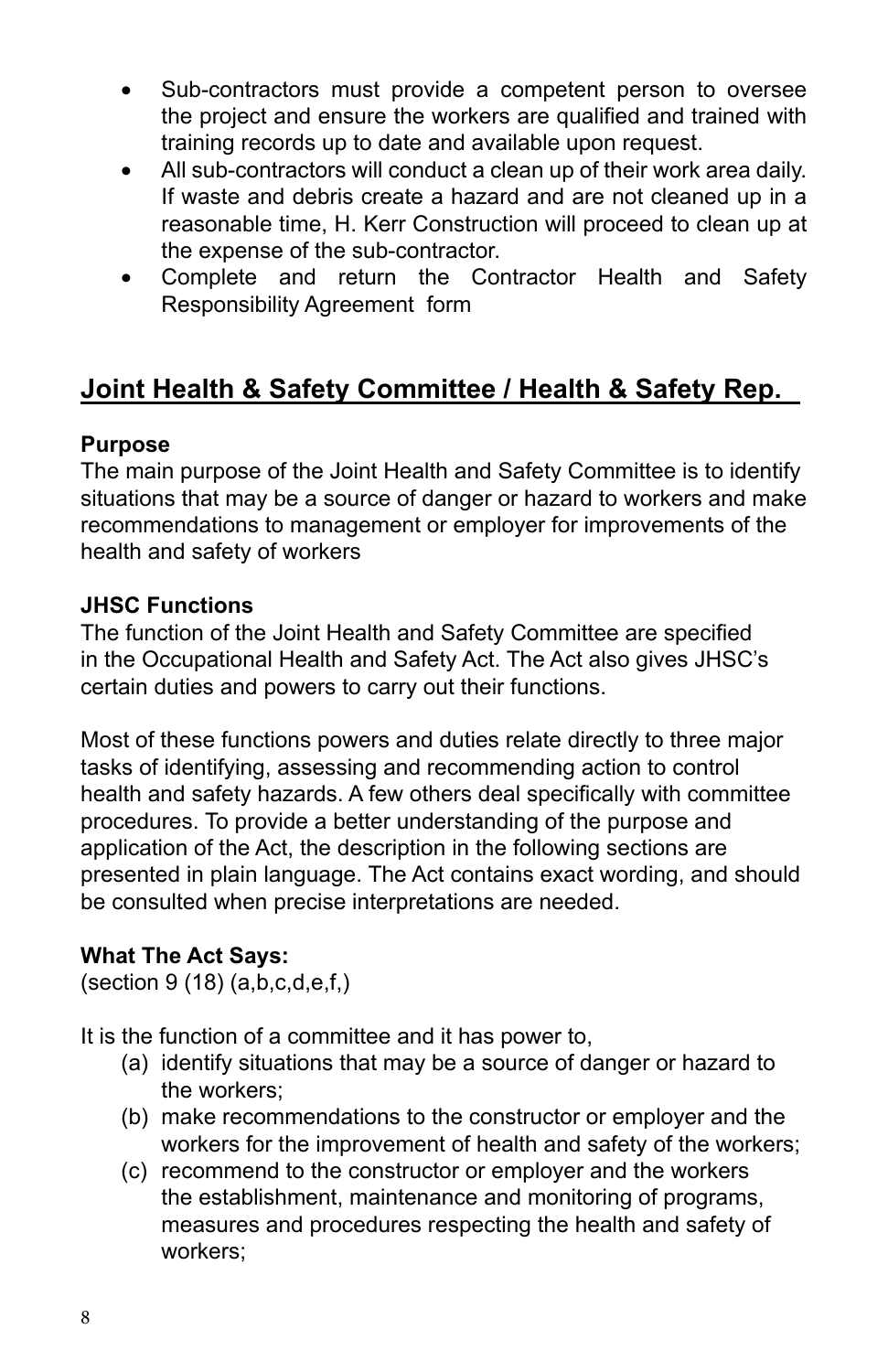- (d) obtain information from the constructor or employer respecting,
	- (i) the identification of potential or existing hazards of materials, processes or equipment, and
	- (ii) health and safety experience and work practices and standards in similar or other industries of which the constructor or employer has knowledge;
- (e) obtain information from the constructor or employer concerning the conducting or taking of tests of any equipment, machine, device, article, thing, material or biological, chemical or physical agent in or about the workplace for the purpose of occupational health and safety; and
- (f) be consulted about, and have a designated member representing workers be present at the beginning of testing referred to in clause(e) conducted in or about the workplace if the designated member believes his or her presence is required to ensure that valid testing procedures are used to ensure that test results are valid.

#### **Selection process for the Joint Health and Safety Committee (JHSC**)

| <b>Worker Members</b>     | Will be elected by their peers. Individuals can<br>volunteer or be nominated. An election will be<br>held to select the appropriate number of worker<br>members, a 55% vote must be achieved to be<br>elected as a worker member. |
|---------------------------|-----------------------------------------------------------------------------------------------------------------------------------------------------------------------------------------------------------------------------------|
| <b>Management Members</b> | The president will select the management<br>member(s).                                                                                                                                                                            |

The same process as above will be used for both worker and management members when selecting alternates

If the employees are having difficulty selecting their JHSC members, management will assist by:

- Making additional efforts to promote the benefits of becoming a JHSC member
- Provide information to the workers on the roles and responsibilities of the JHSC.

The Health and Safety Coordinator shall arrange for certification training for new members of the Joint Health and Safety Committee as soon as formal training is available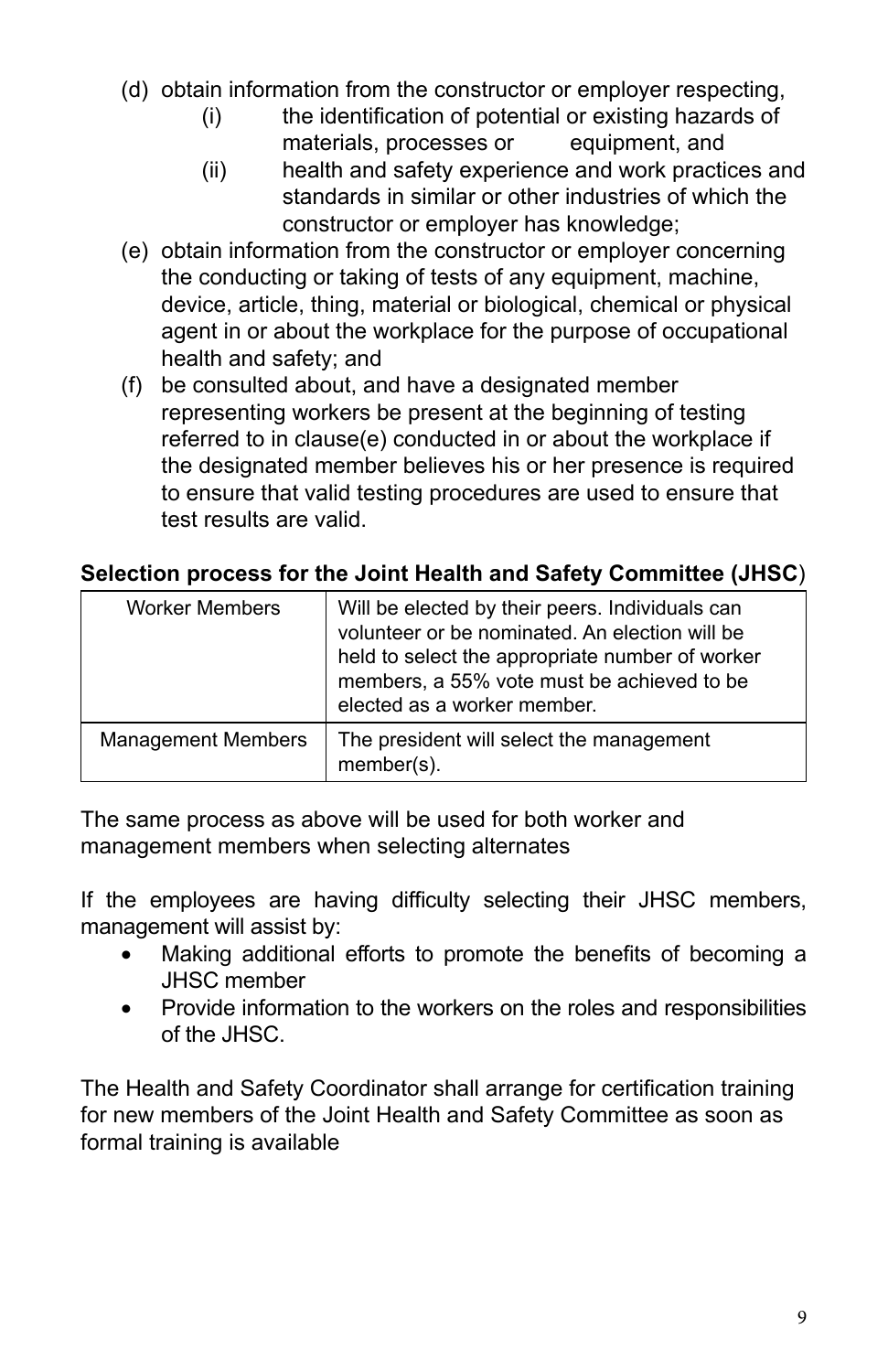#### **Reporting structure:**

 The committee shall make recommendations to management in writing. Management shall respond in writing within twenty one days of receiving a recommendation indicating their position and giving explanation of any negative response and providing a schedule for implementation of those items accepted.

#### **Committee:**

- 1. The maximum number of committee members may be revised as deemed necessary by notice of motion
- 2. There will be no fewer than four regularly scheduled committee meetings per year.
- 3. The committee will post on the health and safety board, in site trailers and in supervisors health and safety binders the names of the committee members and the minutes of the last meeting
- 4. All activities conducted by the committee members shall be deemed time worked.
- 5. The committee will promote standard and education programs that create a healthful and safe work environment
- 6. The committee will promote awareness and interest of the employees in the health and safety program.
- 7. The committee will evaluate and make recommendations on systems of reporting, recording, investigating and analyzing hazardous acts and conditions, which have caused or may cause personal injury or illness or property damage.
- 8. The committee will review the W.H.M.I.S. training on an annual basis.
- 9. Representatives of the worker members of the committee shall undertake monthly inspections of company facilities. All workplace inspections shall be reviewed at the next scheduled meeting.
- 10. The committee will recommend steps to correct unhealthy or unsafe work practices or working conditions.
- 11. The committee will review the health and safety program and make recommendations for change as required.
- 12. The worker co-chair will be informed by Management of any refusal to work on the ground of health and safety, any critical injury and any other serious health and safety issue at the time of occurrence. It will be the worker co-chair's discretion whether or not to investigate the incident. The committee reserves the right to investigate an occurrence should the Co-chair decide not to.
- 13. The committee shall appoint Co-chairs from amongst its own membership, one representing workers and one representing management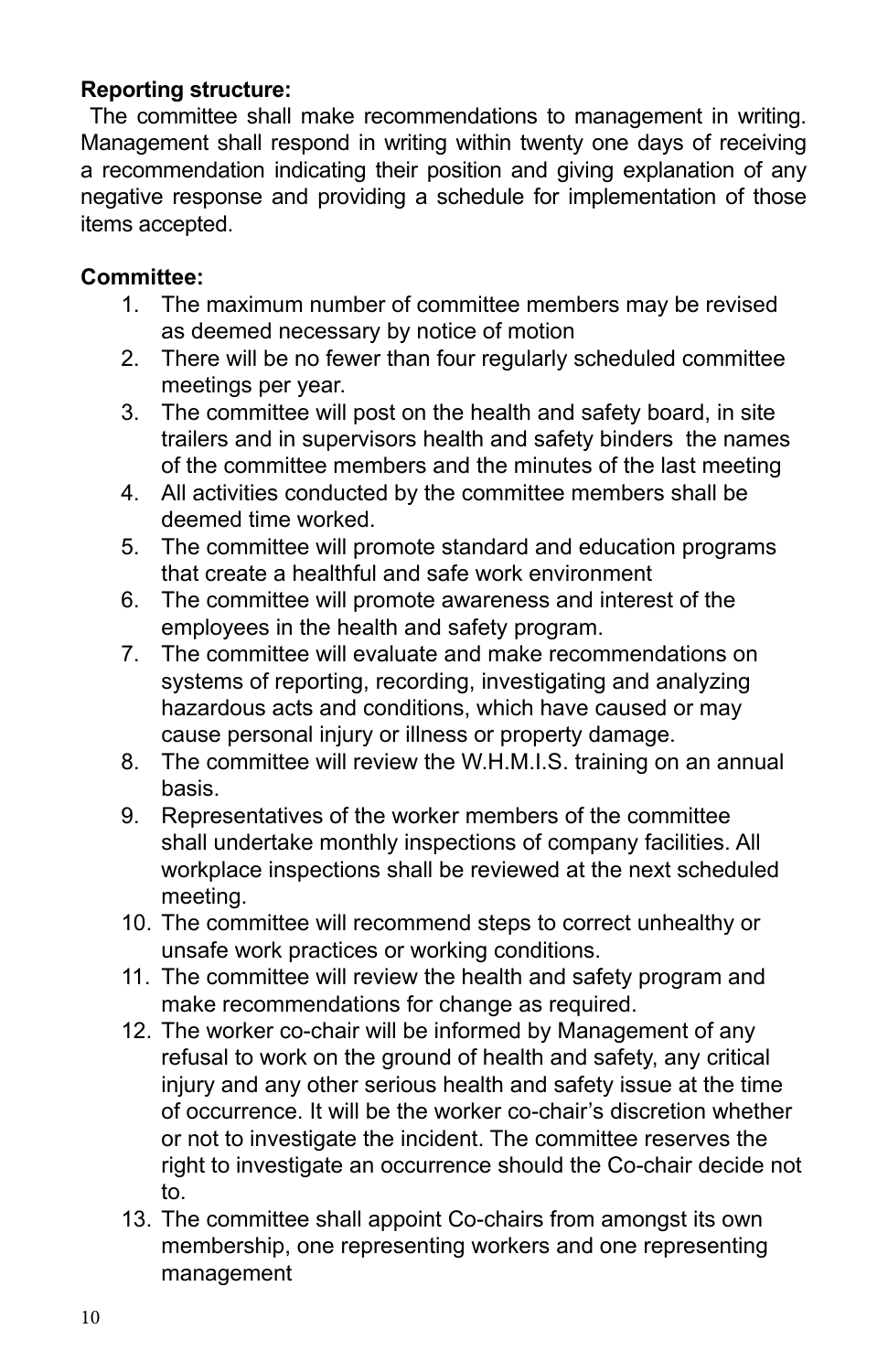#### **Health and Safety Representative:**

At projects where the number of workers regularly exceeds five, but less than twenty, a Health & Safety representative shall be selected by those workers who do not exercise managerial functions. The Health & Safety representative shall inspect the workplace a minimum of once per month and must report any situation (that is witnessed) that may be a hazard to workers or the public to the supervisor immediately. The Health & Safety representative shall make recommendations and report his findings to management. If received in writing, management must respond in writing within 21 days.

# **Worker Rights & The Internal Responsibility System**

#### **About the "Act"**

The Occupational Health & Safety Act was established on October 1, 1979. Its purpose is to protect workers against health and safety hazards on the job. The main features of the Act are described below:

#### **1. The Internal Responsibility System**

Workers and employers must share the responsibility for occupational health and safety. The **Internal Responsibility System** is based on the principle that the workplace parties themselves are in the best position to identify health and safety problems and to develop solutions. This system ideally involves everyone from the company president to the worker. How well the system works depends upon whether there is a complete unbroken chain of responsibility and accountability for health and safety.

#### **2. Rights of the Worker**

The purpose of this section is to educate all workers of their rights as an employee with H. Kerr Construction Limited.

- a) The worker has the right to know about workplace hazards.
- b) The worker has the right to be part of the process of identifying and resolving workplace health and safety concerns.
- c) The worker has the right to refuse work if they believe it is dangerous to either their own health and safety or that of another worker.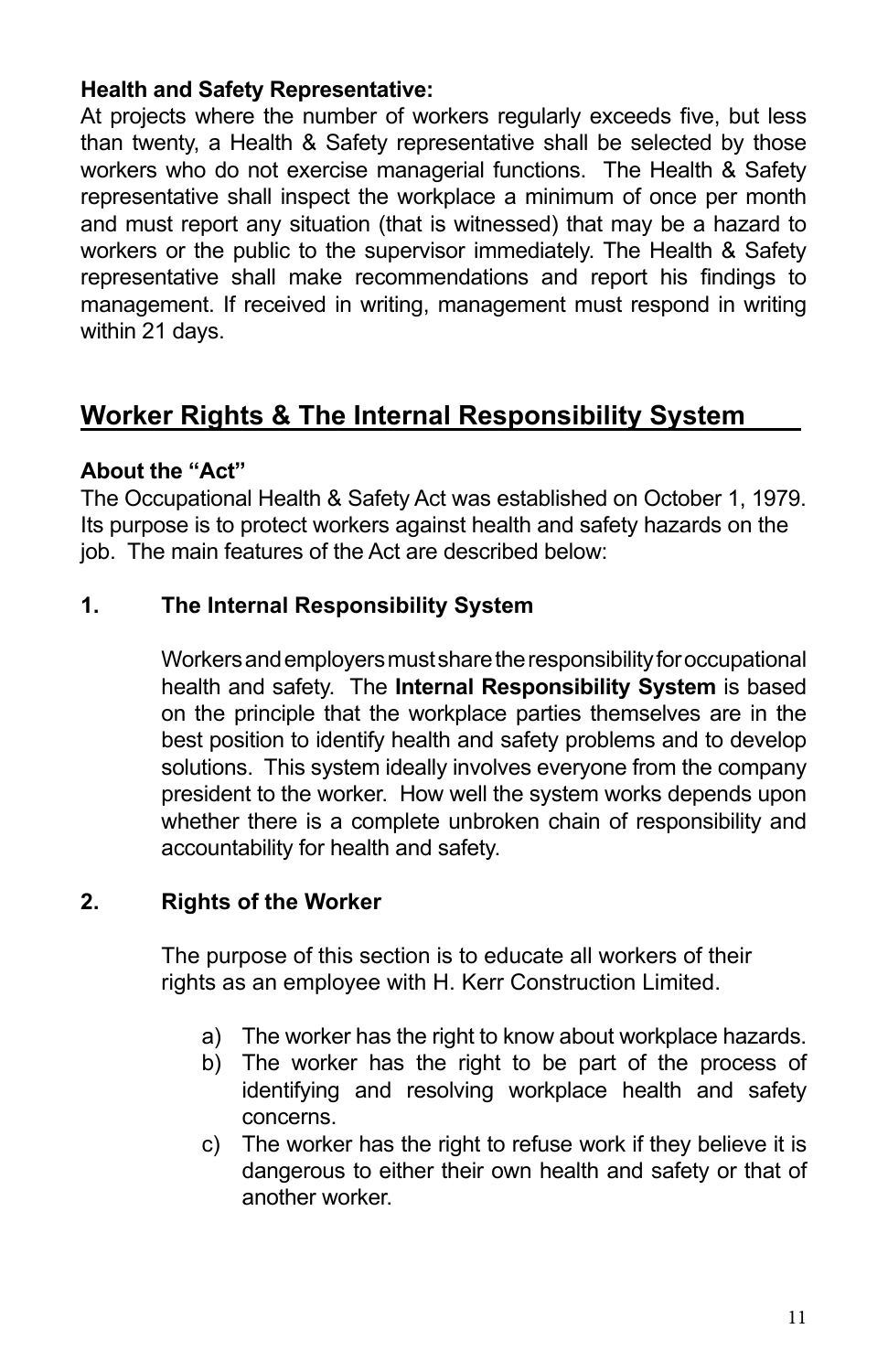#### **The worker may refuse to work if:**

- a) The equipment, machine, device or apparatus that the worker is to operate may endanger him/her or another worker.
- b) The physical condition of the workplace he/she works in is likely to endanger the employee.
- c) Or if the above-mentioned is in contravention of the OHSA and Regulations and such contravention is likely to endanger the employee or another worker.

All work refusals must be documented by a supervisor.

The following chart will serve to explain the procedure an employee must follow in the event that the employee refuses to work:

#### **3. Enforcement**

If the internal responsibility system fails to address the health and safety issues in a workplace; or if the Act and Regulations are not being followed, the Ministry of Labour has the authority to enforce the law.

MOL inspectors have broad powers to, (among other things) order compliance with the Act and Regulations and initiate prosecution. Employers, supervisors and workers must assist and co-operate with MOL inspectors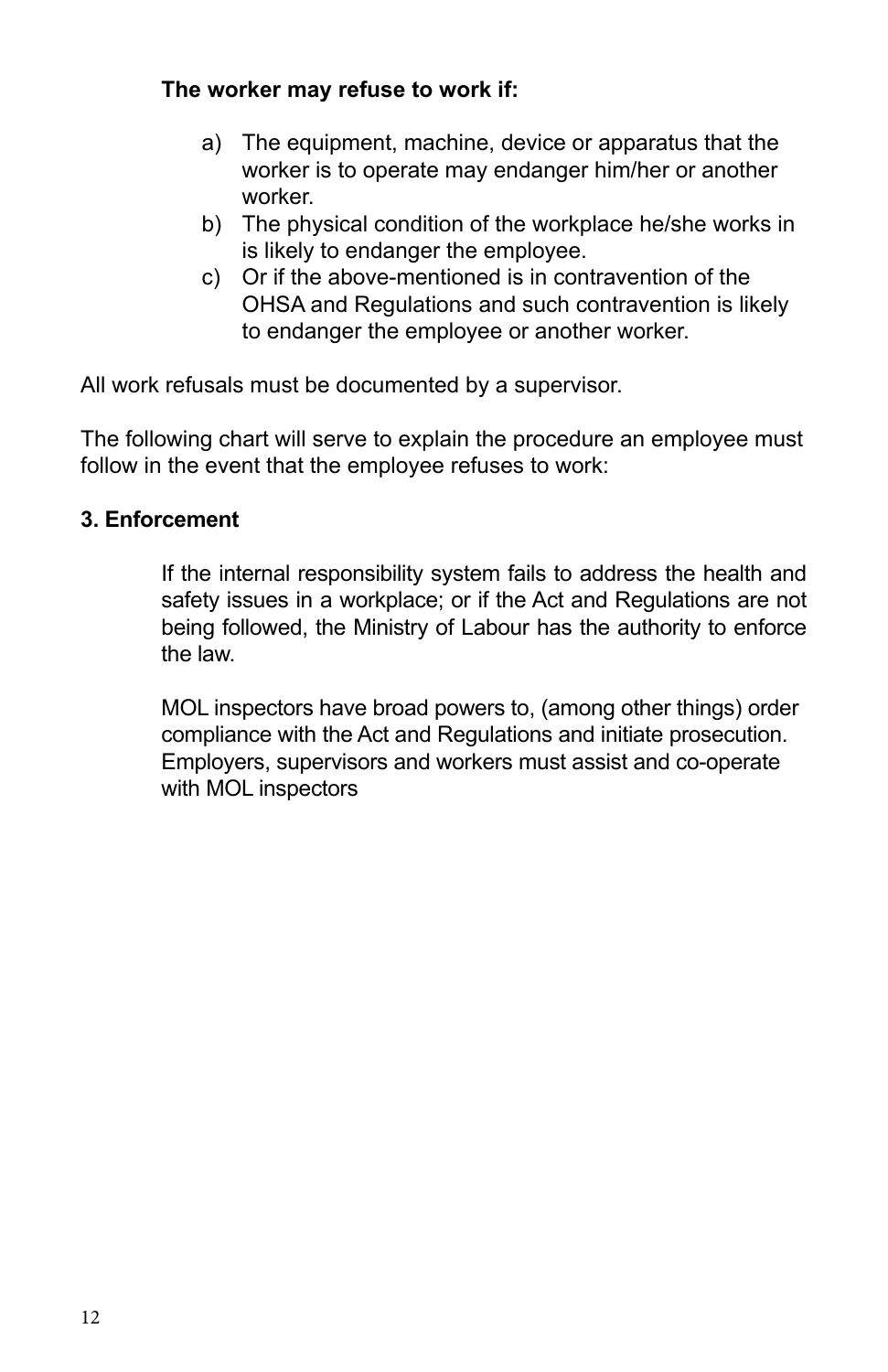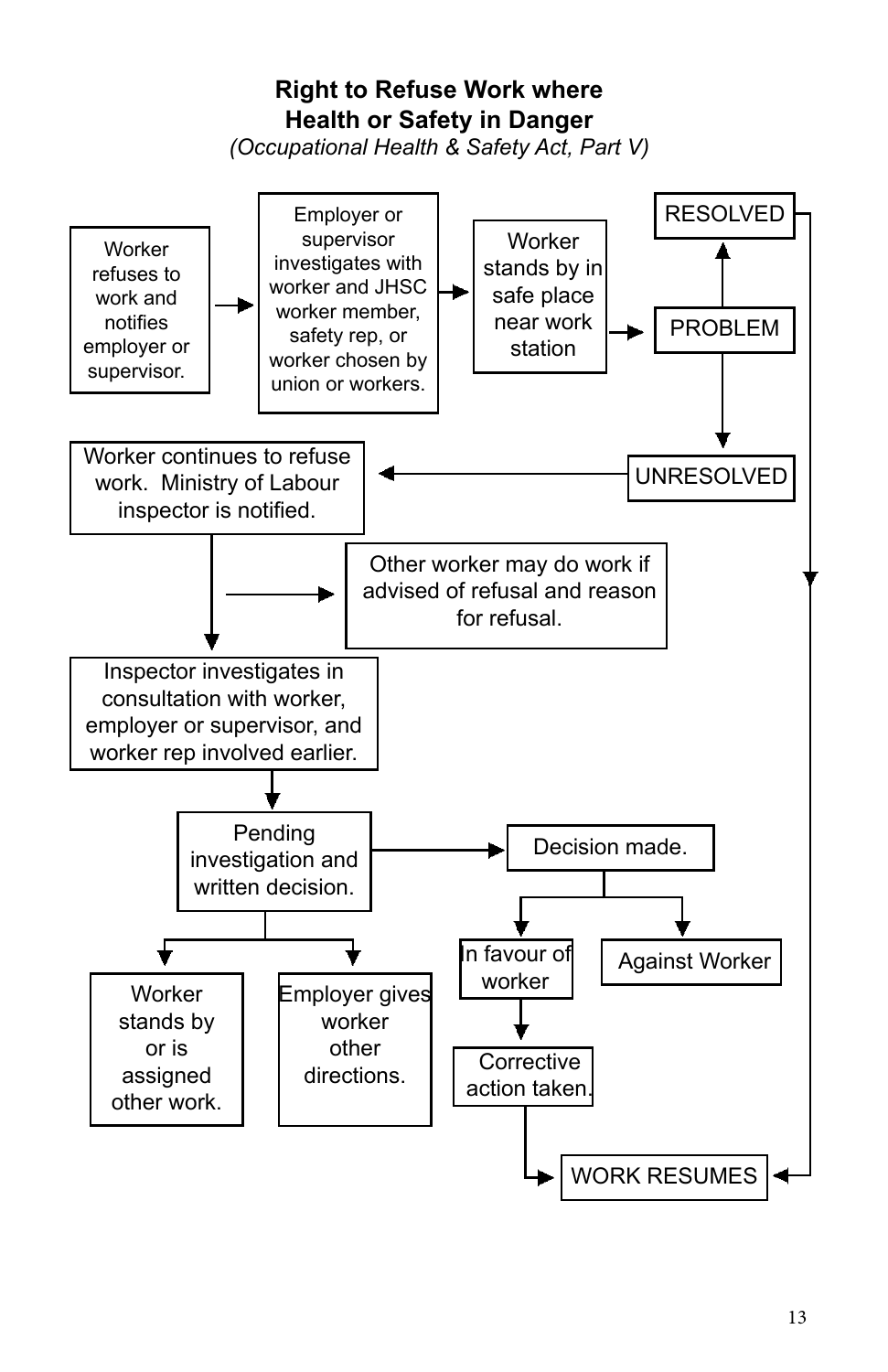#### **Health and Safety Rules**

Compliance with the following company rules are a condition of employment with H. Kerr Construction Limited. In addition to complying with the Occupational health and Safety Act and governing Regulations, the following rules must be observed:

- All accidents, incidents, and injuries must be reported immediately to the supervisor
- No horseplay, recklessness or practical jokes
- Harassment or violence of any kind will not be tolerated
- All workers shall be familiar with the company's Health and Safety Program and adhere to all safe work practices, policies, and procedures.
- All supervisors must enforce the company policy and program.
- Do not operate any equipment without being given proper instruction or authority to do so.
- No worker shall remove or make ineffective any protective device required by the regulations or by the employer.
- All persons entering a job site must wear as a minimum:
	- Approved hardhat, CSA approved safety garment, certified green patch footwear and hearing protection.
- Additional personal protective equipment must be worn according to the work performed.
- No employee shall work in a manner that will endanger another person.
- Anyone under the influence of illegal drugs or alcohol or **having the same in their possession will be disciplined and or terminated**
- Any employee using prescription medication, that could affect the safety of their work are not allowed to perform their duties.
- Individual portable music devices are not allowed ( I pod, MP3, walkman, radio, CD player etc.)
- Only supervisors and appointed employees are permitted **to have cell phones on site and they are only to be used in designated areas. Cell phones are not to be used while operating equipment.**
- All equipment and tools must be inspected prior to use.
- • Dispose of all garbage in proper containers provided
- All employees must attend any training, which the company considers necessary to complete their job safely.
- No smoking in any company building or vehicle.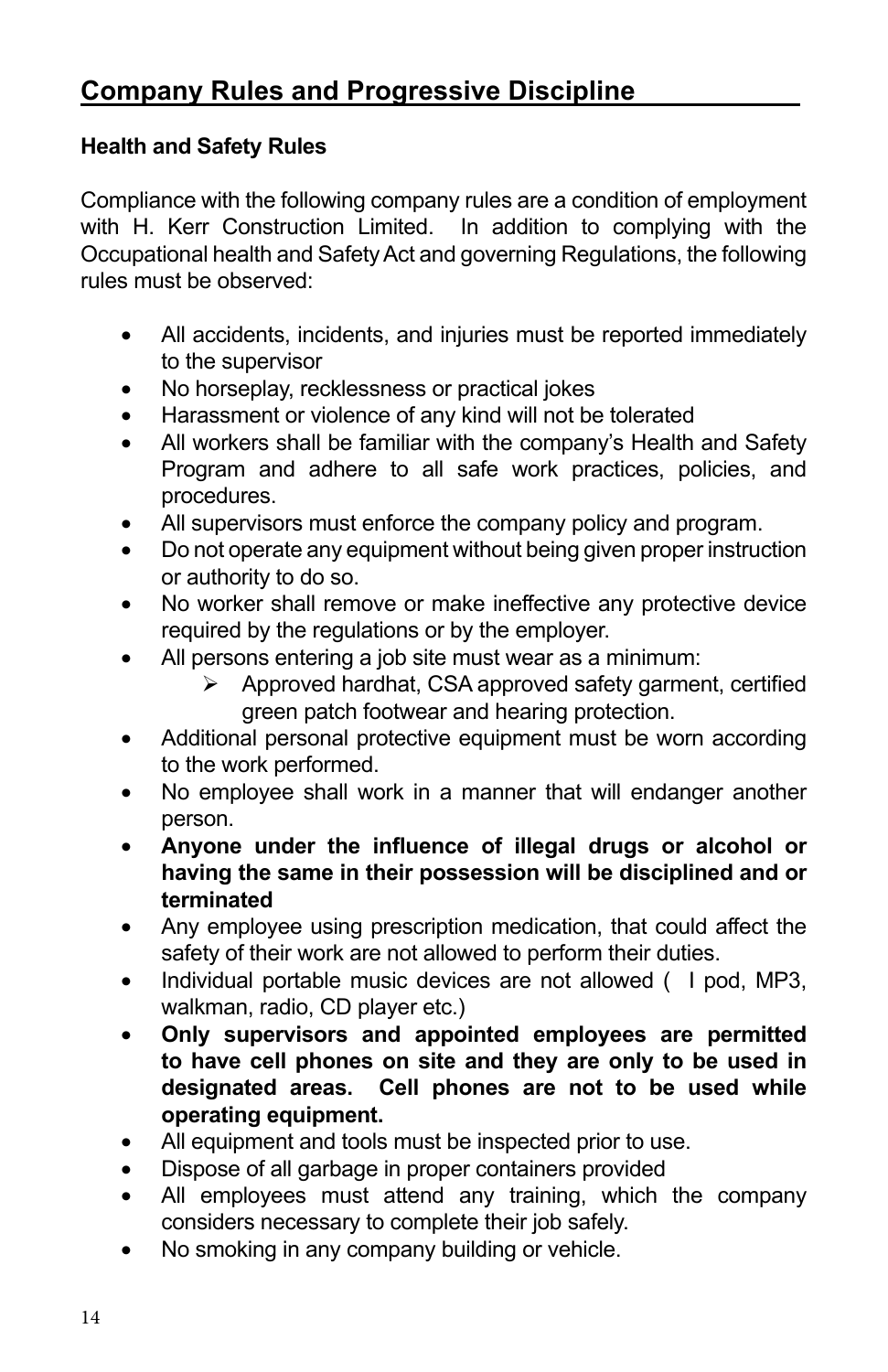- Report to your supervisor any unsafe act or condition that may cause injury or damage to an employee or property.
- No theft of company owned equipment or materials
- Insubordination will not be tolerated
- Any employee who remains absent for more than three  $(3)$ consecutive working days, without excuse, authorization and without contacting the company, shall be considered as having abandoned and resigned his or her position.
- No disorderly, immoral or indecent conduct
- Show up and be ready for work on time

If any of the above rules are not followed, disciplinary action up to and including immediate termination of employment may result.

#### **General Safety Practices**

- 1. Know your job. Do not guess ask your supervisor if you do not understand. Do not attempt any work if you are unsure.
- 2. Do not change work or work places without specific instructions from your supervisor.
- 3. Always maintain 3-point contact when mounting and dismounting equipment or ladders and look where you are going.
- 4. Always use the proper tool for the job and report any defect or damage to your supervisor.
- 5. Follow instructions don't take shortcuts.
- 6. Always use safe work practices and procedures.
- 7. Always practice good housekeeping keep the job site and equipment clean.
- 8. Always operate equipment at a speed in which you can work safely (under site and weather conditions).
- 9. Wear Seatbelt at all times.
- 10. Proper cables must be used when towing or pulling equipment
- 11. Always inspect slings and chains for damage before using them.
- 12. Work together as a team keeping an eye out for each other.

# **Progressive Discipline**

Preceding termination the following progressive discipline actions will be performed given the nature of the offence (serious offences will have zero tolerance); Verbal warnings, written warnings, suspensions, termination.

Enforcement shall be carried out by Supervisors, Health & Safety Coordinator and Senior Management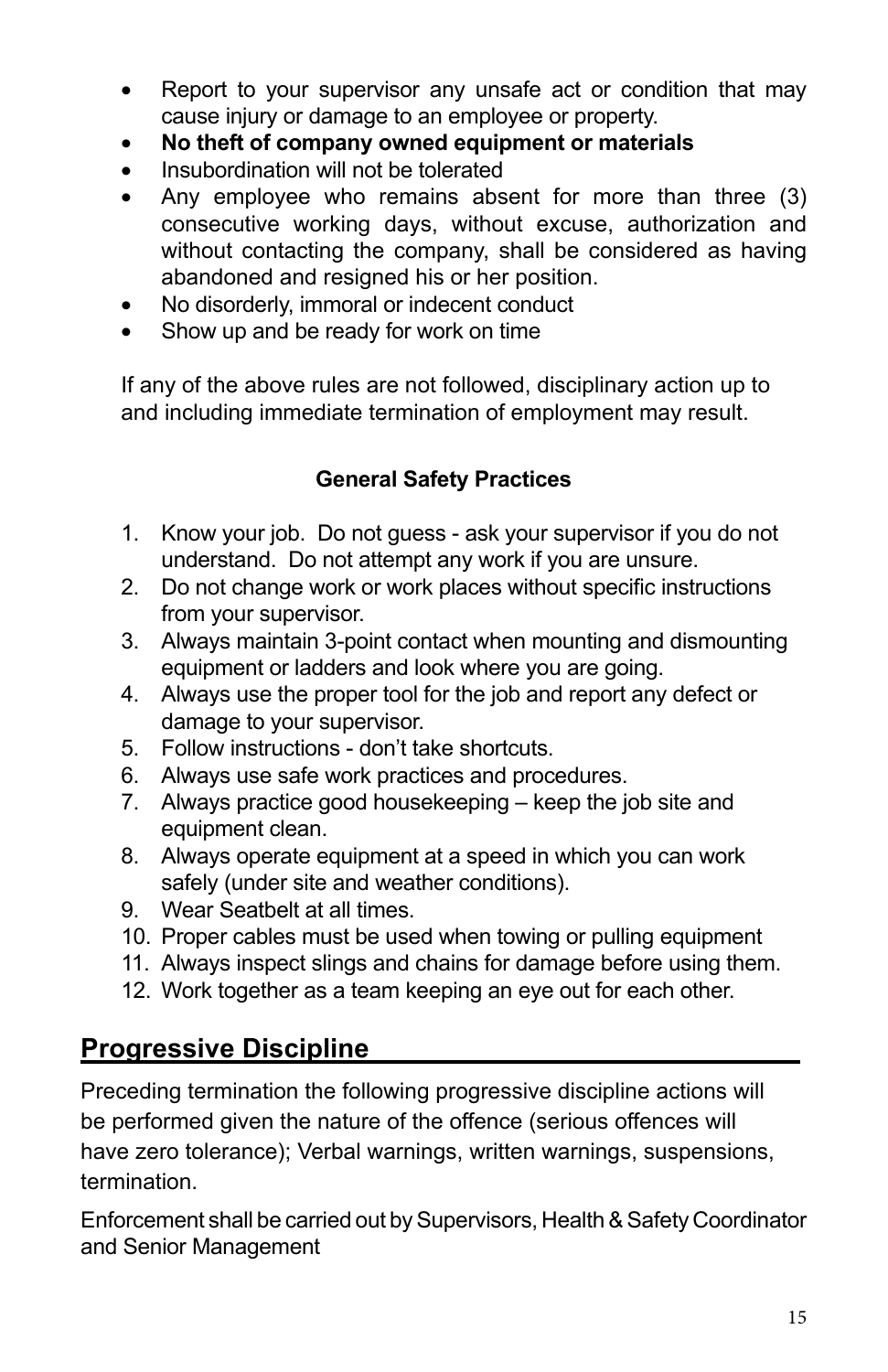#### **PROCEDURES**

#### **STEP # 1 VERBAL WARNING**

- Employee will be given a verbal warning regarding the undesirable behavior or action.
- Employee will be given an explanation of when and how the behavior or action took place. This will include the reason as to why the behavior or action was unacceptable
- Employee will be given an opportunity to explain the situation and their actions. This should be his/her opportunity to give their side of the story.
- Employee will be given a description of the desirable and/or acceptable behavior or actions.
- Employee will be informed that further disciplinary action, up to and including termination, will follow if unacceptable behavior continues.
- Complete a company Disciplinary Action Form and get the worker or a witness to sign it. Send form to Health and Safety Coordinator

NOTE: Verbal warnings are given for the following reasons: First late arrival for scheduled shift, first incident of not following proper work procedures, first incident of not adhering to company rules

#### **STEP # 2:WRITTEN WARNING**

- **Employee will be given a written warning regarding his/her** undesirable behavior or action in the event that the behavior or action had either been discussed in a previous verbal warning or the behavior or action was considerably severe in nature.
- **Employee will be given an explanation of when and how the** undesirable behavior or action took place. This will include the reason why the behavior or action was unacceptable.
- **Employee will be given an opportunity to explain the situation** and his/her actions. This should be his/her opportunity to give their side of the story.
- **Employee will be given a description of the desirable and/or** acceptable behavior or actions.
- **Employee will be provided with a copy of the written warning and** another will be placed in the employee's file.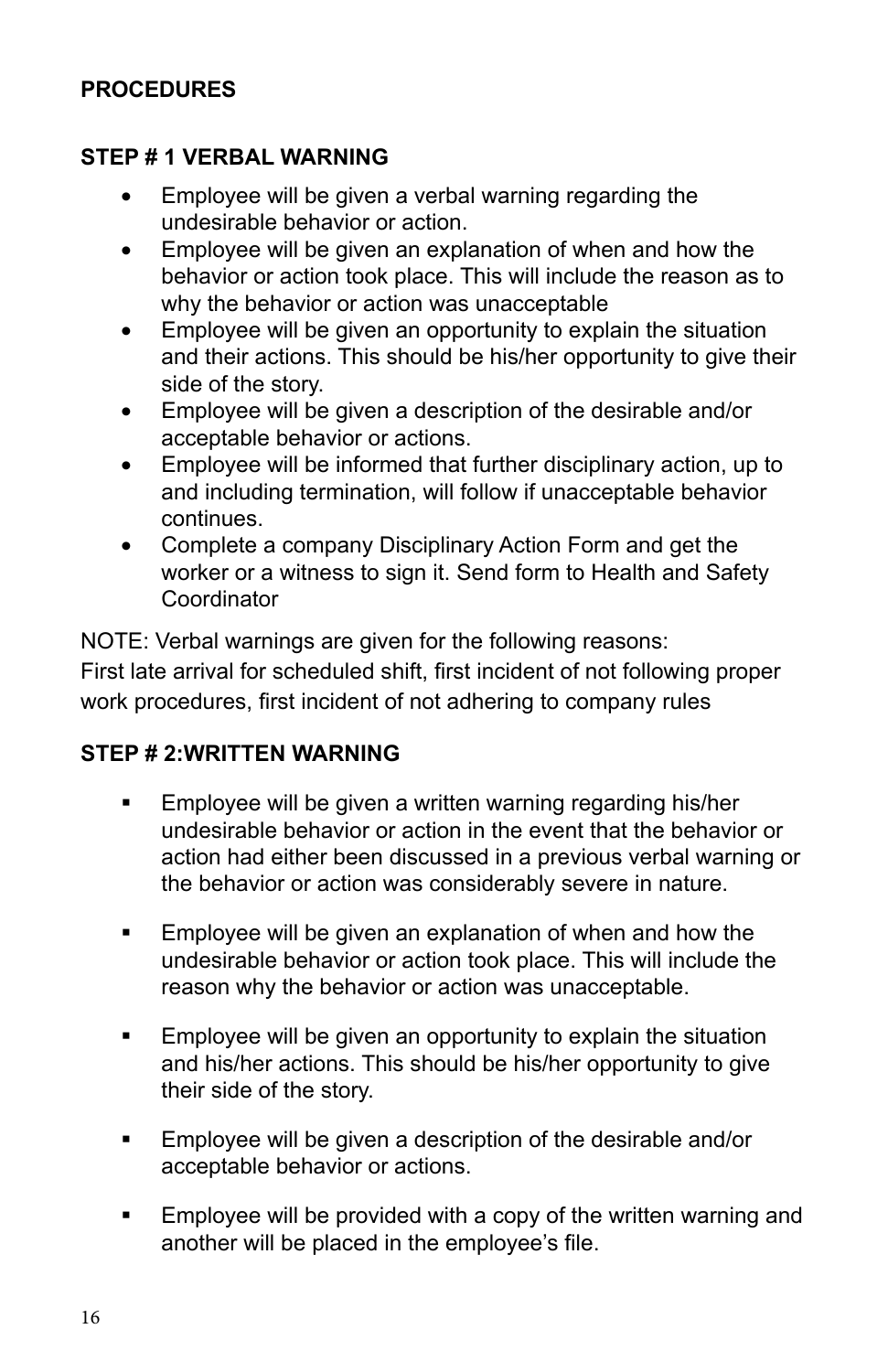- **Employee will sign the Disciplinary Action Form as proof that he/** she has received it.
- **Employee will be explained that future disciplinary problems will** be addressed with further progressive disciplinary actions up to and including termination.

NOTE: Written warnings are given for the following reasons: Inappropriate or rude behavior , not showing up for a scheduled shift with no reasonable explanation, insubordination such as talking back to management or lack of adherence to company rules.

#### **STEP # 3: SUSPENSION OR POSSIBLE DISMISSAL**

When and if the worker violates another safety rule

- a) Supervisor completes Disciplinary Action Form, having the worker sign it
- b) Supervisor contacts Health and Safety Coordinator immediately set up meeting between senior management and employee to summarize the previous incidents making it clear that this is the final warning and any further misconduct may result in dismissal.
- c) Employee will be given a description of when and how the unacceptable behavior or action took place. This will include the reason why the behavior or action was unacceptable
- d) The worker will have a chance to respond. If management is dissatisfied with the workers explanation and depending on the severity of the offence the worker may be suspended or dismissed at this time.
- e) Take careful notes of everything that happens at the meeting
- f) Employee will be given written documentation regarding his/ her suspension and the undesirable behavior or action leading to and justifying the termination.
- g) Documentation should include information on the offence and previous disciplinary communications with the employee.

NOTE: Suspensions are given for the following reasons:

Repetitive lateness or absences with no reasonable explanation, an incident of verbal abuse to co-worker or management and repetitive lack of adherence to company rules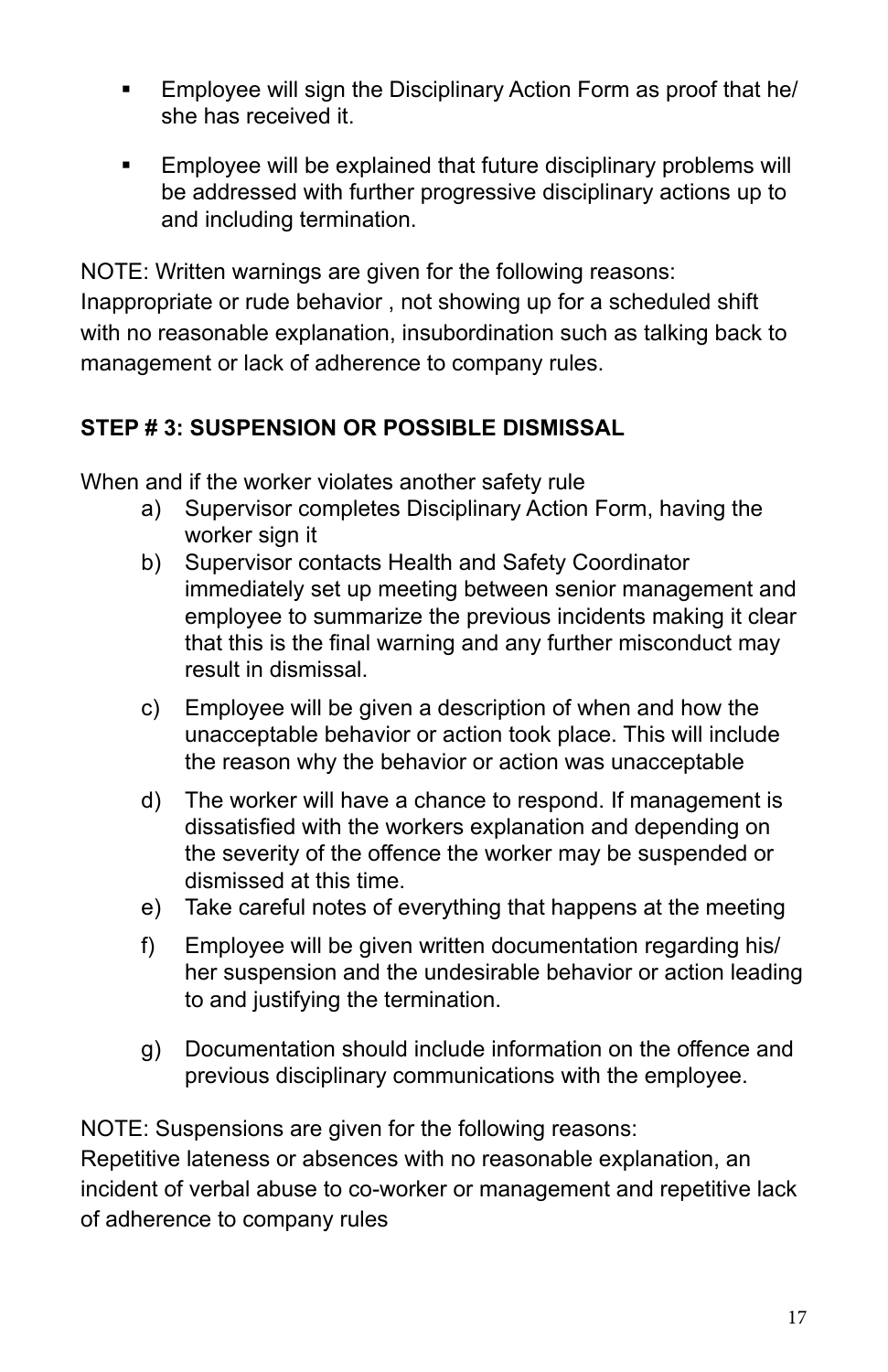#### **SERIOUS OFFENCES:**

In the event that an employee engages in severe offences of a dangerous nature, more serious penalties may be imposed up to and including immediate termination without following the sequence provided under this progressive discipline policy.

Some examples of serious offences would be:

- a) Workplace violence.
- b) Use of alcohol or drugs.
- c) Theft of company owned products or equipment
- d) Abuse of company owned equipment or vehicles
- e) Employees making purchases on company accounts without approval from management
- f) Talking on cell phone or "texting" while operating equipment

#### **STEP # 4. Termination**

- **Employee will be given written documentation regarding his/her** termination and the undesirable behavior or action leading to and justifying the termination.
- **•** Documentation should include information on the offence and previous disciplinary communications with the employee.
- **Employee will be given a description of when and how the** unacceptable behavior or action took place. This will include the reason why the behavior or action was unacceptable
- **Employee will be provided with a copy of the termination notice** and another copy will be placed in the employee's file.

NOTE: Terminations are given for the following reasons: Serious offences, repeated unsuccessful disciplinary attempts

#### **Appeals**

- In the event that an employee feels that they have been wrongfully accused, or disciplined, they may file a written appeal with Human Resources.
- Written appeals shall contain any necessary documentation.
- Human Resources shall review and respond to all written appeals.

**ALL STEPS OF PROGRESSIVE DISCIPLINE MUST BE DOCUMENTED ON A COMPANY DISCIPLINARY ACTION FORM AND FORWARDED TO THE HEALTH AND SAFETY COORDINATOR AS SOON AS POSSIBLE TO BE PUT ON FILE AT HEAD OFFICE**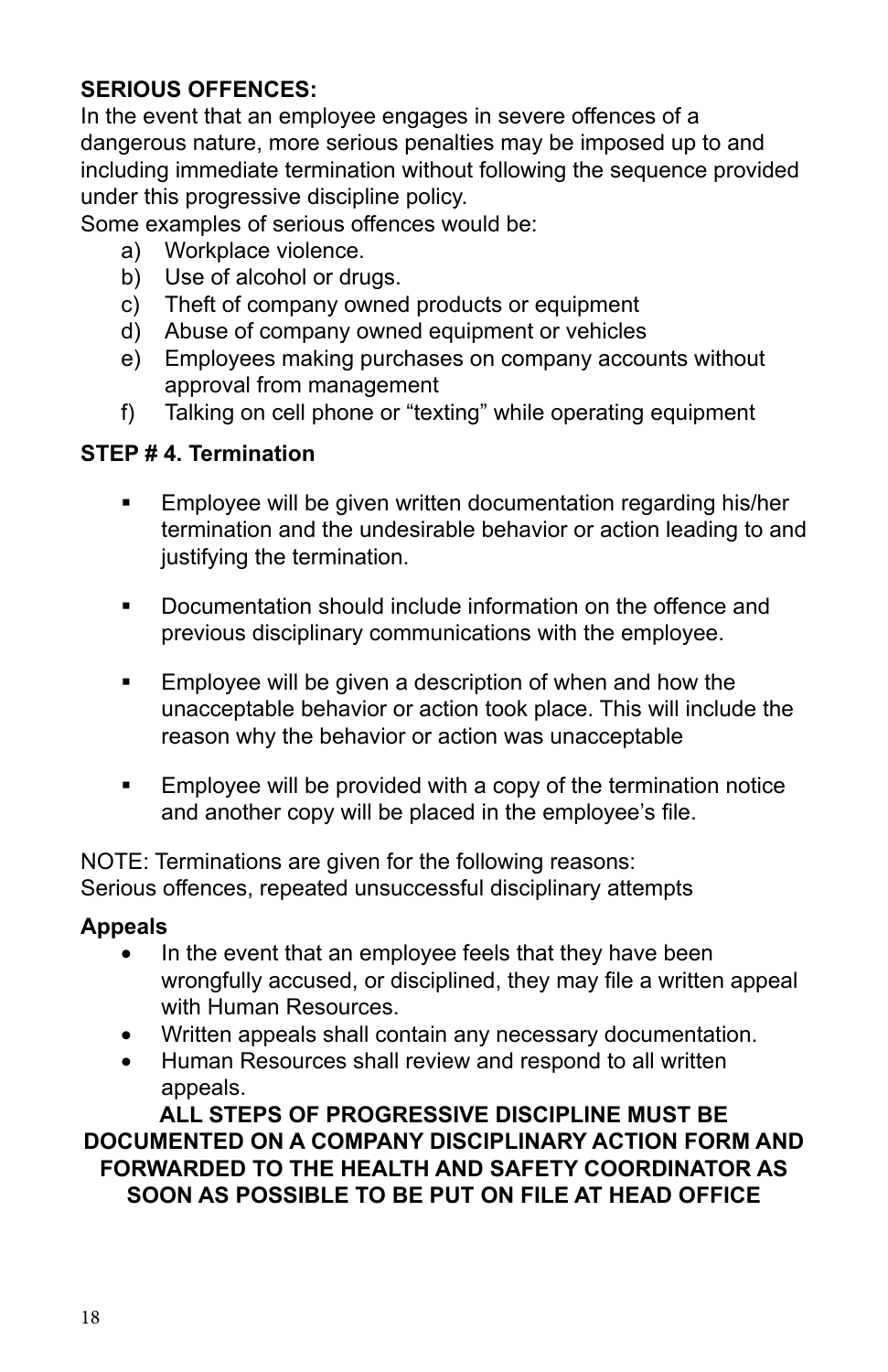# **Orientation and Training**

#### **Purpose**

H. Kerr Construction Limited believes that training is crucial to establishing and maintaining the high standards we expect for performing job functions. We are committed to ensure that all employees are adequately trained to perform their jobs safely. Therefore all employees are required to attend any training that management considers necessary to perform their job safely and efficiently.

#### **Policy**

All persons returning to work after a seasonal layoff and all newly hired employees will take part in a return to work safety seminar. This seminar will take place before any employee starts work and shall be conducted by the Health and Safety Coordinator.

The seminar will cover but not limited to the following:

- Information regarding the Occupational Health & Safety Act & **Requlations**
- Workers rights
- • Company rules and conditions of employment
- Responsibilities of employees and supervisors
- Hazard reporting in the workplace, types of hazards and control measures
- Health & Safety Policy and Program
- Safe operating procedures and practices which are in place
- Accident and injury reporting
- Early and safe return to work
- • Equipment maintenance
- **First aid**
- Emergency response plan
- Health and safety rep. duties
- Introduction to JHSC, health and safety rep., and fellow employees
- Inspections and documentation
- Care and use of personal protective equipment
- Manual material handling
- **WHMIS**

All new employees shall receive in field equipment training until they are capable of performing their duties in a safe and efficient manner.

In field equipment training shall be completed by approved company trainers

All new employees shall receive WHMIS training within their first 2 days of starting work and a WHMIS review annually during spring orientation which shall be conducted by a company approved certified trainer.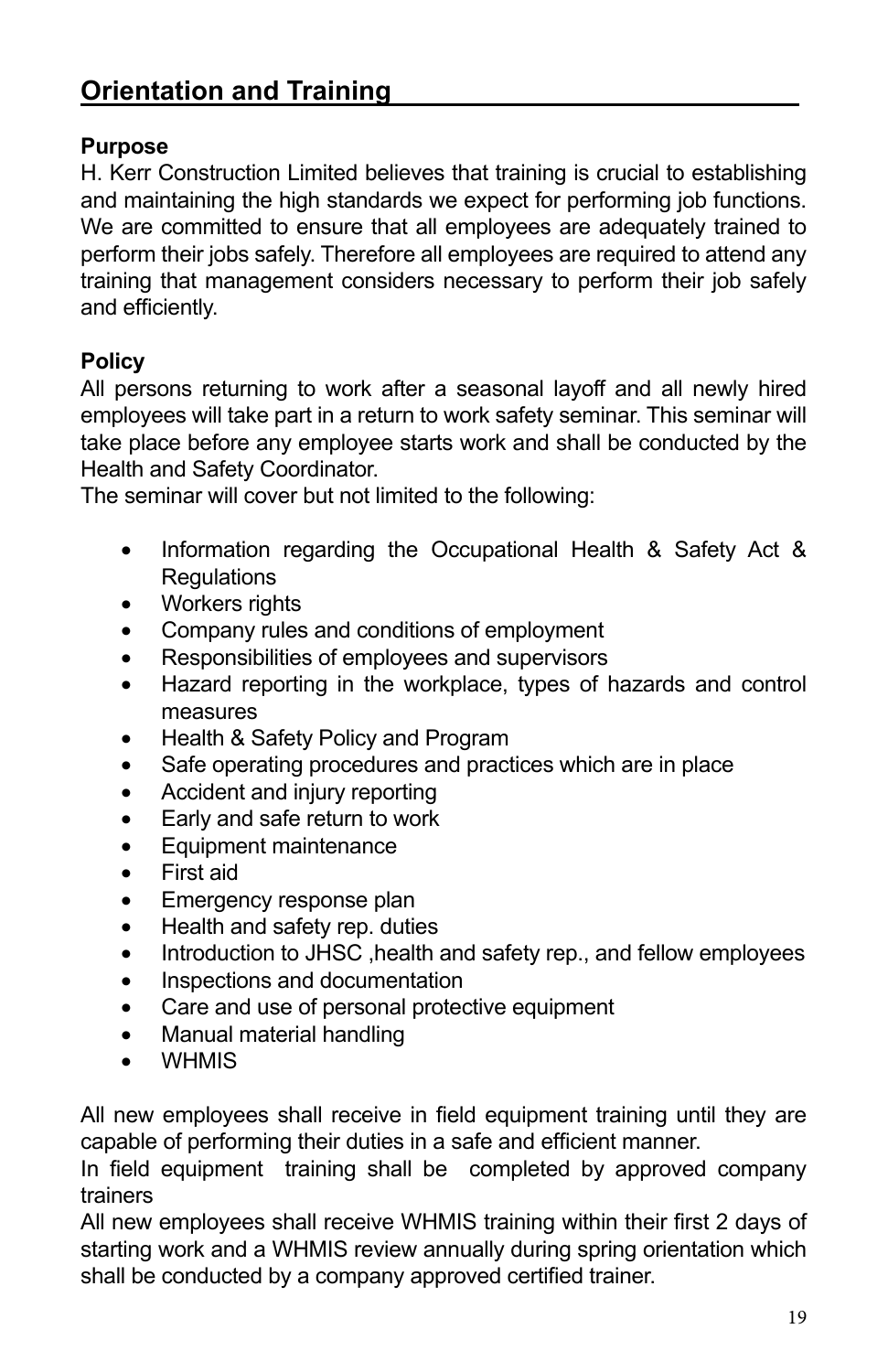H. Kerr Construction Limited expects that each employee shall always practice safe work procedures and assist any new employee in their endeavours to work safely.

The Joint Health & Safety Committee shall also decide on topics to be added to the orientation program.

The use of additional educational materials provided by the I.H.S.A. is strongly urged and available upon request.

As a construction employer, and in keeping with our company philosophy on Health & Safety, it is our intention to provide our supervisors with information and instruction to help ensure they are familiar with the Act and Regulations for construction projects. We will move toward our goal by having all Supervisors:.

- Receive the I.H.S.A.Construction Supervisor Training Program, which involves two courses:
	- 1. Basics of Supervision
	- 2. Health & Safety Representative
- Certified in First aid with CPR
- Attend all meetings and training necessary to be competent to fulfill their role as a supervisor

This training shall be completed within the first few days of being hired, being promoted or as soon as practical

All training sessions shall be recorded and kept on file in the Health and Safety Coordinators office

Training evaluation shall be conducted by senior management and the JHSC annually

I.H.S.A- Infrastrucutre Health & Safety Association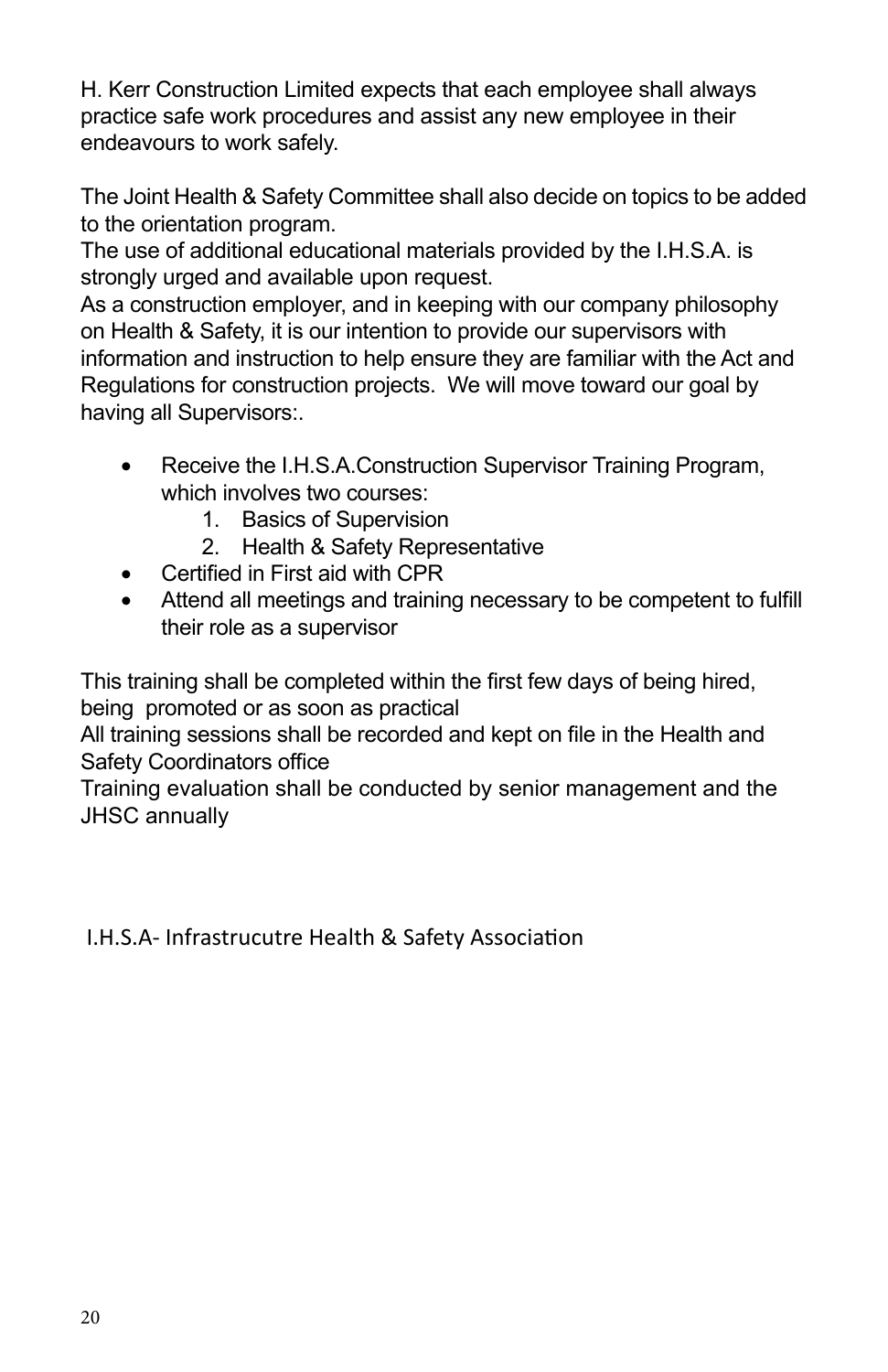# **Workplace Hazardous Material Information System (WHMIS)**

**W**orkplace **H**azardous **M**aterials **I**nformation **S**ystems (**WHMIS**) is a materials labeling system which addresses the workers "Right to Know".

WHMIS is a Canada-wide system designed to protect the health and safety of working Canadians by providing information about the hazardous materials they work with on the job.

The company shall make available all hazard information on controlled products received from suppliers concerning the use, storage and handling of the controlled products.

The company will ensure that:

- Employees are provided with formal, documented WHMIS training and/or review on a yearly basis.
- Employees understand and follow the safe handling procedures required for any controlled product that they may come in contact with.
- • **Material Safety Data Sheets (MSDS's)** for Hazardous substances are available at all sites and are accessible to employees at all times.
- MSDS's are updated every three years and old MSDS's are removed from active binders.
- The Joint Health & Safety committee or the Health & Safety representative may be consulted during the development, implementation and review of the job specific WHMIS training program.

The company will ensure, as far as reasonably practical, that this WHMIS training program results in the worker being able to apply the information as needed.

The worker shall be responsible to:

- Learn the information on controlled products which the employer is required to provide.
- Inform the employer when information or labelling about a controlled product is not adequate to ensure the worker's health and safety.

H. Kerr Construction Limited is committed to ensure that no product that requires a Material Safety Data Sheet shall be permitted on the site unless the MSDS is readily available.

A company approved Certified trainer will conduct WHMIS training with all new employees within a few days of starting work or as soon as practical and review annually during spring orientation

Records of WHMIS training shall be kept in employees' personal file in the Health and Safety Coordinator's office.

Evaluation of training shall be conducted annually by senior management.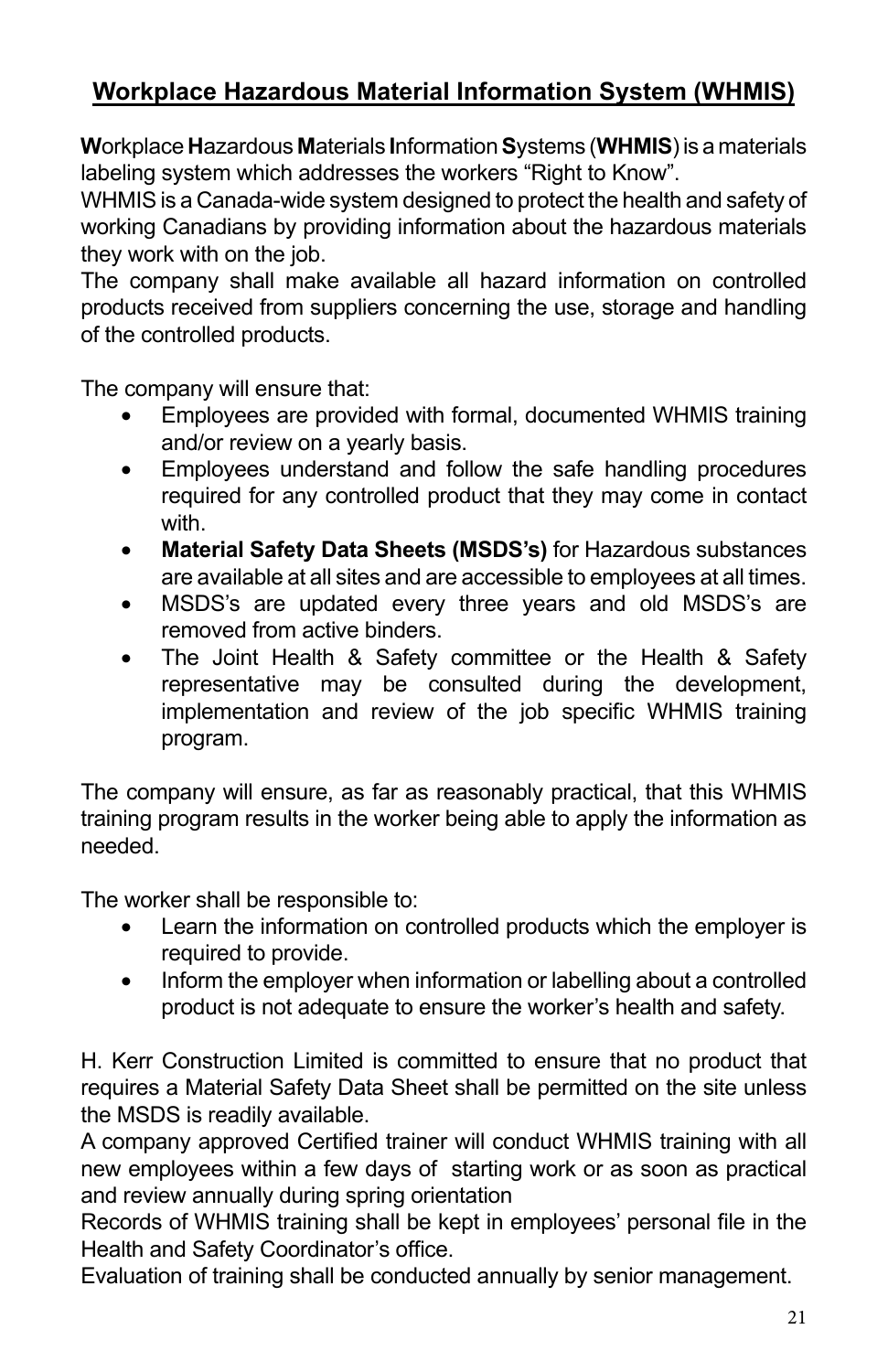# **W.H.M.I.S. (Workplace Hazardous Materials & Information System)**

| <b>Class A - Compressed</b><br>Gas                                                                                       | Contents under high pressure.<br>Cylinder may explode or burst<br>when heated, dropped or<br>damaged.                                              |
|--------------------------------------------------------------------------------------------------------------------------|----------------------------------------------------------------------------------------------------------------------------------------------------|
| Class B - Flammable and<br><b>Combustible Material</b>                                                                   | May catch fire when exposed<br>to heat, spark or flame. May<br>burst into flames.                                                                  |
| <b>Class C - Oxidizing Material</b>                                                                                      | May cause fire or explosion<br>when in contact with wood, fuels<br>or other combustible<br>material.                                               |
| Class D. Division 1 -<br><b>Poisonous and Infectious</b><br>Material: Immediate &<br>serious toxic effects               | Poisonous substance. A<br>single exposure may be fatal<br>or cause serious or permanent<br>damage to health.                                       |
| <b>Class D, Division 2 -</b><br><b>Poisonous and Infectious</b><br><b>Material: Other toxic</b><br>effects               | Poisonous substance. May<br>cause irritation. Repeated<br>exposure may cause cancer,<br>birth defects, or other<br>permanent damage.               |
| Class D, Division 3 -<br><b>Poisonous and Infectious</b><br><b>Material: Biohazardous</b><br><b>Infectious Materials</b> | May cause disease or serious<br>illness. Drastic exposures<br>may result in death.                                                                 |
| <b>Class E - Corrosive Material</b>                                                                                      | Can cause burns to eyes, skin<br>or respiratory system.                                                                                            |
| <b>Class F - Dangerous</b><br><b>Reactive Material</b>                                                                   | May react violently causing<br>explosion, fire or release of<br>toxic gases, when exposed to<br>light, heat, vibration or extreme<br>temperatures. |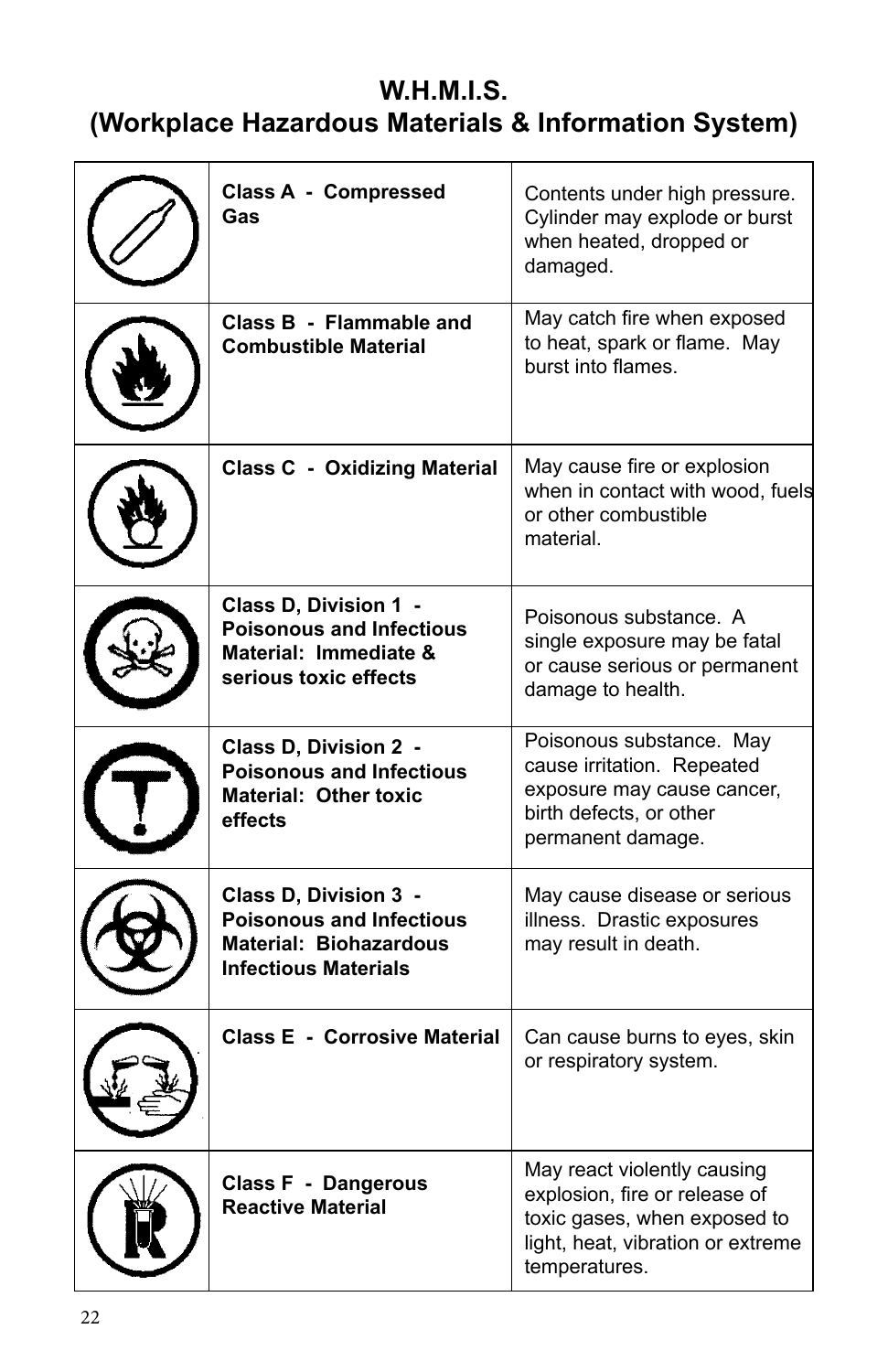#### **Purpose**

Regulations made under the Occupational Health and Safety Act require workers to use and/ or wear protective clothing or personal protective devices that would protect the worker from a hazard to which they might be exposed. The purpose of this policy is to ensure that all workers know and understand that the use of personal protective equipment is for their protection and that proper use of the right equipment will mitigate or minimize injuries.

#### **Policy**

It is the policy of H. Kerr Construction Ltd. To have all employees use proper PPE and to ensure that they are trained in the proper use and maintenance of that equipment. Employees will be required to provide their own hard hats that conform to CSA standard Z94.1-M1977 and work boots that meet or exceed CSA standard Z1956-M1984 when working on any jobsite.

Safety vests that meet the requirements of section 69.1 of the Regulations for Construction Projects, eye protective devices, hearing protection and respiratory protective equipment appropriate to the hazard encountered will be provided as required. Employees issued such equipment will be required to maintain it in accordance with the manufacturer's instructions.

All PPE used by this company will conform to The Occupational Health and Safety Act and Regulations.

#### **Hand Protection**

- 1. Gloves appropriate to the hazard should be worn whenever possible.
- 2. Gloves can provide some protection from burns, and can also reduce cuts, scrapes, and abrasions.
- 3. Do not assume gloves will provide full protection for the hands.
- 4. Worn or defective gloves must be replaced.

#### **Hearing Protection**

- 1. The Supervisor will specify which type of hearing protection is appropriate.
- 2. Disposable hearing protection should not be used more than once.
- 3. Defective hearing protection is not to be used.
- 4. Approved hearing protection, such as ear plugs/and or muffs is mandatory in designated high noise level areas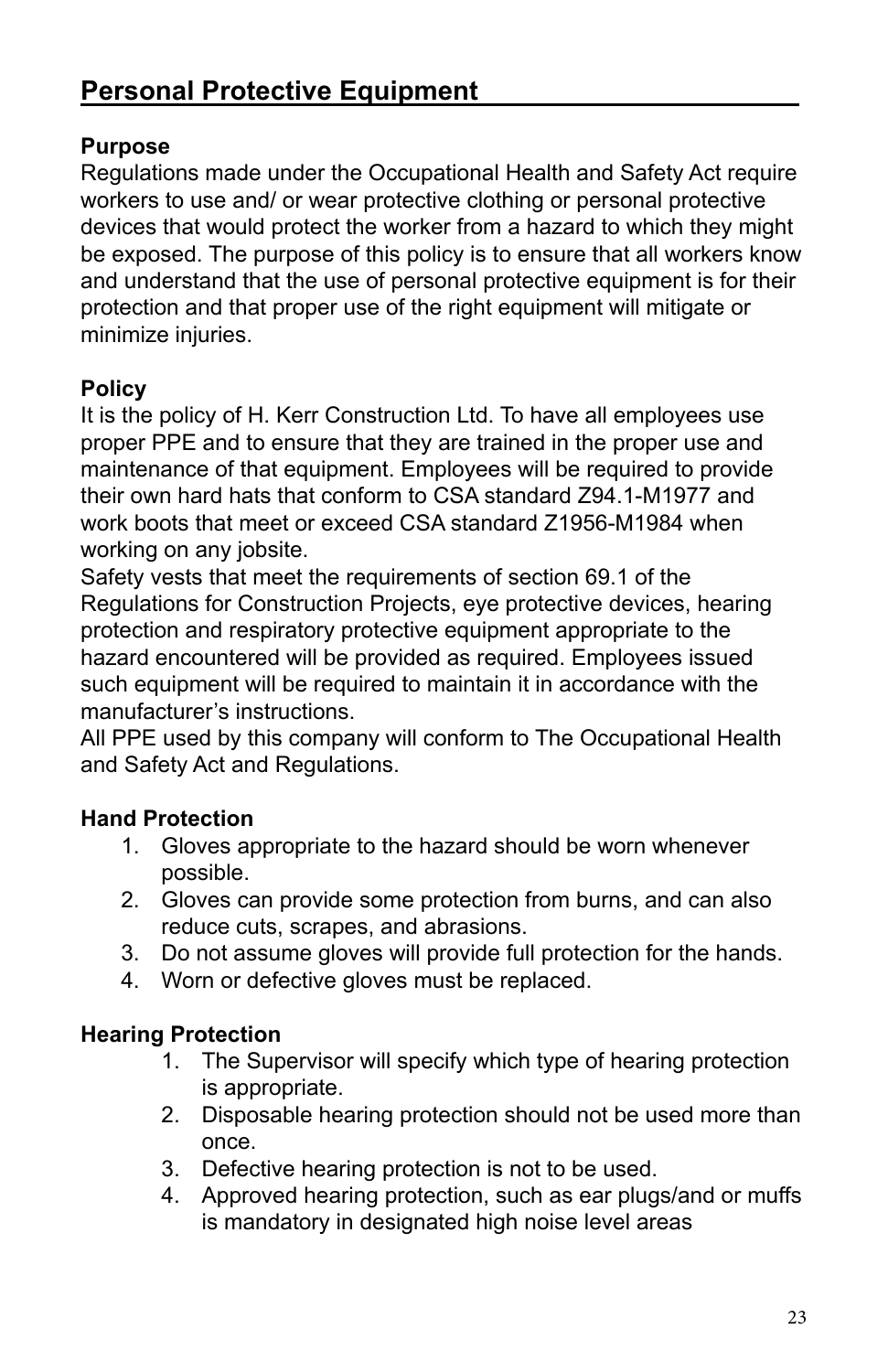#### **Respiratory Protection**

1. Proper approved respiratory protection should be worn when working in an environment that has potentially hazardous dust, gases, vapours and fumes. Protection can take the form of filters, masks, adequate ventilation, wetting down, etc. Reusable respiratory equipment should be maintained, cleaned and returned to storage after use.

#### **Clothing & Safety Garment**

- **1.** All employees shall wear a minimum short sleeve shirt and shorts. The wearing of long sleeved shirts and long pants is recommended when working with hot objects, liquids, or molten metal.
- **2.** Dress suitably for work, protect yourself from the sun and do not wear synthetic clothing, as it can ignite or melt when hit with sparks, hot metal or equipment.
- **3.** A worker who may be endangered by vehicular traffic shall wear a garment that covers at least his or her upper body and shall conform to sec. 69.1 of The Regulations for Construction Projects made under The Occupational Health and Safety Act

#### **Head Protection**

- **1.** Never wear a safety hat without properly adjusted suspension. This could reduce or eliminate its protective capabilities.
- **2.** Do not tamper with the hard hat in any way that will weaken them or reduce their effectiveness. For example do not paint, drill ventilation holes, etc.
- **3.** Hard hats must be worn on all job sites.

#### **Foot Protection**

- **1.** Safety boots must be supplied by the employee
- **2.** They must be green patch C.S.A. approved boots.
- **3.** These safety boots must be worn on all jobs.
- **4.** They must be laced up and when working with hot materials or open flames or sparks, clothing should be worn over the top of the boot to prevent foreign particles from falling inside the boot.

#### **Eye Protection**

- **1.** Where an employee is exposed to potential eye injury, they should wear eye protection appropriate to the circumstances.
- **2.** Always use the eye protection appropriate for the job.
- **3.** It is the employee's responsibility to keep their personal eye protection clean and serviceable.
- **4.** Defective eye protection must not be used.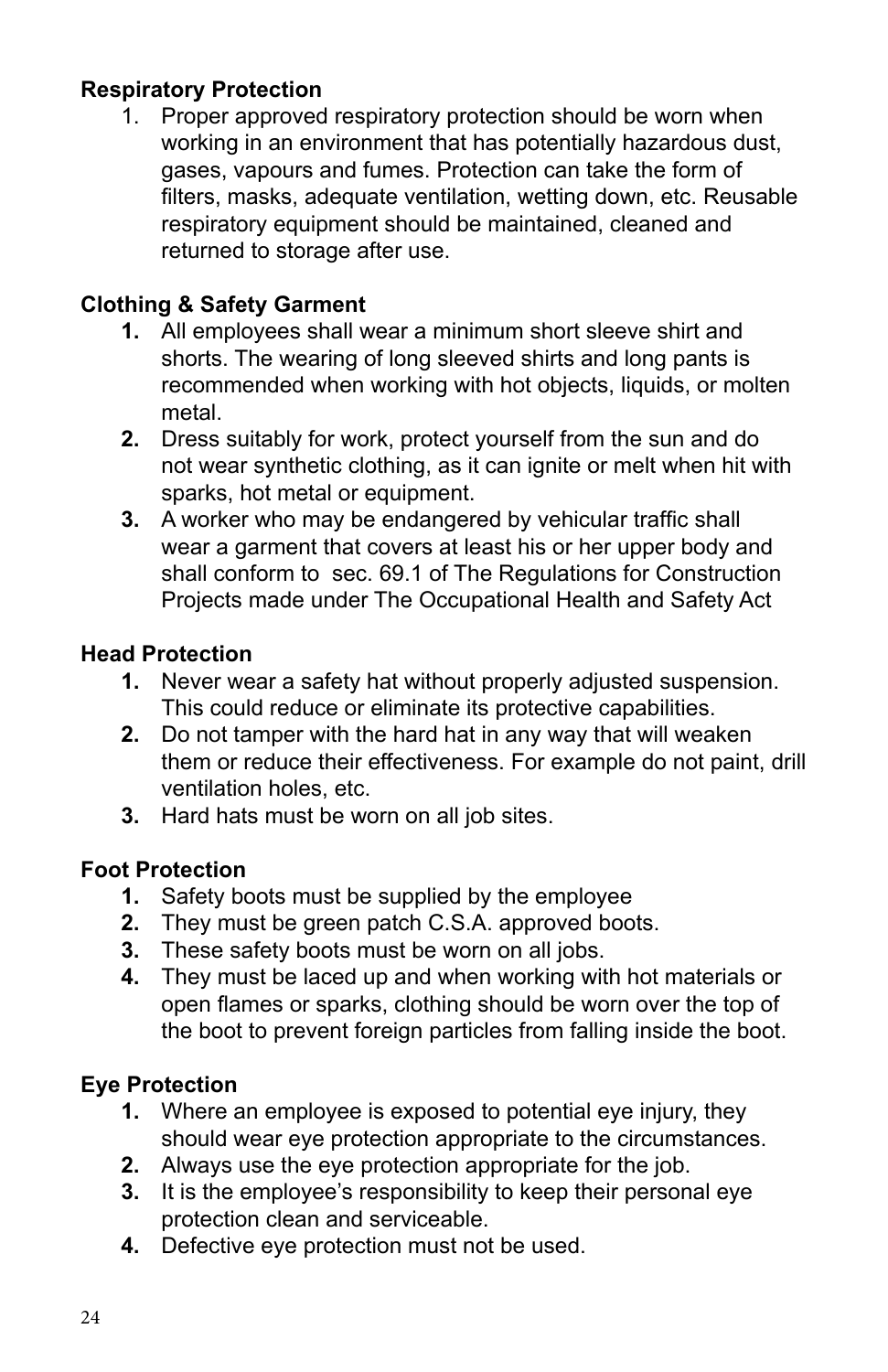#### **Replacement Process**

- **1.** All personal protective equipment provided by the company found to be defective or unsafe to use should be reported to the supervisor and replaced immediately.
- **2.** Hardhats supplied by the employee must be replaced immediately if they:
	- a. have visible signs of distress
	- b. are more than 5 years old
	- c. have suspension system that is broken or does not work
	- d. Have taken a hard hit.

#### **Training**

All employees shall be trained in the use and care of all personal protective devices required.

Training shall be completed during employee orientation by the Health and Safety Coordinator.

Specialized equipment or practices and training may be required on some jobs. Check with your supervisor if in doubt.

# **First Aid**

#### **Purpose**

To ensure that all employees are aware of the requirements to provide necessary first aid treatment to any employee injured in a workplace accident. Workplace Safety and Insurance Boards Regulation 1101 lays out requirements for first aid materials (kits) that must be provided by an employer and the training requirements for workers who are to provide first aid treatment when required. The size of the first aid kits and the type of materials required are dependent on the number of people employed at the place of employment.

#### **Policy**

H. Kerr Construction Ltd. will ensure that all workplaces are equipped with first aid kits as required by Regulation 1101 made under the Workplace Safety and Insurance Act and that Sufficient Personnel are trained to provide first aid when required.

#### **Requirements**

Every jobsite must have at least one certified first aid provider and one designate first aid provider.

Every site must have the following in the site trailer or if no trailer on site, in the supervisors pick up truck:

• W.S.I.B. form 82 "In Case of Injury" poster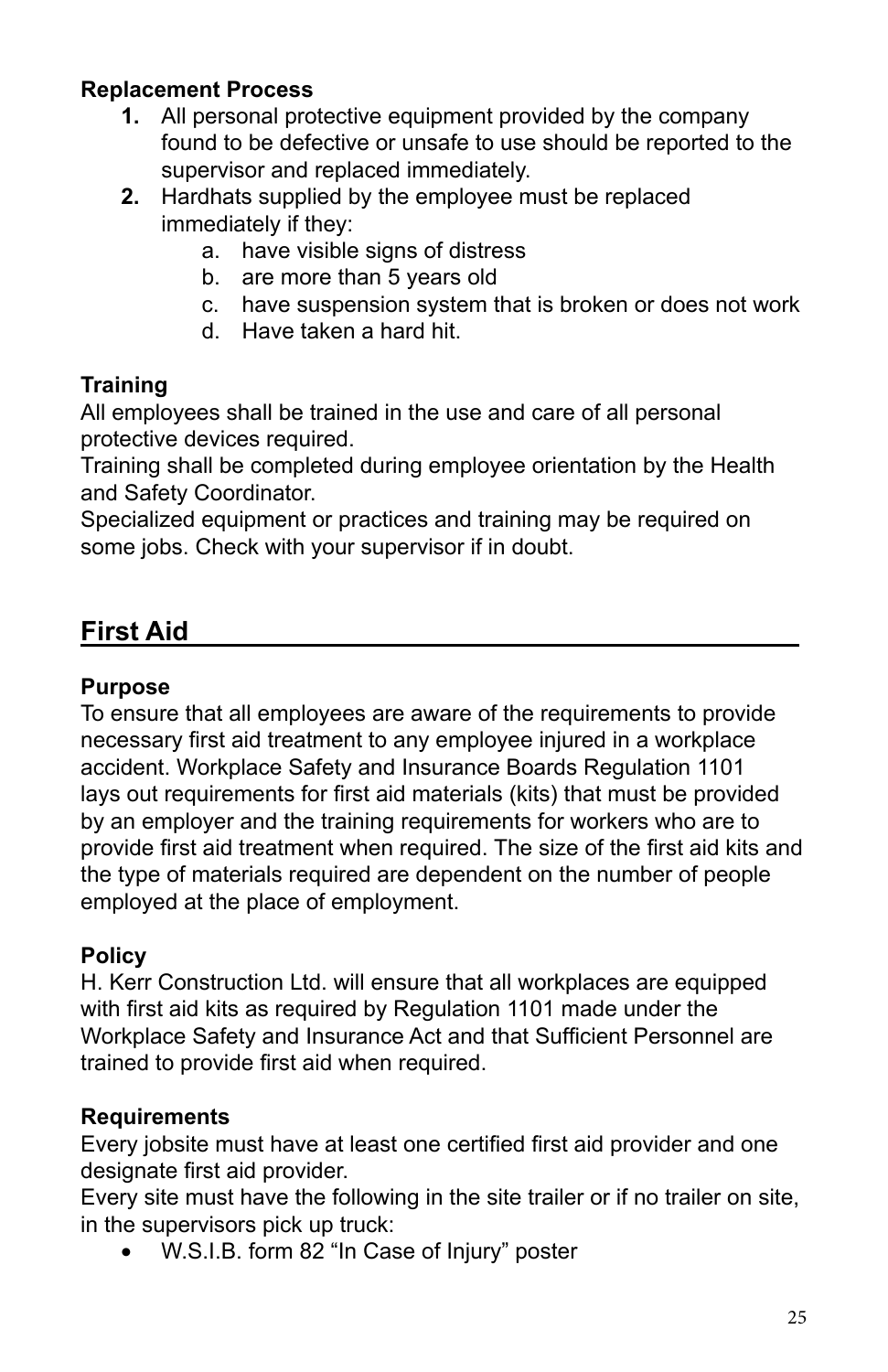- Fully stocked first aid kit (as per Regulation 1101) with injury treatment record inside
- W.S.I.B. regulation 1101
- List of first aid providers and copies of their certificates
- fully charged 4A40 BC Fire extinguisher or equivalent
- If a site has more than 15 workers, there must be a backboard and 2 blankets available

#### **Inspections**

First aid kits and fire extinguishers shall be inspected monthly by the site supervisor and/or by management with the signature and date of inspection recorded on the inspection forms

# **First Aid Procedures**

The supervisor shall ensure compliance with all applicable Health and Safety Legislation and Workers Safety & Insurance Board (WSIB) requirements regarding first aid in all work places under their supervision. Should an injury occur, it is essential that first aid be administered immediately followed by proper medical treatment if necessary:

- The first person on the scene of an injury should immediately contact the appropriate authorities and/or the closest qualified First Aid responder.
- If the first person on the scene is trained in First Aid/CPR they will take the appropriate actions based on their level of training.
- The first aider will ensure that an injury treatment record has been completed.
- Transportation of an injured worker to a hospital, doctor's office or worker's home will be provided by a supervisor when necessary.
- A senior manager will notify the injured person's next of kin / emergency contact (where applicable) after the status of the injured persons' condition is known.

All employees of H. Kerr Construction Ltd. must be dedicated to the continuing objectives of reducing risks to the safety and health of one's self and co-workers. Every employee must protect his or her own safety by ensuring that all work completed is done in compliance with the law, safe work practices and procedures established by H. Kerr Construction Ltd.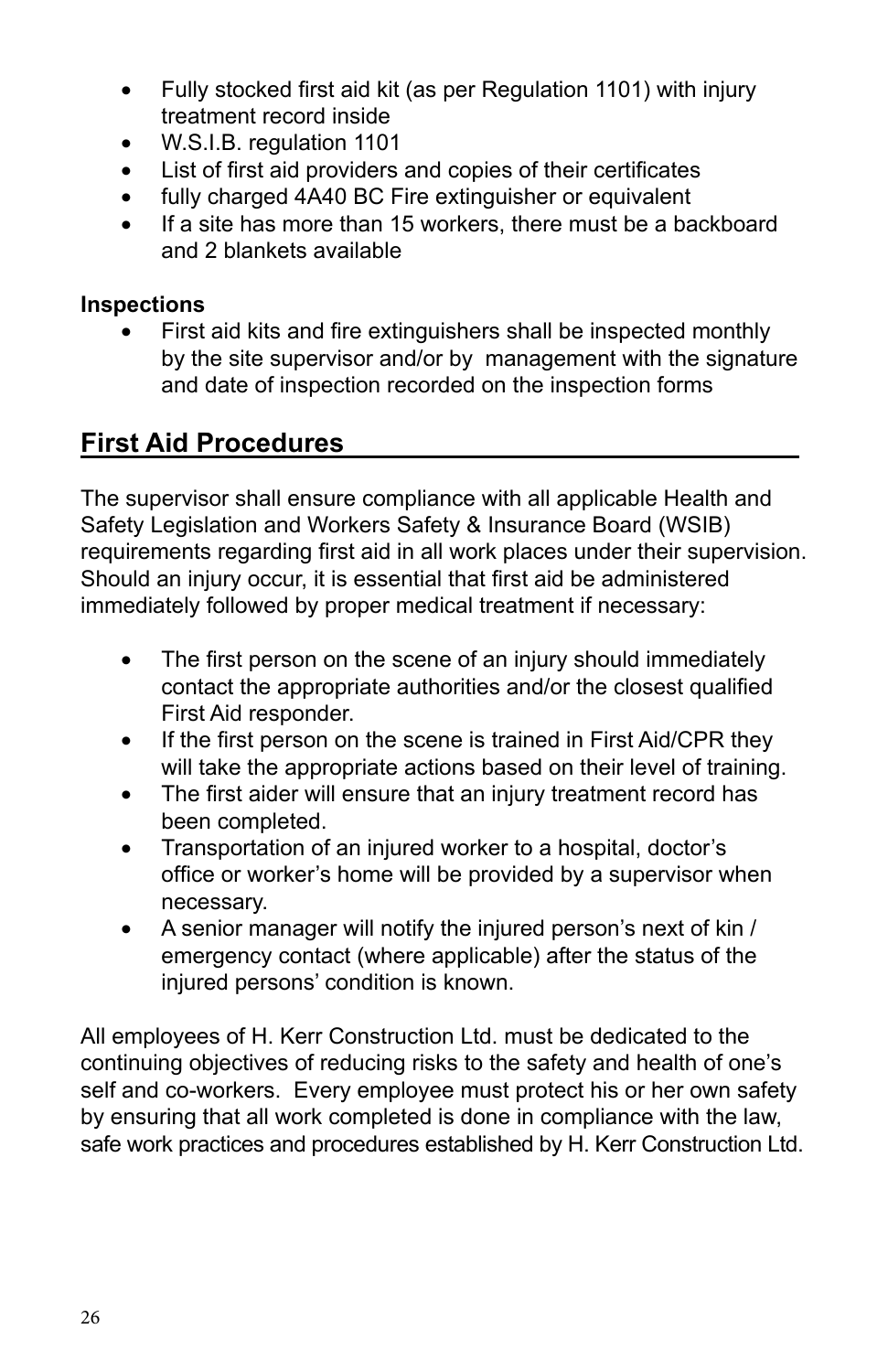#### **Transportation**

The transportation to be provided for an injured worker shall depend on the severity of the injury. If the first aid provider and the supervisor decide that moving the injured worker would further injure the worker, then an ambulance shall be called. For minor injuries requiring medical treatment (cuts, sprains and strains) The supervisor shall provide transportation to a medical facility or the workers home. If the injured worker refuses transportation then a taxi or transportation of the injured workers choice shall be provided at the employers expense.

The first aid provider shall accompany the injured worker to a medical facility when necessary and monitor the injured workers condition until professional medical treatment is available.

## **Emergency Procedures**

H. Kerr Construction Limited expects each employee to always practice safe work procedures. It is in the best interest of all employees and the company to deal with emergencies in the best possible way. Do not take action in an emergency which will endanger your own life or other workers. Use sound judgment so that a bad situation is not made worse. Prior to a project starting, the emergency contact numbers and directions to the nearest hospital shall be posted. The employees trained in First Aid/CPR shall have their names posted along side the emergency numbers and hospital routes.

Prior to any employee and/or visitor entering a project, the supervisor shall train and familiarize the workers in the site emergency procedures. The supervisor shall review the location of the project's evacuation routes, the location of safety equipment (first aid kit, fire extinguisher, spill kits etc.) and designate a gathering point for all employees and /or visitors to proceed to in the event of an emergency evacuation. Everyone shall remain at the designated gathering point until receiving further information or instructions from the supervisor regarding the emergency. Each site shall also have a designated traffic control person to guide emergency vehicles to the accident scene and a designated bulldozer operator to ensure there is a level road for emergency vehicles to reach the accident scene.

The supervisor shall have all employees and/or visitors sign an acknowledgement form for the emergency procedures. It is the employee's responsibility to review and become aware of the nearest emergency evacuation routes prior to starting work.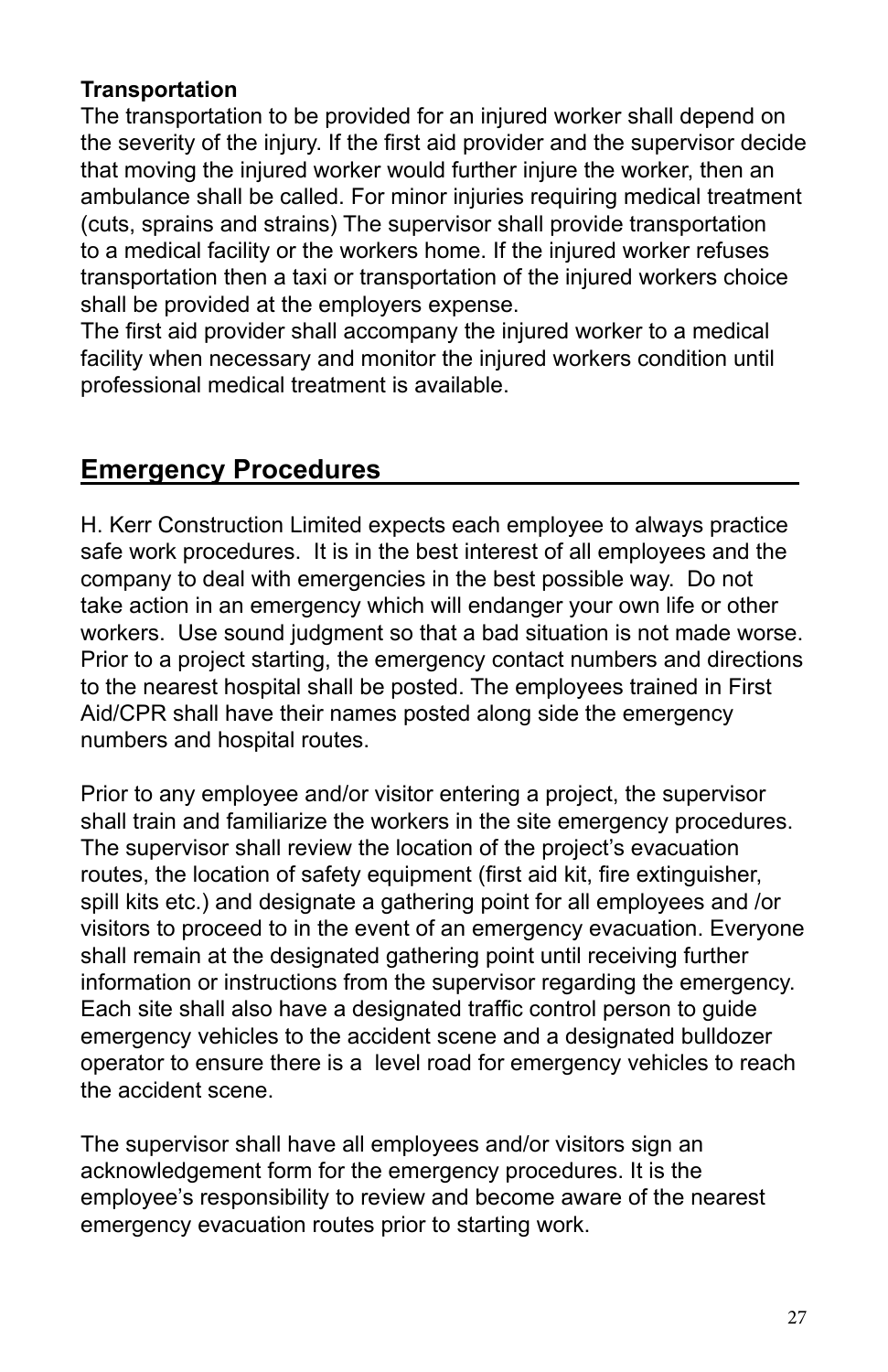To ensure accurate disclosure of information, all encounters with, or inquiries by outside services shall be coordinated by the site supervisor under guidance of senior management. An outside service may represent the police, fire, ambulance, government inspectors/ officials, and the media (newspaper, television). All requests from the media for information will be directed to H. Kerr Construction Ltd senior management

All site supervisors shall be equipped with cell phones and all emergency phone numbers shall be posted on site with the emergency response plan

The following procedures are general in nature, which can apply to any site:

Every jobsite must have an emergency response plan posted and the site supervisor shall ensure that all employees know the plan and who the members of the emergency response team are

#### **Emergency Procedures**

#### **Assess the Situation**

- Determine what the problem is.
- Determine who is involved.

#### **Take Command**

- The most qualified person on site will take command ( usually the supervisor).
- Assign duties to specific personnel (as listed on the emergency response plan).

#### **Provide Protection**

• Protect the accident scene from continuing or further hazards (i.e., traffic, operating machinery, fire, falling debris

#### **Give First Aid**

• Once protection has been provided against further hazards, first aid should be administered as needed.

#### **Call Emergency Services**

- • *Call 911*
- Do not leave the victim alone.
- Send someone to call an ambulance or fire department and have them return to you with information as to when help will arrive.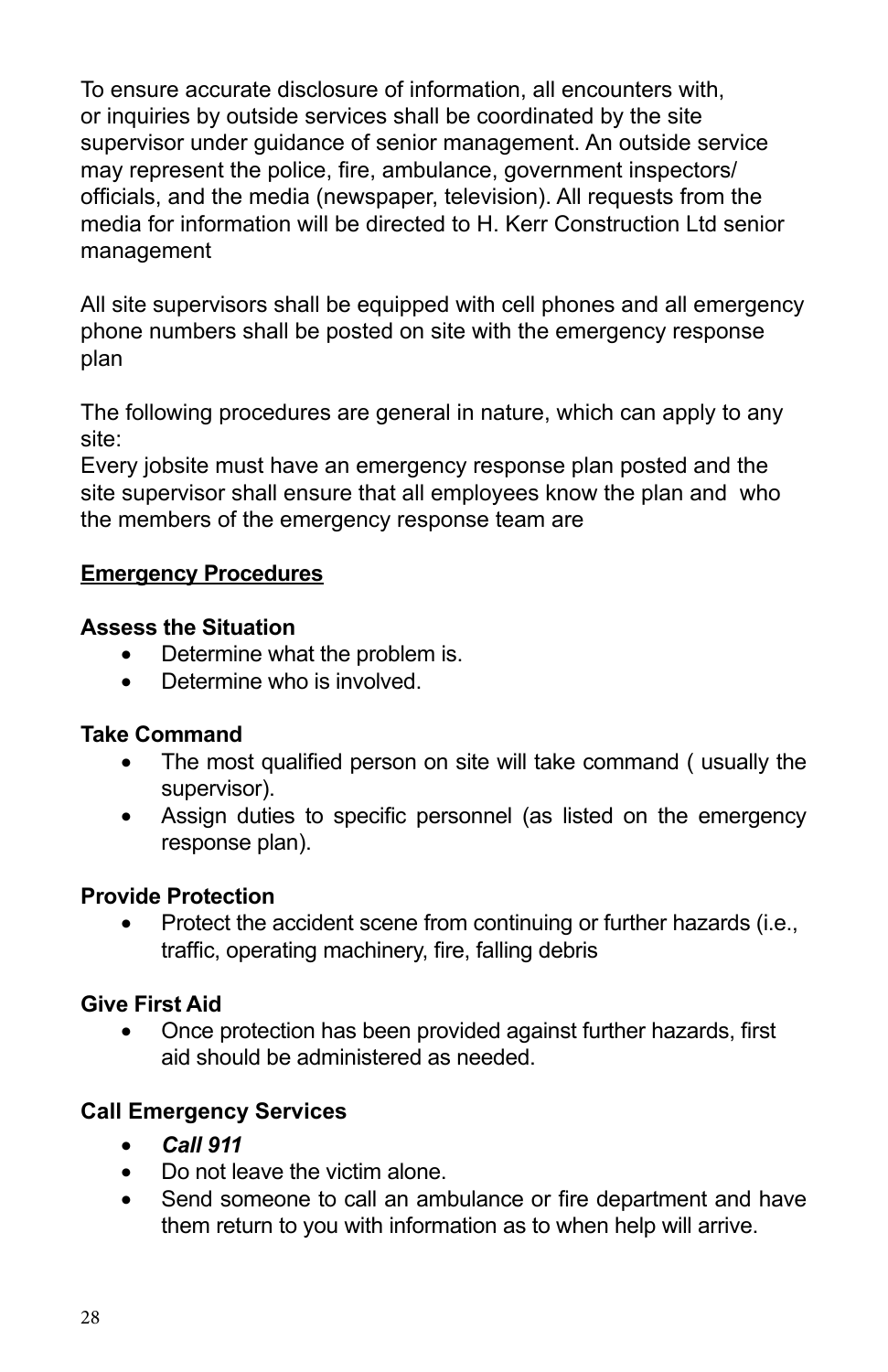#### **Call Applicable Utilities**

Gas Companies, Hydro, Telephone, and Cable

#### **Clear a Path For Emergency Vehicles**

Have a dozer operator make a path for emergency vehicles to get as close as possible to the location of the emergency

#### **Guide Emergency Vehicles**

Have designated person waiting to guide the emergency vehicles to the location of the emergency.

#### **Get Name of Hospital**

• Determine where the injured worker is being taken.

#### **Advise Management**

- Inform senior management in order for them to contact relatives, notify authorities and start procedures for reporting and investigating the accident.
- Make notes to aid in the accident investigation (i.e. who was in command, who gave first aid, date and time, etc.).

#### **Isolate the Accident Scene**

Secure the scene until authorities have released the accident scene.

#### **If you are not a member of the emergency response team, then you go to designated meeting area and await further instructions**

#### **Power line Contact Procedure**

#### **Stay on Equipment -**

Do not touch the equipment and the ground at the same time  $$ touching anything in contact with the ground may be fatal.

#### **Keep others away –**

- Warn everyone not to touch any part of the equipment or the load. Be aware of time delays that may restore power.
- If possible break contact and move equipment.

#### **Call Hydro or local electrical utilities.**

#### **If emergency (like a fire) forces you to get off machine, jump off clear of the machine; jump with feet together**

- Shuffle or take small steps to get away.
- Do not lift feet off the ground.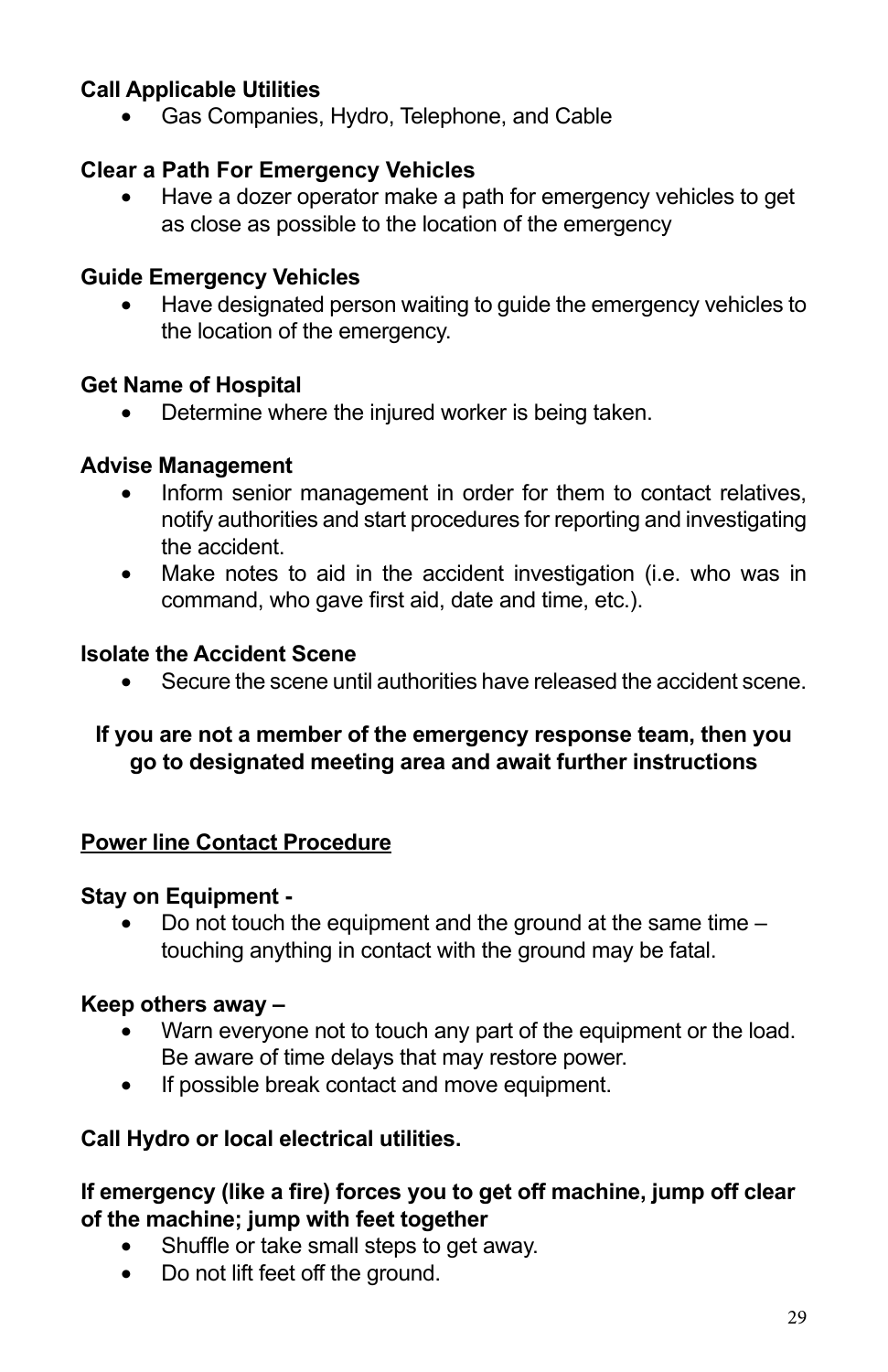#### **If casualty is injured or unconscious and remains in contact with live wires or equipment –**

- Only attempt rescue after the power is shut off.
- Warning touching the casualty is dangerous, high voltage can jump large gaps.

Call emergency services – give first aid only if casualty is free of contact.

A review of the emergency response plan on a regular basis and especially after an emergency has occurred, must be conducted. Changes may be necessary if deficiencies are apparent in the plan.

# **Accident/Incident and Injury Reporting**

All accidents, incidents and injuries (no matter how minor) must be reported to the supervisor immediately who in turn shall inform management. All accidents, incidents and injuries will be investigated once the occurrence has been attended to and further risks have been eliminated.

# **Workplace Injuries**

H. Kerr Construction Ltd. values the safety, health and well being of all our employees. After all, our future success and productivity depend upon them. H. Kerr Construction Ltd.'s policy has always been - and will continue to be - to provide safe and healthy working conditions and to comply with all laws and regulations regarding employee health and safety.

If you are injured at work follow these 4 simple guidelines:

- You immediately inform your supervisor or Health and safety Coordinator. Your Health and Safety Coordinator completes and forwards a form to the Workplace Safety & Insurance Board (WSIB) within 72 hours.
- Prior to being eligible to compensation you must seek medical attention from your doctor about your injury. Your doctor completes and sends a form to the WSIB within 48 hours of your visit.
- If you visit a doctor after your shift concerning a workplace injury/illness and have not reported this visit to your Supervisor or Health and Safety Coordinator please do so immediately following this appointment; the company is required to report all such workplace injuries/illnesses to the WSIB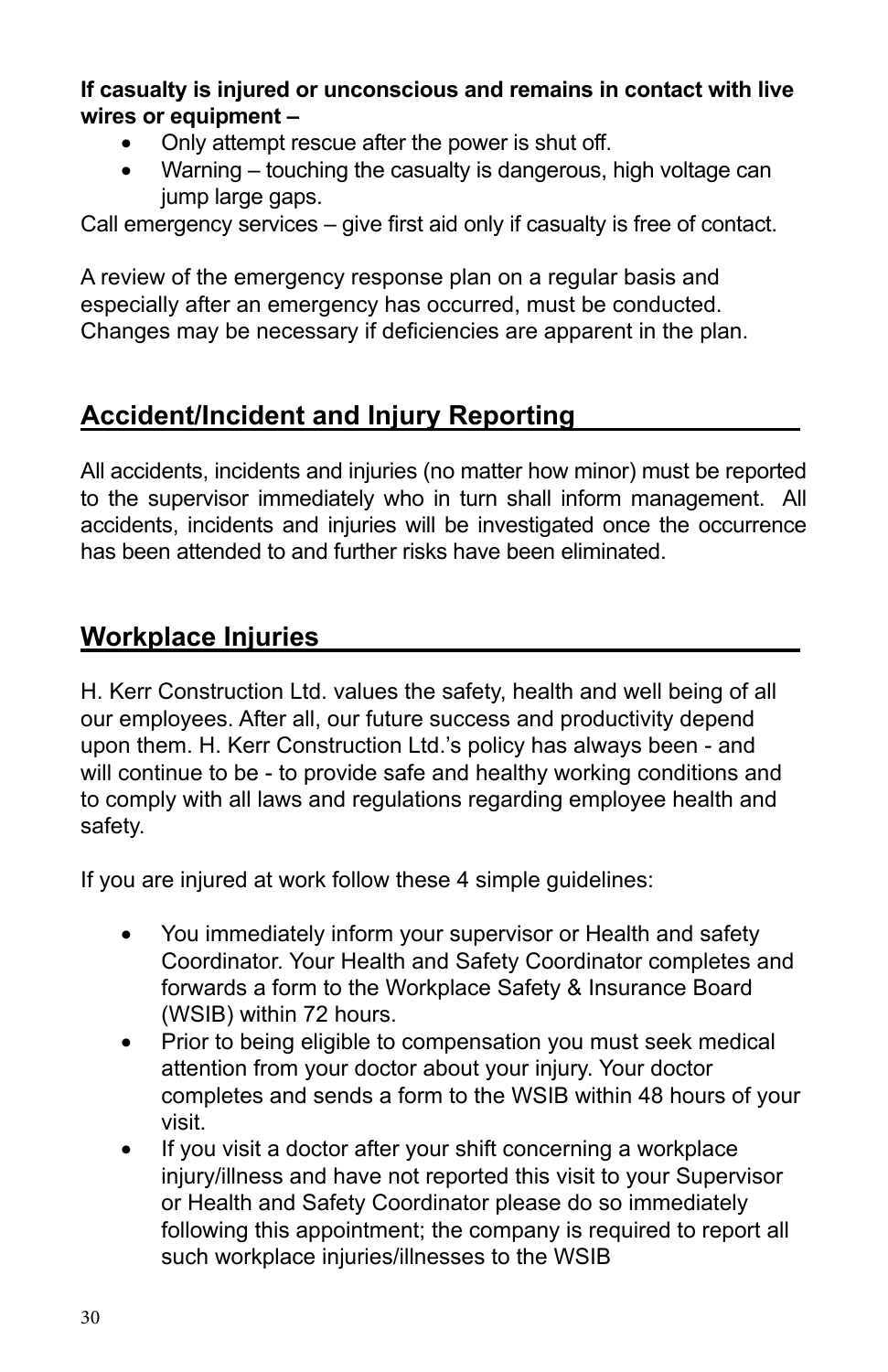You complete a Worker's Report of Injury Form, which you can obtain from your employer, and send it to the WSIB as soon as possible.

What is the Workplace Safety & Insurance Board? Workplace Safety & Insurance Board is a disability insurance system set up under the Workplace Safety and Insurance Act (WSIA). It provides benefits for injured workers and liability insurance for employers operating in industries covered by the Act.

#### Types of Compensable Injuries

The WSIB covers work injuries. Work injuries include work related accidents or diseases that may cause you to require medical treatment or time away from work beyond the day of the injury/illness. Work related injuries are defined as injuries that must have occurred on the job while performing regular duties. You should claim work related accidents or diseases such as:

# **Traumatic/Critical Injuries**

Such injuries may occur quickly causing trauma to the body, broken bones, severe cuts and burns are some examples of traumatic injuries. **Please be advised incidents involving employees, or visitors involving broken bones (not fingers and toes), significant blood loss and loss of consciousness (even for a brief period) this situation may require immediate reporting to the provincial Ministry of Labour Department as defined under specific CRITICAL INJURY PROTOCOL – please refer to the Ontario Occupational Health & Safety Act. Regulation 834.** 

#### **Injuries caused by repeated activities**

These injuries include strains or sprains caused by doing the same activity over and over again. For example, an assembly line worker may develop tendonitis in his wrist as a result of his job duties.

*Re-Injury and difficulties with a prior (old) work related injury* - Reinjury occurs when you incur pain/damage related to an old previously recorded workplace injury during work. If you have a recurrence or trouble working because of a prior work related injury, call the WSIB to find out if you should file a new claim or report the injury as part of your old claim. Please inform your Health and Safety Coordinator of this related pre-existing WSIB claim.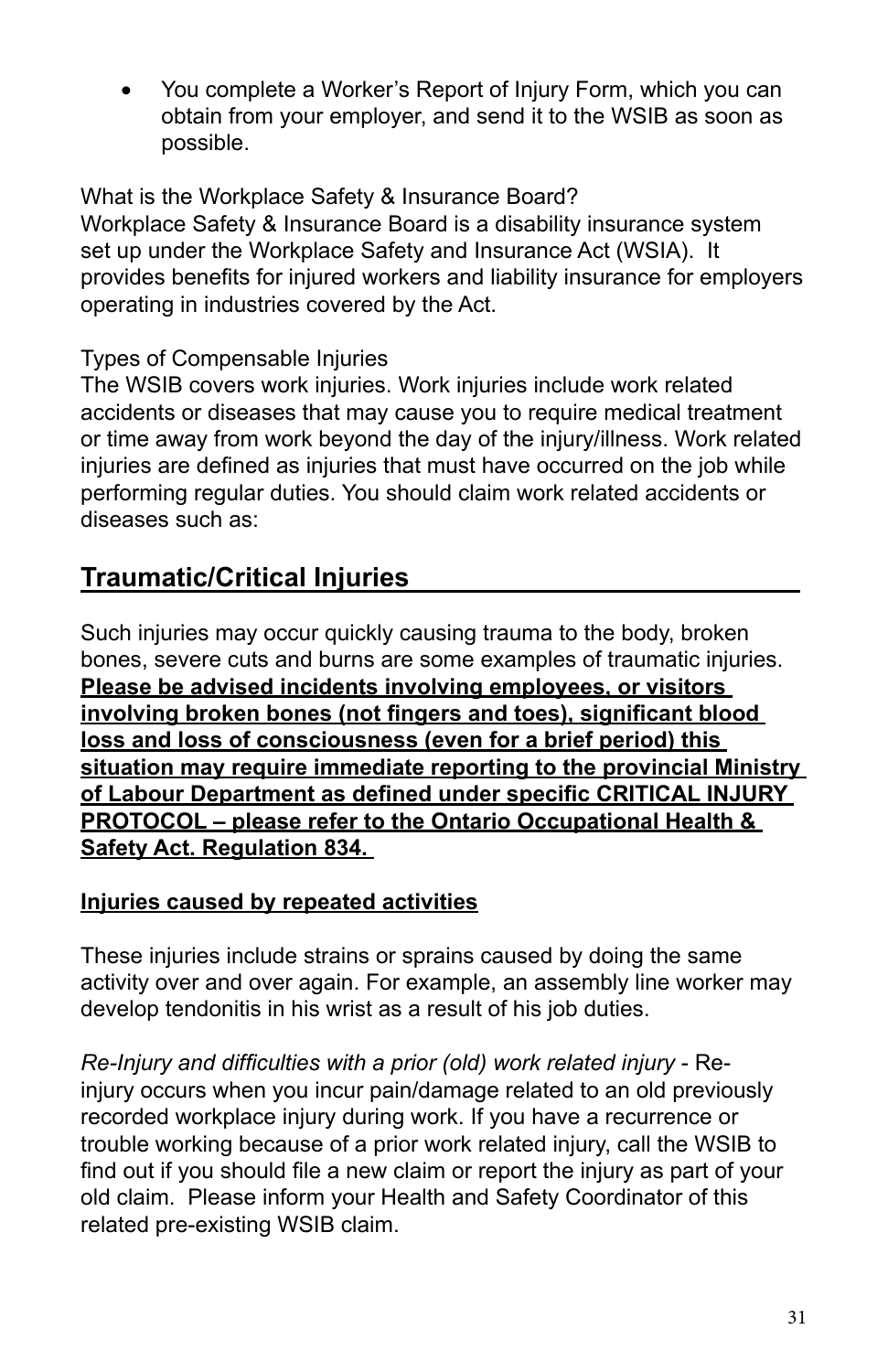#### *Conditions/Situations that may affect your coverage*

If you believe your injury is work related, it should always be reported. The WSIB reviews claims on a case by case basis to determine whether the reported injuries are covered. It is considered fraudulent to submit documentation for injuries that are not work related.

#### **WSIB**

Some conditions or situations that are not considered work related include:

#### Pre-existing or Unrelated Health Problems

There are health problems you may have that are not related to your work. Diabetes, arthritis, old sports injuries and spinal scoliosis are some examples of these conditions. However, if you are injured and the injury makes the condition worse, you may be eligible for benefits for a reasonable time while you recover.

#### Travelling to and From Work

Generally, if you are in an accident while traveling on your regular trip to and from work, workers' compensation does not cover you. Some exceptions apply. The WSIB reviews each case individually.

#### **Compensation Benefits if Injury is your own Fault**

Workers are eligible for benefits for work related injuries regardless of who is at fault. WSIB is "no-fault insurance". However, if your injury is caused by horseplay and/or acting with serious and wilful misconduct you may not be eligible for benefits.

#### **Failing to Report an Injury**

We cannot make agreements with employees to avoid reporting injuries to the WSIB. H. Kerr Construction Ltd. is required by law to report any work related injury to the WSIB.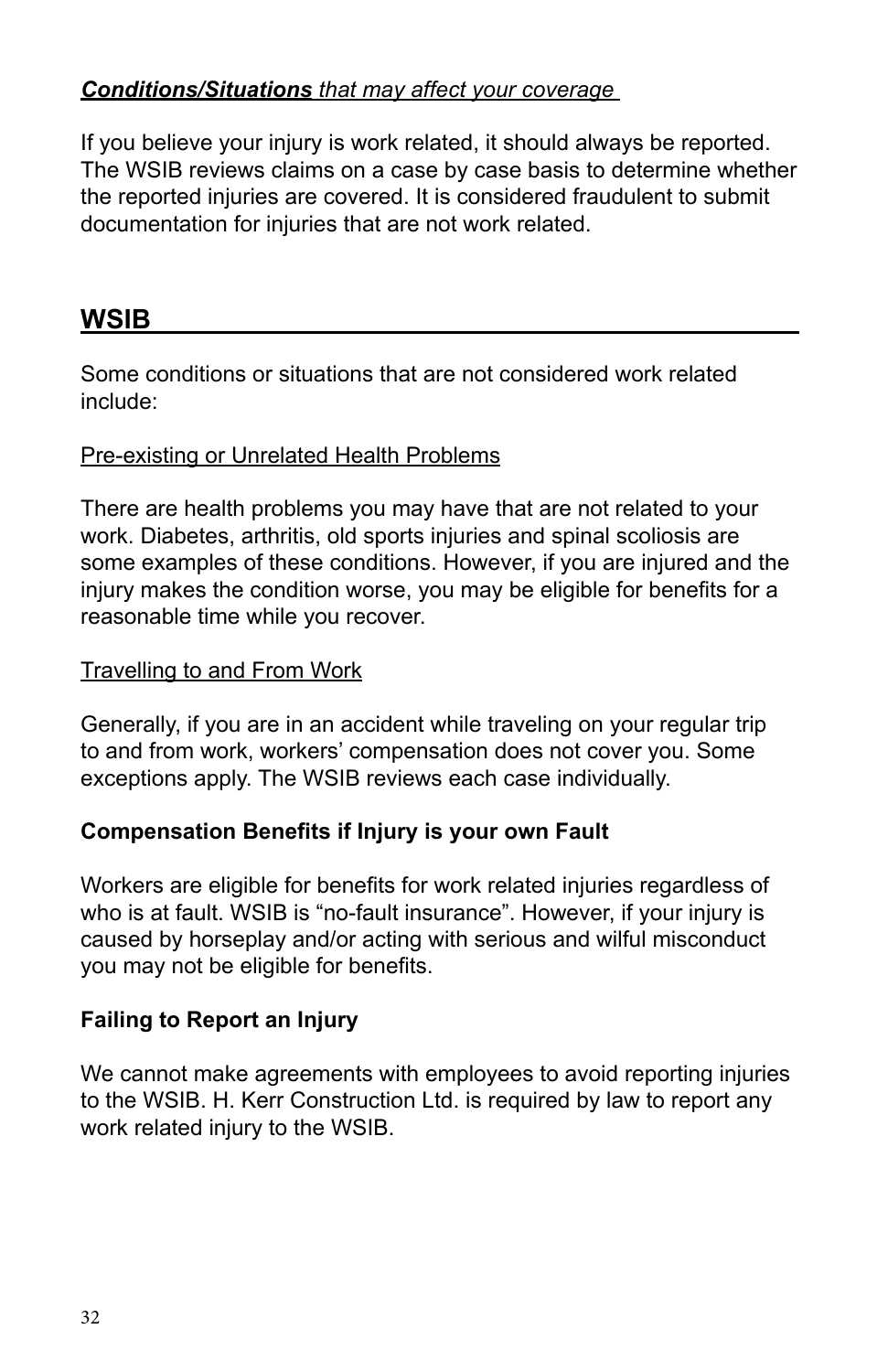#### **Employee's Responsibility**

If you suffer a work-related injury and are taken to a medical facility for treatment, you are expected to return to work that day if the attending physician releases you to return to work, either for full or modified duties. If the medical provider feels that you are unable to return to work, or are unable to perform any of your normal job duties, the medical provider must put this opinion in written form for you to present to your supervisor. On the day of the injury, after your visit to the medical facility, you are responsible for informing your immediate supervisor whether you are able or unable to return to work. You are also expected to return to work the following day unless the medical provider's written opinion states otherwise. An employee who has been medically released to return to work, whether to full or modified duties, but fails to do so, may be subject to corrective action, up to and including termination.

#### **Compensable Injuries**

If you suffer a work related injury, and the medical provider states in writing that you are unable to return to work, you may be eligible for WSIB payments. We will act responsibly in assessing the cause and effect of your injury

## **Injury/Incident Investigations**

#### **Purpose**

To investigate incidents so that causes can be determined and corrective actions can be implemented to prevent recurrence.

#### **Policy**

It is the policy of H. Kerr Construction Ltd. to thoroughly investigate any occurrence that results in critical injury to a worker or any injury that requires the injured worker to lose time from work following the day of injury or any injury that requires medical attention as well as occurrences that result in a motor vehicle collision, property damage or occurrences that could have resulted in injury or property damage.

Any occurrence that results in a person being killed or critically injured shall be reported immediately to the supervisor, Health and Safety Coordinator and senior management. The worker member of the Joint Health and Safety Committee or Worker Representative (site) must also be informed immediately

It shall be the responsibility of the employee to immediately report all occurrences to his or her supervisor.

It shall be the responsibility of the Site Supervisor to immediately conduct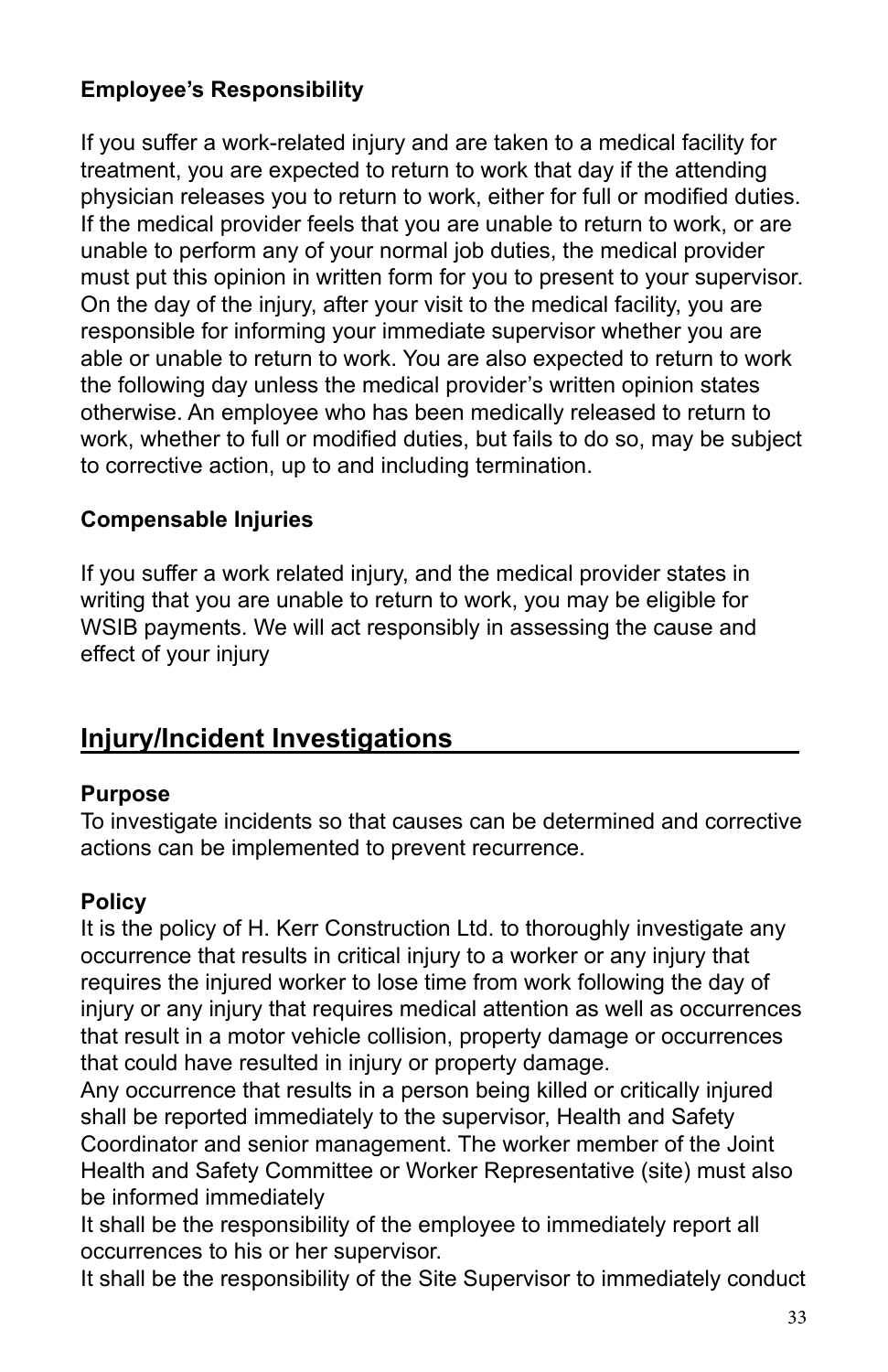investigations and submit reports to management. It shall be the responsibility of management to determine and implement appropriate measures to prevent recurrences of such incidents.

#### **Definitions**

#### Accident

An undesired event that results in harm to people, damage to property or loss to process.

#### Incident

An unwanted event, which under different circumstances, could have resulted in harm to people, damage to property or loss to process.

**First aid** - Includes but not limited to: cleaning minor cuts, scrapes; treating a minor burn, applying bandages and /or dressings, cold compresses, cold packs, ice bags, splints, changing a bandage or a dressing after a follow up observation visit and any follow up for observation purposes only.

**Health care** – An injury that results in attention received from a recognized health care provider but does not result in time away from scheduled work nor a wage loss.

**Near miss** – An event that under different=circumstances could have resulted in physical harm to an individual or damage to the environment, equipment, property and /or material.

The following categories of injury/incident may produce a loss to people, equipment, material and/or environment. Immediate investigation of the following is required:

**Fatality** – An injury that results in the loss of life.

**Critical injury** – As defined by the Ontario Regulations 834/90 Places life in jeopardy, produces unconsciousness, substantial blood loss, fracture to a leg or arm, amputation of hand or foot, burn to major portion of the body or causes loss of sight in one eye.

**Lost time –** A work related injury that results in the injured employee missing time from work resulting in a wage loss.

**Property Damage –** An event where contact is made between two objects, resulting in alteration to one or both of the objects.

**Occupational illness –** A condition that results from exposure in a workplace to a physical, chemical, or biological agent to the extent that normal physiological mechanisms are affected and the health of the worker is impaired.

**Environmental release –** An accidental discharge of a physical, biological or chemical substance into a workplace and/ or community. **Fire/Explosion –** An event where undesired combustion occurs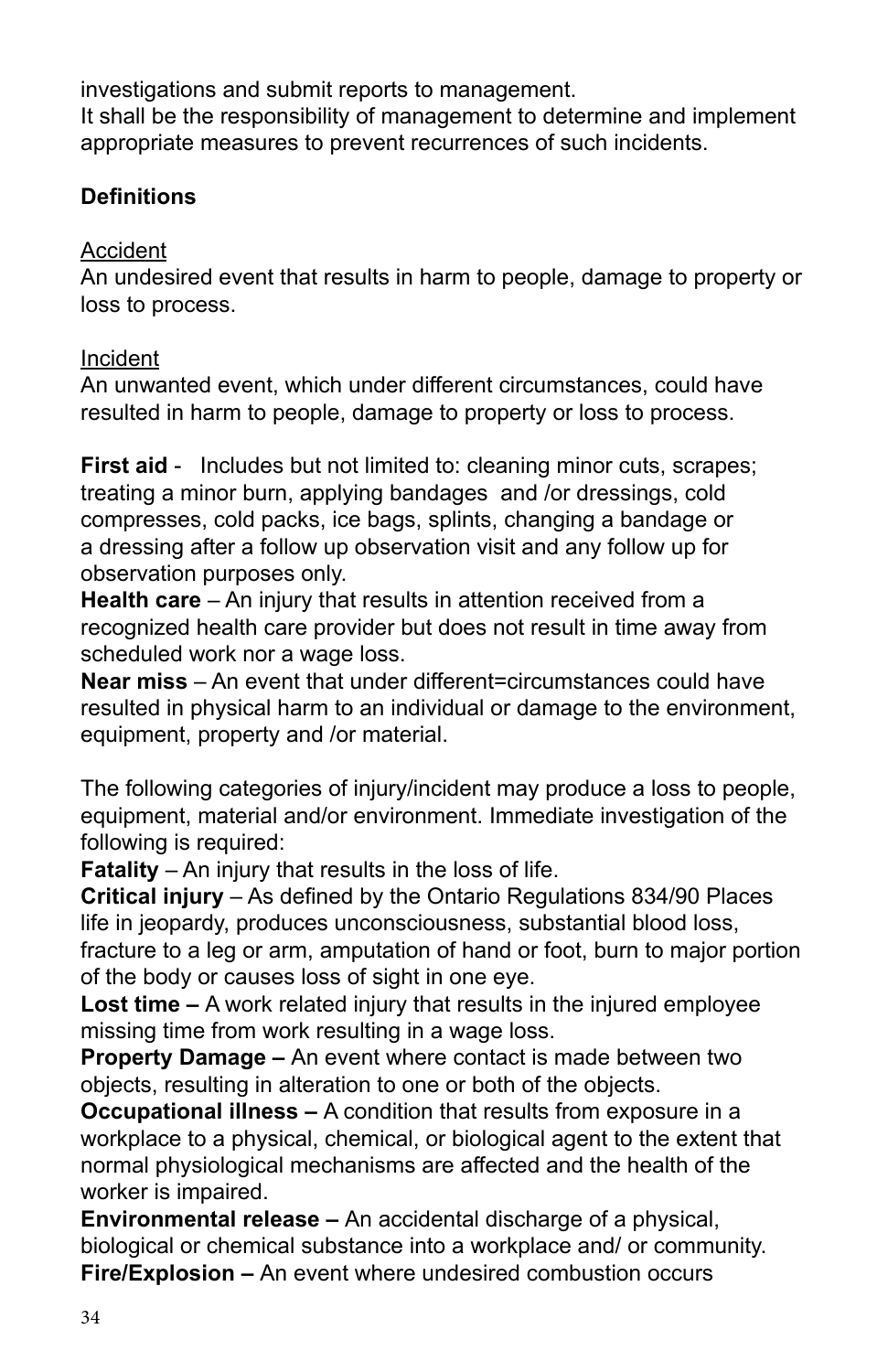#### **Notification requirements**

- Critical and fatal injuries Management must contact the Ministry of Labor immediately and a written investigation report must be complete and sent within 48 hours
- Fire and Explosion Management contacts the (Ministry of Labor) (immediately if it results in an injury)
- Chemical Release Management contacts the (Ministry of Environment)(immediately)
- Lost time, health care, modified work required as a result of first aid and only extending beyond 7 days. Management completes and sends to (WSIB) (Form 7 within 3 days of being advised of the injury)

The JHSC will assist in all areas with remedial actions and recommendations

#### **Management (Health and Safety Coordinator)**

- Report injury/ incident to the proper authorities(see reporting requirements)
- • Investigate all fatality or critical injury accidents
- Ensure all injury/ incidents are investigated and make recommendations for corrective action
- Follow up to ensure recommendations have been completed

#### **Supervisor**

- The supervisor investigates the injury/incident and completes the Injury/Incident Investigation form as soon as practical and the scene has been secures( no further risk to people or property).
- In the case of personal injury the supervisor ensures that the injured employee receives appropriate medical care first before investigation
- In case of fatality or critical injury, the only time you can disturb the accident scene is to save a life or relieve human suffering, maintain an essential public utility or a public transportation system, prevent unnecessary damage to equipment or property, or when the MOL inspector gives permission to do so.
- If the incident involves fatality or critical injury, the supervisor contacts a worker representative of the JHSC designated to assist with the investigation,
- The supervisor notifies management (the Health and Safety Coordinator) as soon as possible.

Conduct interviews of witnesses and other workers involved The supervisor and the worker rep. can request assistance from other supervisors, management or any other source that may be available. For step by step procedures for accident investigations it is recommended that supervisors refer to the Construction Safety Authority Accident Investigation book DS029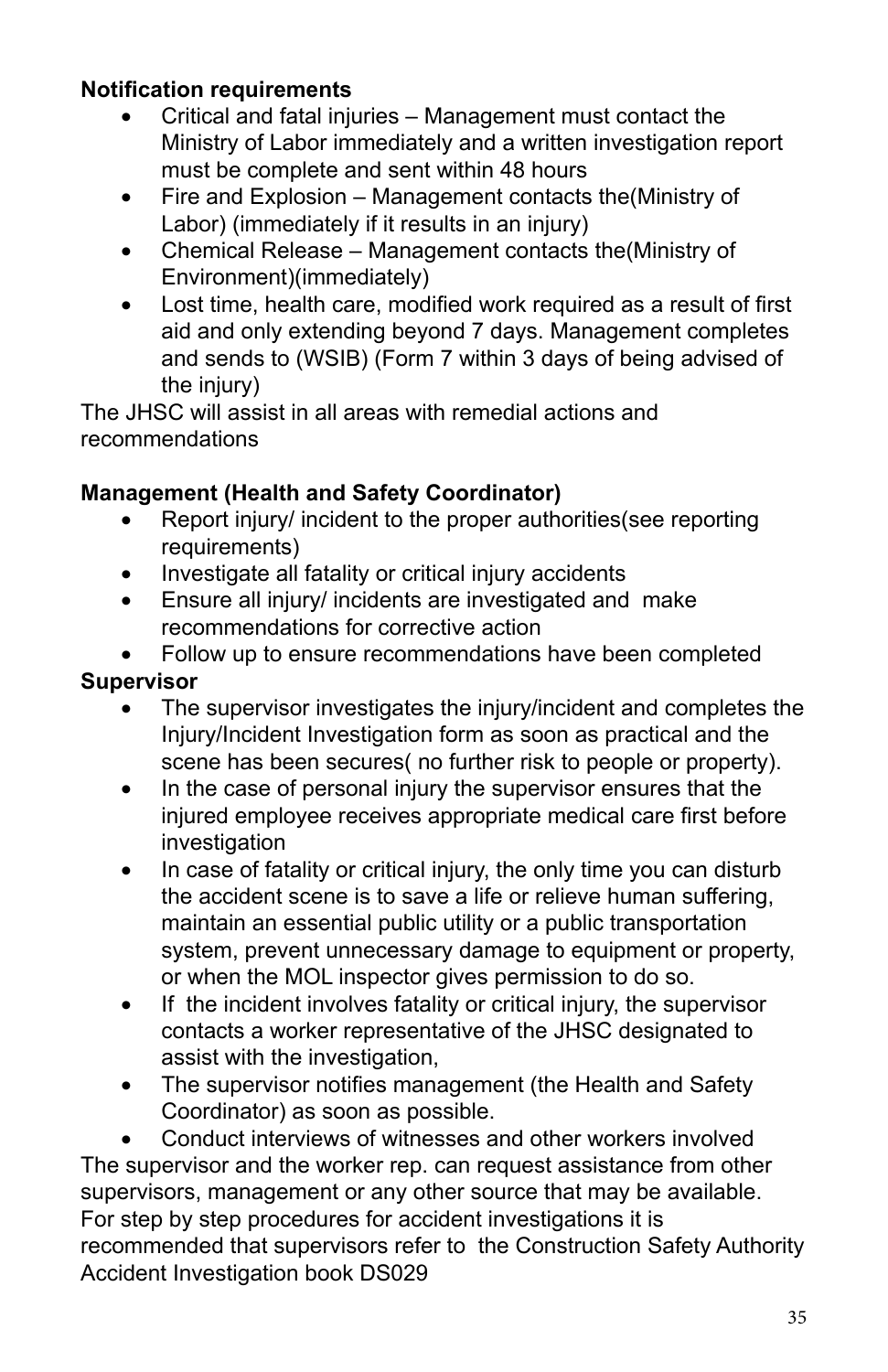#### **Worker Designate of the Joint Health and Safety Committee**

- The worker rep. selected by the worker members of the JHSC , shall be involved in the investigation of all fatality and critical injury incidents.
- The worker rep. and the supervisor together conduct the investigation and assist in completing the report. Both the supervisor and the worker rep. sign the injury/incident investigation report
- Where required by legislation the worker rep. submits a copy of the injury/incident report to management immediately (see communication – notification requirements)
- The JHSC rep. ensures the checklist and investigation reports are completed and signed by the appropriate worker and management rep. of the JHSC.

All internal investigations shall be conducted by:

The supervisor in charge and/or senior management, and possibly assisted by the site Health and Safety Rep. or members of the Joint Health and Safety Committee.

### **Return To Work**

#### **Return To Work Policy Statement**

H. Kerr Construction Ltd. will make every reasonable effort to provide suitable return to work opportunities for every employee who is unable to perform his or her regular duties following a work related injury or illness.

#### **Purpose**

H. Kerr Construction Ltd. will make every effort to help an injured employee to stay at work (SAW) or to return to work (RTW). The return to work program will ensure that as a company we are committed and able to supply modified / accommodated duties to all employees, where possible, without undue hardship

#### **Disclosure of Information**

In order to facilitate an effective and appropriate Return To Work Case Plan for an injured worker, the Return to Work Coordinator (Health and Safety Coordinator) will be allowed access to:

- • Restrictions
- • Functional abilities

In cases where it is for non – work related injury or illness – Disclosure of information is limited to restrictions / functional limitations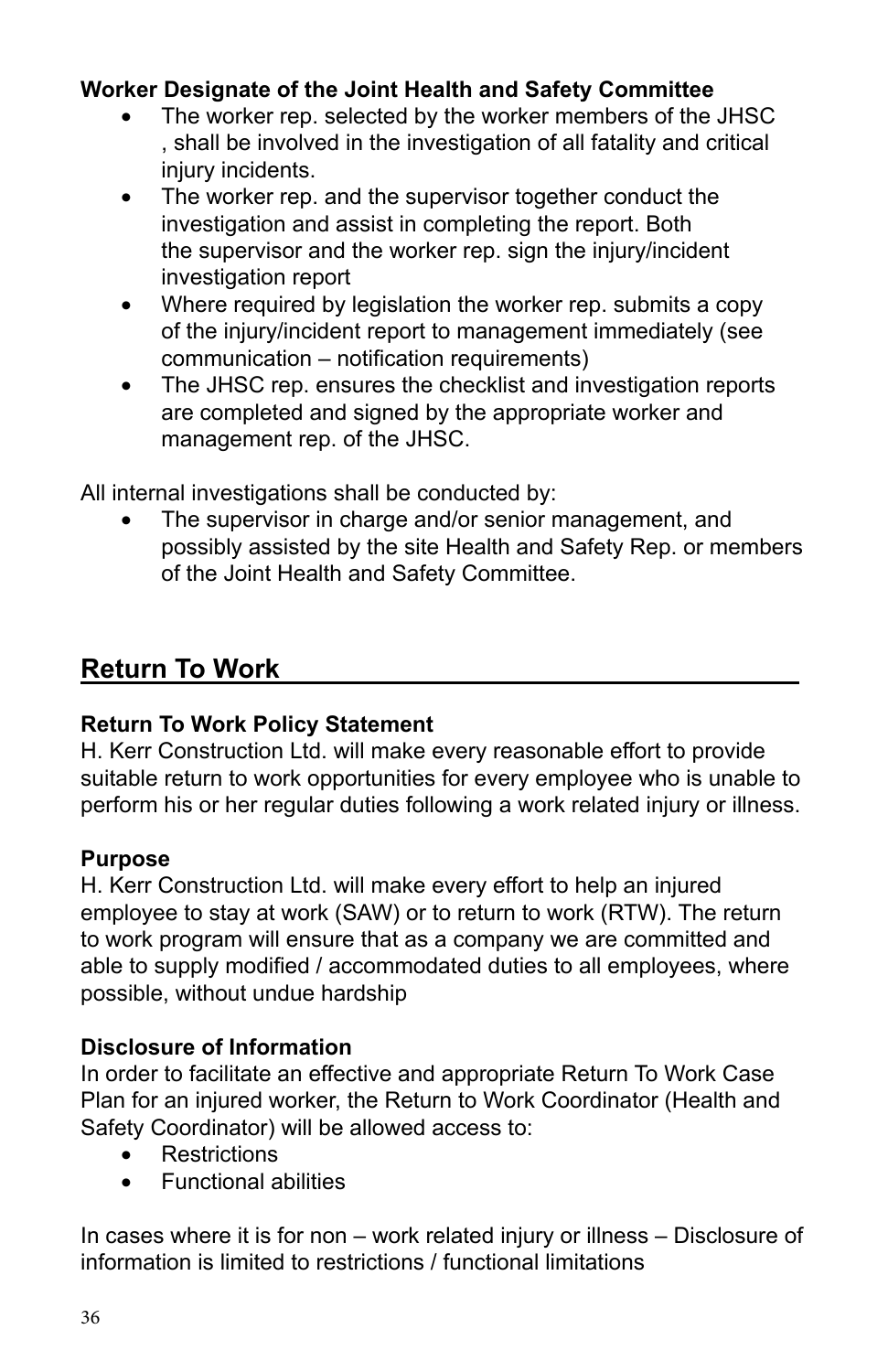### **Application**

This procedure applies to all employees with an injury, illness or disability regardless of its cause, type or nature which results from absence from work.

### **SCOPE**

H. Kerr Construction Ltd., in collaboration with The Health and Safety Coordinator and the Joint Health and Safety Committee Has implemented a modified duty program. The program will assist in promoting a timely return to work of employees with work related injuries/ illnesses. The program will reduce the impact or Workplace Safety and Insurance Costs

#### **Definitions**

Modified Duty: Modified duties is the modification of an employee's position ( Work Hardening or Transitional Work) that allows for the employee to carry out the work assigned with-in the employee's capabilities.

This might include, but not limited to, changing the work tasks ( transitional work, hours of work)

#### **Principles of Modified Duties**

H. Kerr Construction Ltd. recognizes that a temporary disabled employee can and should be performing meaningful and productive work. The Early and Safe Return to Work Procedure gives structure and organization to this principle and recognizes the employers, and employee(s) joint responsibility to participate in the rehabilitation of the employee.

### **Specifically**

- The work must be productive and the result must have value.
- The work provided must not aggravate the employee's condition.<br>• The emplovee's condition must not constitute an additional
- The employee's condition must not constitute an additional hazard to the employee or fellow workers while performing the duties assigned.
- The work must assist the employee in returning to their original position, if possible.
- The duration of the modified duties will be determined at the commencement of the program, wherever possible.
- The Functional Abilities Form and the requirements of the employer will be reviewed for the modified duty.
- The employee is required to report medical progress every week or as frequently as may be needed.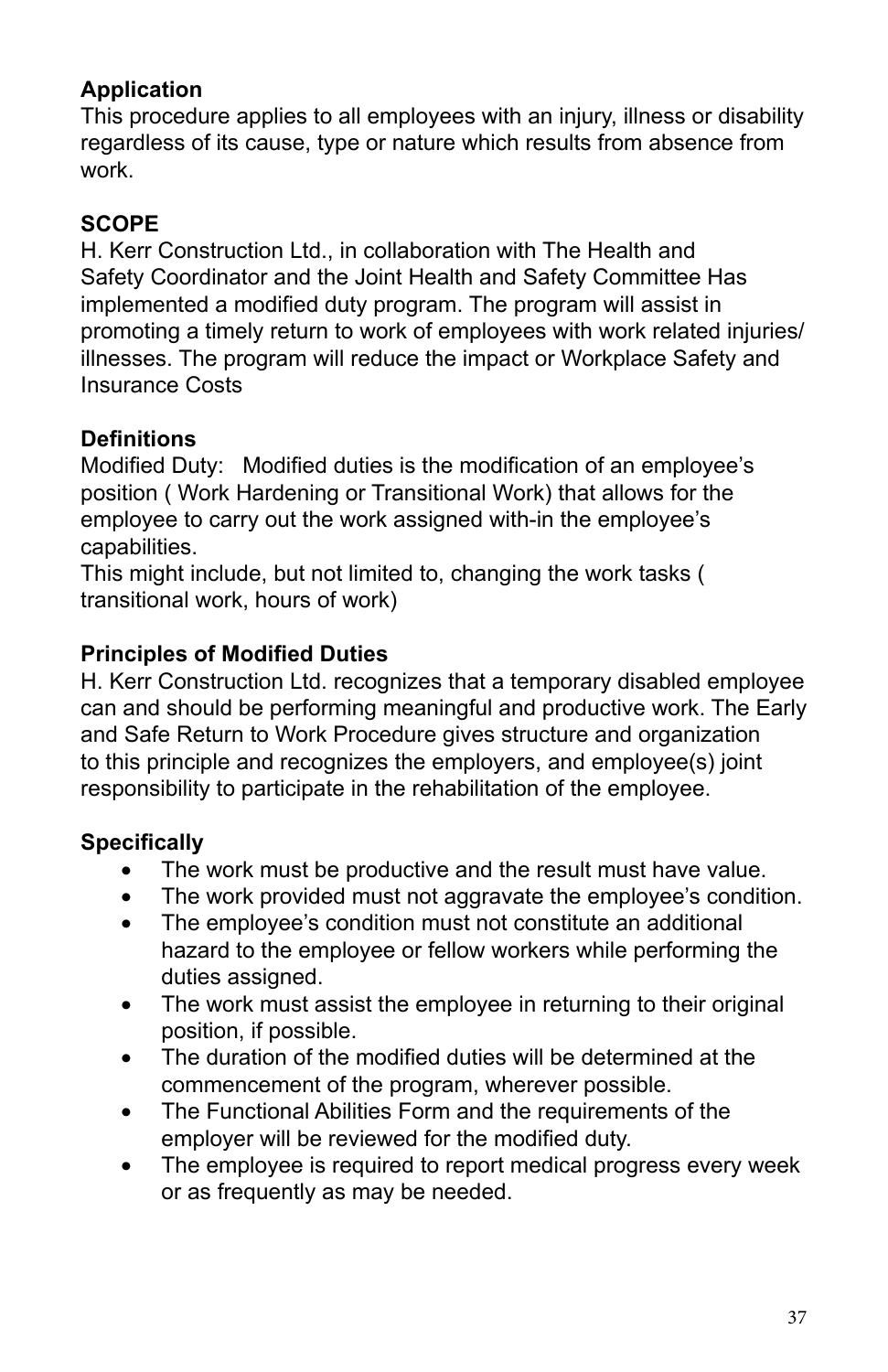### **ROLES AND RESPONSIBILITIES**

#### **Senior management**

- To provide a fair and consistent rehabilitation policy for injured employees on or off the job or disabled due to illness or injury.
- To ensure the following reporting requirements to the WSIB are met:

A form 7 must be completed and sent to the WSIB within 3 days when an injury causes a worker to obtain healthcare, be absent from his or her regular work beyond the accident date, earn less than regular pay at regular work or require modified duties with or without a loss in pay.

- To also report the following to the WSIB
	- 1. Injured employee wages change.
	- 2. Changes in injured worker duties/duration of work
	- 3. Failure to cooperate
	- 4. End of program
- To provide a meaningful employment for temporarily disabled employees and promote the Return to Work procedures

#### **RETURN TO WORK COORDINATOR ( HEALTH AND SAFETY COORDINATOR)**

- To facilitate communication between the supervisor, the employee, the treating agency of the employee, and the Health and Safety Coordinator.
- To assist in the modification of the workplace.
- • To involve the work forces and ensure co-operation of all parties involved.
- • To explain to the workers, the objectives and requirements of the RTW program.
- To determine in consultation with the supervisor, if the position can be modified.
- Meet with the employee and establish written goals and objectives. These will be established and agreed upon by the employee, supervisor and the employer.
- • To develop, in consultation with the employees medical practitioner, the employee and the immediate supervisor a modified duty program.
- To ensure that there is no conflict with the injured worker or the union
- Determine and maintain medical monitoring and treatment with the use of the Functional Abilities Form. The frequency of medical contacts can be determined on a case by case basis
- To monitor the progress of the employees modified duties through weekly meetings with the employee and supervisor.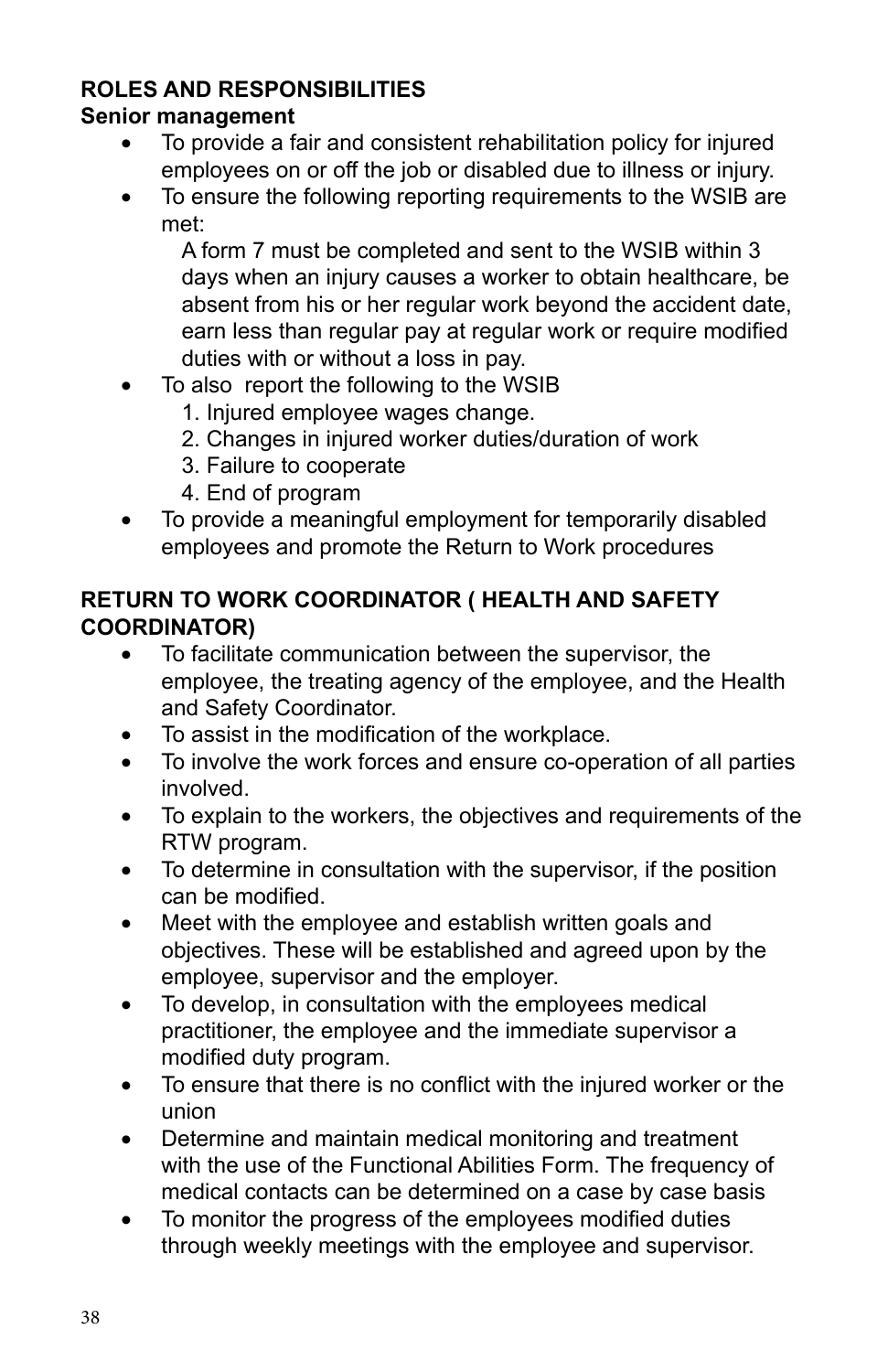- Ensure medical follow-up is obtained at a schedule defined by the employer. The schedule of the meetings should be decided on a case by case basis.
- To liaise with the employees treating agency and other agencies, when required.
- Coordinate dispute resolution process and contact WSIB return to work specialist if dispute can not be resolved

#### **Supervisor**

- To advise the employee of the availability of work hardening or transitional work and provide the required forms.
- To assist in the creation of, and support the employee's ESRTW procedure.
- To maintain daily communication either in person or by phone with the employee on modified duties and monitor their progress and the effectiveness, on an individual case by case basis. All conversations are to be recorded on a RTW contact log sheet.
- To inform other employees in the department of the program goals
- To communicate and assist in the evaluation of the program's effectiveness

### **Injured Employee**

- To report injury to supervisor
- To participate in the Return to Work process<br>• To maintain constant contact in person or by
- To maintain constant contact in person or by phone with the supervisor and the Health and Safety Coordinator ( see injured worker procedures).
- To take an active role in developing their modified work program.
- To communicate any concerns to their supervisor and the Heath & Safety Coordinator
- To obtain the necessary forms from the treating agencies as may be required by the employer.
- To ensure that other scheduled rehabilitation activities such as physical therapy or doctor's appointments are continued while on modified duty. These appointments are to be arranged whenever possible during non-work hours.
- To co-operate with all requests for documentation as required by the WSIB and the employer.
- To attend all scheduled ESRTW meetings.

### **Co-Worker**

- Report injury to supervisor if injured worker is unable
- Support the returning worker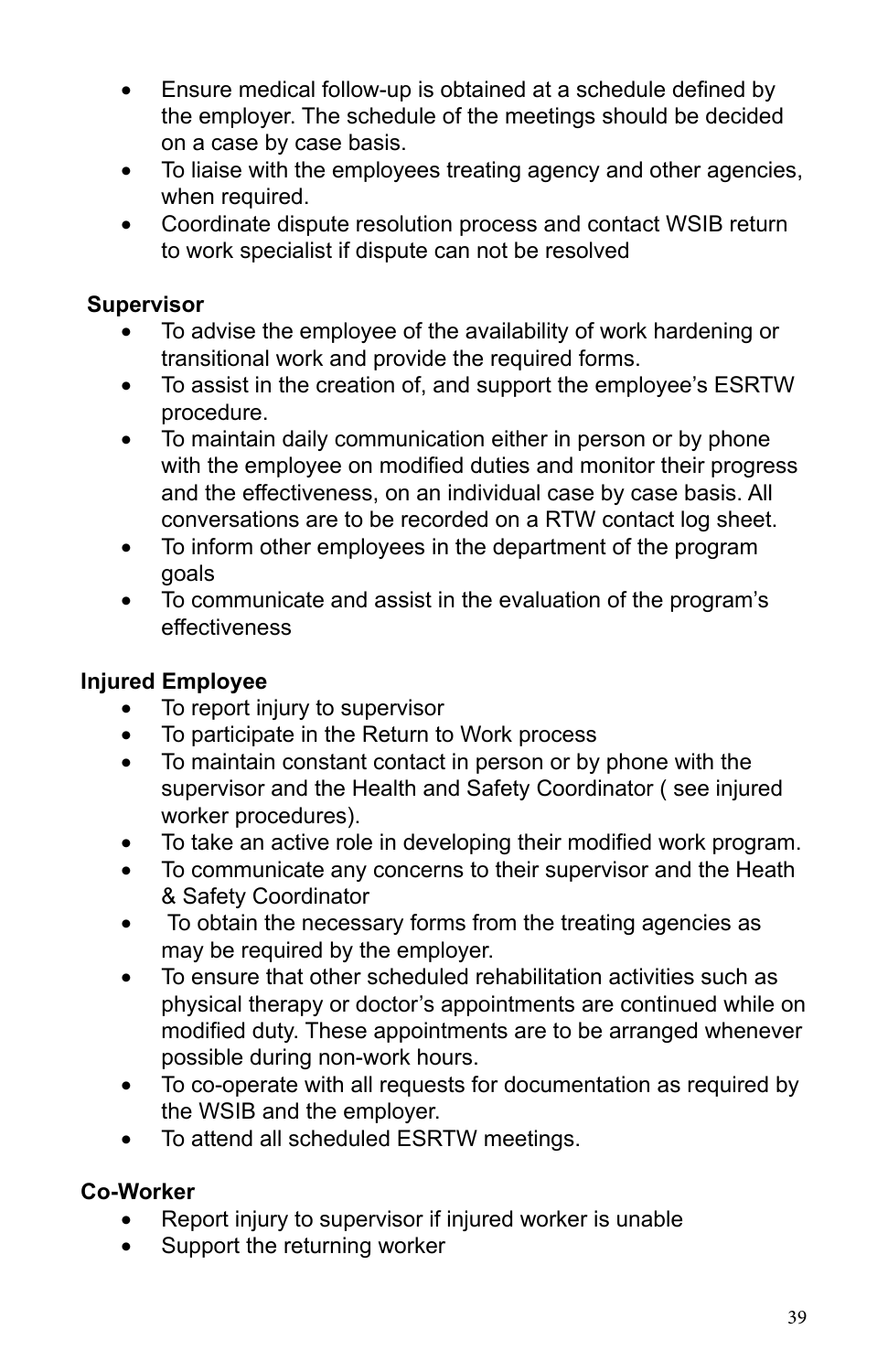#### **Medical Practitioner**

- • To provide up to date medical information.
- • Fill in the forms as requested.
- • Act as a resource.

### **Workplace Safety and Insurance Board (WSIB)**

- Process claims
- Act as a resource
- Resolve disputes

### **Training**

- The Health and safety Coordinator is responsible to communicate this policy to all employees.
- This policy and the return to work process will be communicated with all employees on an annual basis during spring orientation and safety meetings and as an injury occurs

### **Procedures**

### **Injured Worker**:

- Report any injury/illness to supervisor immediately
- If receiving treatment from a medical professional, inform the attending physician that H. Kerr Construction has a return to work program with light/modified duties available and an Injury Reporting Package containing a functional abilities form must be sent with the injured worker for the medical professional to complete.
- Be aware that injured worker has a duty to cooperate with the return to work process
- If injured worker will miss the next work shift, he/she must contact by phone the Health and Safety Coordinator at H. Kerr Construction Ltd. with functional abilities information and discuss extent of injury and possible accommodations/ modified duties
- If worker cannot return to modified duties, he/she must contact the Health and Safety Coordinator by phone at least weekly to update their medical condition and provide a phone number and address in which they can be contacted at.
- When medical condition improves enough to return to modified/ light duty written approval from the treating physician and an updated functional abilities form must be sent to the Health and Safety Coordinator.
- When returning to modifies duties with medical restrictions as set by the doctor on functional abilities form, the injured worker must communicate to the supervisor at least daily his/her medical conditions or if medical condition changes.
- Return to pre injury job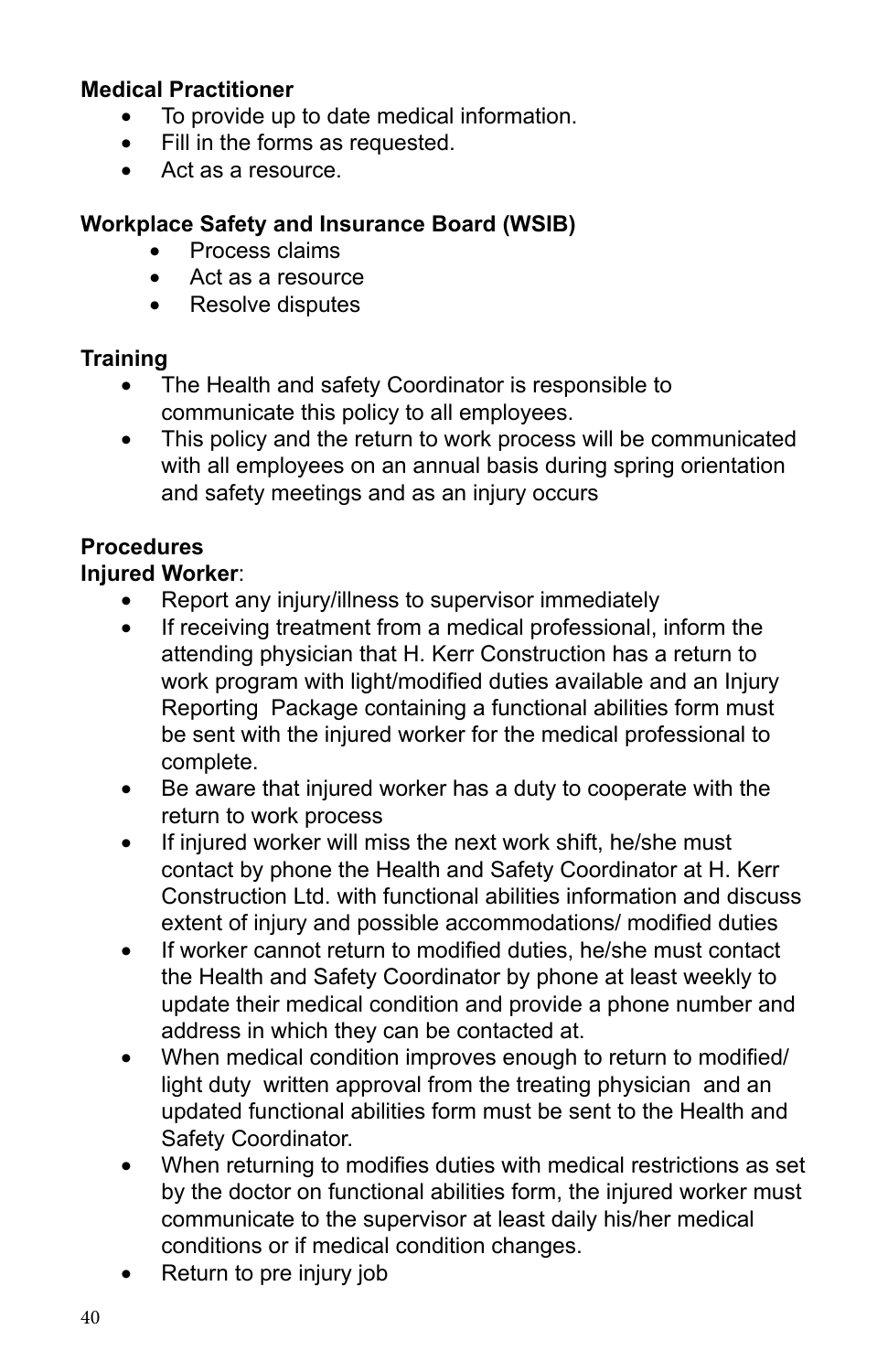### **Supervisor**

- If an accident occurs which requires professional medical treatment, follow emergency response plan and have an accident package and first aid provider accompany injured worker to hospital
- Accompany injured worker to hospital along with Injury Reporting Package for treating physician to complete
- Report injury to health and Safety Coordinator and complete incident investigation as soon as practical
- Meet with Health and Safety Coordinator to assist with identifying accommodations or modified/ light duties to be offered to injured worker
- When worker returns to modified/ light duty, allocate suitable duties and stay in constant communication with injured worker (at least daily) until injured worker returns to pre injury job
- Ensure fellow workers are aware of injured workers modified/ light duties
- Report injured workers progress to Health and Safety Coordinator at least weekly or if conditions change, until worker returns to pre injury job

### **First Aid Provider**

- • Administer first aid to injured worker as needed until professional help arrives
- Accompany injured worker to hospital if necessary
- • Complete First Aid Log sheet in first aid kit

## **Return to Work Coordinator ( Health and Safety Coordinator)**

- Ensure all workers aware of R.T.W. policy and procedures
- • Ensure incident has been reported to all proper authorities ( M.O.L., WSIB, etc.) within the proper time frame.
- Contact injured worker as soon as possible following accident to find out extent of injury and to ensure injured worker knows about the R.T.W. procedures and their duty to cooperate
- If injured worker can not return to work, contact injured worker by phone at least weekly to update medical condition
- Have worker forward functional abilities information to you as soon as possible
- Liaise with injured worker, the supervisor and if necessary the treating health professional to determine proper R.T.W. accommodations or modified duties
- Coordinate a R.T.W. case plan (R.T.W. case plan form) and communicate to injured worker and supervisor
- Contact injured worker by phone or in person at least weekly while worker is on modified/light duties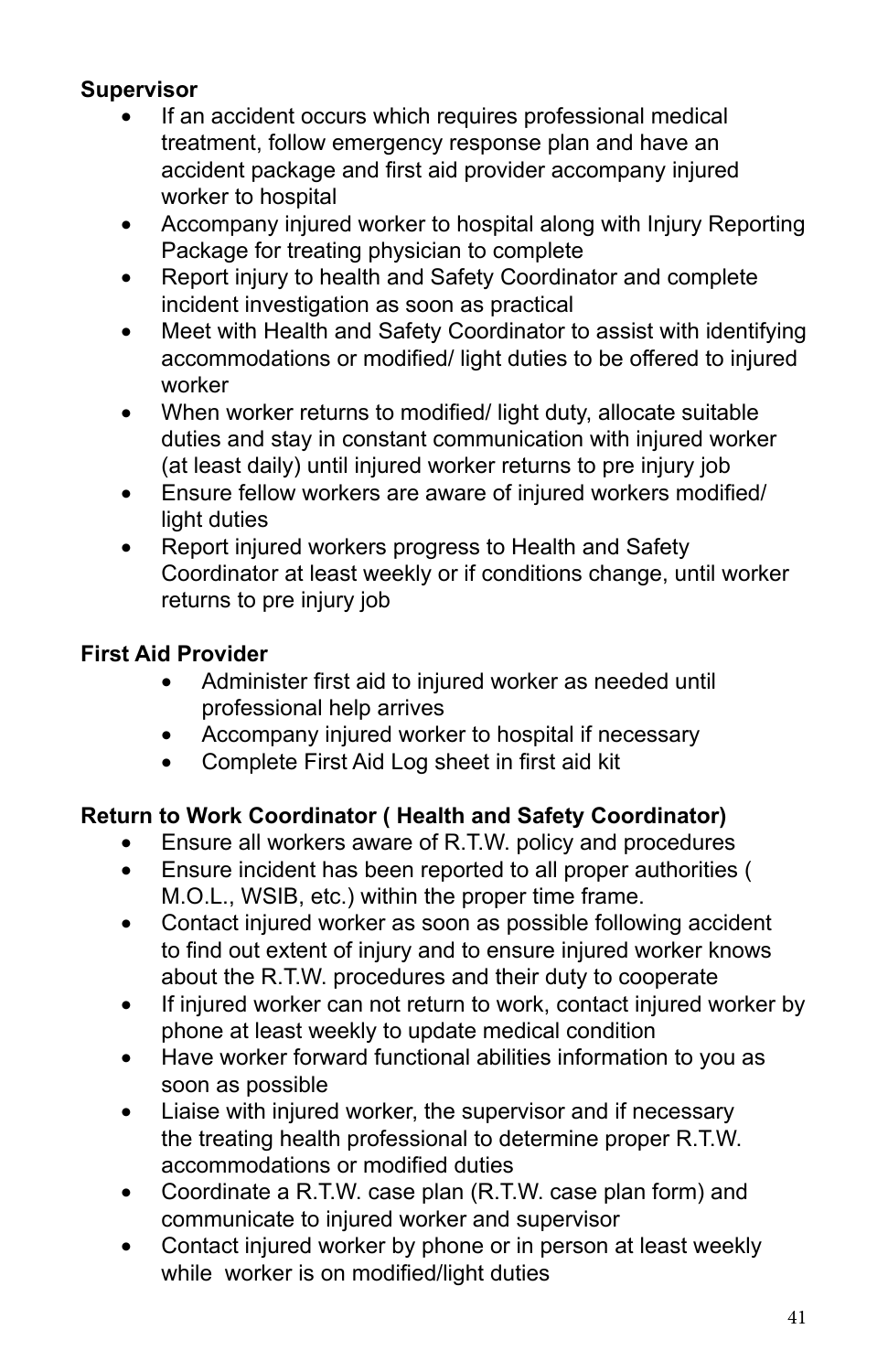- Complete R.T.W. Weekly Progress Report until worker returns to pre injury job
- Report to WSIB every 1-2 weeks to update R.T.W. efforts
- Follow up meeting with injured worker within 1 week of returning to pre injury job
- Revise the R.T.W. case plan if:
	- 1. The plan is extended beyond the original target date
	- 2. minor changes are made to the progression of he plan and/ or

All communication with injured worker, the supervisor, the Health Care Professional and the Health and Safety Coordinator must be recorded on a Return To Work Contact Log

If there happens to be a dispute between the injured worker and management, refer to dispute resolution policy

Some examples of modified duties may be

- • Housekeeping activities
- Inventory and records control
- Quality control
- Assistance to a supervisor or manager
- Shipping and receiving
- Work at ones normal job with a helper

In the event the worker does not comply with this program, all benefits may be withdrawn.

### **Dispute Resolution**

Whenever there is a dispute between H. Kerr Construction and the injured worker the following steps shall be taken

- The Health and Safety Coordinator and senior management will review the R.T.W. plan, where an error has been made, reasonable steps will be taken by the company to correct the error.
- If the dispute is regarding functional ability/suitability of work match:
	- 1. Have worker obtain an updated Functional Abilities Form
	- 2. The Health and Safety Coordinator ,the supervisor review the updated functional abilities form and the suitability of available work
	- 3. If necessary, where the recovery is not progressing as anticipated, refer the employee to a health care practitioner paid for by H. Kerr Construction to conduct a more comprehensive functional abilities evaluation.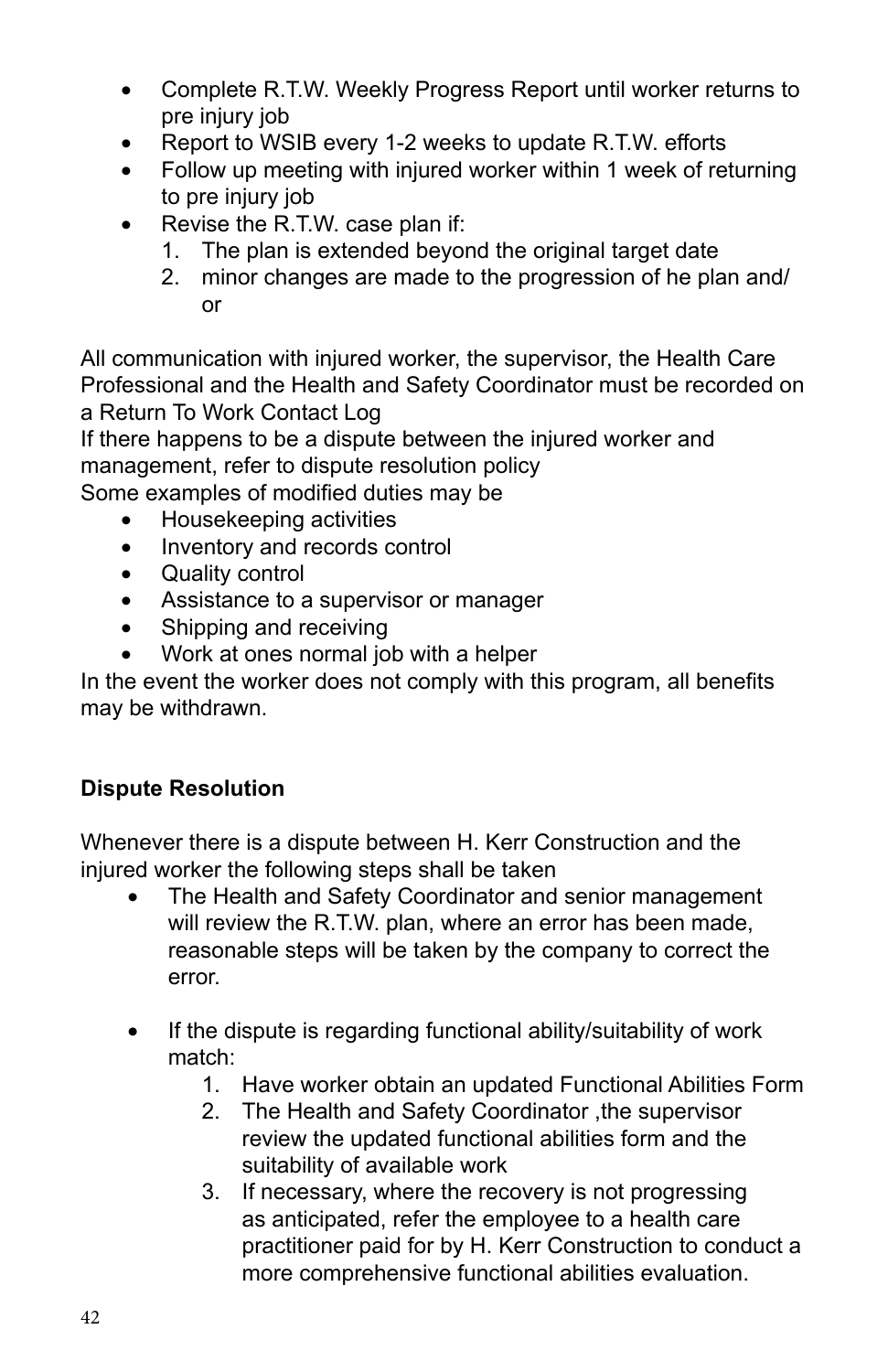Where the dispute cannot be resolved, refer the matter to the W.S.I.B. for assistance from a R.T.W. specialist for determination of the dispute.

At H. Kerr Construction we believe that in most cases, a speedy return to work can enhance recovery.

### **Evaluation**

Using quarterly reports, accident investigation forms and workplace inspection reports, the Health and Safety Coordinator and the J.H.S.C. will review the effectiveness of the R.T.W. program annually and the result and recommendations shall be submitted to senior management in December of every year.

Any revisions approved by management to the policy/procedures shall be completed by the health and Safety Coordinator and communicated

### **Inspections**

#### **Purpose**

The purpose of workplace inspections is to identify hazards that could endanger the health and safety of anyone in the workplace. This procedure provides a format for ensuring that workplace inspections are conducted in a consistent manner. An inspection can also determine whether established procedures are being followed.

#### **Policy**

It is the policy of this company to maintain a program of safety inspections. The objective of this program is to reduce and control safety hazards on the work site.

All company facilities and equipment shall be included in the inspection program. Informal inspections shall be conducted on an ongoing basis and Management shall conduct formal inspections or designate a person to conduct such inspections on a regular basis. Inspections will be conducted by management, supervisors, operators of equipment or machinery and members of the Joint Health and Safety Committee and/ or Worker Representatives.

H. Kerr Construction Ltd.

### **Procedures**

- 1. Persons conducting inspections will use the following tools to conduct appropriate inspections:
	- a) Inspection Checklist
	- b) Previous inspection Reports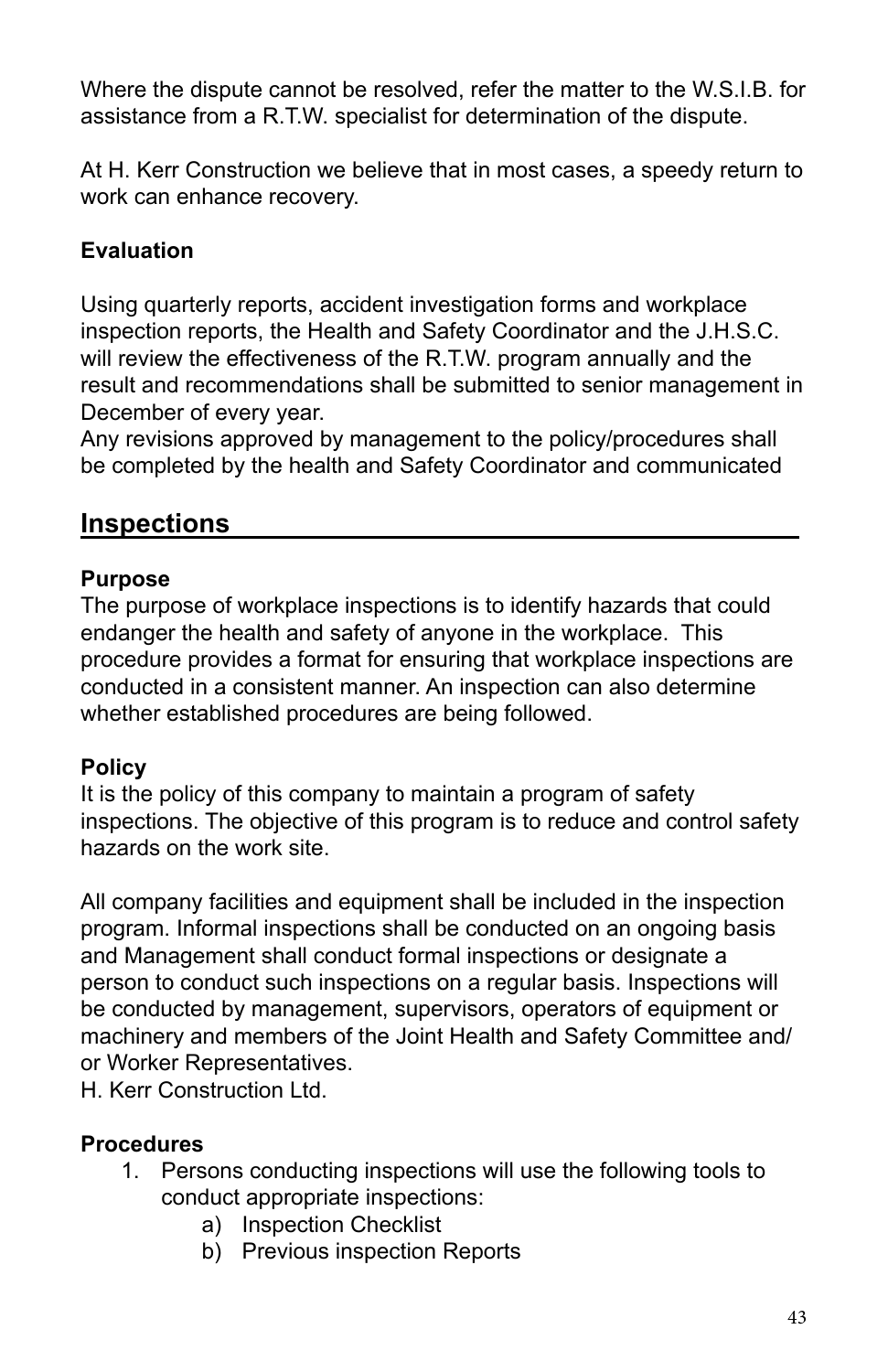- c) Incident/Injury reports to review if corrective action, if needed, has been taken
- 2. Establish a schedule for workplace inspections ( to be established by Senior Management)
- 3. Any hazard or unsafe condition observed while conducting the inspection shall be corrected immediately, or as soon as possible. This includes notifying the supervisor of the site where the hazard was identified and recording the notification on the inspection checklist
- 4. A minimum of two employee contacts or activities will be observed during each workplace inspection.
- 5. Those conducting the inspection must sign the original completed inspection checklist
- 6. Completed inspection reports are posted on the health and safety board or otherwise communicated to workers within the area inspected within one week after completion.
- 7. After the inspection:
	- The person conducting the inspection will provide the supervisor responsible for the area/location inspected, a copy of the inspection report. The supervisor will review the report and implement such corrective action (within their authority) as is necessary to correct hazards identified in the report. These corrective actions shall be documented on the inspection report commenting on what was done, by whom and on what date.
	- The supervisor responsible for the area inspected shall forward a copy of the inspection report (completed as above) to the Health and Safety Coordinator who will review the report. The supervisor shall bring to the attention of the Health and Safety Coordinator any hazard the supervisor is unable to rectify and together they shall implement a corrective action plan
	- The Health and Safety Coordinator shall review all inspection reports weekly and follow up to ensure that all corrective actions ( if any) been taken and new hazards have not been created.
	- The Health and Safety Coordinator shall report all findings to the JHSC

### **Inspections to be conducted by:**

All site inspections shall be documented on an H. Kerr Construction Site Inspection Checklist

All shop inspections shall be completed on an H. Kerr Construction Ltd. Shop Inspection Checklist.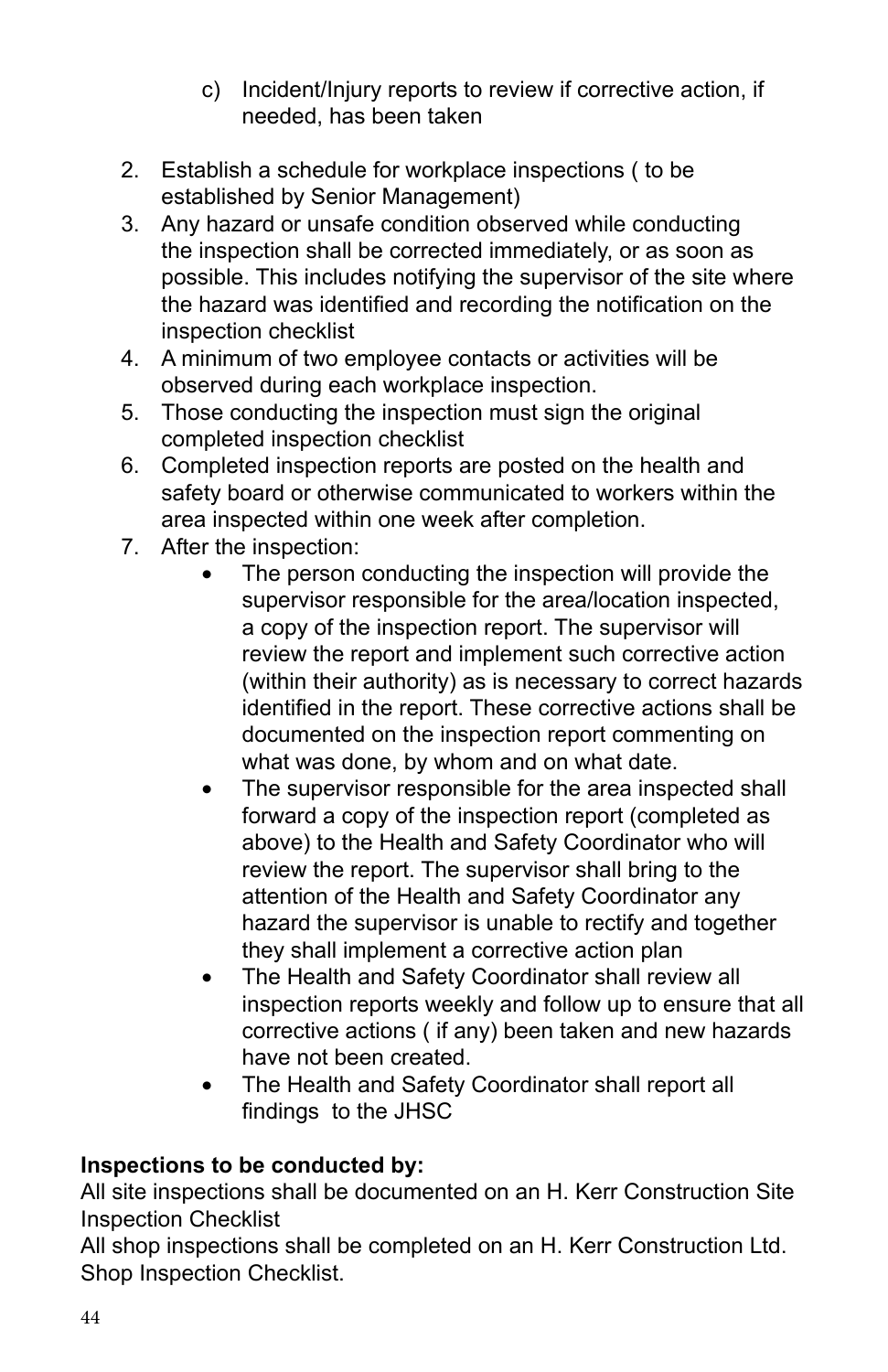All equipment inspection shall be completed on a Daily Operators Report Form

Senior Management;

Conduct and record annual workplace inspections of all work sites under their control. Review all other workplace inspection reports.

Supervisors;

Conduct and record weekly workplace inspections of their assigned work areas, (project sites, shop, etc.) as required by section 14 of the Regulations for Construction Projects. Review all workplace inspections conducted by Joint Health and Safety Worker Member/Worker H&S Representative. Forward all inspection reports to

JHSC and/or Worker Rep.;

Conduct and record monthly workplace inspections of all project sites, shop, etc. as applicable. Forward inspection reports to area supervisor for review and response if applicable.

Equipment Operators;

Conduct a daily pre-shift inspections of all equipment or machinery operated and document inspections (on back of daily time cards) and forward all relevant documents to appropriate supervisor.

Tools;

All tools are to be inspected before, during and after use and any defect or deficiency shall be reported to the appropriate supervisor.

#### **Communication**

This policy and procedures will be introduced to new employees at orientation Will be reviewed annually with all employees Will be included in the Health and Safety Manual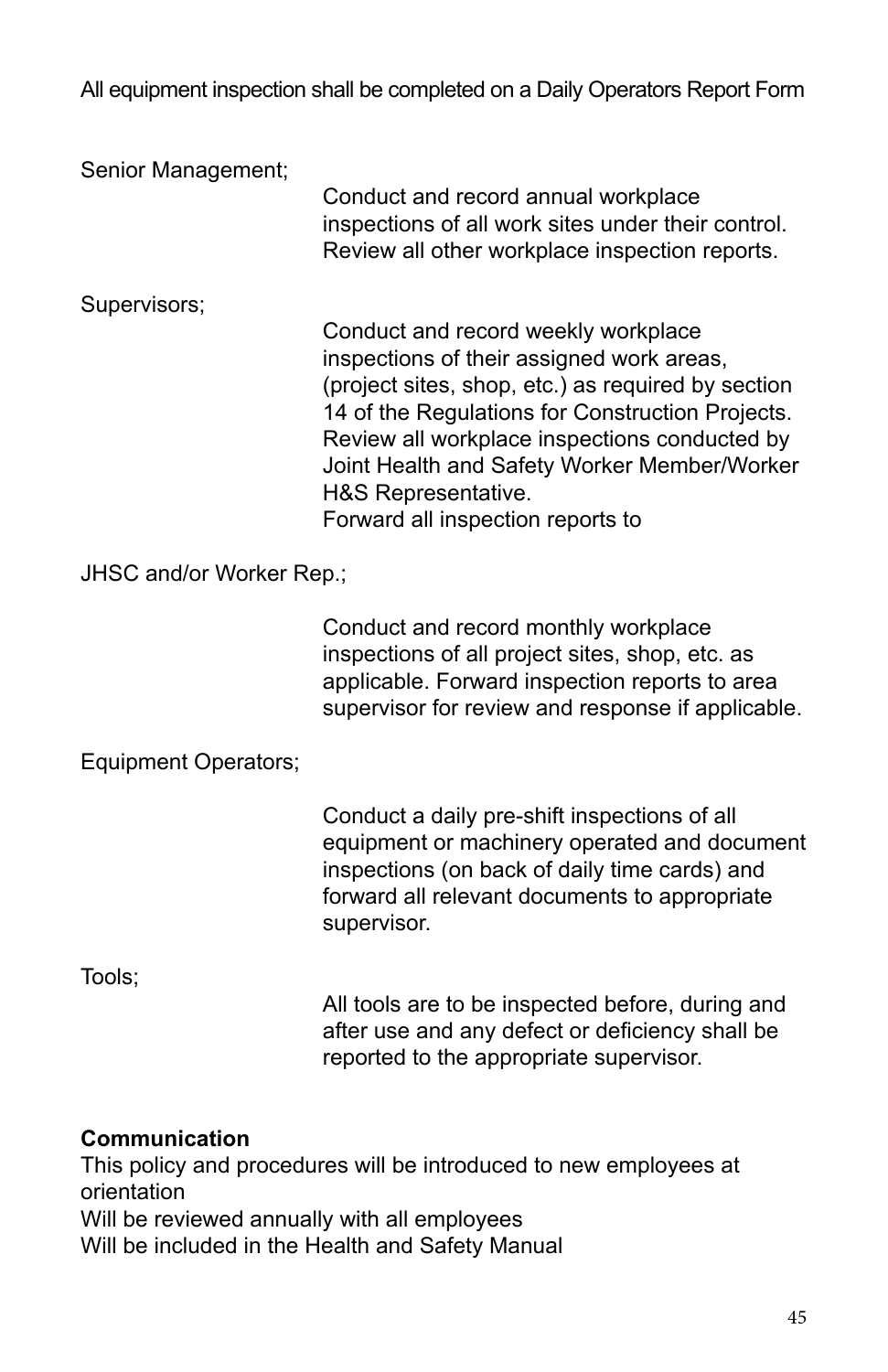### **Training**

The Health and Safety Coordinator shall ensure that all employees required to conduct Workplace inspections shall receive training regarding how to conduct an inspection prior to their first inspection.

#### **Evaluation**

Senior management along with the JHSC shall on an annual basis evaluate the compliance and effectiveness of this policy and procedures and make recommendations for improvements (if any).

# **Hazard Reporting**

#### *Intent*

H. Kerr Construction Ltd. has adopted this policy to ensure that all workplace hazards are identified and controlled appropriately. These measures have been taken to ensure the ongoing health and safety of our staff.

### *Policy*

- 1. To reduce the potential for injuries at H. Kerr Construction Ltd. we will conduct a hazard assessment of all work areas and work processes.
- 2. During the workplace hazard assessment, H. Kerr Construction Ltd. will work to identify potential hazards that exist in work areas, processes and procedures.
- 3. H. Kerr Construction Ltd. employees are required to report any workplace hazards to their supervisor / manager.
- 4. Where a hazard is identified, H. Kerr Construction Ltd. shall work to determine the possibility of any injuries caused by the hazard, and the level of risk associated with the hazard.
- 5. A Hazard reporting Form must be completed by the employee reporting the hazard, and their supervisor
- 6. Where a hazard creates dangerous working conditions, the work shall be halted until such time as it may be controlled effectively.
- 7. H. Kerr Construction Ltd. shall address and resolve workplace hazards using appropriate controls either at the source of the hazard, between the source and the worker, or at the worker.
- 8. Where possible, H. Kerr Construction Ltd. shall strive to control hazards at the source.
- 9. H. Kerr Construction Ltd. shall determine appropriate safe work procedures and practices, and provide training and education in safe work practices, policies and procedures.
- 10. H. Kerr Construction Ltd. shall provide appropriate Personal Protective Equipment (PPE) as necessary.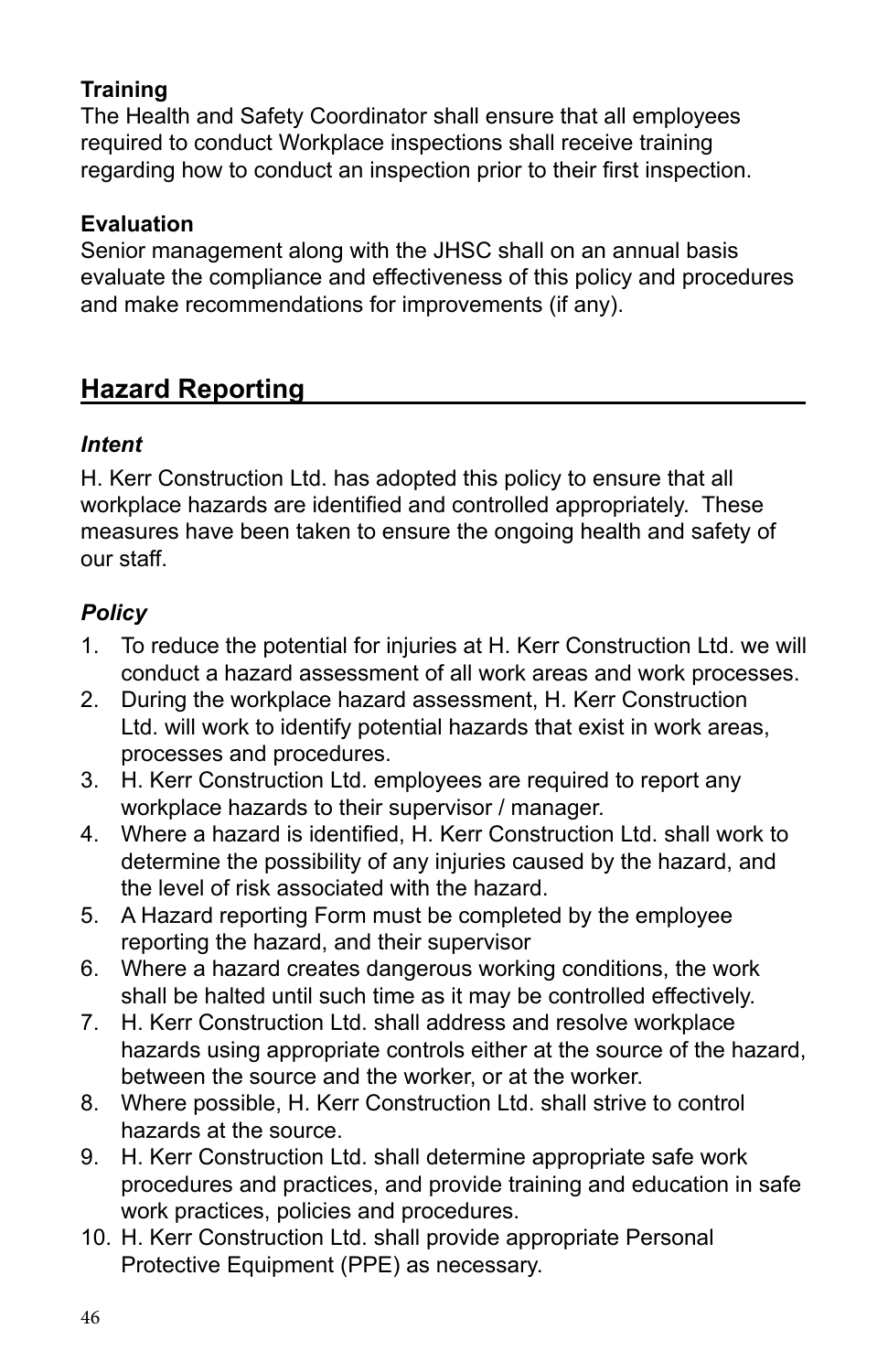### *Hazard Control*

Where a workplace hazard is identified, H. Kerr Construction Ltd. shall utilize the following process to ensure workplace safety:

Step 1: Engineering Controls – Where possible, hazards shall be eliminated or mitigated through engineering controls, including either the substitution of hazardous materials, work processes or equipment used with less hazardous options, the isolation of hazardous work to physically remove the worker from the hazard, or through ventilation of the area.

Step 2: Design of Safe Work and Hygiene Practices – H. Kerr Construction Ltd. shall design safe work practices that provide guidelines for working safely with workplace hazards, and limit exposure to hazards.

Step 3: Administrative Controls – H. Kerr Construction Ltd. shall employ administrative controls, including job rotation schedules, work-rest cycles and timing of maintenance procedures to limit the amount of time that workers are exposed to hazards.

Step 4: Personal Protective Equipment - Where appropriate, PPE that is designed to reduce, or eliminate a hazard shall be provided.

Step 5: Education and Training - H. Kerr Construction Ltd. will provide staff with the appropriate training and education in safe work practices, and working with or near identified workplace hazards.

#### **Hazard Reporting Procedures**

### **Employee**

- Report immediately to his/her supervisor, the existence of any hazard of which he or she is aware.
- Complete section 1 of Hazard Report Form (with assistance from supervisor if necessary).
- Make recommendations for corrective action

#### **Supervisor**

- Assist the employee reporting the hazardous condition or act, with completing section 1 of the Hazard Report Form (if necessary)
- Investigate any hazardous condition or act that is reported and take the necessary steps to eliminate or control them. ( with assistance from the Health and Safety Coordinator if necessary)
- Complete section 2 of the Hazard Report Form
- To ensure that copies of the hazard report are distributed to the Health and Safety Coordinator as soon as practical.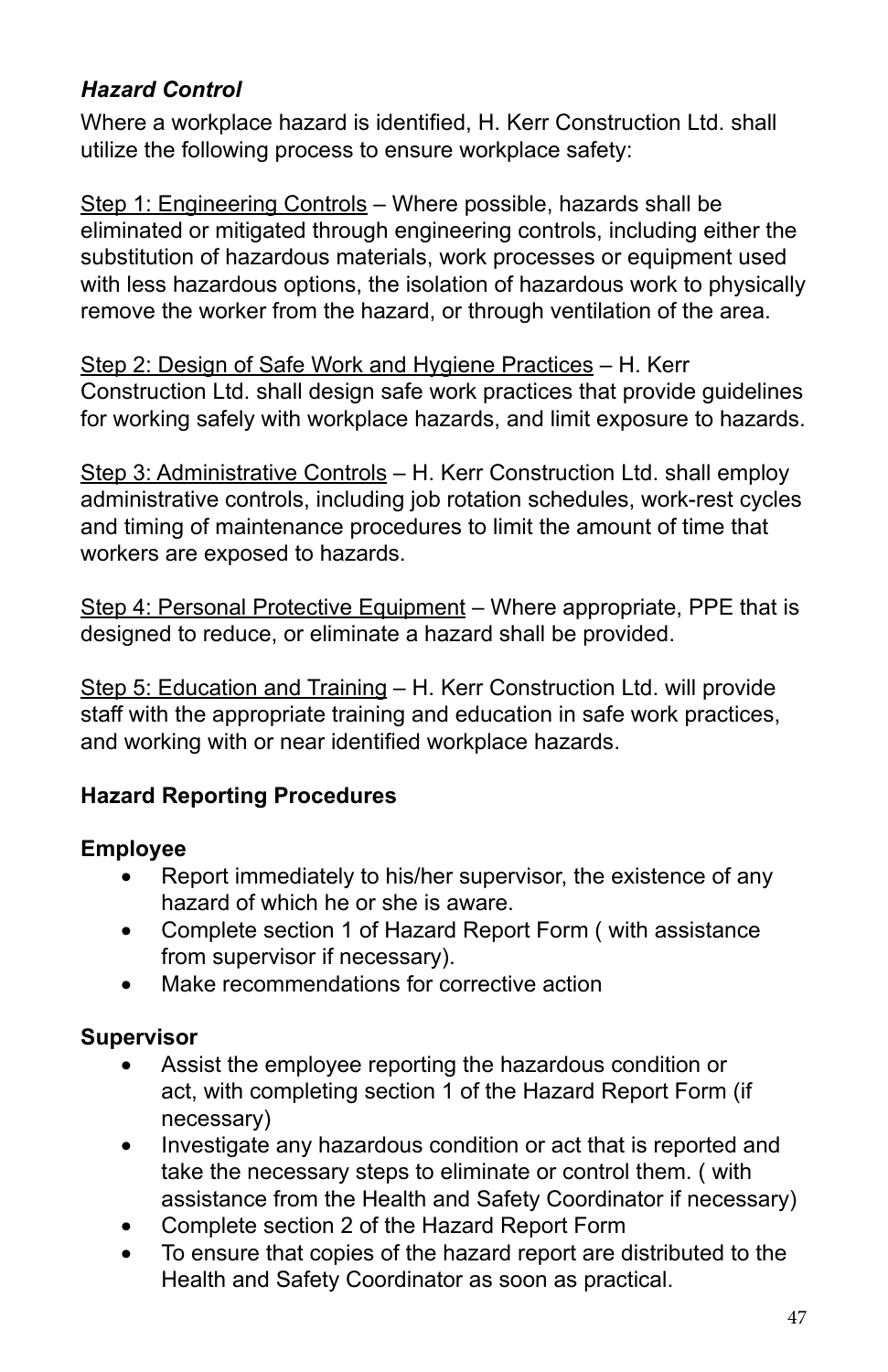#### **Health and Safety Coordinator**

- Act as a resource for identifying hazards and may assist in implementation of controls
- Will follow-up with the supervisor and/or worker to ensure that all corrective actions have been completed.
- Complete section 3 of Hazard Report Form
- Review completed hazard reports to identify any other improvements, corrective action or proactive initiatives and report to JHSC at quarterly meetings.

### **Definitions**: Hazardous Condition / Act:

*Unsafe Act:* Are behaviors, which could lead to an accident/incident. Examples of unsafe acts: can include using equipment in an unsafe or careless manner or not using personal protective equipment as required. *Unsafe Condition:* Are circumstances, which could allow the accident to occur.

Examples of unsafe conditions: can include inadequate, improper or lack of guarding,

slippery work surfaces, electrical grounding requirements not observed, containers that are not labelled.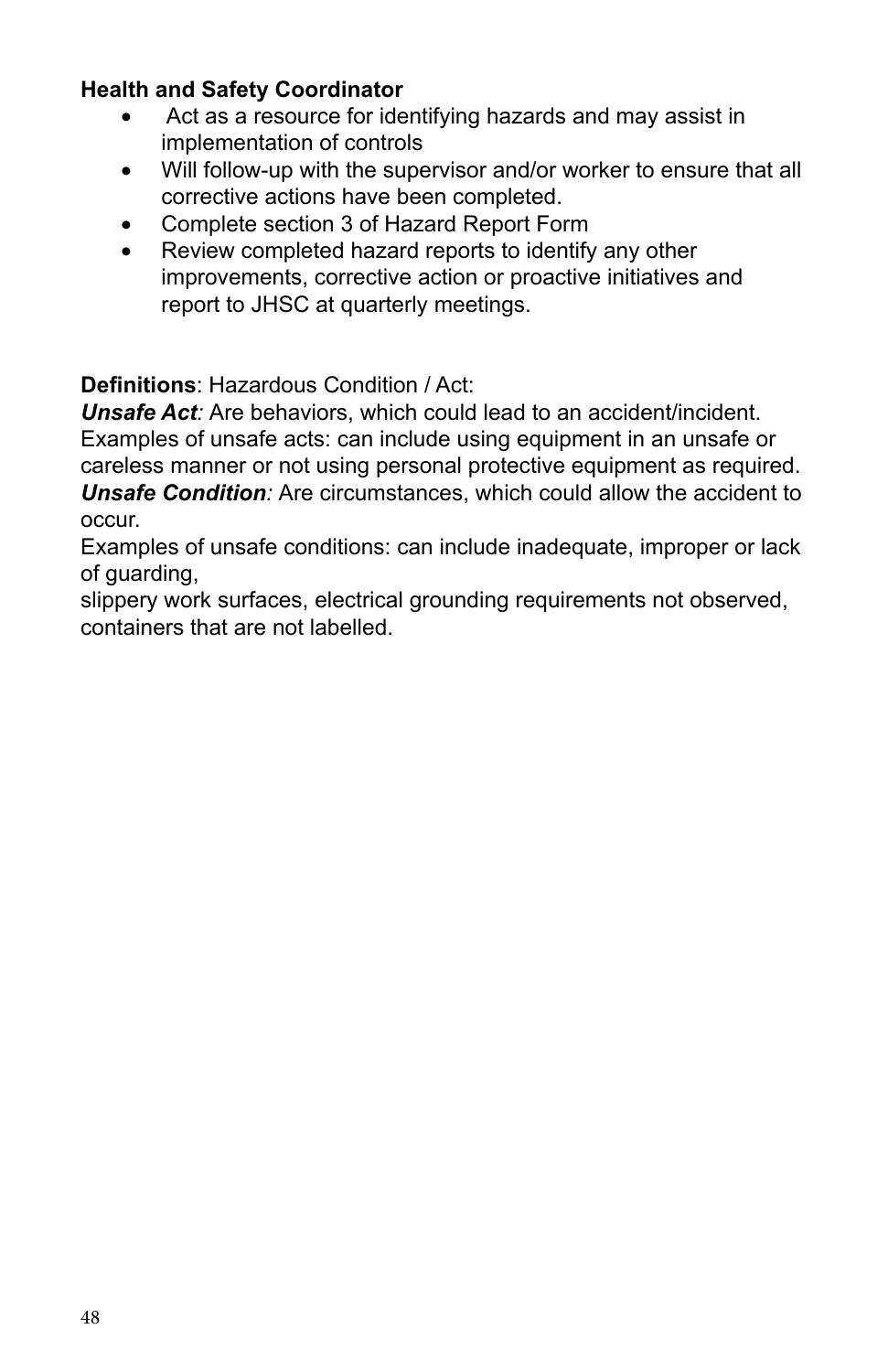# **Lock out / Tag out**

#### **Purpose**

To reduce the risk of injury by ensuring that all energy sources are: (a) isolated, and (b) effectively controlled prior to any work being done *on or in close proximity* to machinery or equipment

#### **Scope**

Applies to all workers involved in managing, administering or completing work on energized equipment.

Applies to all energy sources including hydraulic, chemical, potential, electrical, pneumatic, and mechanical.

Applies to all firm facilities, including any and all contractors working in these facilities.

#### **Procedures**

#### **Identify equipment**

Identify the location, equipment and other system components that are the subject of the work.

#### **Identify all energy sources**

Identify all energy sources affecting the equipment or machinery. Identify the various energy forms to be locked out such as hydraulic, pneumatic, electrical, momentum, steam, and gravity.

#### **Identify parts to be locked out**

Identify systems that affect, or are affected by, the work being performed. These may include primary, secondary, backup, or emergency systems.

#### **Identify and confirm with manufacturers equipment service manual the existence of any switches, power sources, controls, or other devices necessary to isolate the system.**

#### **Determine lockout methods**

Confirm that the lockout of all energy sources is possible. Equipment that can be locked out should be locked out by the methods most appropriate to the hazards

#### **Notify all personnel affected**

Before proceeding with the lockout, inform all personnel who will be affected (supervisor, operator etc.).

If more than one maintenance person working on the same piece of equipment, each person must communicate with the other as to the extent of their work and if it will disrupt each others procedures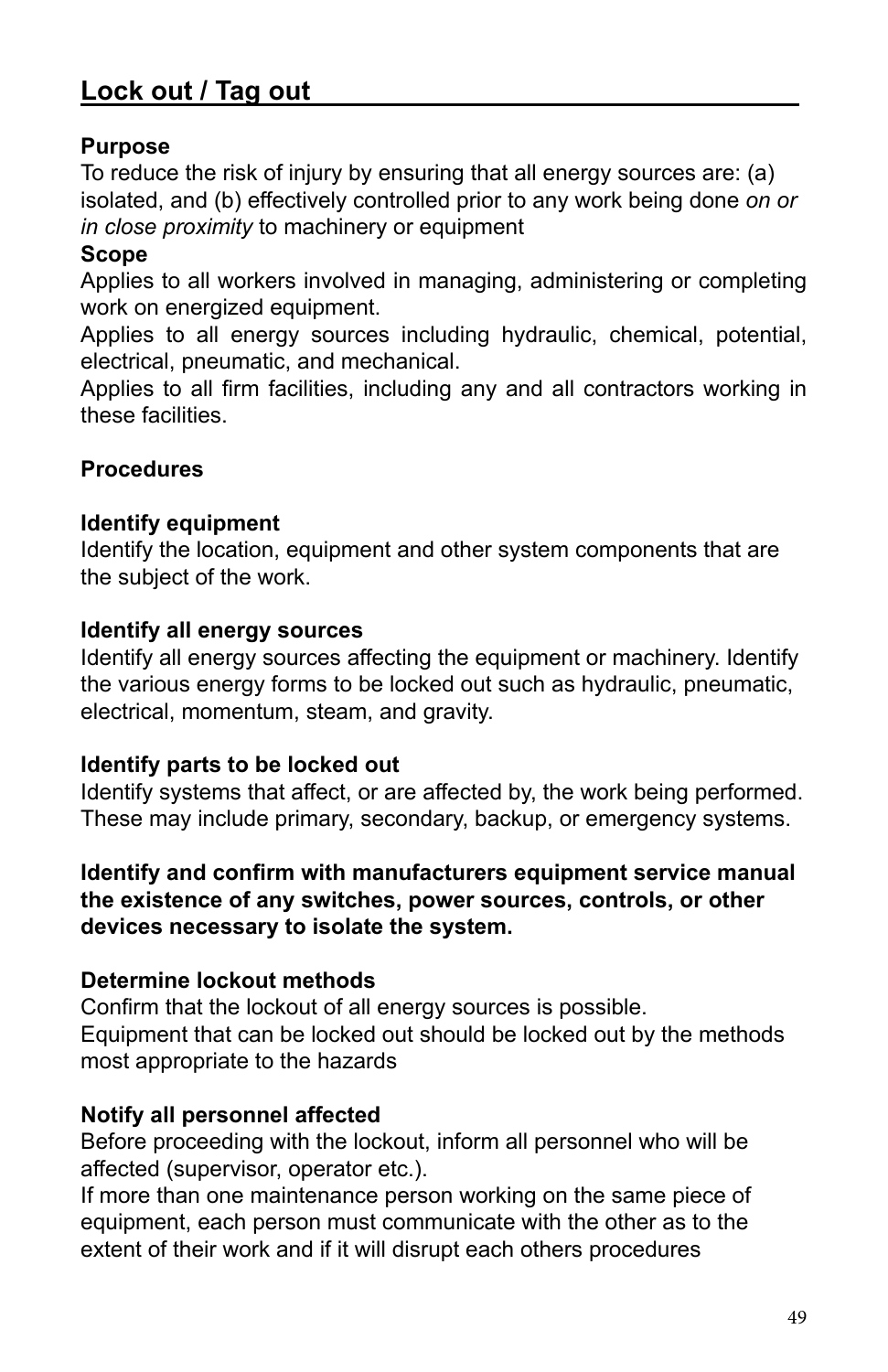#### **Shut down equipment and machinery**

Qualified personnel (Maintenance personnel) must shut down the equipment, machinery, or other system components, placing them in a zero state. Trace all systems to locate and lock out energy sources. Always look for other possible energy sources.

All equipment capable of being energized or activated electrically, pneumatically, or hydraulically must be de-energized by physically disconnecting or otherwise making the apparatus inoperable.

Always ensure that the supervisor and operator are aware of the planned shut down and lockout equipment, machinery, or other system components.

If not possible to install lockout on energy source, a do not operate tag must be installed in a visible spot near operator controls

#### **Install lockout device and/or tag**

After equipment, or machinery has been de-energized and locked out or tagged by the person in charge, each worker involved in the lockout must be protected by placing his own personal lockout or tag on the isolating device.

Each workers tag must identify the workers name, the workers employer, the date and time of the lockout, the work area involved and the reason for the lockout.

If secure lockout is not possible, consult service manager

#### **Multiple Person Lockouts**

Each person working on the machinery, equipment or process is responsible for locking out the energy-isolating device. Multiple locks can be applied with scissor adaptors.

The first worker who applies the lock (must be an authorized company employee) must make sure the lockout is effective and the equipment will not start. When each worker has finished maintenance work, the worker removes only his or her own personal lock. The worker who removed the last lock (who is the worker who applied the first lock) should check that all workers are in the clear and that the equipment can be safely restarted

#### **Verify zero energy state**

After all power remaining in the equipment has been discharged or disconnected by maintenance personnel, verify that all personnel are clear of the equipment. Then try, with extreme caution, to start the equipment manually. Look for any movement or functions. If none are observed, confirm that all energy sources are at a zero-energy state.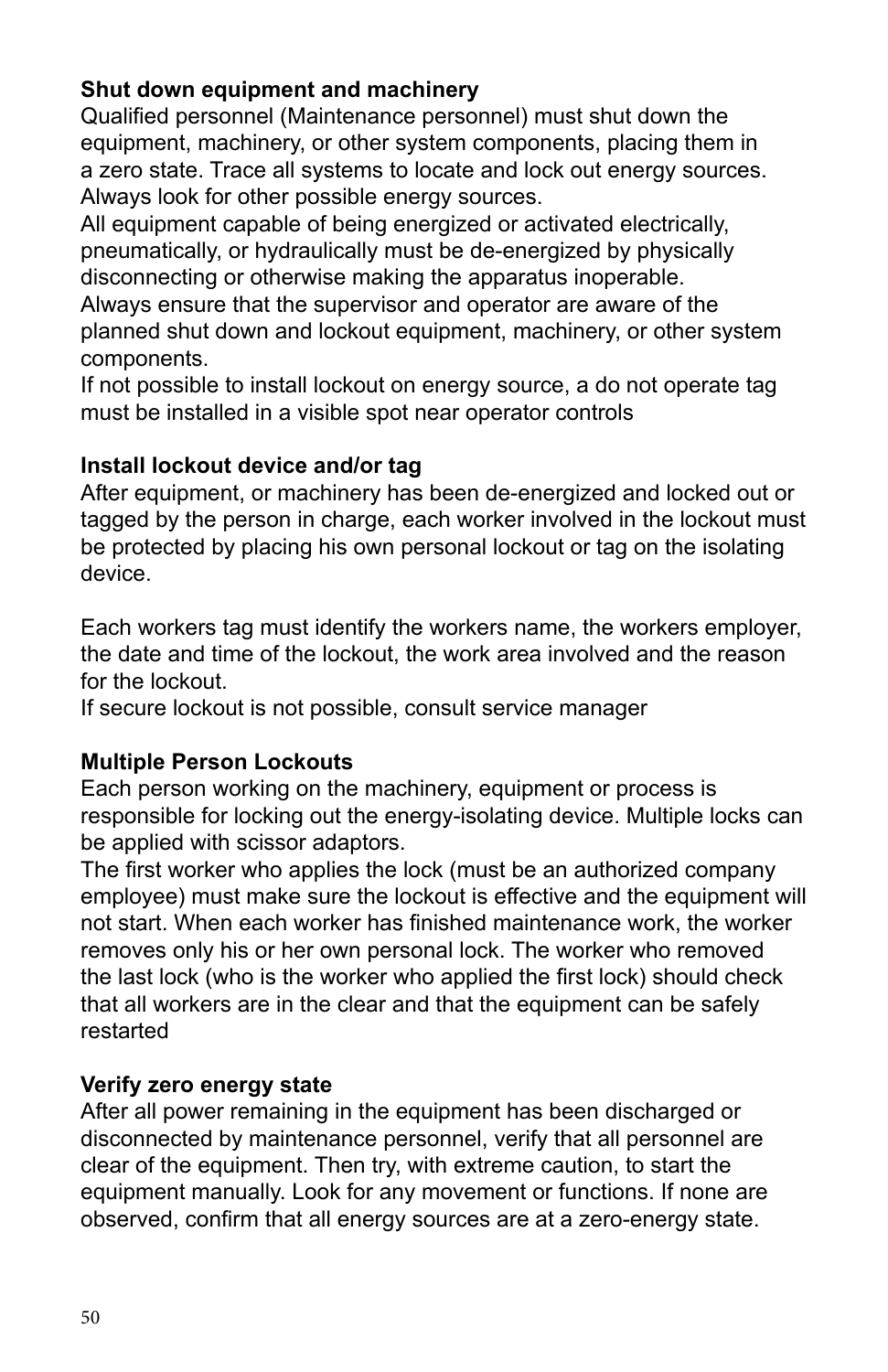### **Perform the task**

Carry out and complete the work assignment

#### **Communicate that the work is complete and that all personnel are clear**

Ensure that personnel are clear of the locked out equipment, machinery, or system.

Remove only your tags and locks.

Tell personnel that were originally informed of the lockout that the equipment , machinery, or system is no longer locked out.

#### **Restore power**

### **Do not restore power until all lockout tags have been removed**

Return system to operational status and the switches to power ON Only have qualified personnel restart machinery or equipment after all lockout tags have been removed. Test to ensure equipment is working properly

#### **Return control to operating personnel**

When all work is completed the person in charge of the lockout operation should return control of the equipment or system to operating personnel

#### **Record date /time lockout removed and system restored**

The maintenance person performing the lock out must record the time and date equipment was locked out and restored on lockout log located on a clip board on the shop wall or in the site trailer on job sites

#### **Isolation of hydraulic or pneumatic systems**

Identify the machinery or equipment that needs to be locked out Stop the machine. Make sure that all moving parts have come to a complete stop.

Find the energy source and disconnect it. Disconnect the electrical power to the pump/compressor or close the valve feeding the cylinder.

Apply a personal lock to the electrical disconnect or the valve. To make sure that all moving parts have been secured against inadvertent movement, you may have to pin or block a "weight" that is being supported by the stored pressure in the cylinder.

Test the lock out to make sure de-energization is effective. Test to make sure the pump or compressor won't start and that the flow doesn't bypass the valve. Make sure there is no residual pressure in the lines, reservoirs, or accumulator feeding the cylinder. Bleed any residual pressure. Test to ensure that there is zero energy in the system.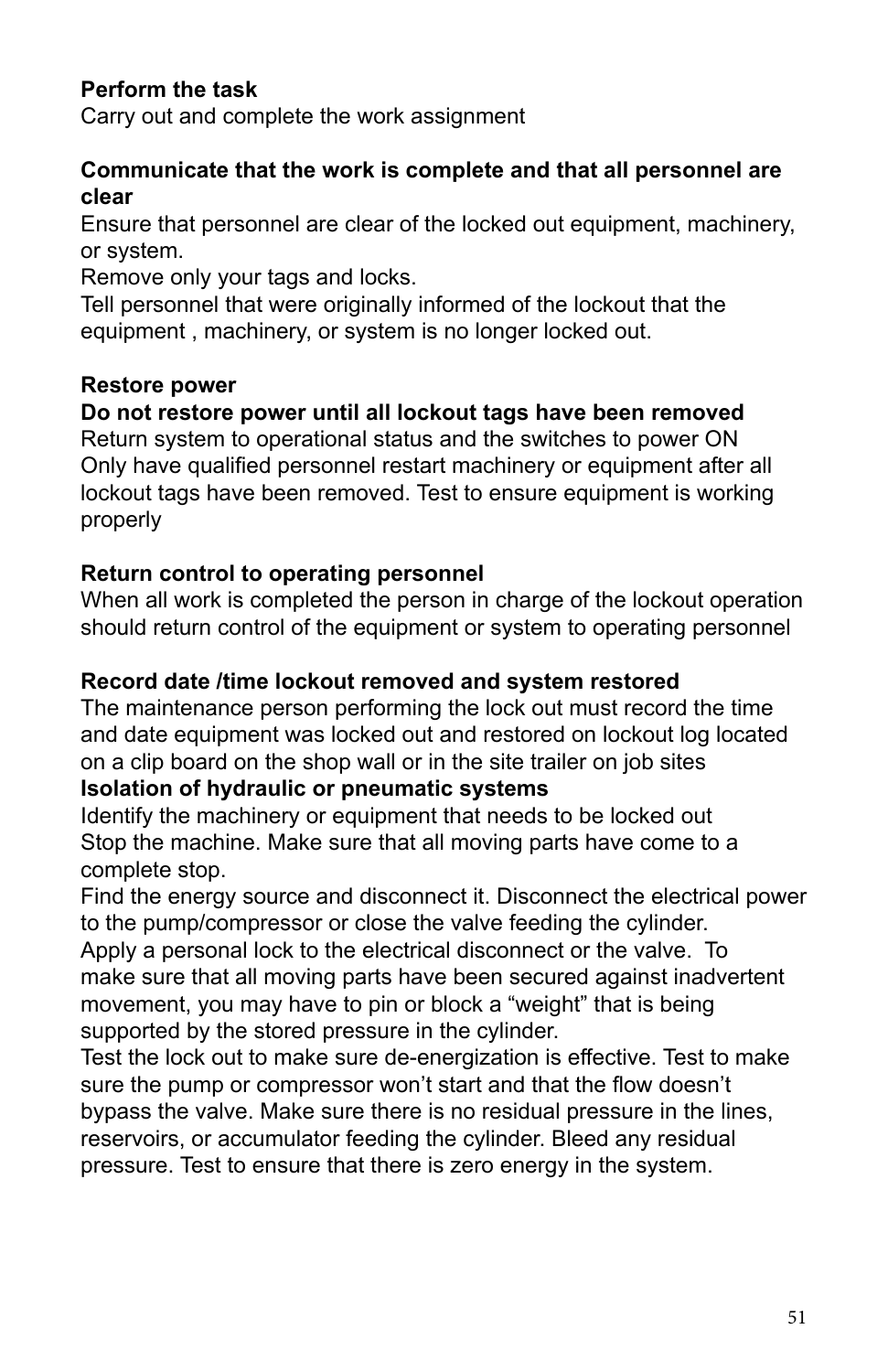**Always refer to the manufacturer's service manual for proper procedures for all energy sources.**

**H. Kerr Construction Ltd cannot anticipate every possible circumstance that might involve a potential hazard, therefore, if procedures or work methods that are not specifically mentioned in the service manuals are used, you must consult with the service manager to ensure that it is safe for you to proceed.**

**At no time shall a piece of equipment be operated while there is a lock out tag in place**

**Only the person that installed the lockout tag can remove it. Failure to comply with these procedures will result in disciplinary action** 

**When in doubt – lock it out**

#### **Responsibilities**

#### **Health and Safety Coordinator and JHSC**

Evaluates the procedure for its effectiveness and reviews this procedure every year or as required.

### **Maintenance Supervisor**

Ensure that all potential hazards are evaluated, the necessary precautions taken, and that personnel assigned to isolate energy sources are properly trained prior to any work being done on machinery, equipment or process;

Must provide personal locks to employees;

Must implement written procedures where required;

1. Administers this procedure in the shop and

2. Verifies that the procedure is in use.

### **Maintenance workers**

It is the responsibility of the maintenance person assigned to isolate energy sources to adhere to all the requirements in this procedure. All maintenance workers, who work on machinery or equipment, requiring lockout are

Responsible for:

- 1. Locking out the energy-isolating device or placing a personal lock on the system in a lockout procedure
- 2. Removing their personal locks on the completion of their work

# **Communication**

### **Training**

Maintenance personnel who are required to isolate energy sources will receive training during new employee orientation and annually during spring orientation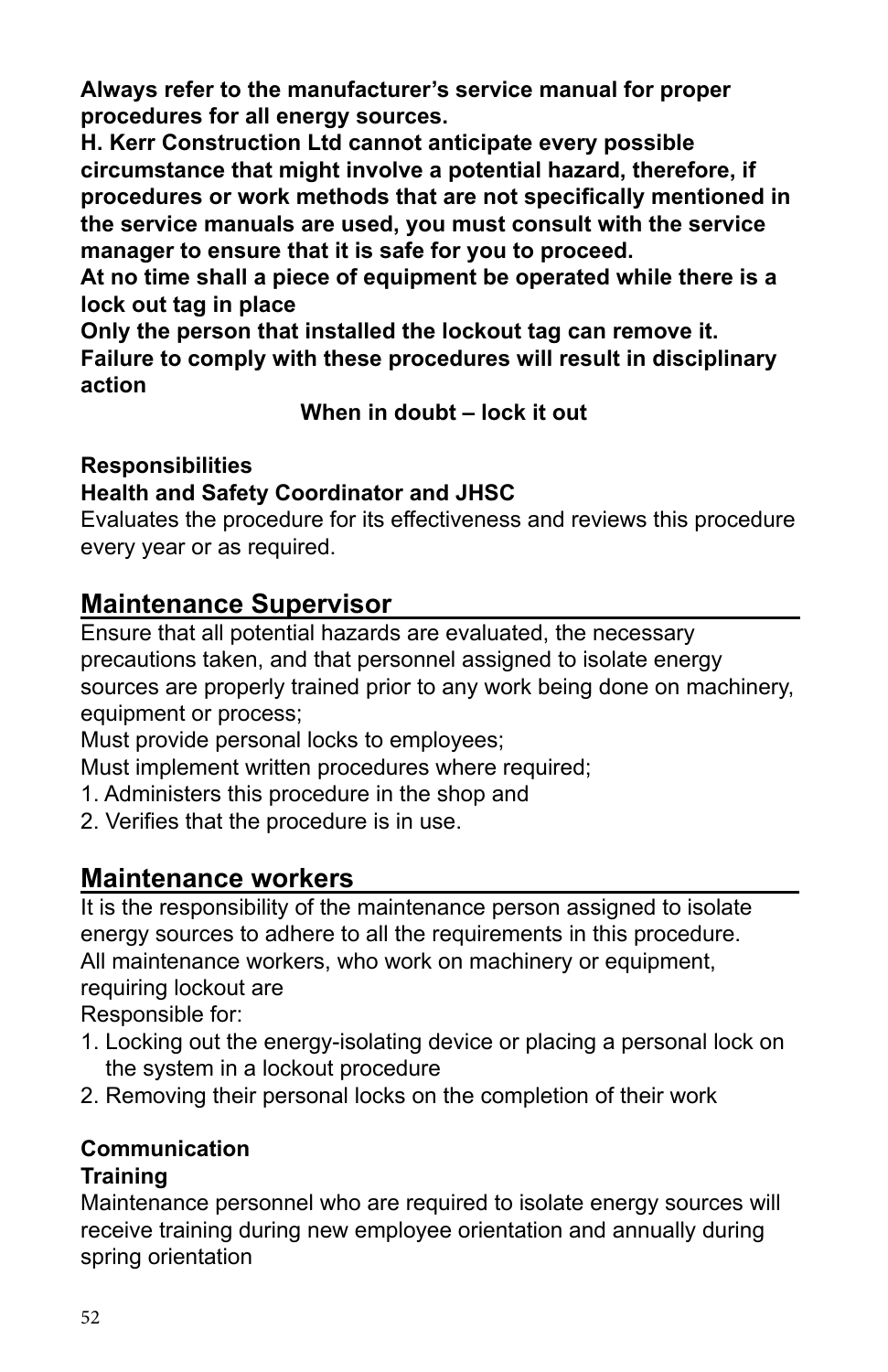### **Evaluation**

Evaluation will be conducted annually by the J.H.S.C.

### **Definitions**

**Assigned Lock:** This is a lock for which the worker personally controls the key.

Clear the process of ensuring that no-one is near the system before it is checked to ensure that all power is out

**Chemical Energy:** Chemical energy refers to the energy that can be released by a chemical reaction.

Hazardous chemical energy can be released with flammable, combustible, and corrosive substances.

**Energy Source:** Includes but is not limited to electrical, mechanical, radiation, process liquids, steam, air, water, oil, hydraulic, and vapor sources.

**Hydraulic Energy:** Power created by the compressive force or movement of a liquid in a confined area.

**Pneumatic Energy:** Power created by the compressive force or movement of air or gas in a confined area.

**Mechanical Energy:** Created by the combination of kinetic and potential energy resulting from the force of gravity or the movement or release of a machine component such as a spring, clamp or wheel.

**Thermal Energy:** Power created by or in the form of heat. Heat can be released in machine parts and cause burns.

**Kinetic Energy:** The energy of moving equipment or moving materials. Lock: Lock is the use of locks to positively secure the control device(s) used to control the hazardous energy or other hazard.

**Lockout:** Means to physically neutralize all energies in a piece of equipment before beginning any maintenance or repair work. Lockouts generally involve:

- stopping all energy flows (for example, by turning off switches, or valves on supply lines);
- locking switches and valves;
- Securing the machine, device, or power transmission line in a de-energized state (for example, by applying blocks or blanks, or bleeding hydraulic or pneumatic pressure from lines).

**Tag:** A prominent warning device, such as a tag, made of non conducting material that can be securely attached to an energy-isolating mechanism to alert employees that equipment is not to be operated until the tag is removed.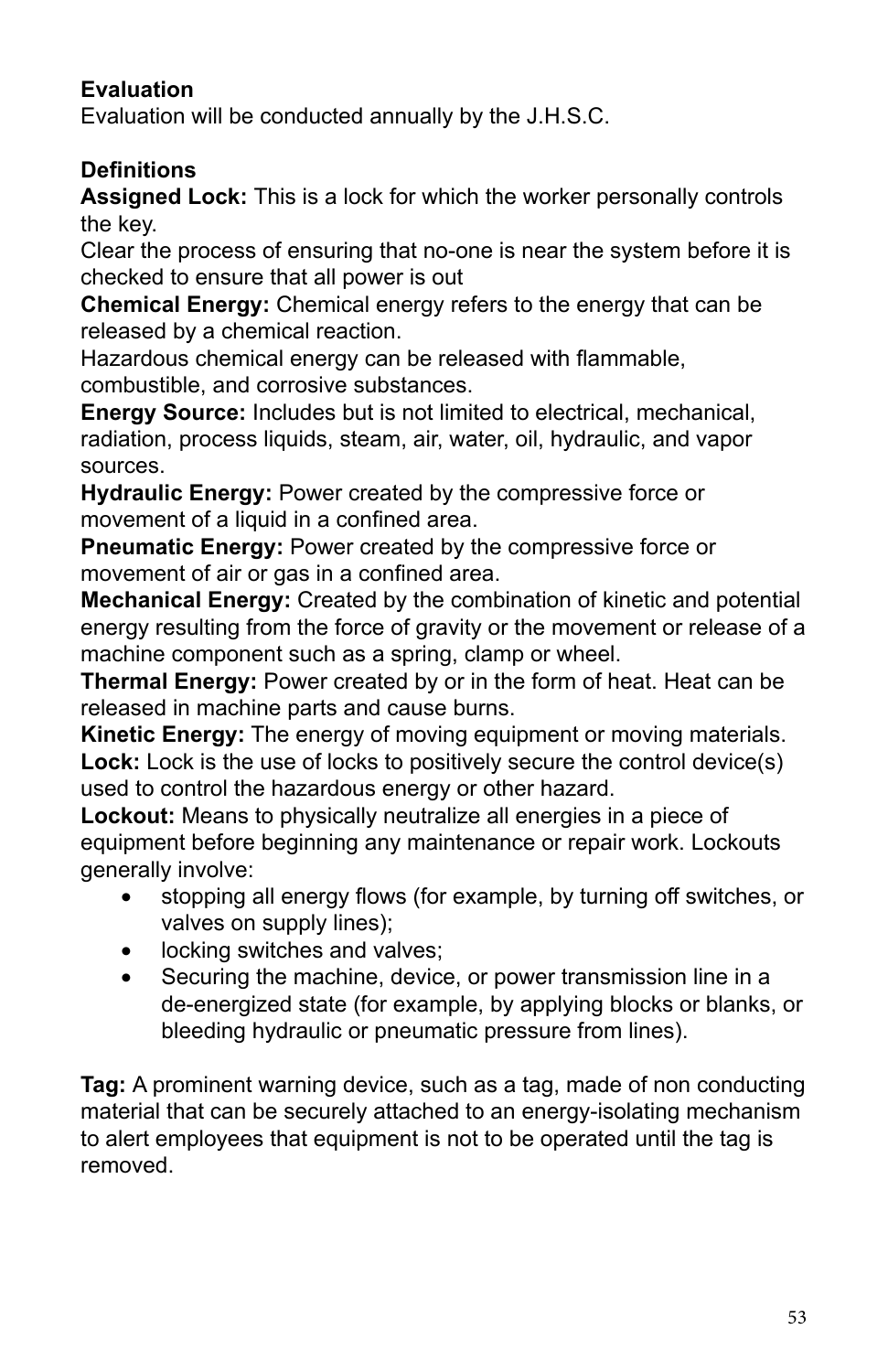# **Hot Work**

#### **Purpose**

The purpose of this standard is to provide safe procedures and environment in the company shop and in the field where hot work is performed , also to control or eliminate the risks associated with hot work operations

#### **Standard**

This standard covers all activities that produce sparks or open flames, including:

- **Welding**
- Soldering
- Torch cutting
- • Brazing
- • Heating

#### **Only maintenance personal shall perform hot work**

Preparation Prior To Starting Work

- 1. The person conducting the work is to be suitably trained and competent in the use of all equipment involved with hotwork.
- 2. Wear and use the appropriate P.P.E. which would include the following items: Welding helmet and shield, hearing protection, leather apron , chaps or fireproof clothing, proper ventilation, welding screen and fire extinguisher
- 3. An inspection of the area is to be conducted prior to hot work to ensure that there is no loose combustible material in the area. Any combustible material are to be moved 10 meters from the worksite
- 4. Shields are to be erected where electric arc welding is to take place to prevent ultra-violet light exposure to others on site
- 5. Proper ventilation must be provided before hot work begins.
- 6. Any containers to be welded shall be purged of flammable liquids/vapors before hot work is performed
- 7. Hot work shall not to be conducted in the presence of flammable gases, vapors, liquids or dust
- 8. There must be a qualified first aid provider and an ABC fire extinguisher in close proximity to where the hot work is performed
- 9. All hot work must be recorded on daily work orders which are located in the maintenance office.

### **Prohibited Conditions**

Hot work shall not be performed if the following conditions exist:

Appropriate fire extinguisher is not readily available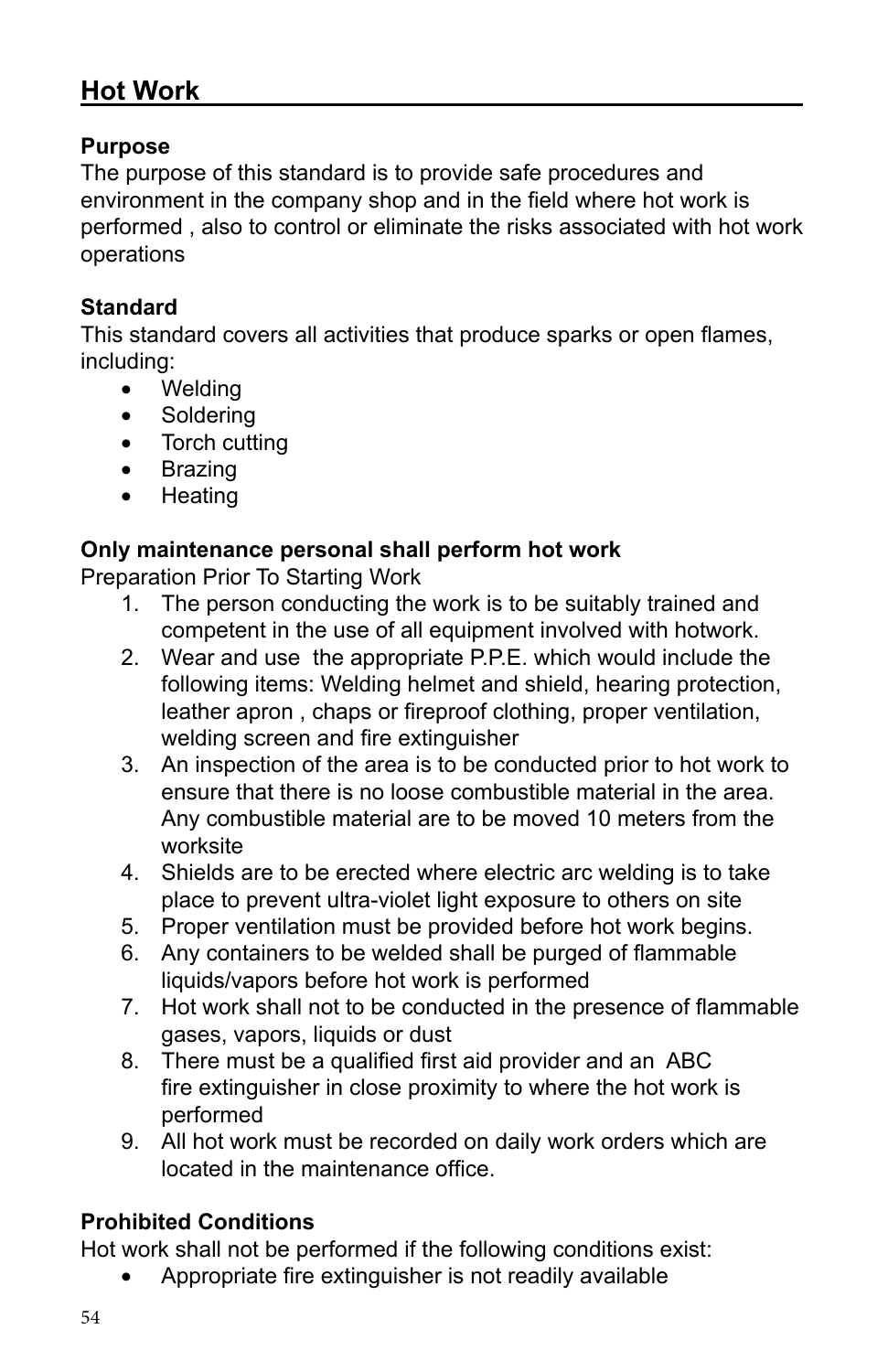- Combustible or flammable materials are in close proximity and cannot be moved or protected
- Proper ventilation or protective equipment not available
- Any condition that could result in undue hazards by performing the work

On completion of the hot work and again 30 minutes later the area shall be inspected for potential fire source by the person who performed the hot work and record it on the permit

Maintenance persons shall conduct hot work activities in compliance with H. Kerr Construction Ltd. safe procedures

There shall be no hot work inside any tank, vessel or confined space. Any hot work to be completed inside a tank, vessel or confined space shall be outsourced to a qualified contractor.

### **Responsibilities**

#### **Management:**

Establish policy and procedures for hot work

Ensure hot work procedures are being implemented and followed Ensure supervisors and persons performing the hot work are suitably trained in the hot work process

Review policy and procedures annually and revise as needed **Supervisor:**

Ensure that all Hot Work activities are conducted in compliance with this standard

Ensure that all cutting and welding equipment is satisfactory condition Ensure that all employees are suitably trained in the hot work process

#### **Employee:**

Follow hot work procedures

Inspect to ensure all cutting, welding and protective equipment is in satisfactory condition and in good repair before beginning hot work and report to supervisor any deficiencies

Attend and actively participate in training sessions

#### **Communication**

Training shall be conducted during orientation for new workers and spring orientation for returning workers.

Supervisors will be trained at spring safety orientation

Training will be conducted by Health and Safety Coordinator.

 This element will also be communicated to all workers during orientation by the Health and Safety Coordinator and by the supervisors during weekly site safety talks.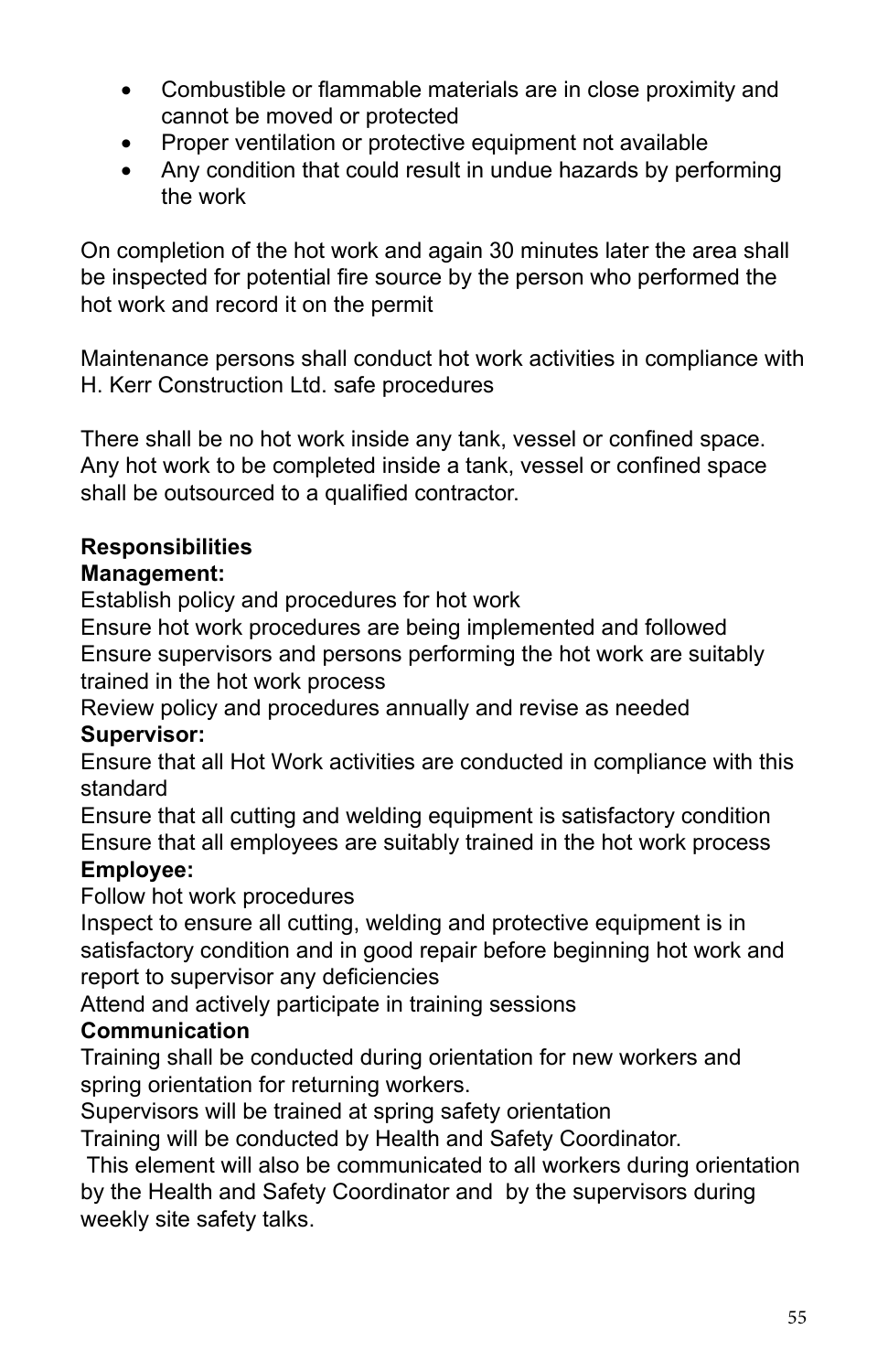### **Evaluation**

In order to ensure that this Hot Work standard continues to be effective, the standard will be reviewed annually by the J. H.S. C. and recommendations to management for revisions (if any) will be completed at that time.

#### **Confined Spaces**

Any hot work to be performed in a confined space shall be outsourced to a qualified contractor

Report a confined space to your supervisor; never enter a confined space without proper training

# **Workplace Anti-Harassment Policy**

It is public policy in Canada to recognize the dignity and worth of every person and to provide for equal rights and opportunities without discrimination.

H. Kerr Construction Ltd. is committed to building and preserving a safe, productive and healthy working environment for its employees based on mutual respect. In pursuit of this goal, H. Kerr Construction Ltd. does not condone and will not tolerate acts of harassment against or by any H. Kerr Construction Ltd. employee.

In accordance with workplace rights set out by the Ontario Human Rights Commission under the Human Rights Act, every employee has a right to freedom from:

- 1. harassment in the workplace by the employer or agent of the employer or by another employee because of race, ancestry, place of origin, colour, ethnic origin, citizenship, creed, age, record of offences for which a pardon has been granted and not revoked, marital status, family status or disability.
- 2. a sexual solicitation or advance made by a person in a position to confer, grant or deny a benefit or advancement to the person where the person making the solicitation or advance knows or ought reasonably to know that it is unwelcome;
- 3. a reprisal or a threat of reprisal for the rejection of a sexual solicitation or advance where the reprisal is made or threatened by a person in a position to confer, grant or deny a benefit or advancement to the person.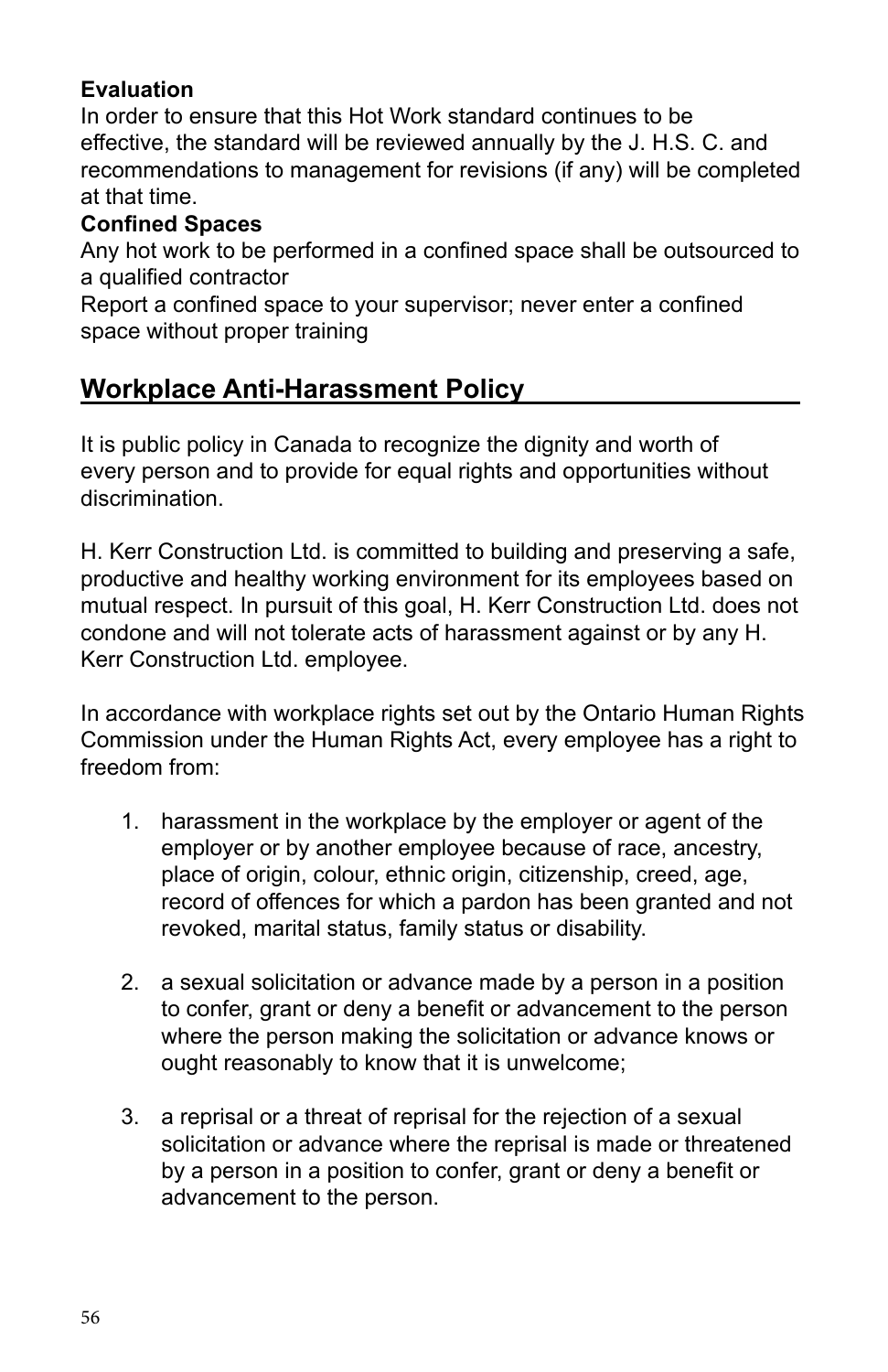Making a false complaint or providing false information about a complaint is prohibited and a violation of this Anti-Harassment Policy. Individuals who violate this Policy are subject to disciplinary and/or corrective action, up to and including termination of employment

### **Policy**

Our workplace harassment policy is not meant to stop free speech or to interfere with everyday interactions.

However, what one person finds offensive, others may not. Generally, harassment is considered to have taken place if the person knows, or should know, that the behavior is unwelcome. Harassment is often defined as "engaging in a course of vexatious comment or conduct that is known or ought reasonably to be known to be unwelcome".

Sexual or racial harassment can be defined as any behaviour, in the form of words, gestures, or actions, generally repeated, that has undesired sexual or racial connotations, that has a negative impact on a person's dignity or physical or psychological integrity, or that results in the person being subjected to unfavourable working conditions.

Usually, harassment can be distinguished from normal, mutually acceptable socializing. It is important to remember it is the perception of the receiver of the potentially offensive message be it spoken, a gesture, a picture or some other form of communication which may be deemed objectionable or unwelcome that determines whether something is acceptable or not.

Harassment is offensive, insulting, intimidating, and hurtful and does include unacceptable behaviour related to violence or bullying. It creates an uncomfortable work environment and has no place in employee relationships.

### **Definitions**

#### **The following definitions are sourced from the Ontario Ministry of Labour**

**Personal Harassment** - is any unsolicited, unwelcome, disrespectful or offensive behaviour that an underlying sexual, bigoted, ethnic or racial connotation and can be typified as:

- An implied or expressed threat of reprisal for refusal to comply with a sexually oriented request;
- A demand for sexual favours in return for (continued) employment or more favourable employment treatment;
- Unwelcome remarks, jokes, innuendoes, propositions, or taunting about a person's body, attire, sex or sexual orientation and/or based on religion;
- Suggestive or offensive remarks;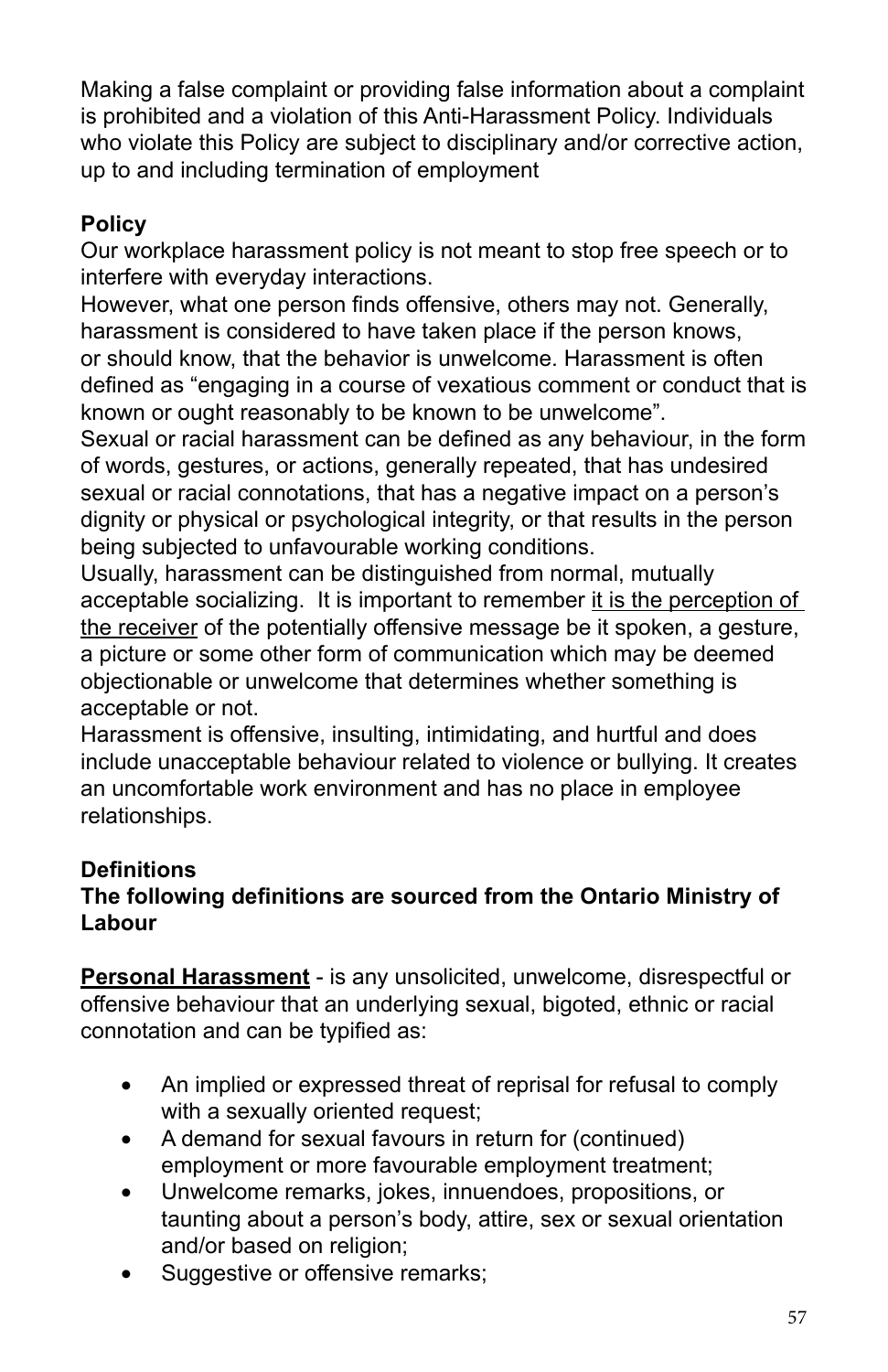- Bragging about sexual prowess;
- Offensive jokes or comments of a sexual nature about an employee;
- Unwelcome language related to gender;
- Displaying of pornographic or sexist pictures or materials;
- Leering (suggestive persistent staring);
- Physical contact such as touching, patting, or pinching, with an underlying sexual connotation;
- Sexual assault; for the most part, victims of sexual harassment are female. However, conduct directed by female employees towards males and between persons of the same sex can also be held to constitute sexual harassment.

**Racial Harassment Ethnic Harassment** - is defined as any conduct or comment which causes humiliation to an employee because of their racial or ethnic background, their colour, place of birth, citizenship or ancestry. Examples of conduct which may be racial or ethnic harassment include:

- Unwelcome remarks, jokes or innuendos about a person's racial or ethnic origin;
- Colour, place of birth, citizenship or ancestry;
- Displaying racist or derogatory pictures or other offensive material;
- Insulting gestures or practical jokes based on racial or ethnic grounds which create awkwardness or embarrassment;
- Refusing to speak to or work with someone or treating someone differently because of their ethnic or racial background.

**Workplace Violence or Bullying** - is the exercise of physical force by a person against a worker, in a workplace, that causes or could cause physical injury to the worker, such as:

- an attempt to exercise physical force against a worker, in a workplace, that could cause physical injury to the worker;
- a statement or behaviour that it is reasonable for a worker to interpret as a threat to exercise physical force against the worker, in a workplace, that could cause physical injury to the worker.

**Managing and/or Coaching** that includes counselling, performance appraisal, work assignment, and the implementation of disciplinary actions, is not a form of personal harassment, and the policy does not restrict a manager/supervisor's responsibilities in these areas.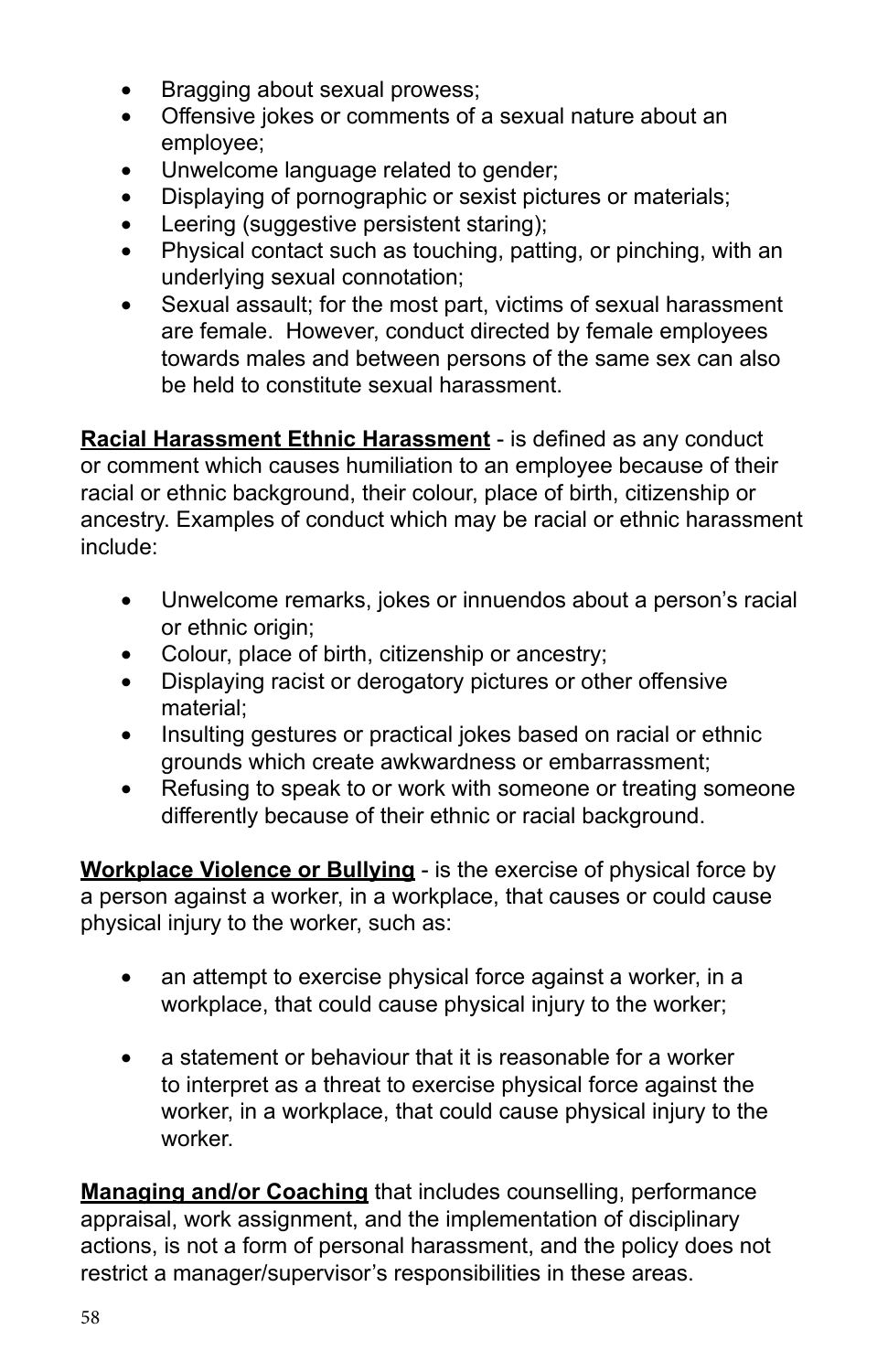### **Application of this Policy**

This policy applies to all individuals working for the organization including front line employees, temporary employees, contractors, all supervisory personnel, or management. The organization will not tolerate personal harassment whether engaged in by fellow employees, supervisors, management, or contract service providers of the organization.

H. Kerr Construction Ltd. will not tolerate any form of harassment or discrimination against job candidates and employees on any grounds mentioned above, whether during the hiring process or during employment. This commitment applies to such areas as training, performance, assessment, promotions, layoffs, remuneration, and all other employment practices and working conditions.

All H. Kerr Construction Ltd. employees are personally accountable and responsible for enforcing this policy and must make every effort to prevent discrimination or harassing behaviour and to intervene immediately if they observe a problem or if a problem is reported to them.

#### **Procedure for Reporting Discrimination or Harassment**

#### Informal Procedure

If you believe you have been personally harassed you may:

- confront the harasser personally or in writing pointing out the unwelcome behaviour and requesting that it stop; or
- discuss the situation with the harasser's supervisor, your supervisor or any other supervisor other than your own.

Any employee who feels discriminated against or harassed can and should, in all confidence and without fear of reprisal, personally report the facts directly to your supervisor or manager.

#### Formal Procedure

If you believe you have been personally harassed you may make a written complaint. The written complaint must be delivered to your supervisor or the Health and Safety Coordinator Your complaint should include:

- the approximate date and time of each incident you wish to report
- the name of the person or persons involved in each incident
- the name of any person or persons who witnessed each incident
- a full description of what occurred in each incident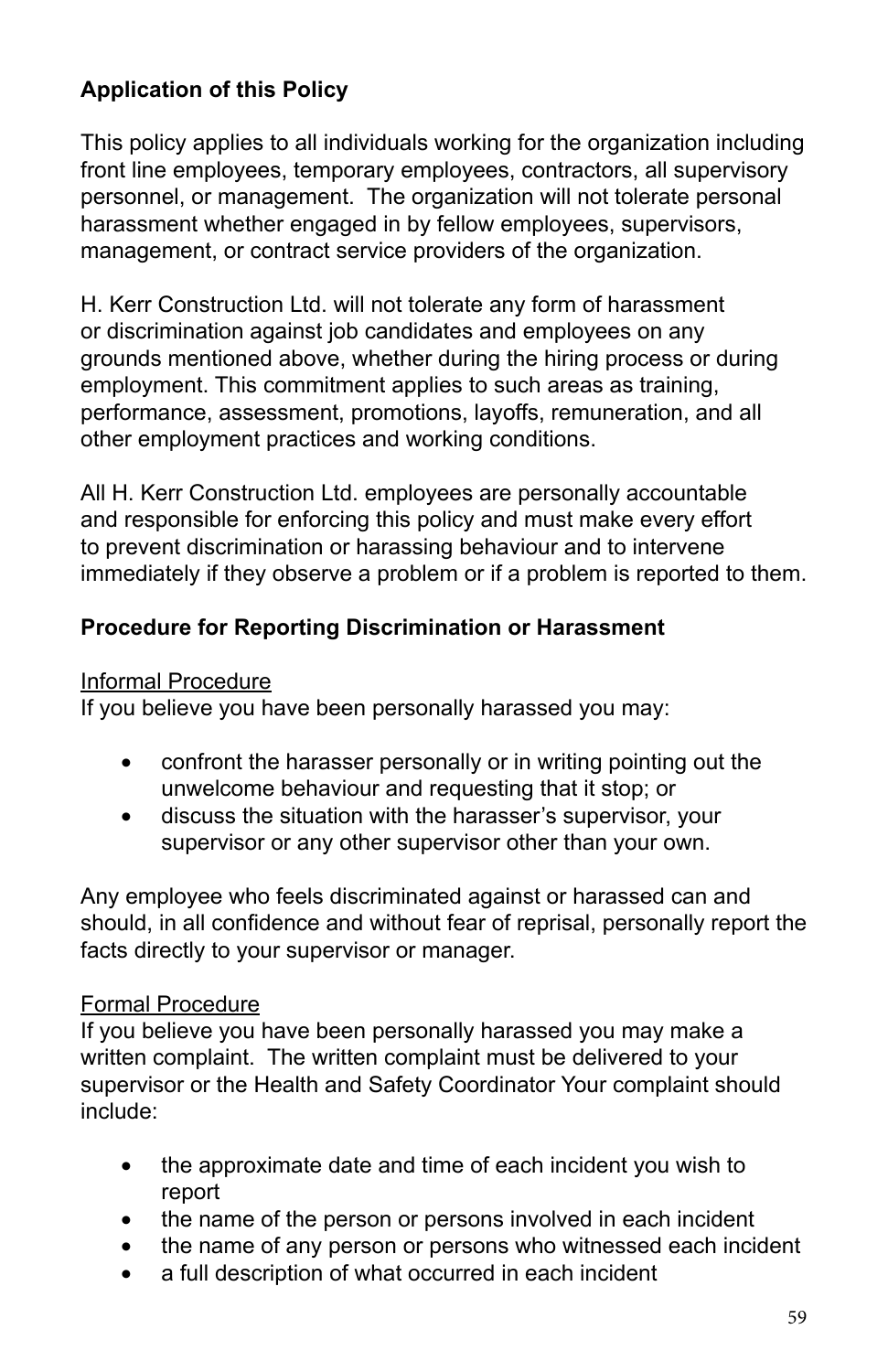Once a written complaint has been received H. Kerr Construction Ltd. will complete a thorough investigation. Harassment should not be ignored. Silence can, and often is, interpreted as acceptance.

The investigation will include:

- informing the harasser's of the complaint
- interview the complainant, any person involved in the incident and any identified witnesses
- interview any other person who may have knowledge of the incidents related to the complaint or any other similar incidents

A copy of the complaint, detailing the complainant's allegations, is then provided to the respondent(s).

- The respondent is invited to reply in writing to the complainant's allegations and the reply will be made known to the complainant before the case proceeds further.
- The Company will do its best to protect from unnecessary disclosure the details of the incident being investigated and the identities of the complaining party and that of the alleged respondent.
- During the investigation, the complainant and the respondent will be interviewed along with any possible witnesses. Statements from all parties involved will be taken and a decision will be made.
- If necessary, the Company may employ outside assistance or request the use of our legal counsel.
- Employees will not be demoted, dismissed, disciplined or denied a promotion, advancement or employment opportunities because they rejected sexual advances of another employee or because they lodged a harassment complaint when they honestly believed they were being harassed.
- Where it is determined that harassment has occurred, a written report of the remedial action will be given to the employees concerned.

If the complainant decides not to lay a formal complaint, Senior Management may decide that a formal complaint is required (based on the investigation of the incident) and will file such document(s) with the person(s) against whom the complaint is laid (the respondent(s).

If it is determined that personal harassment has occurred, appropriate disciplinary measures will be taken as soon as possible.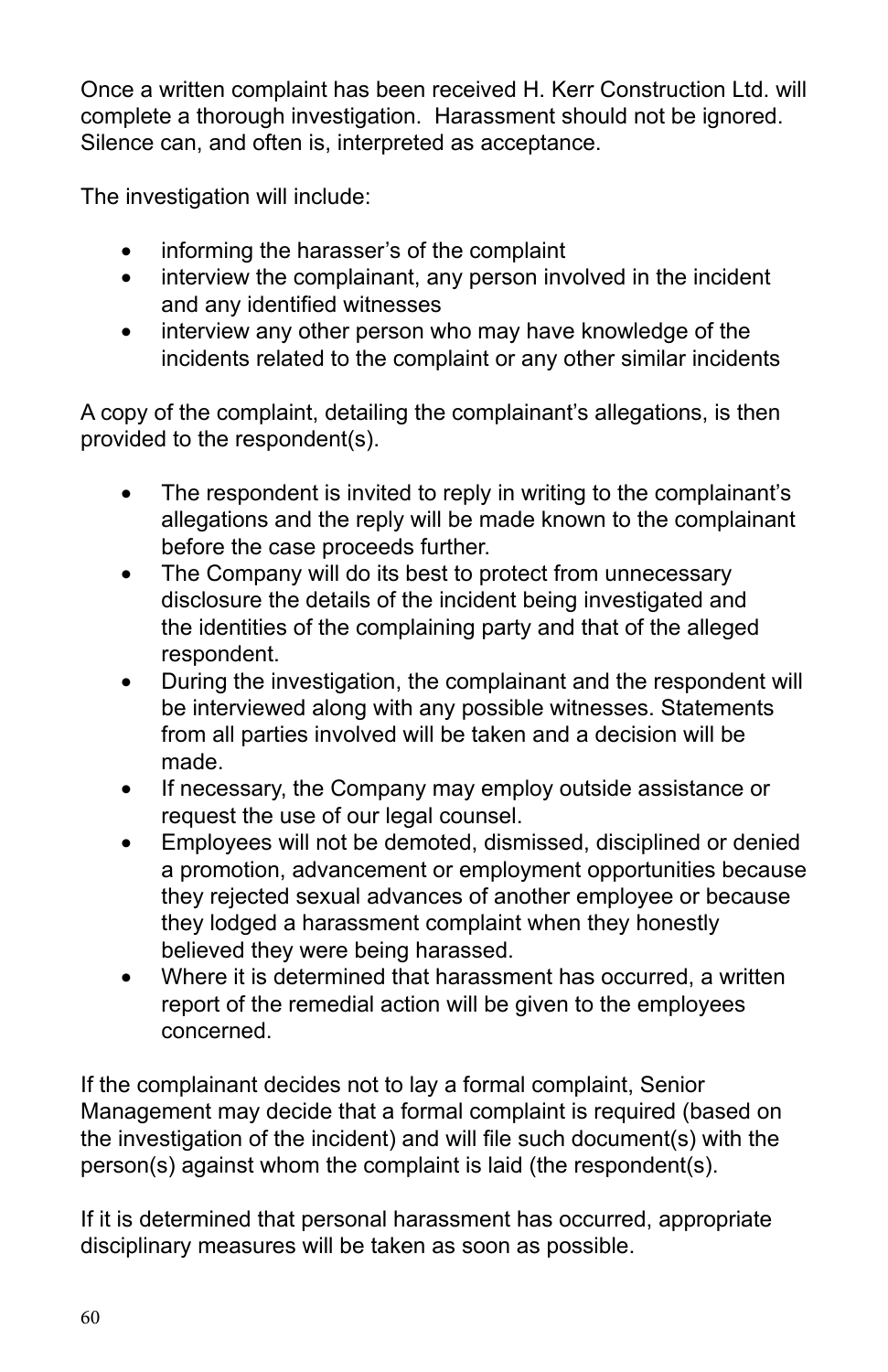### **Disciplinary Measures**

- If it is determined by the company that any employee has been involved in personal harassing of another employee, immediate disciplinary action will be taken. Such disciplinary action may involve a formal warning and could result in immediate dismissal without further notice.
- This Anti-Harassment Policy must never be used to bring fraudulent or malicious complaints against employees. It is important to realize that unfounded/frivolous allegations of personal harassment may cause both the accused person and the company significant damage. If it is determined by the company that any employee has knowingly made false statements regarding an allegation of personal harassment, immediate disciplinary action will be taken. As with any case of dishonesty, disciplinary action may include immediate dismissal without further notice.

#### **Special Circumstances**

All records of harassment, and subsequent investigations, are considered confidential and will not be disclosed to anyone except to the extent required by law.

In cases where criminal proceedings are forthcoming, H. Kerr Construction Ltd. will assist police agencies, attorneys, insurance companies, and courts to the fullest extent.

#### **Confidentiality**

H. Kerr Construction Ltd. will do everything it can to protect the privacy of the individuals involved and to ensure that complainants and respondents are treated fairly and respectfully. H. Kerr Construction Ltd. will protect this privacy so long as doing so remains consistent with the enforcement of this policy and adherence to the law.

Neither the name of the person reporting the facts nor the circumstances surrounding them will be disclosed to anyone whatsoever, unless such disclosure is necessary for an investigation or disciplinary action. Any disciplinary action will be determined by the Company and will be proportional to the seriousness of the behaviour concerned. H. Kerr Construction Ltd. will also provide appropriate assistance to any employee who is victim of discrimination or harassment.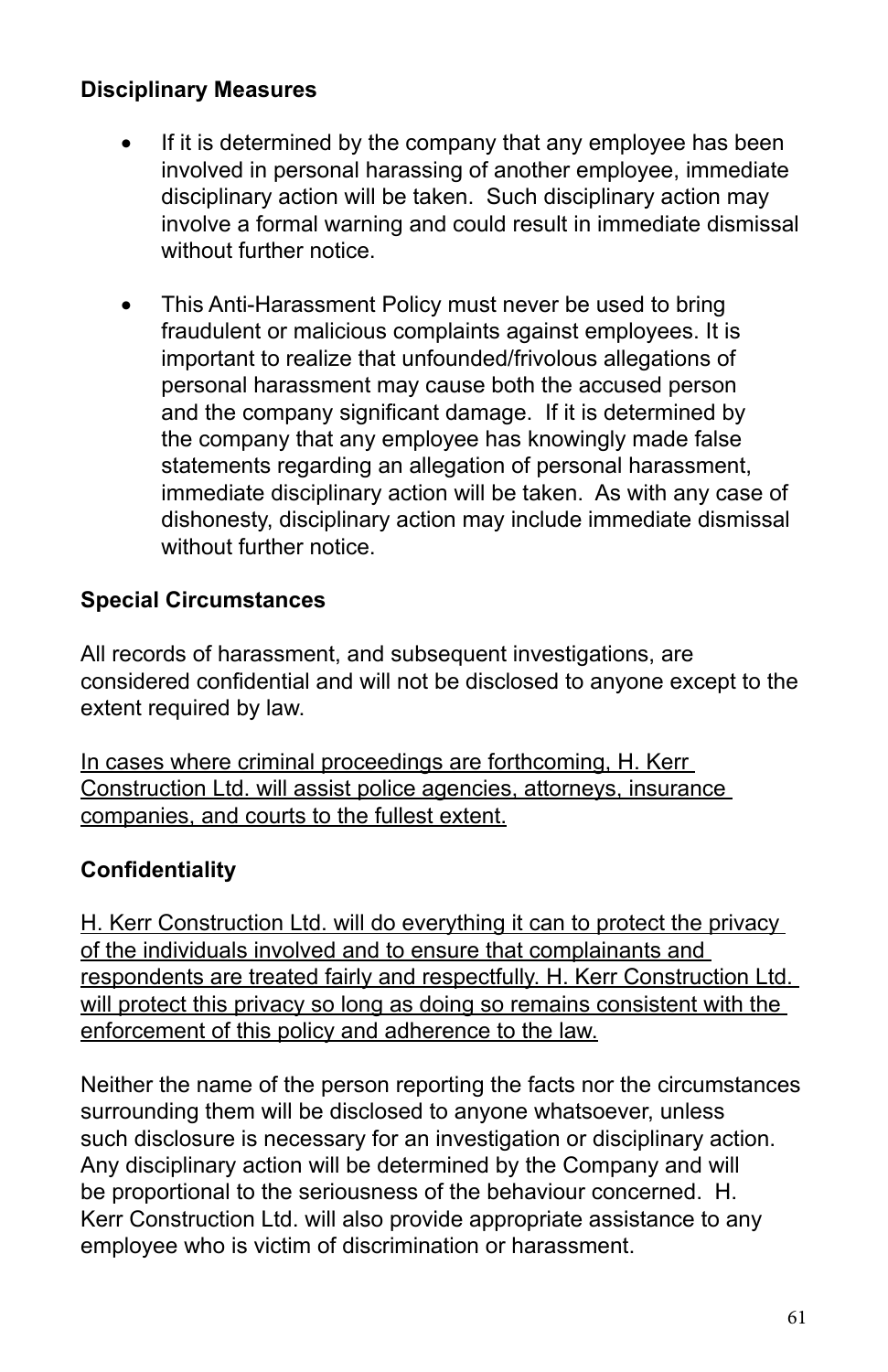#### **Employee/Supervisory Roles in Maintaining a Positive Work Environment**

As an employee of H. Kerr Construction Ltd. you have the following responsibilities to our workplace. We trust that all of our employees will help us eliminate harassment from our workplace.

#### Co-worker's Role

If you are a co-worker who has witnessed harassment in the workplace:

- Inform the harassed person that you have witnessed what you believe to be harassment and that you find it unacceptable. Support is often welcome. If that person does not feel that they have been harassed, then normally the incident should be considered closed.
- Inform the harasser(s) that you have witnessed the  $act(s)$  and find it unacceptable. (See Frequently Asked Questions below).
- Encourage the harassed person to report the incident to their Manager.

#### Supervisor's and Management's Role

- Legally, management is responsible for creating and maintaining a harassment-free workplace.
- Managers must be sensitive to the climate in the workplace and address potential problems before those problems become serious.
- • If a supervisor becomes aware of harassment in the workplace and chooses to ignore it, that supervisor and the Company risk being named co-respondent in a complaint and may be found liable in legal proceedings brought about by the complainant and/ or local human rights' authorities.

When an employee has asked their supervisor to deal with a harassment incident, the manager should:

- Support the employee without prejudging the situation.
- Work with the employee and document the offensive action(s) and have the employee sign a complaint.
- Contact the Health and safety Coordinator or senior management and provide details of the incident on behalf of the employee.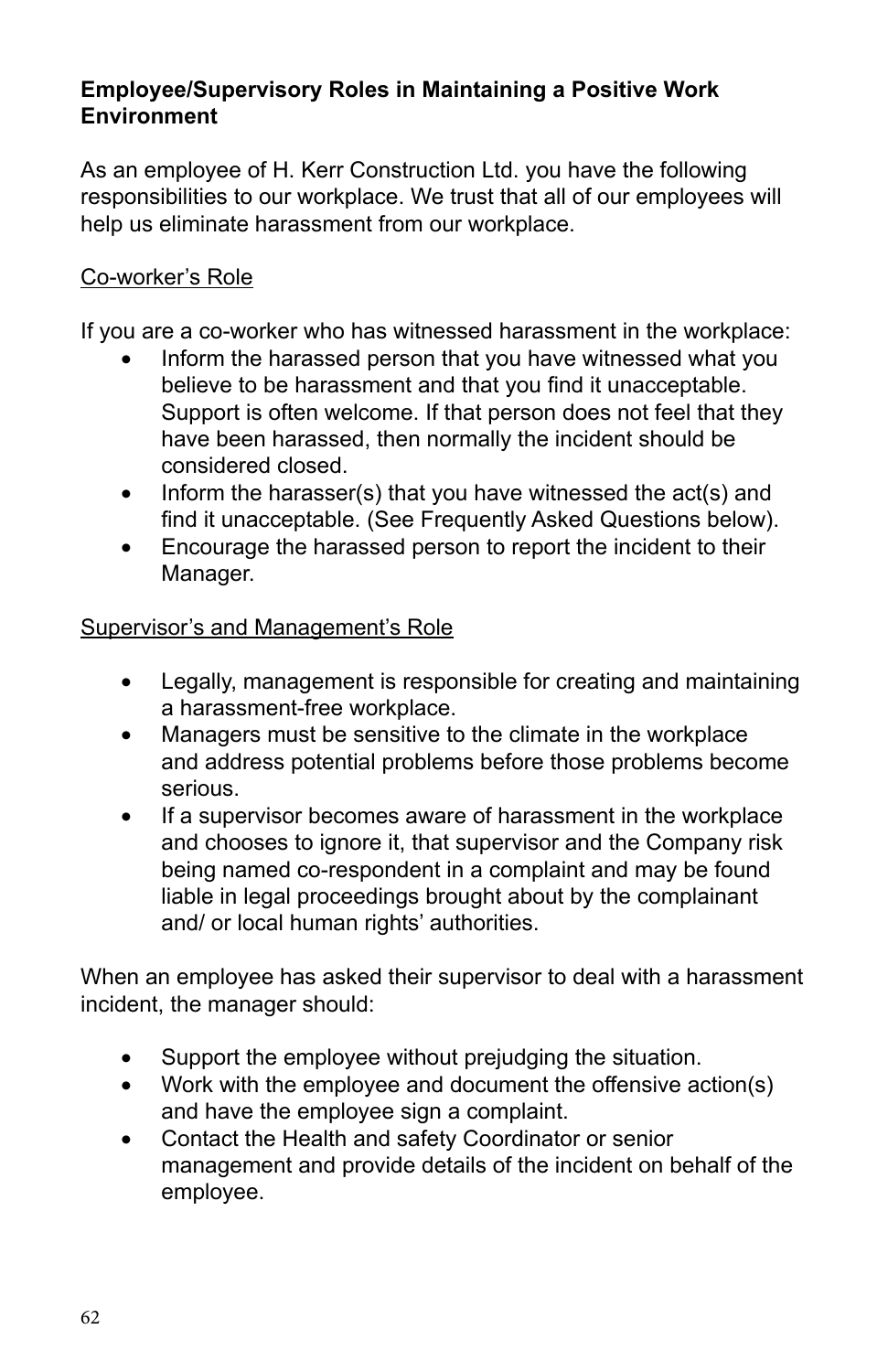#### **Purpose**

H. Kerr Construction Ltd. is committed to building and preserving a safe working environment for its employees. In pursuit of this goal, H. Kerr Construction Ltd. does not condone and will not tolerate acts of violence against or by any H. Kerr Construction Ltd. employee. H. Kerr Construction Ltd. will take every reasonable precaution and implement measures to prevent violence and protect all employees from potentially violent situations. As such, this policy prohibits physical or verbal threats – with or without the use of weapons – intimidation, or violence in the workplace to minimize risk of injury or harm resulting from violence to H. Kerr Construction Ltd. employees.

Specifically if the Company is aware that domestic violence is likely to expose an employee to a workplace physical injury every reasonable precaution will be implemented to protect the individual.

It is also a violation of H. Kerr Construction Ltd.'s Anti-Violence Policy for anyone to knowingly make a false complaint of violence, or to provide false information about a complaint. Individuals who violate this Policy are subject to disciplinary and/or corrective action, up to and including termination of employment.

#### **H. Kerr Construction Ltd**. **strictly prohibits violence in the workplace**.

We are committed to providing a safe and healthy work environment free from violence, threats of violence, harassment, intimidation and disruptive behaviour for all our employees. Weapons are strictly prohibited from all company property; violators are subject to discipline and may be reported directly to the police. H. Kerr Construction Ltd. firmly believes that by working together with our employees, the risk of workplace violence can be minimized.

#### **Definition**

The following definition has been sourced from the Ontario Ministry of Labour:

Workplace Violence means but is not limited to:

The exercise of physical force by a person against a worker, in a workplace, that causes or could cause physical injury to the worker.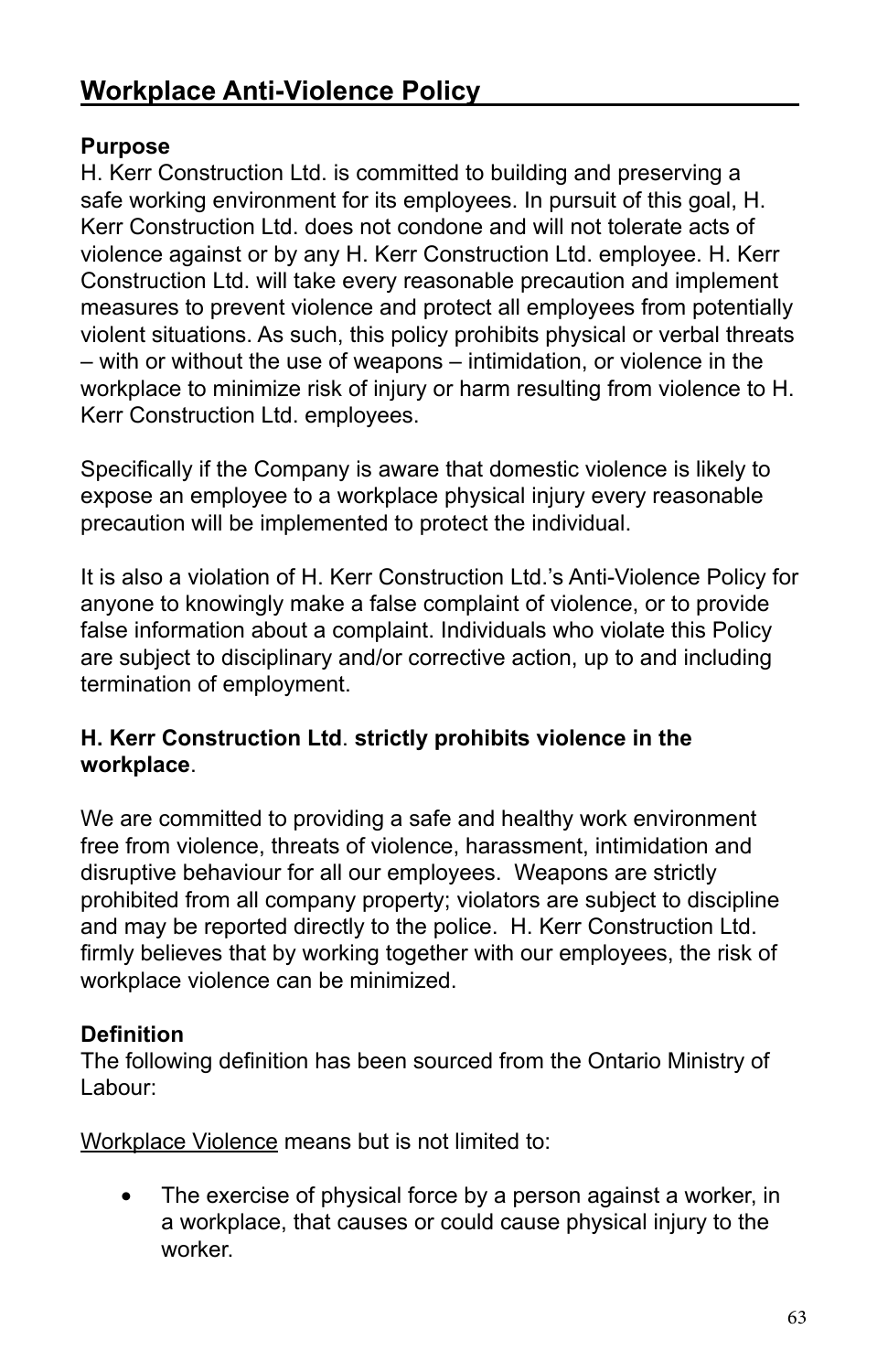- An attempt to exercise physical force against a worker, in a workplace, that causes or could cause physical injury to the worker.
- A statement or behaviour that is reasonable for a worker to interpret as a threat to exercise physical force against a worker, in a workplace, that causes or could cause physical injury to the worker.
- Physical acts (e.g., hitting, shoving, pushing, kicking, sexual assault).
- Any threat, behaviour or action which is interpreted to carry the potential to harm or endanger the safety of others, result in an act of aggression, or destroy or damage property.
- Disruptive behaviour that is not appropriate to the work environment (e.g., yelling, swearing).

#### **Policy**

In the event that an employee is either directly affected by or witness to any violence in the workplace, it is imperative for the safety of all H. Kerr Construction Ltd. employees that the incident be reported without delay.

- Report any violence or potentially violent situations immediately to management, or the Human Resources department.
- All reports shall be kept confidential.
- All reports shall be investigated, and dealt with appropriately.
- Any H. Kerr Construction Ltd. employee who threatens, harasses or abuses another employee, or any other individual at or from the workplace shall be subject to disciplinary action, up to and including termination of employment, and the pursuit of legal action.
- Violent action, threats and assault are serious criminal offences, and shall be dealt with appropriately.

### The Company Shall:

- Investigate all reported acts / incidents of violence, and:
	- consult with other parties (i.e. Legal Counsel, Health & Safety consultants, JHSCs, Employee Assistance Provider, Human Rights office, Local Police Services ;
	- take all reasonable measures to eliminate or mitigate risks identified by the incident;
	- • document the incident, its investigation, and corrective action taken.
- Submit a report of the incident to the Ministry of Labour where an employee incurs a lost time injury as a result of violence in the workplace.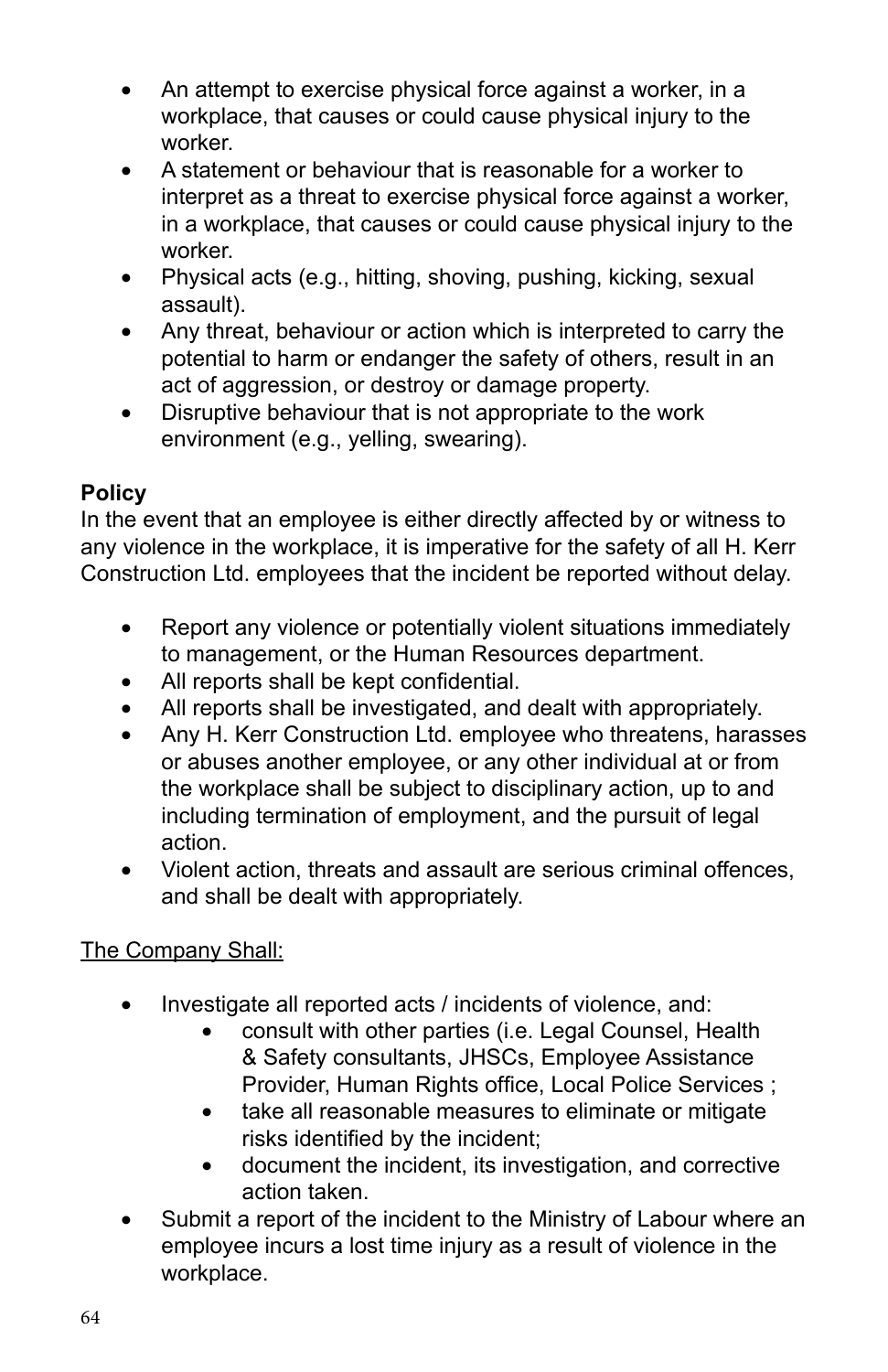- Review this policy and hazard assessments annually, or as changes to job responsibilities or environments occur, and revise the assessment as needed.
- Review annually, in conjunction with review of hazard assessments, the effectiveness of actions taken to minimize or eliminate workplace violence and make improvements to procedures, as required.

#### The Joint Health & Safety Committees/Safety Representative Will:

- Review the Workplace Violence Hazard Assessment results and provide recommendations to management to reduce or eliminate the risk of violence.
- Review all reports forwarded to the JHSC regarding workplace violence and other incident reports as appropriate pertaining to incidents of workplace violence that result in personal injury or threat of personal injury, property damage, or police involvement.
- Participate in the investigation of critical injuries (e.g., incidents that place life in jeopardy, result in substantial blood loss, fracture of leg or arm, etc.).
- Recommend corrective measures for the improvement of the health and safety of workers.
- Respond to employee concerns related to workplace violence and communicate these to management.
- In addition, JHSCs may participate in the investigation of reported incidents that result in personal injury or have the potential to result in injury.

#### **Risk of Violence - Ontario Requirement**

H. Kerr Construction Ltd. will communicate information relating to a person with a history of violence where:

- Workers may reasonably be expected to come into contact with the person in the performance of their job duties; and
- There is a potential risk of workplace violence as a result of interactions with the person with a history of violence.

The Company will only disclose personal information that is deemed reasonably necessary to protect the worker from physical harm.

### **Workplace Coordinator**

For the purposes of this policy the Health and Safety Coordinator shall act as a Workplace Coordinator with respect to workplace violence and harassment issues.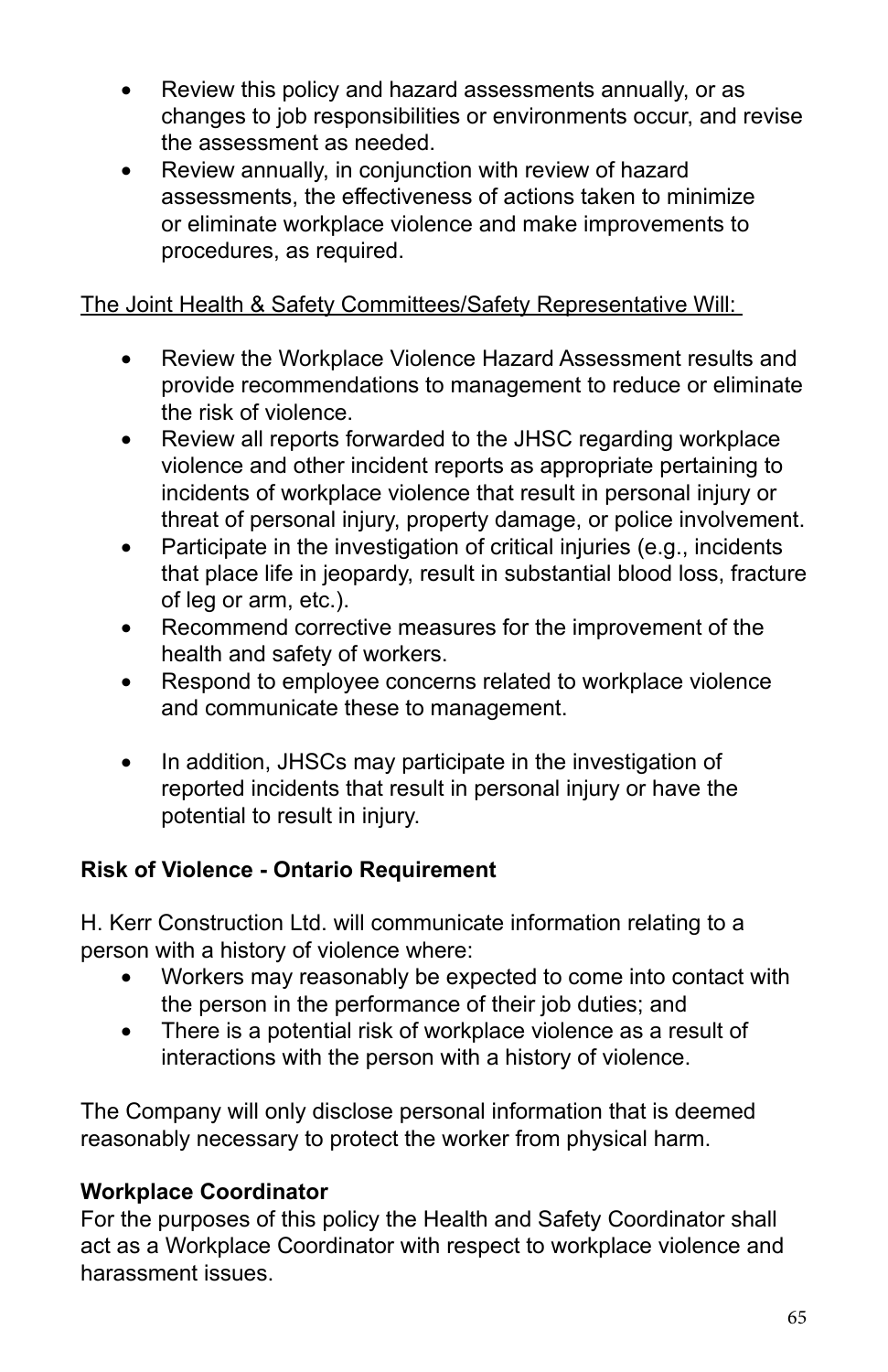### **Application of this Policy**

This policy applies to all those working for the organization including front line employees, contract service providers, supervisors, management. The organization will not tolerate violence whether engaged in by fellow employees, supervisors, management, or contract service providers of the organization.

All H. Kerr Construction Ltd. employees are personally accountable and responsible for enforcing this policy and must make every effort to prevent and eliminate violence in the work environment and to intervene immediately by advising a member of management if they observe a problem or if a problem is reported to them.

This policy prohibits reprisals against individuals, acting in good faith, who report incidents of workplace violence or act as witnesses. Management will take all reasonable and practical measures to prevent reprisals, threats of reprisal, or further violence. Reprisal is defined as any act of retaliation, either direct or indirect.

#### **Disciplinary Measures**

If it is determined by the company that any employee has been involved in a violent behaviour or unacceptable conduct related to another employee, immediate disciplinary action will be taken. Such disciplinary action may involve counselling, a formal warning and could result in immediate dismissal without further notice.

This Anti-Violence Policy must never be used to bring fraudulent or malicious complaints against employees. It is important to realize that unfounded/frivolous allegations may cause both the accused person and the company significant damage. If it is determined by the company that any employee has knowingly made false statements regarding an allegation related to violence, immediate disciplinary action will be taken. As with any case of dishonesty, disciplinary action may include immediate dismissal without further notice.

#### **Special Circumstances**

Should an employee have a legal court order (e.g. restraining order, or "no-contact" order) against another individual, the employee is encouraged to notify his or her supervisor, and to supply a copy of that order to the Human Resources Department. This will likely be required in instances where the employee strongly feels that the aggressor may attempt to contact that employee at H. Kerr Construction Ltd. in direct violation of the court order. Such information shall be kept confidential.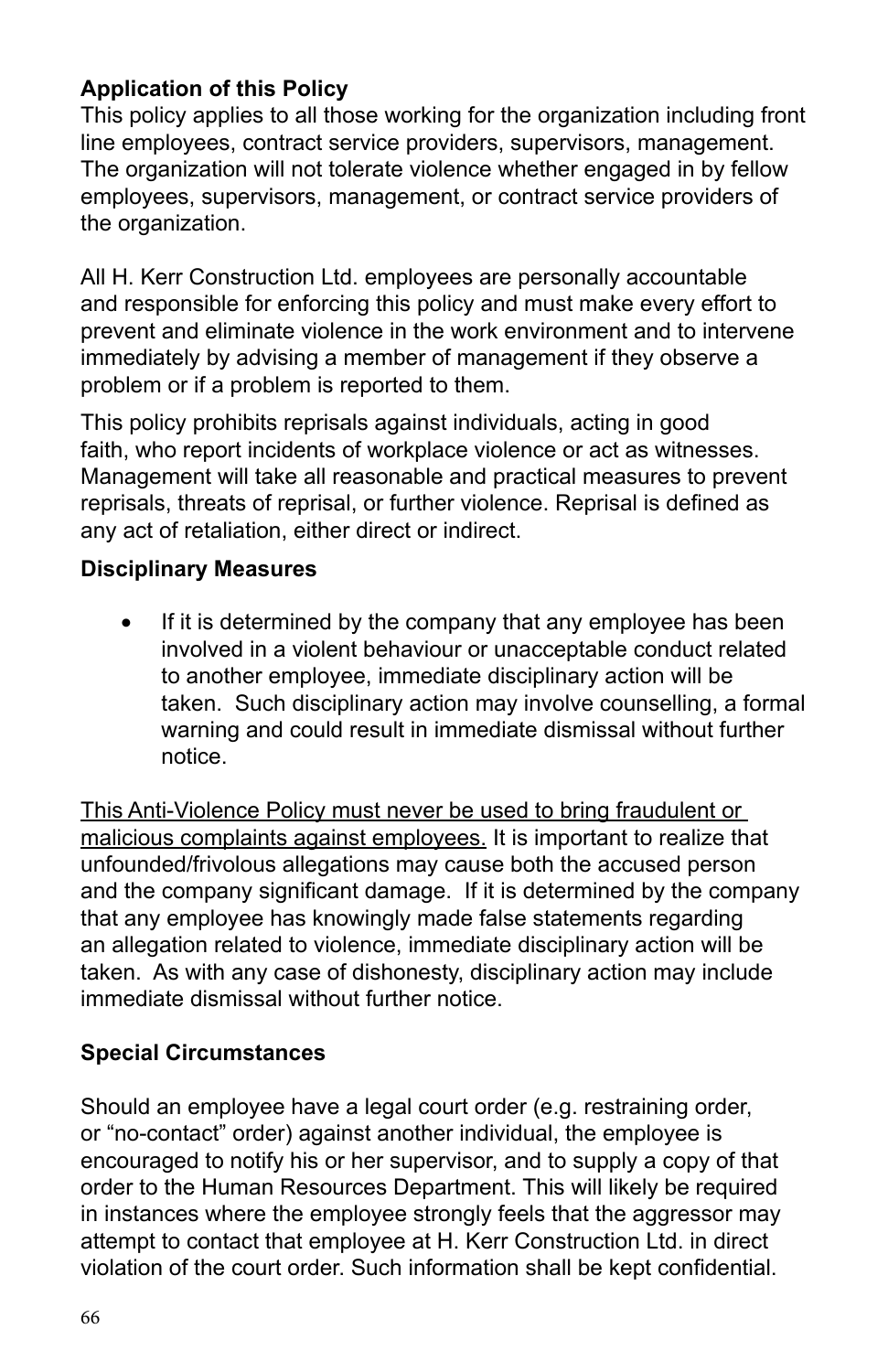If any visitor to the H. Kerr Construction Ltd. workplace is seen with a weapon (or is known to possess one), makes a verbal threat or assault against an employee or another individual, employee witnesses are required to immediately contact their immediate supervisor, and the Health and Safety Coordinator.

All records of harassment and violence reports, and subsequent investigations, are considered confidential and will not be disclosed to anyone except to the extent required by law.

In cases where criminal proceedings are forthcoming, H. Kerr Construction Ltd. will assist police agencies, attorneys, insurance companies, and courts to the fullest extent.

### **Confidentiality**

H. Kerr Construction Ltd. will do everything it can to protect the privacy of the individuals involved and to ensure that complainants and respondents are treated fairly and respectfully. H. Kerr Construction Ltd. will protect this privacy so long as doing so remains consistent with the enforcement of this policy and adherence to the law.

Neither the name of the person reporting the facts nor the circumstances surrounding them will be disclosed to anyone whatsoever, unless such disclosure is necessary for an investigation or disciplinary action. Any disciplinary action will be determined by the Company and will be proportional to the seriousness of the behaviour concerned. H. Kerr Construction Ltd. will also provide appropriate assistance to any employee who is victim of discrimination or harassment.

#### **Employee/Supervisory Roles in Maintaining a Positive & Safe Work Environment**

As an employee of H. Kerr Construction Ltd. you have the following responsibilities to our workplace.

- We trust that all of our employees will help us eliminate the threat of violence from our workplace.
- All employees are responsible for preventing and reporting acts of violence that threaten or perceive to threaten a safe work environment.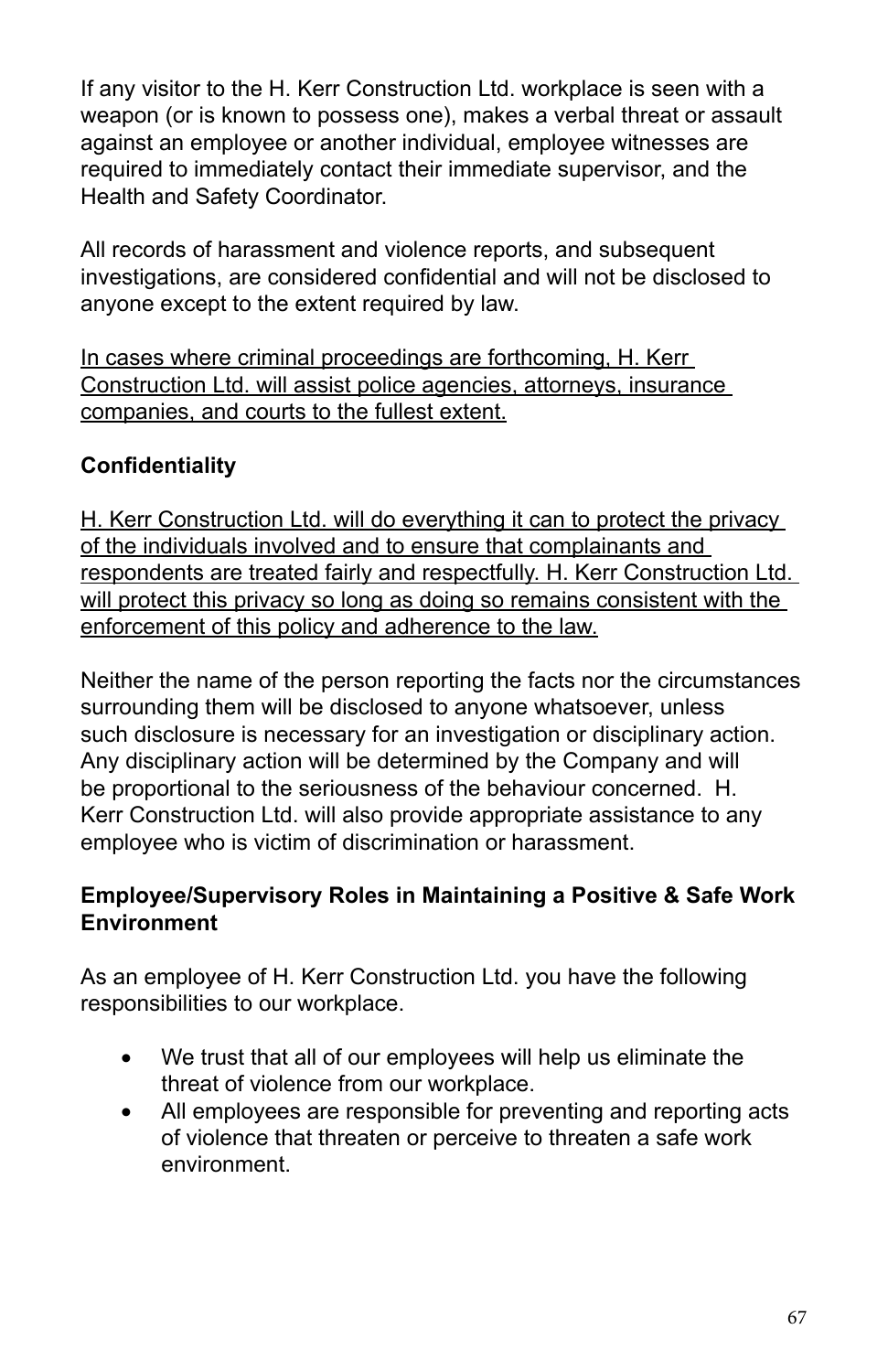#### Co-worker's Role

If you are a co-worker who has witnessed an action related to violence in the workplace:

• Immediately report the incident to your supervisor or a member of Management.

#### Supervisor's and Management's Role

- Legally, management is responsible for creating and maintaining a safe and health workplace free from violence.
- Managers must be sensitive to the climate in the workplace and address potential problems before those problems become serious.
- If a supervisor becomes aware of violence in the workplace and chooses to ignore it, that supervisor and the Company risk being named co-respondent in a complaint and may be found liable in legal proceedings brought about by the complainant and/ or government representatives.

When an employee has asked their supervisor to deal with a violent situation, the supervisor should:

- Support the employee without prejudging the situation.
- Work with the employee and document the offensive action(s) and have the employee sign a complaint.
- Contact the Health and safety coordinator/or senior management and provide details of the incident on behalf of the employee.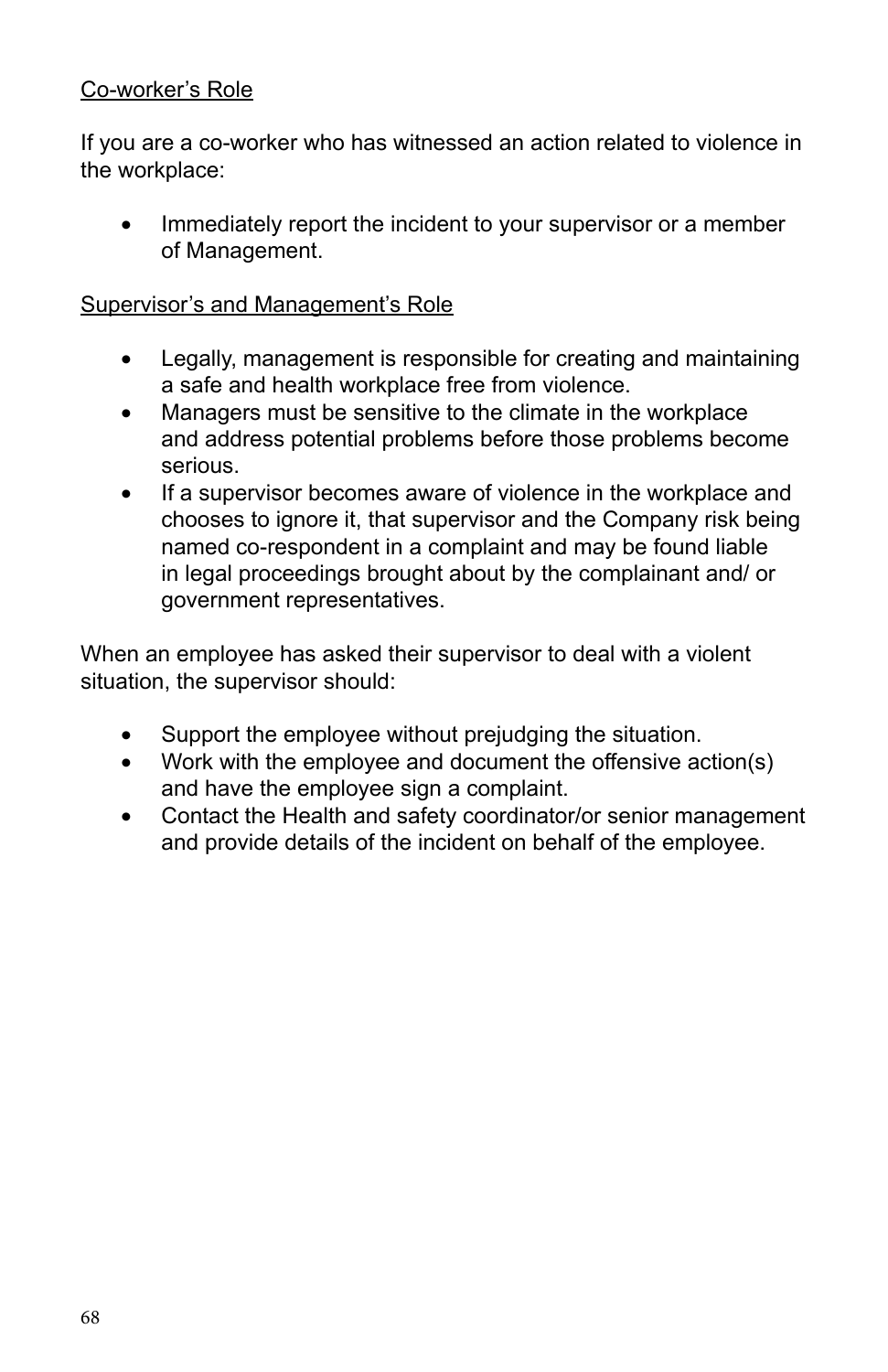#### **Intent**

H. Kerr Construction Ltd. has adopted the following procedures for lifting and handling materials in an effort to ensure the ongoing health and safety of our staff, and to minimize the incidence of musculoskeletal injuries (MSI) in the workplace.

#### **Procedures**

#### Pre-Task

Prior to the manual lifting, pushing, pulling, handling, carrying or transportation of any materials that may cause strain or injury, the employee must examine the material and determine:

- Approximate weight of the load;
- Size and shape of the load;
- The distance that the load must be physically moved, either manually or with the assistance of a device; and
- The best possible solution for moving the load.

In the event that a load is determined to be either too heavy or awkward to move manually, or where a device that could reasonably move the load is either unavailable or non-existent, the employee must consider alternate methods for moving the load. This may be done using the following techniques:

- Where possible, remove elements of the load to divide the weight, and move it in parts to reduce the potential of injury;
- Obtain assistance from other staff members in moving the material(s);
- Identify and review the methods for performing the necessary tasks, and revise where possible.

#### **Lifting**

- Maintain the natural curvature of your lower back  $-$  Note that when you are standing straight, your lower back has a natural curve, creating a slight hollow at the small of the back. When lifting, lowering or moving a load, try to maintain the curve as your spine and back are their most stable in this position.
- Use your core strength  $-$  By contracting your core abdominal muscles when lifting, lowering or moving materials, your body will naturally be more rigid and stable, reducing the incidence of injury.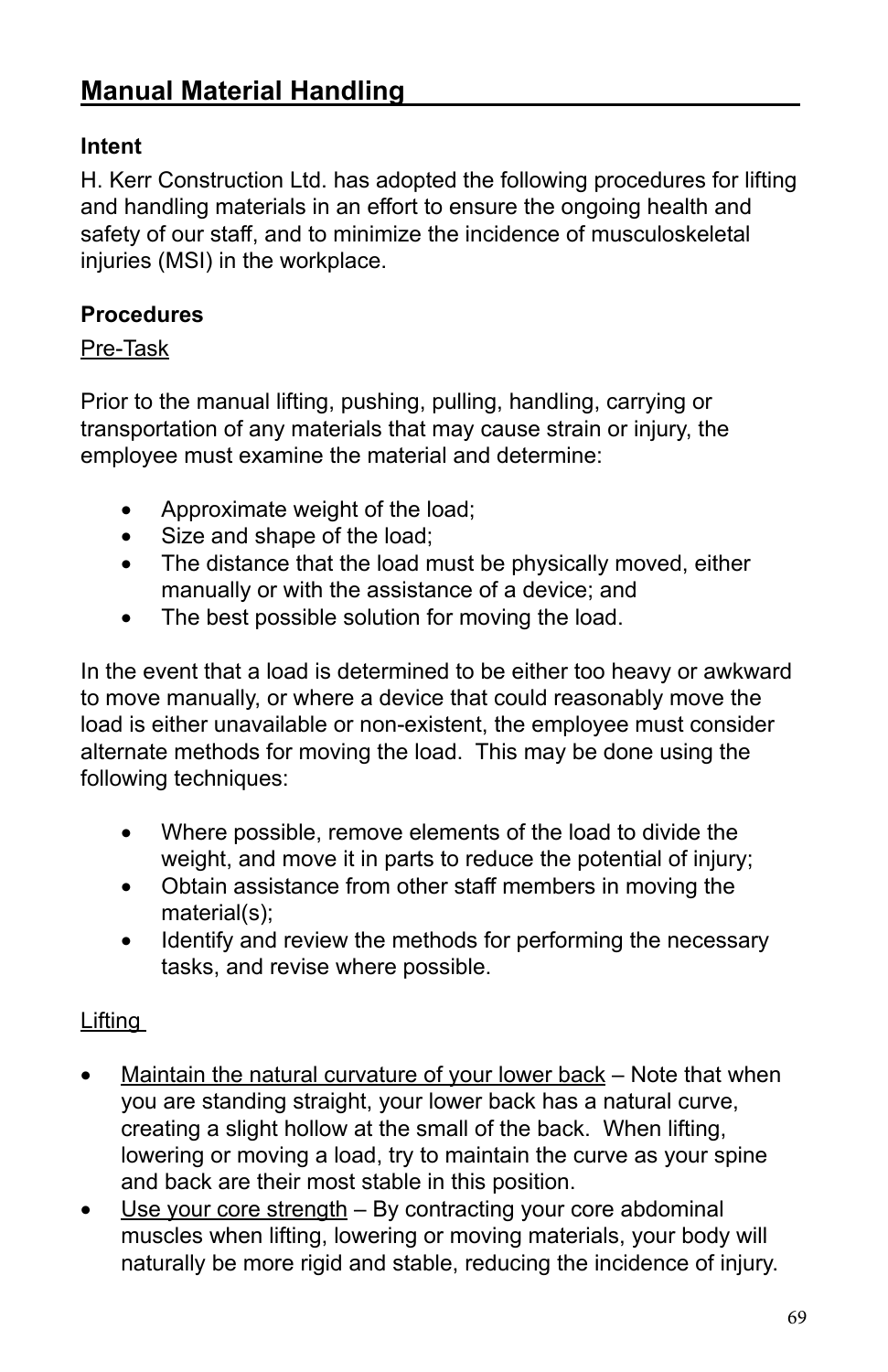- Avoid twisting  $-$  By twisting your back, stability is decreased, as you are unable to use the major muscles of your spine and core, and increase the probability of injury.
- Hold the load close to your body  $-$  By holding materials / loads close to your body, you can avoid awkwardly bending over, and can use the major muscles in your body. Where appropriate, utilize protective clothing or PPE to avoid injuries that may occur as a result of holding sharp, dirty, hot, or cold objects close to the body.

Pushing and Pulling

Avoid pulling loads! Where possible, push materials / loads.

Whenever possible, loads should be pushed rather than pulled. Pushing a load is easier as the human body is able to generate greater force when pushing as opposed to pulling, and you can lean your entire body weight into the load where necessary.

Where possible, use an appropriate transportation device (trolley, cart, wheelbarrow, etc.) to push a load.

Where a load is pulled, you increase the risk of injury due to:

- Running over the feet / ankles, or being struck by carts or trolleys;
- Strain injuries caused by pulling a load while facing the direction of travel, placing the shoulder and back in an awkward posture;
- Potential injuries caused due to an inability to see where you are going while pulling and walking backwards.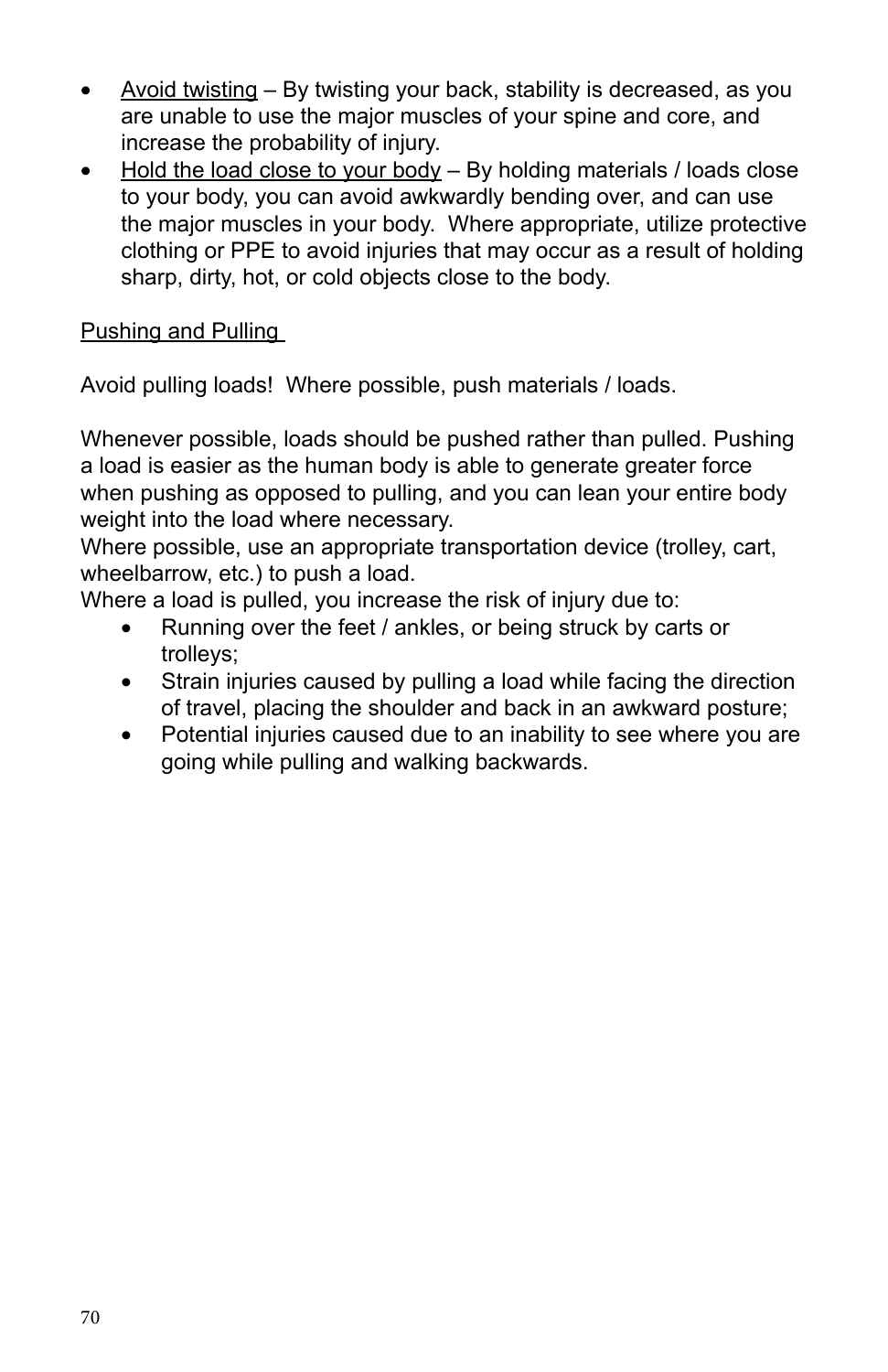### **Cell Phones**

It is the purpose of this policy to protect corporate resources, protect employee safety, and help minimize corporate liability.

### **Procedures:**

- 1. No personal cell phones are allowed on job sites without permission from the supervisor unless the employee is working alone.
- 2. Phones are available from the supervisor if needed.
- 3. Cell phones are to be left at home or in the employees' vehicle.
- 4. In case of family emergency, family members are to contact the head office of the company in Wingham and the staff there will contact the employee's supervisor who will in turn contact the employee involved.
- 5. If an employee has approval to carry a cell phone, no calls shall be placed or received while operating equipment or driving company vehicles.
- 6. If an employee has approval to carry a cell phone and a phone call is necessary, pull the machine/vehicle over in a safe location, put the machine in park or neutral, apply the brakes and ensure the machine is safe before making a call.
- 7. Cell phones are not to be used while refuelling machines.
- 8. Company cell phones are not for personal use except in case of an emergency.
- 9. Unless work related, company cell phones are not to be used on weekends.

### NO TEXT MESSAGING

### **Music Devices**

The use of music devices which include but not limited to I Pods, MP3 players, CD players, or any music device that requires headphones is not permitted at any time on any H. Kerr Construction Ltd. Site Unless factory installed, no music devices like speakers, CD players, radios, etc. may be installed in any equipment without consent from senior management

If approved to add music device to equipment, it may only be installed by company maintenance personnel

Anyone found adding music devices to equipment without consent from senior management will be subject to disciplinary action up to and including dismissal and will be responsible for cost of any repairs required to remove the music device and return the equipment back to its original condition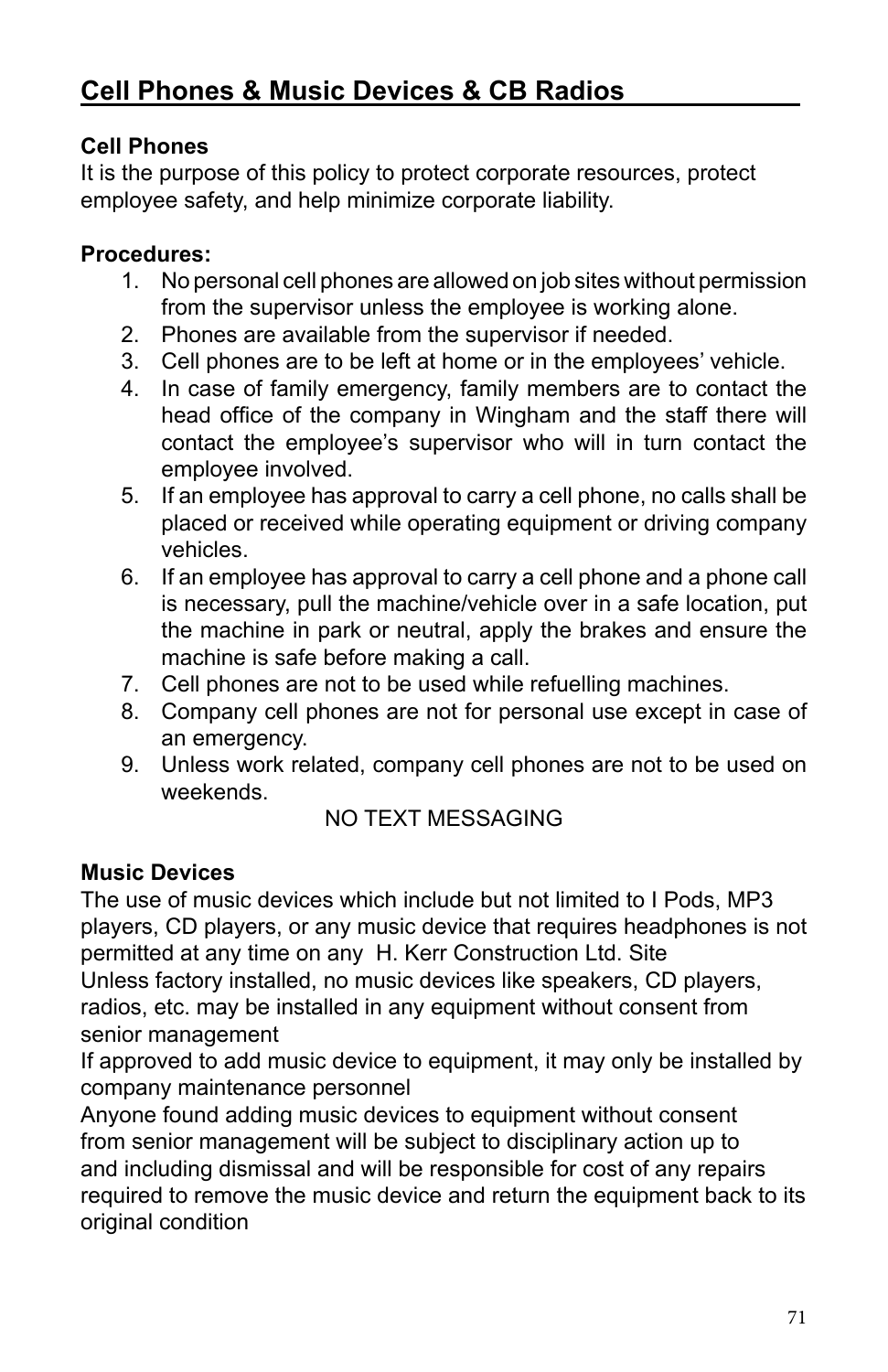## **CB Radios**

- CB radios are not to be used while operating equipment.
- Only operate CB radios when you have pulled over out of the way of site traffic and it is safe to do so.
- CBs are to be used for work purposes only

### **The FCC makes it very clear that CB radios are not to be used:**

- IN connection with any activity which is against federal, provincial, or local law.
- To transmit obscene, indecent, or profane words
- To intentionally interfere with CB radio operators
- To advertise or solicit the sale of any goods or services
- To transmit music, whistling, or any sound effects.<br>• To transmit the word "MAYDAY" unless it is an abs
- To transmit the word "MAYDAY" unless it is an absolute emergency
- • To advertise political candidates.
- • To transmit to other stations not in the CB service

## **ANYONE FOUND ABUSING THE CB RADIOS WILL BE SUBJECT TO DISCIPLINARY ACTION UP TO AND INCLUDING DISMISSAL**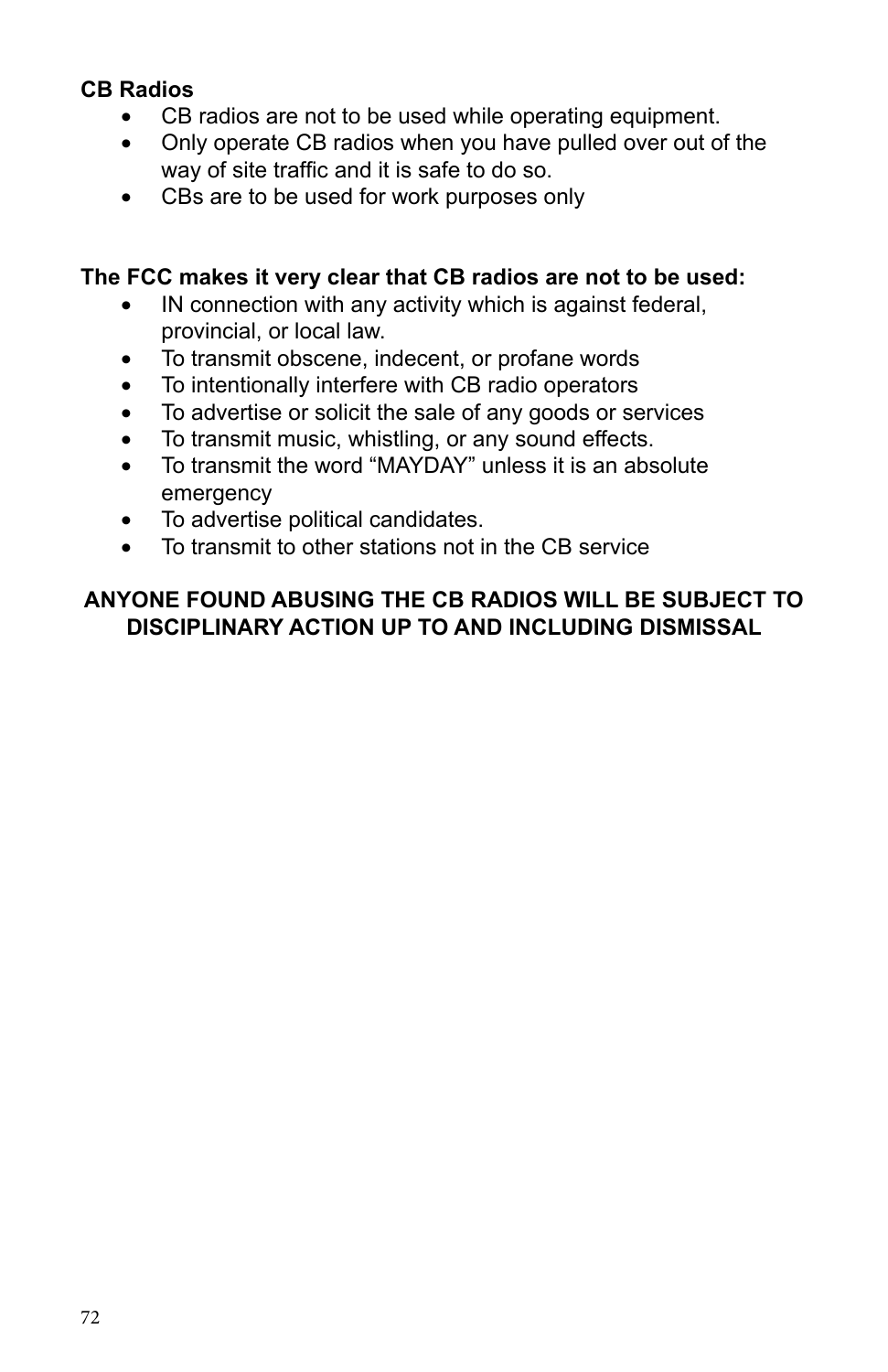# **Drug and Alcohol Policy**

H. Kerr Construction Ltd. is committed to providing a safe, drug and alcohol-free workplace. As such, the Company will not tolerate the abuse of controlled substances by any employee.

# **Policy Statement**

The employees are our most valuable resource, and for that reason, their health and safety is of paramount concern. The Company will not tolerate any drug or alcohol use which imperils the health and well-being of its employees, or threatens its business. The use of illegal drugs and abuse of other controlled substances, on or off duty, is inconsistent with the expectations of character that the Company holds for all of its employees. Employees who use illegal drugs or abuse other controlled substances (such as alcohol) on or off duty tend to be less productive, less reliable, and prone to greater absenteeism which results in the potential for increased cost, delay, and risk to the business.

H. Kerr Construction Ltd. is a drug and alcohol-free workplace. As such, the use of non-prescribed drugs or alcohol during work hours is strictly prohibited. The Company prides itself on providing a safe working environment for all of its employees. Employees under the influence of drugs or alcohol on the job can pose serious safety and health risks both to themselves, their coworkers and visitors to our premises. To help ensure a safe, healthy workplace, the Company reserves the right to prohibit certain items and substances from being brought on to, or being present on company premises. The Company also prohibits any employee from reporting to work, or working with any measurable level of illegal or non-prescription drugs, alcohol, or other controlled substance which might affect the employee's ability to work safely.

# **Prohibited Behaviour**

The following are strictly prohibited, and may incur disciplinary action up to, and including termination of employment, and any legal ramifications consistent with the necessary involvement of law enforcement agencies:

- Employees shall not be under the influence of any nonprescribed drugs or alcohol while they are on company premises, operating a company vehicle, or are in the act of conducting Company business regardless of location.
- The use, possession, sale, manufacture or dispensation of any illegal drug, alcohol, or paraphernalia associated with either.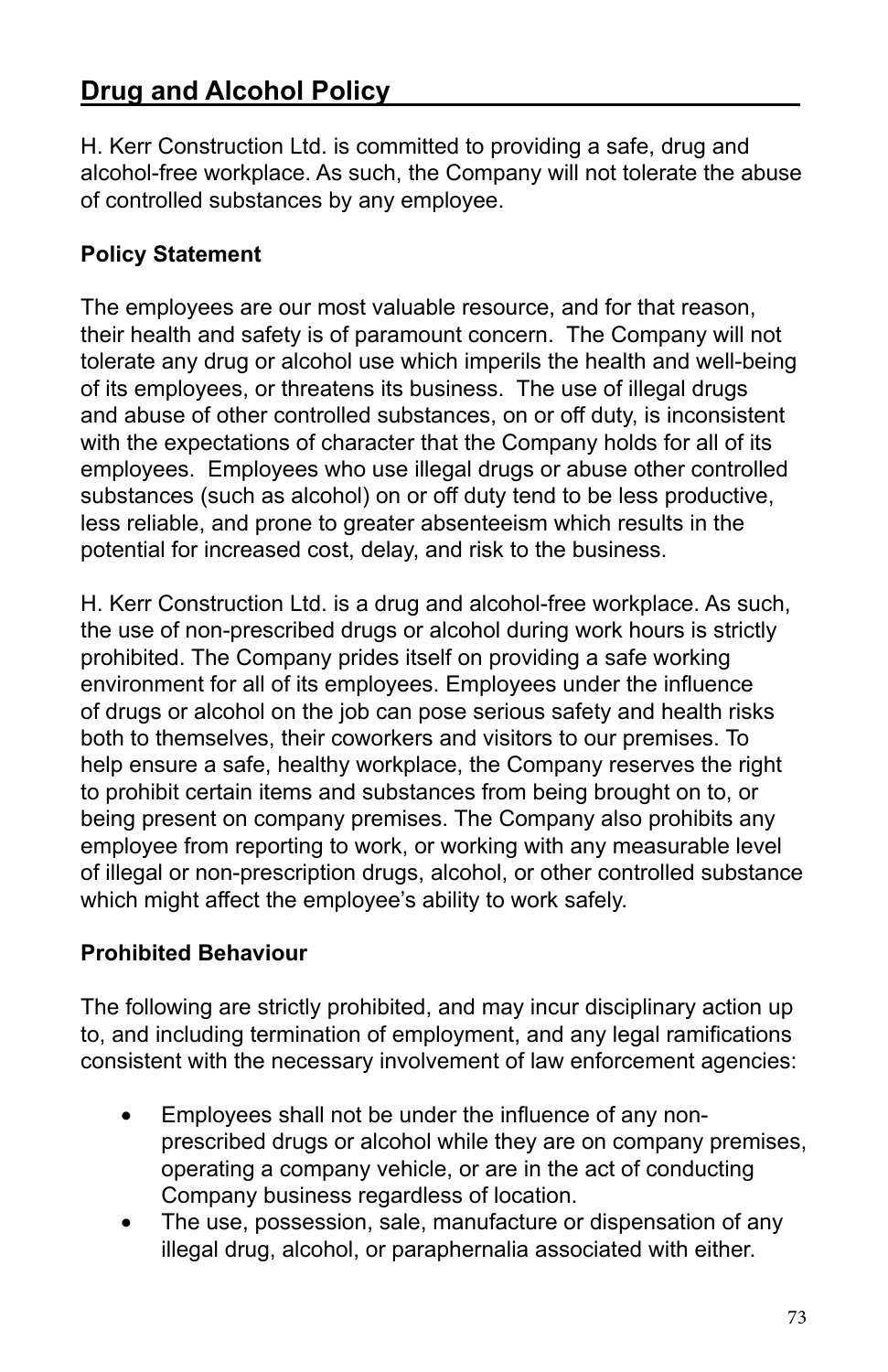- The use of alcohol or illicit narcotics off Company premises that adversely affects the employees work performance, the safety of his or her own and others safety at work, or H. Kerr Construction Ltd. regard or reputation in the community.
- Failure to adhere to the requirements of any drug or alcohol treatment or counselling program in which the employee is enrolled.
- Failure to report to management the use of any prescribed drug which may alter the employees' ability to safely perform their duties.

### *Any illegal drugs or drug paraphernalia will be turned over to the appropriate law enforcement agency and may result in criminal prosecution.*

# **Suspicion of Impairment**

### **General Procedures**

Any employee reporting to work visibly impaired will be deemed unfit to perform required duties and will not be allowed to work. The following procedure will apply in these situations:

- 1. If possible, the employee's Supervisor will first seek another Supervisor or management's opinion to confirm the employee's status.
- 2. Next, the Manager/Supervisor will consult privately with the employee to determine the cause of the observation, including whether substance abuse has occurred. Suspicions of an employee's ability to function safely may be based on specific personal observations. If the employee exhibits unusual behaviour that may include, but not limited to, slurred speech, difficulty with balance, watery and/or red eyes, dilated pupils, and/or there is an odour of alcohol, the employee should not be permitted to return to their assigned duties to ensure their safety and the safety of their co*-*workers or visitors to the workplace.
- 3. If an employee is deemed "unfit for work" this decision is made based on the best judgment of two members of management and DOES NOT require a breathalyzer or blood test. The employee should be advised the company has arranged a taxi or shuttle service to safely transport them to their home address; an unfit employee will be sent home without pay.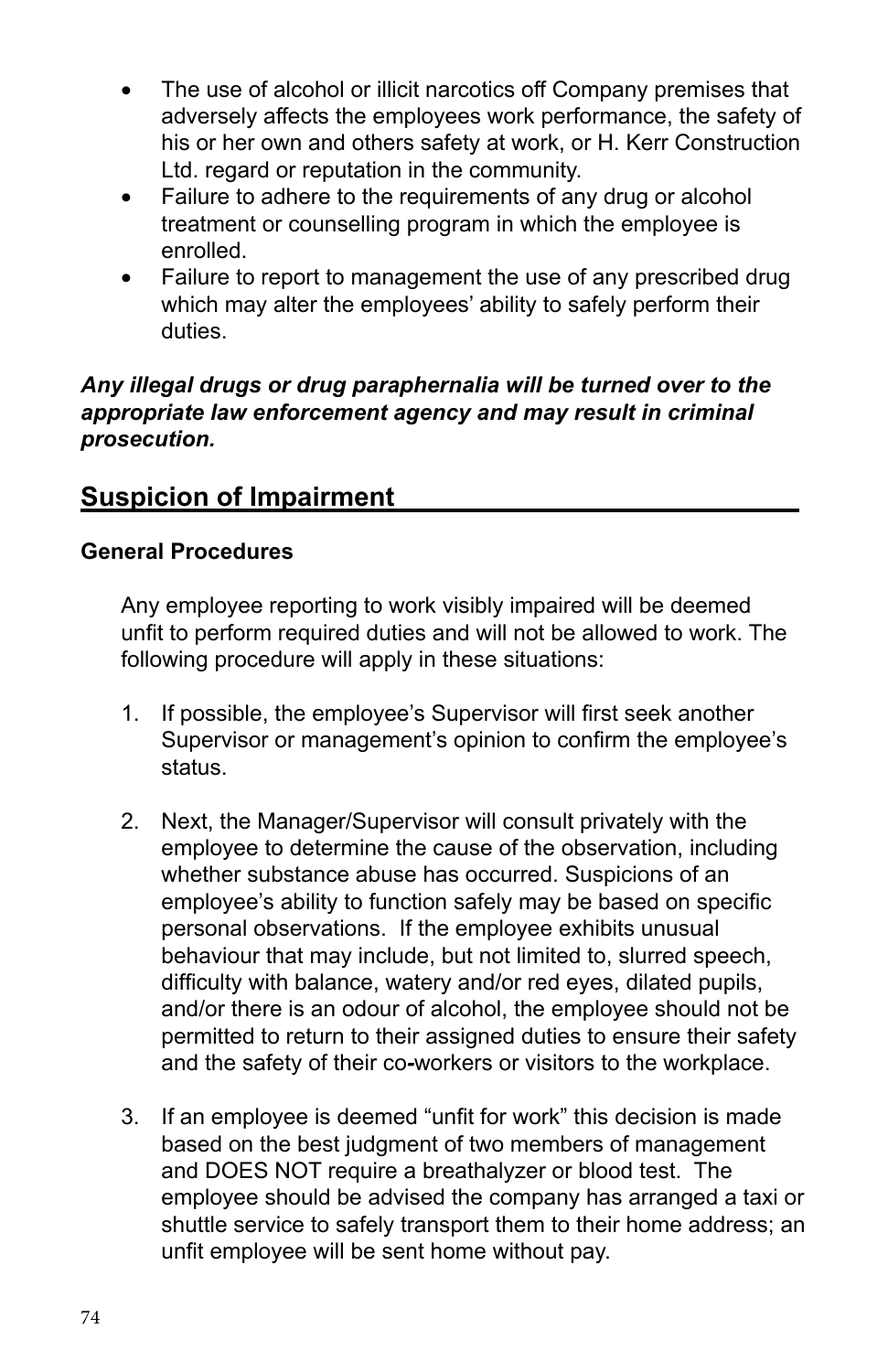- 4. If, in the opinion of the Manager/Supervisor, the employee is considered impaired, the employee will be sent home or to a medical facility by taxi or other safer transportation alternative - depending on the determination of the observed impairment - and accompanied by the Manager/Supervisor or another employee if necessary.
- 5. An impaired employee will not be allowed to drive. The employee should be advised if they choose to refuse this company organized transportation and make the decision to drive their personal vehicle the company is obligated to and will contact the Police to make them aware of the situation.
- 6. A meeting will be scheduled for the following work day to review the incident and determine a course of action which may include a monitored referral program as part of a treatment plan.

# **Inspections**

The Company reserves the right to inspect any and all property on its premises for the presence of drugs, alcohol or other contraband. The Company also reserves the right to require its employees to cooperate with any searches of their work area, or property that might be used to conceal drugs, alcohol or other contraband. Employees found to be in possession of such contraband, or who refuse to cooperate in these inspections may be subject to disciplinary action up to an including termination of employment.

## **Substance Dependency**

- The Company understands that certain individuals may develop a chemical dependency to certain substances, which may be defined as a disease or disability. The Company promotes the early diagnosis of this disease, and encourages employees with a disability based on dependency on alcohol or drugs to pursue medical, and/or psychological treatment to become successfully cured of this disease.
- Employees are not excused from their duties as a result of their dependencies. Any employee who suspects that he/she might have an emerging drug or alcohol problem is expected to seek appropriate treatment promptly.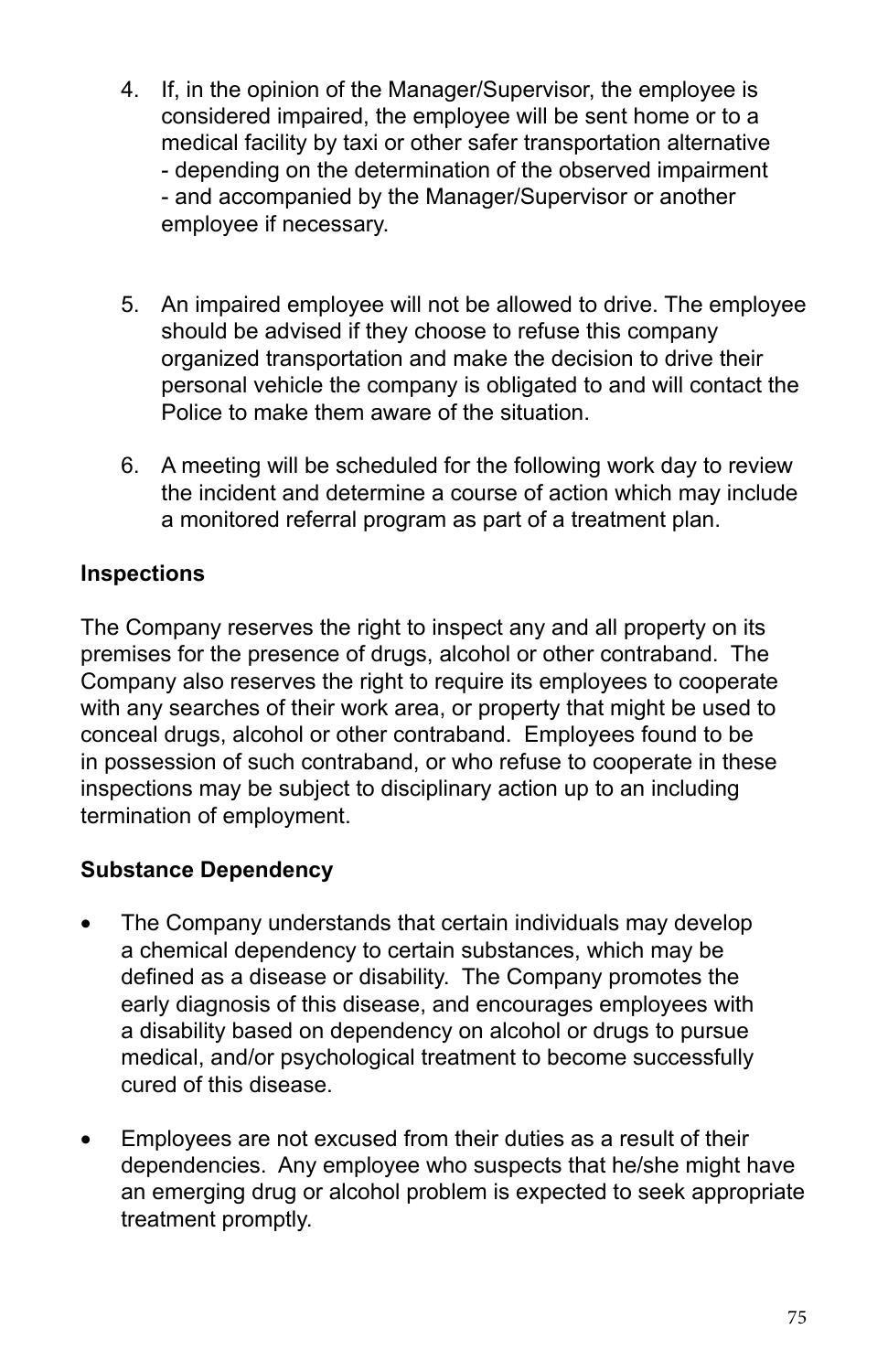- The Company defines a rehabilitated drug user or alcoholic, or any individual engaged in a supervised drug or alcoholism rehabilitation program that is no longer using drugs or alcohol, as an employee with a disability. As such, the Company would consider the application of an individual who had formerly been in violation of the drug and alcohol policy, if the candidate could show evidence of rehabilitation. The employee would be responsible for adhering to the Company's Agreement for the Continuation of Employment within this Policy.
- All medical information shall be kept confidential.

### **Employee Expectations**

All employees are expected to abide by the provisions of this policy. In the event that an off-duty employee is asked to come in to work, it is his/her responsibility to refuse the request and ask that the request be directed to another person if the employee is unfit due to the influence of alcohol or other drugs.

Any employee convicted of, or who pleads no contest to any substance related offence must inform the Company within five (5) days of the conviction or plea. Failure to do so will result in disciplinary action up to and including termination of employment. In the event of an employee's conviction or plea to charges relating to the manufacture, possession, sale, use, distribution, receipt, or transportation of any substance, the Company will determine whether disciplinary action will be taken, including the appropriateness of continued employment.

### **Legal Compliance**

The Provisions of this policy are subject to any federal, provincial or local laws that may prohibit or restrict their applicability.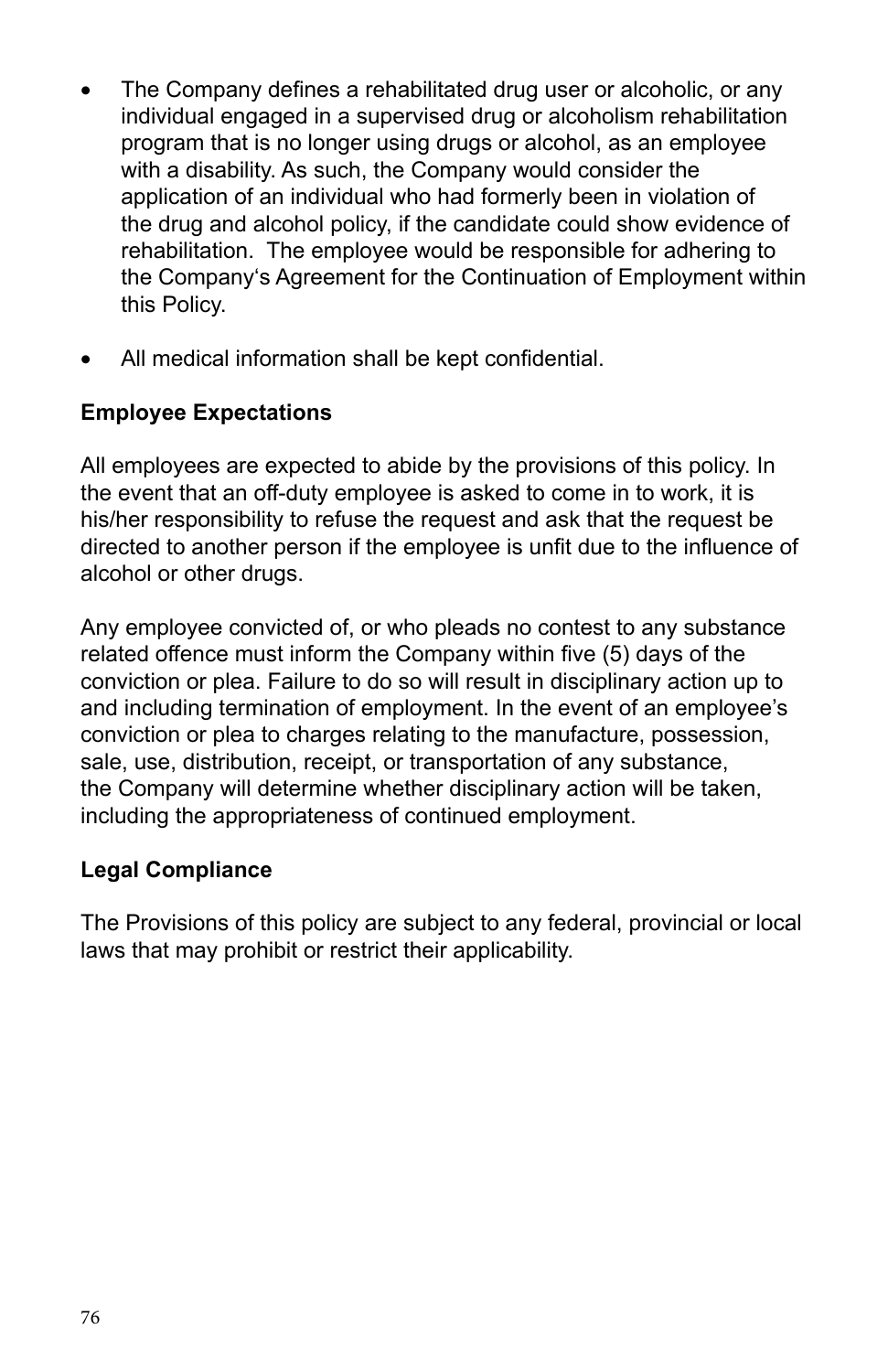# **Heat Stress Prevention and Hot Weather Policy**

H. Kerr Construction Ltd. has adopted this policy to ensure the ongoing health and safety of staff members that are exposed to high levels of heat, and/or other climatic conditions that may cause adverse effects to health and safety in the performance of their regular job duties for H. Kerr Construction Ltd. This policy is intended to include both indoor and outdoor work where temperature is a concern.

### **Objective**

The objective of this policy is to reduce the risk of illness, injury or fatality to H. Kerr Construction Ltd. employees and contractors from heat related disorders.

## Authority

H. Kerr Construction Ltd. will ensure that our workplace is in compliance with health and safety regulations, and that the threshold values for heat stress and heat strain recommended by the Ontario Ministry of Labour are observed, and actions taken appropriately in response to any concerns where an un-acclimatized workers' core temperature is in danger of exceeding 38 degrees Celsius.

### **Responsibilities**

Managers / Supervisors - H. Kerr Construction Ltd. management and supervisory employees will be responsible for the overall health and safety of staff members under their direction, including appropriate management of heat stress prevention policy and procedures.

Where temperature is a concern, management and supervisory staff will be required to evaluate the work that will be performed, and ensure that appropriate safeguards (first aid plans and materials) are in place, and relief measures (drinking water, rest periods scheduled) are available and implemented, and that staff are appropriately acclimatized to heat when performing work in areas where hot weather exists. Management and supervisory staff will communicate information regarding the signs and symptoms of heat stress / disorders.

As necessary, management and supervisory staff will adjust and adapt work schedules to effectively reduce the risk of injury and/or illness due to heat stress.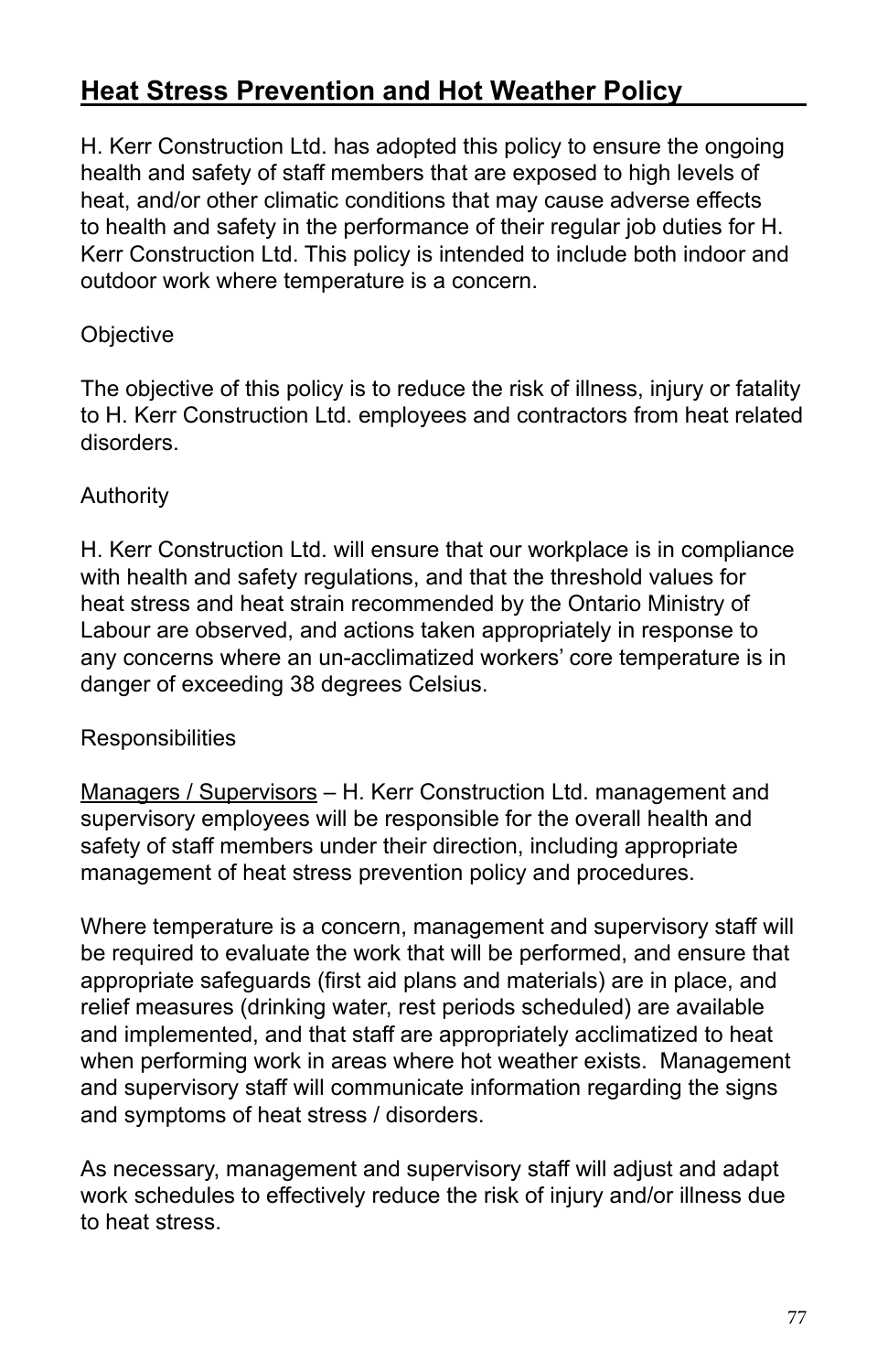Employees – Employees of H. Kerr Construction Ltd. are required to participate in health and safety training, and adhere to all health and safety policies and safe work procedures.

**Disorders** 

The following disorders are commonly associated with exposure to excessive heat. In the event that any of the following are observed or experienced, the symptoms should be immediately communicated to management or the immediate supervisor, and appropriate first aid measures will be taken.

# **Heat Cramps**

Root Cause(s): Dehydration due to excessive sweating; imbalance of internal pH due to the loss of salt and other electrolytes through excessive sweating.

Signs and Symptoms: Cramping and painful spasms; Excessive sweating.

Treatment: Drink water to replenish lost fluids; Rest, and where possible, removal from are where the heat is excessive to a cooler area, or under shade; Massage cramps.

# **Heat Exhaustion**

Cause: Dehydration due to excessive sweating; Shock due to a failure to properly acclimatize to conditions.

Signs and Symptoms: Excessive sweating; Increased level of thirst; Increased heart rate / rapid pulse; Dizziness / fatigue / weakness; Loss of consciousness (fainting / collapse);

Treatment: Drink water to replenish lost fluids; Rest lying down with legs elevated, and where possible, removal from are where the heat is excessive to a cooler area, or under shade.

# **Heat Stroke**

Cause: Extended / over-exposure to excessive heat

Signs and Symptoms: Failure of ability to internally regulate temperature; Temperature of worker continues to rise, even with addition of water, and removal from area with heat; Excessive body temperature (above 98.5 degrees); Sweating has stopped; Skin appears red, and is very hot and dry; Heart rate is increased and pulse is rapid; Breathing is laboured; Worker is dizzy and/or disoriented; Worker experiences fatigue and/or weakness; Loss of consciousness.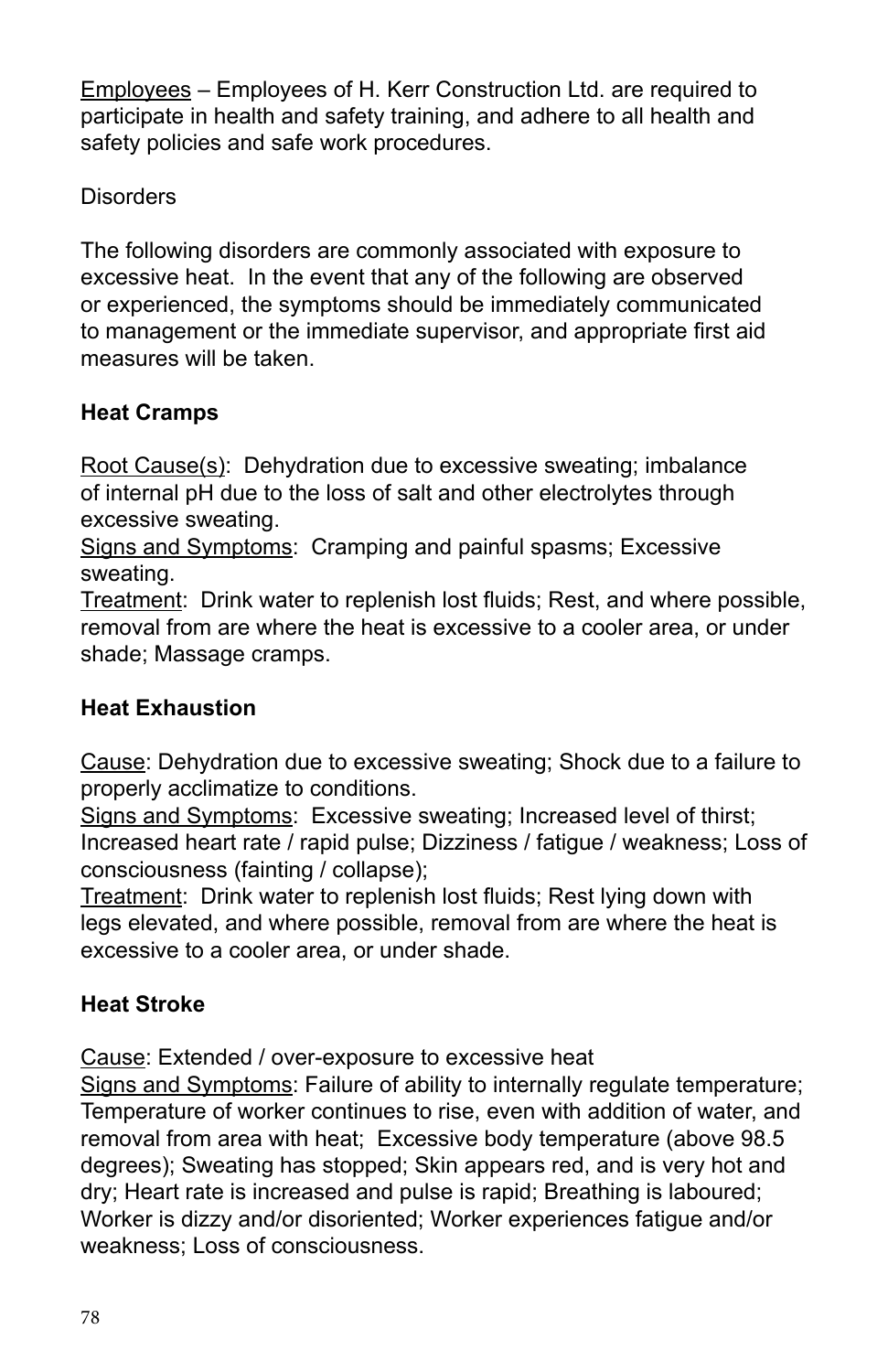Treatment: HEAT STROKE IS A MEDICAL EMERGENCY! Immediately call for help and contact emergency services (ambulance). Where possible, immerse the worker in water and ice in an effort to cool them down.

Controls of Heat Stress

The following guidelines should be followed to prevent heat-related disorders

- 1. Engineering Controls: Where possible, venting and/or airconditioning shall be applied. Alternate methods will include the use of fans, and opening of windows. For outdoor work, H. Kerr Construction Ltd. shall work to ensure that a shaded area is available.
- 2. Acclimatization: In an effort to avoid shock associated with exposure to heat, H. Kerr Construction Ltd. workers will be required to use appropriate acclimatization procedures to adapt them to new temperatures. This shall be accomplished by scheduling the worker to incrementally longer periods of exposure to heat over a period of 5-10 days.
- 3. Work Conditions: H. Kerr Construction Ltd. management and supervisory staff will regularly check the weather conditions that will affect work, and will adapt the schedule(s) and tasks as appropriate. It shall be the decision of the supervisor (with assistance from management if necessary) to determine whether to stop work due to excessive heat.
- 4. Work/Rest Cycles: Where possible, work requiring strenuous physical activity shall be scheduled for cool periods in the day (early morning or evening), and non-essential tasks will be re-scheduled until such time as the risk of injury or illness due to heat stress falls into an acceptable range. Scheduling of tasks will ensure that workers are rotated in a manner that allows for sufficient break periods in a cool and/or shaded area.
- 5. Personal Protective Equipment: H. Kerr Construction Ltd. staff members required to perform work duties in hot environments will be directed to utilize appropriate light-weight / breathable garments that provide maximum protection against the sun, and potential health and safety hazards involved in both the work, and heat stress. Where work is performed outdoors, sun block will be recommended.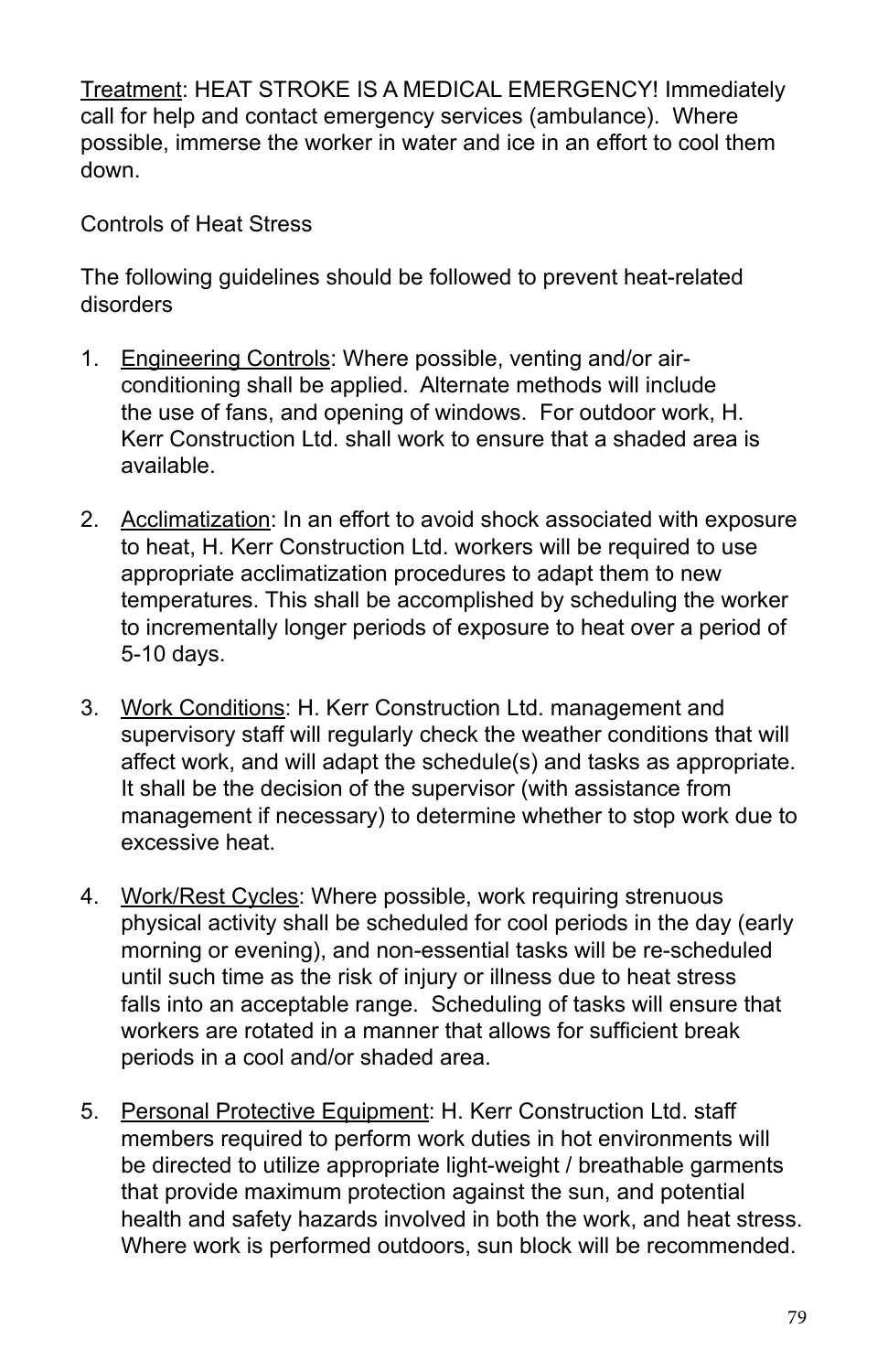6. Fluid Intake: To minimize the danger of dehydration and other health risks associated with heat stress, H. Kerr Construction Ltd. will ensure that workers are provided with access to water. Staff members that perform work in areas with excessive heat are advised that the recommended intake of fluid is 250ml (one cup) per 20 minutes.

Criteria for Managing Heat Stress Induced by Hot Weather

- Humidex reaching or exceeding 35 degrees Celsius
- Environment Canada Humidex advisory (air temperature exceeding 30 degrees Celsius and Humidex exceeding 40 degrees Celsius)
- **Environment Canada weather reports**
- Heat wave (three or more days of temperatures of 32 degrees or more)

Hot weather plans should be in place between May 1 and Sep. 30 of each year.

# NEVER IGNORE ANYONES SYMPTOMS NO MATTER WHAT THE HUMIDEX!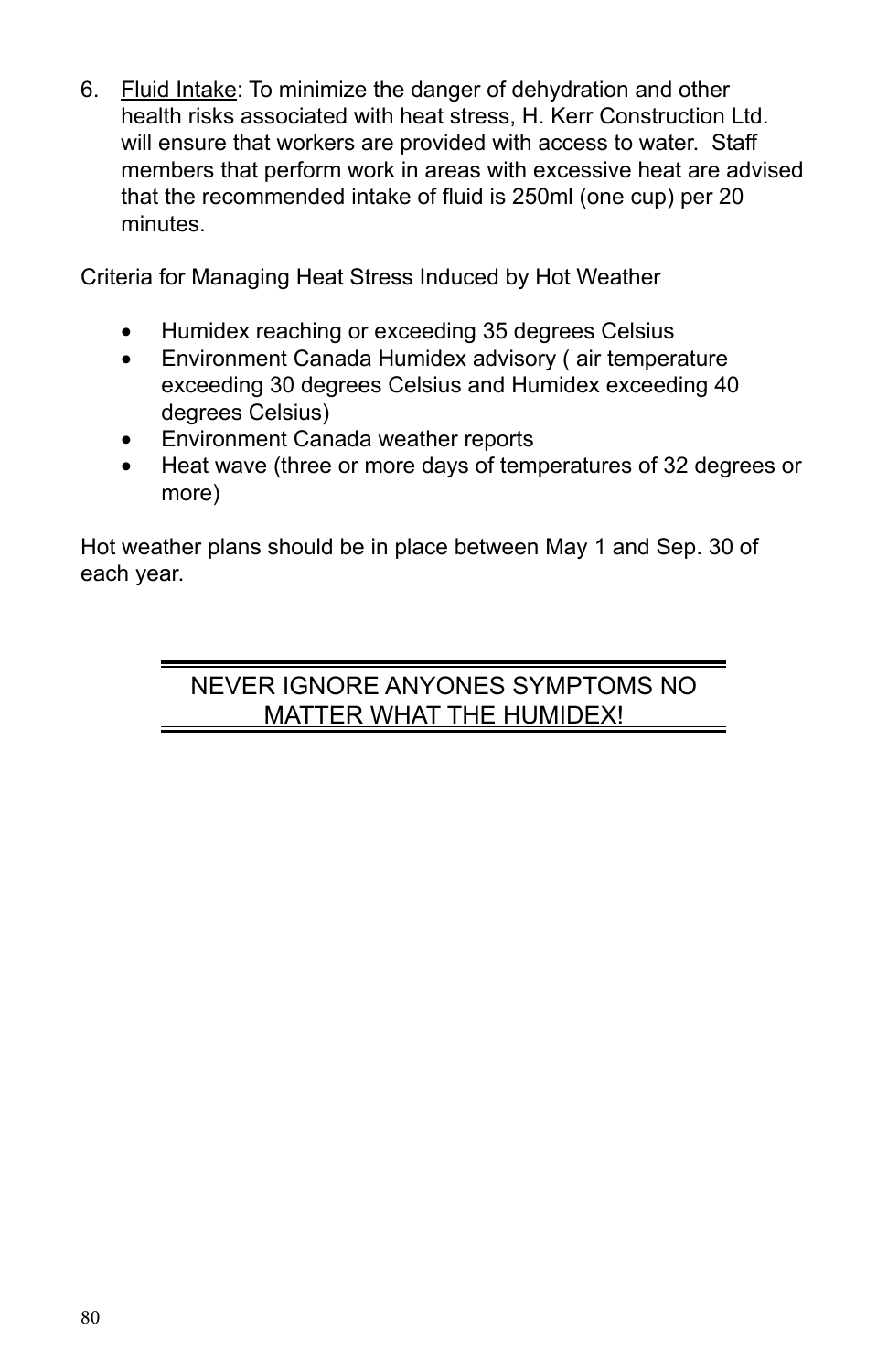|                    | Cause                                                                                                                                                                                                                      | Symptoms                                                                                                                                                                                                                                                                  | Treatment                                                                                                                                                                                                                   | Prevention                                                                                                                                                                       |
|--------------------|----------------------------------------------------------------------------------------------------------------------------------------------------------------------------------------------------------------------------|---------------------------------------------------------------------------------------------------------------------------------------------------------------------------------------------------------------------------------------------------------------------------|-----------------------------------------------------------------------------------------------------------------------------------------------------------------------------------------------------------------------------|----------------------------------------------------------------------------------------------------------------------------------------------------------------------------------|
| Heat Rash          | Hot humid environment;<br>plugged sweat glands                                                                                                                                                                             | Red bumpy rash with severe itching                                                                                                                                                                                                                                        | Change into dry clothes and avoid hot<br>environments. Rinse skin with coo<br>water                                                                                                                                         | Wash regularly to keep skin clean<br>and dry                                                                                                                                     |
| Sunburn            | (posure to the sun.<br>Too much ex                                                                                                                                                                                         | Red, painful, or blistering and peeling<br>skin                                                                                                                                                                                                                           | anaesthetics) and work in the shade.<br>aid. Use skin lotions (avoid topica<br>If the skin blisters, seek medical                                                                                                           | Work in the shade; cover skin with<br>ω<br>15. People with fair skin should<br>clothing; apply skin lotions with<br>sun protection factor of at least<br>be especially cautious. |
| Cramps<br>Heat     | person's body of salt, which<br>cannot be replaced just by<br>Heavy sweating drains a<br>drinking water                                                                                                                    | Painful cramps in arms, legs or stomach<br>more dangerous heat-induced illnesses<br>because they can be a warning of other<br>which occur suddenly at work or later<br>at home. Heat cramps are serious                                                                   | per gallon of water) or commercial fluid<br>and drink cool salted water (1 tsp. salt<br>eplacement beverage. If the cramps<br>Move to a cool area; loosen clothing<br>are severe or don't go away, seek<br>medical aid      | Reduce activity levels and/or heat<br>other to help spot the symptoms<br>exposure. Drink fluids regularly.<br>Workers should check on each<br>that often precede heat stroke     |
| Fainting           | Fluid loss and inadequate<br>water intake                                                                                                                                                                                  | Sudden fainting after at least two hours<br>of work; cool moist skin; weak pulse                                                                                                                                                                                          | of cool water. Fainting may also be due<br>and if the person is conscious, offer sip<br>loosen clothing; make person lie down;<br>GET MEDICAL ATTENTION. Assess<br>need for CPR. Move to a cool area;<br>to other illnesses | Reduce activity levels and/or heat<br>other to help spot the symptoms<br>exposure. Drink fluids regularly.<br>Workers should check on each<br>that often precede heat stroke     |
| Exhaustion<br>Heat | system to start to break down<br>salt and water intake causes<br>Fluid loss and inadequate<br>a person's body's cooling                                                                                                    | breathing rapidly; vision may be blurred<br>vomiting; is very thirsty; or is panting or<br>s tired and weak, and has nausea and<br>Heavy sweating; cool moist skin; body<br>normal or low blood pressure; person<br>emperature over 38°C; weak pulse;                     | area; loosen or remove excess clothing;<br>kill. Move the person to a cool shaded<br>GET MEDICAL AID. This condition<br>provide cool water to drink; fan and<br>can lead to heat stroke, which can<br>spray with cool water | Reduce activity levels and/or heat<br>other to help spot the symptoms<br>exposure. Drink fluids regularly.<br>Workers should check on each<br>that often precede heat stroke     |
| Heat Stroke        | If a person's body has used up<br>rise. Heat stroke may develop<br>it will stop sweating. This can<br>and salt reserves<br>may follow from<br>cause body temperature to<br>neat exhaustion<br>all its water<br>suddenly or | stages, a person my pass out and have<br>High body temperature (over 41°C) and<br>strangely; has hot, dry, red skin; a fast<br>pulse; headache or dizziness. In later<br>any one of the following; the person<br>is weak, confused, upset or acting<br><b>convulsions</b> | Remove excess clothing; fan and spray<br>the person with cool water; offer sips of<br>This condition can kill a person quickly.<br>cool water if the person is conscious.<br>CALL AN AMBULANCE                              | Reduce activity levels and/or heat<br>other to help spot the symptoms<br>exposure. Drink fluids regularly.<br>Workers should check on each<br>that often precede heat stroke.    |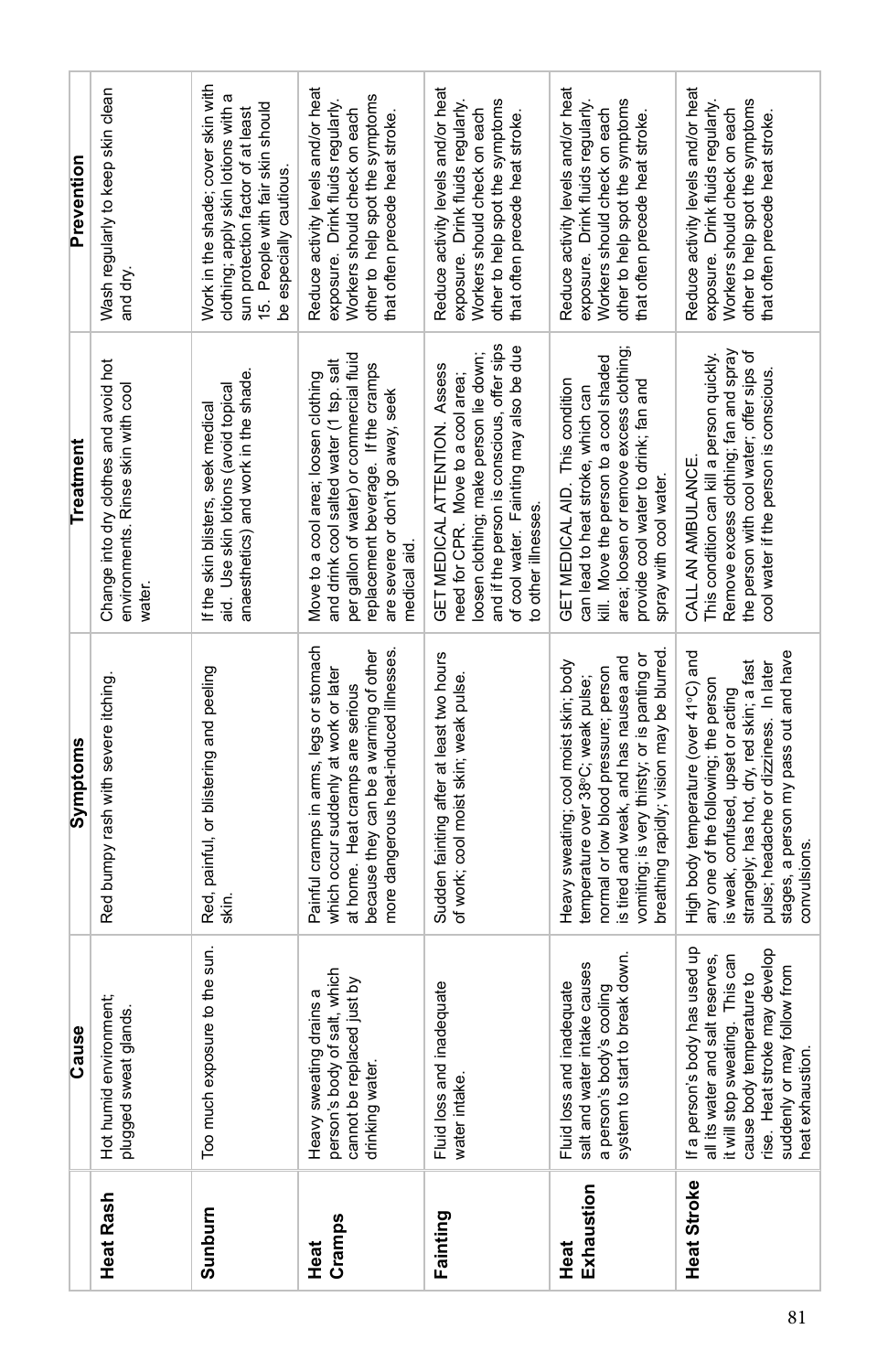# **Housekeeping**

H. Kerr Construction is dedicated to maintaining a quality housekeeping program that provides a safe and healthy environment for all employees, prevents loss to person or property and in turn maximizes operations. To maintain a clean, hazard free workplace, all groups – management, supervisors and workers – must co-operate.

# *Roles and Responsibilities:*

*Senior Management* has overall responsibility for implementation of the housekeeping policy and to ensure all staff recognizes their responsibilities. Senior management must also evaluate and make changes to the policy when necessary.

Supervisors have the responsibility to ensure workers are aware of site housekeeping requirements as follows:

- 1. Schedule daily clean up of work areas.
- 2. Complete site inspections at least weekly and more often when needed.
- 3. Eliminate or control all hazards immediately.
- 4. Enforce this policy diligently.
- 5. Ensure proper means of garbage disposal are available.
- 6. Ensure all sites have adequate parking areas.

### *Worker responsibilities include:*

- 1. Inspect all tools and equipment before using them, reporting any deficiencies immediately to your supervisor.
- 2. Record inspections on Daily Report Form
- 3. Always return tools to their proper place when finished with them.
- 4. Dispose of all waste material including personal trash in proper containers.
- 5. Keep cabs, windows, steps and tracks of equipment clean.
- 6. Keep fuel and oil areas clean and clean and keep oil containers neatly in its proper place.
- 7. Clean up any spills immediately.
- 8. Keep stairways, aisles, exits, escape routes and access to safety equipment clear and free from debris.
- 9. Keep jobsites levelled up at all times.
- 10. Park equipment in designated area away from personal vehicles and in an orderly fashion so not to back up when leaving.
- 11. Always use the proper tool for the job.
- 12. Always use the proper personal protective equipment as needed.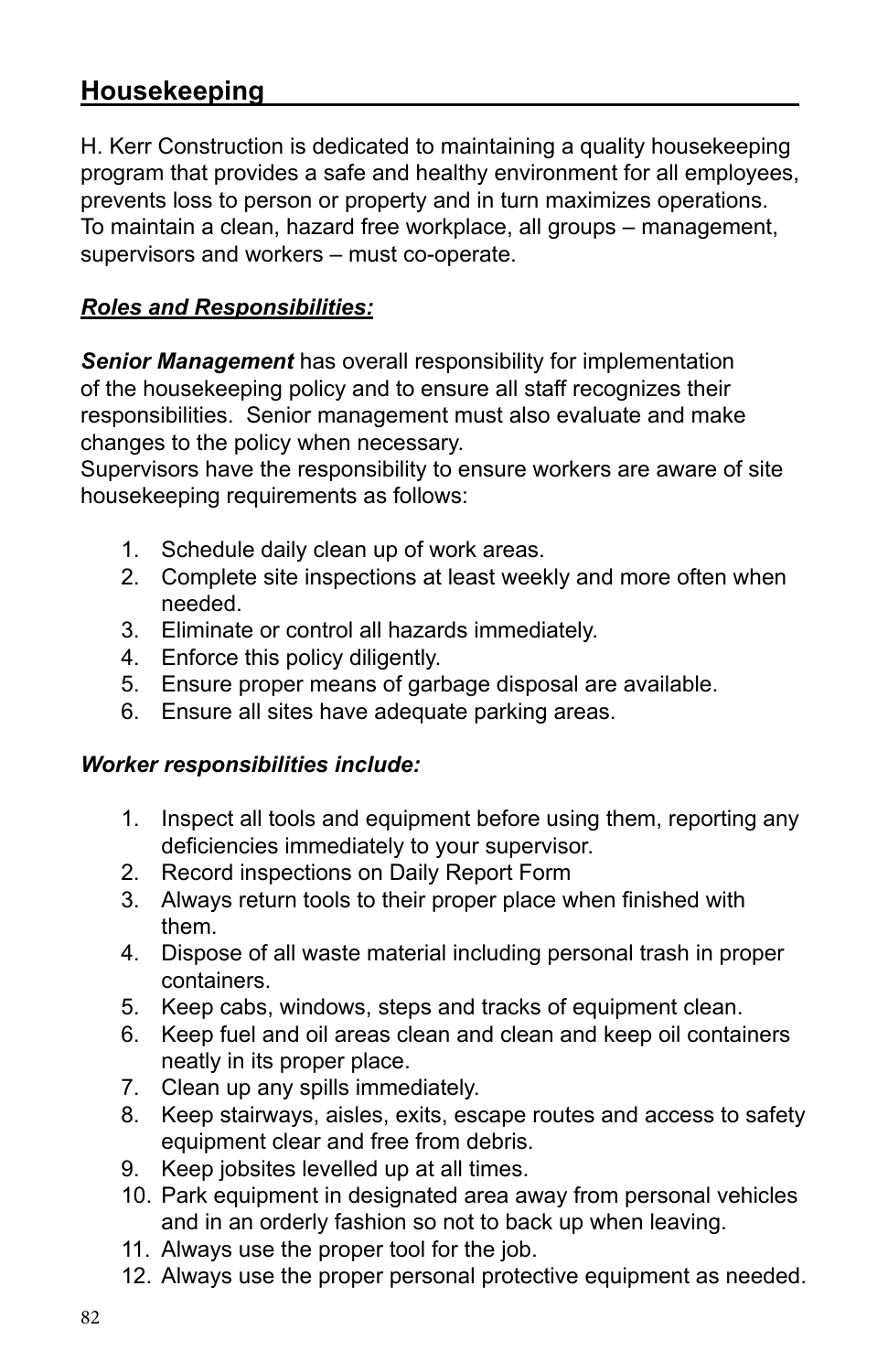- 13. Avoid tripping hazards by proper usage and storage of hoses, slings, chains, extension cords welding cables etc.
- 14. Store all cylinders upright, away from any heat source, in a secure area.
- 15. Store different gasses separately

# **Smoking Policy**

# *Policy Intent*

H. Kerr Construction Ltd. maintains a commitment to the health and safety of all its employees. Smoking has been scientifically proven to be harmful to the health of both smokers, and non-smokers that come into contact with second-hand smoke. In the interest of promoting a safe and healthy work environment, H. Kerr Construction Ltd. has adopted a policy to be smoke free in all company buildings and vehicles.

This Policy Shall:

- Provide general definitions of smoking, and its related byproducts;
- Prohibit the act of smoking in H. Kerr Construction Ltd. Buildings or vehicles;
- Set forth procedures in the event of a violation of this policy;
- Outline risks associated with smoking.

# *Definition*

Smoking - The act of lighting, inhaling or carrying of a lighted or smouldering cigar, cigarette or pipe of any kind.

Mainstream Smoke - The smoke directly inhaled by the smoker. Smoking has been shown to be the largest preventable cause of premature death.

Second Hand Smoke - Smoke that is exhaled by the smoker. Even indirect smoke such as this has been proven to create a health risk to anyone exposed to it.

Side Stream Smoke - The smoke that is emitted from the burning tip of a cigarette, pipe or cigar. This type of smoke has been proven to be the most harmful, as it contains higher levels of carcinogenic chemicals.

# *Policy and Procedure*

1. Smoking shall be prohibited in all company vehicles and buildings, and is applicable to all employees, guests, contractors and customers.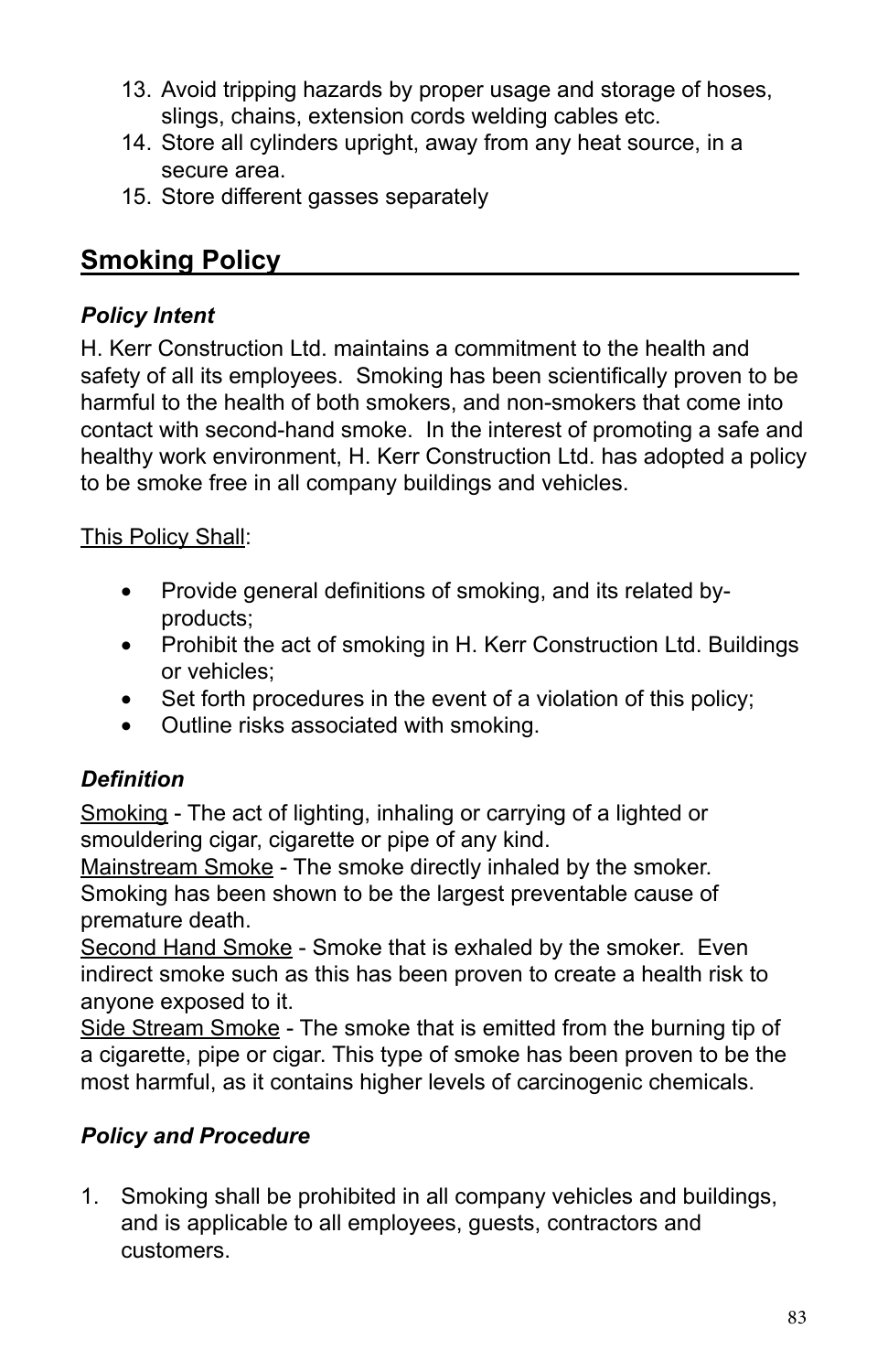- 2. H. Kerr Construction Ltd. has no intentions towards influencing the actions of employees smoking habits outside of the workplace, and will not pursue disciplinary action for those that smoke off of H. Kerr Construction Ltd. premises.
- 3. H. Kerr Construction Ltd. will not discharge employees, or refuse to hire applicants on the grounds that they are smokers.

## *Violations*

In the event of a violation of this policy, H. Kerr Construction Ltd. may pursue disciplinary action up to, and including termination of employment. Employees that witness violations are required to report the infraction to their supervisor, or Health and Safety Coordinator.

# **Propane in Construction**

H. Kerr Construction Limited requires all employees working with propane to recognize and understand the hazards of propane and to know the controls and procedures used to minimize those hazards.

Employees are not permitted to work with propane unless properly trained and provided with the information and practice necessary to safely connect, disconnect and activate propane torches, heaters etc.

## **Procedures:**

- 1. Use Personal Protective Equipment when working with propane.
- 2. Always store, transport and use cylinders in a secure upright position.
- 3. Keep valves closed and cylinders capped when not in use or when transporting.
- 4. Empty cylinders are to be marked "MT" and stored separately from full cylinders.
- 5. Store cylinders in a secure area away from heat or ignition sources, flammable materials, traffic areas and separate from other types of gas cylinders.
- 6. Always have proper ventilation when working with propane.
- 7. Always keep a proper fire extinguisher on hand.

Propane handling and safety will be communicated through means of in-shop training, safety meetings, tailgate talks, jobsite inspections and inter-company notices.

Training will be provided by H. Kerr Construction Limited to all necessary employees by means of: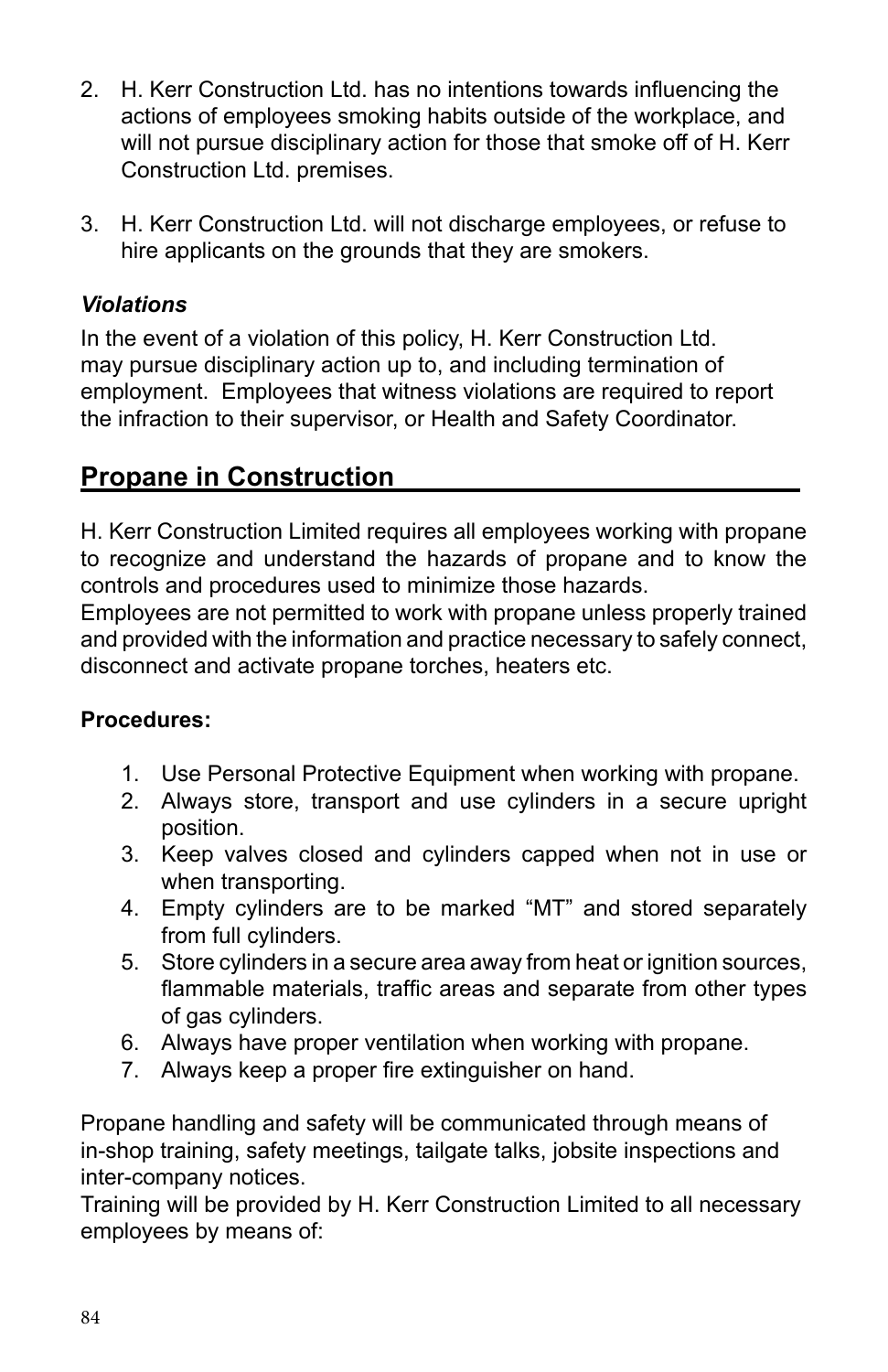- a) MOL approved CSAO Propane Construction course
- b) Propane in Construction "Train the Trainer" course
- c) Day to day supervision by a competent person/worker.

# **Spill Plan**

Any spill of petroleum products under 100 litres which is not likely to enter any waterway and not likely to cause adverse effects shall be reported immediately to the supervisor and then cleaned up immediately.

Any spill over 100 litres must be reported to the supervisor, project manager and the proper authorities (Ministry of the Environment). The supervisor on site shall take charge of the spill containment and clean up.

# **On Site Fuel Tanks:**

- All on site fuel tanks must either be dyked or double-walled.
- When dykes are used they must have a valve which allows the removal of accumulated surface water.

### **Priority should always be given to preventing the occurrence of spills.**

- Observe and monitor fuel transfers.
- Inspect hoses, fittings and valves before and after each use.
- Keep work site clean so that no spill goes unnoticed.
- Keep hydraulic hoses and fittings in good condition to avoid breakage.

## **If a spill does occur:**

- Personal safety is foremost. Do not endanger yourself or others.
- Contact supervisor as soon as pssible
- If released material is flammable prevent sources of ignition (e.g. cigarettes or open flames).
- Use a spill kit, which is available in all site trailers.
- Close all appropriate valves.
- Block the spill from entering storm water drains, ditches or waterways by constructing a dike or berm.

### **EMERGENCY PHONE NUMBER FOR MOE: 1-800-268-6060**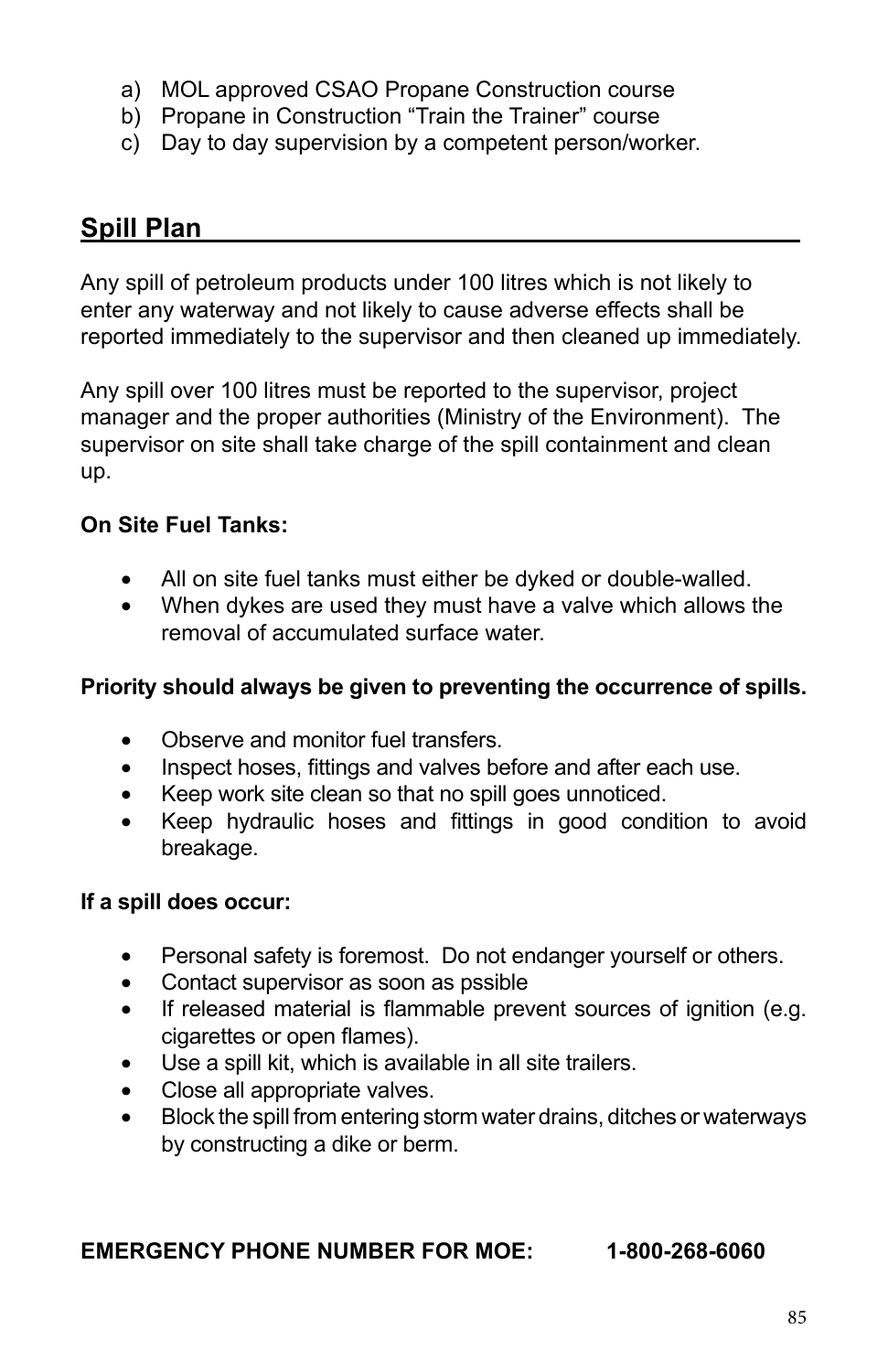# **Non Routine Work**

It is the supervisor's responsibility to insure that work activities are assigned to the appropriate workers.

### **Definitions**

**Activity** A set of actions required to complete a job Activities that are not generally performed on a regular basis

**Safe Operating Procedures** A set of instructions for a job, process or machine that when correctly followed will provide optimum safety to the worker.

In the event that a worker or supervisor/manager identifies a non-routine work situation, all involved must attend a pre-work meeting.

### **Pre-work Meeting**

The supervisor or experienced designate will conduct the prework meeting with all involved.

During the pre-work meeting, all potential hazards associated with the non-routine task/activity must be identified. The hazards identified must be rated for loss potential (using the existing loss potential matrix included on the hazard reporting form).

• All controls must be identified and fully implemented for each hazard identified that

can not be eliminated.

- Safe operating procedures must be established and documented.
- All involved workers must be trained on the safe operating procedures. A record of training will be kept in the employees personnel file.
- All necessary safety equipment required to complete the task/ activity safely, are to be documented including their proper use, maintenance and storage.

### **Non-routine Work evaluation**

- The worker must demonstrate their ability to complete the task/activity to the supervisor or experienced designate.
- The supervisor or experienced designate will not allow the worker to commence any work until they are satisfied that the worker can complete the task/activity in a safe manner. This includes that the employee demonstrates how to inspect and wear the required personal protective equipment.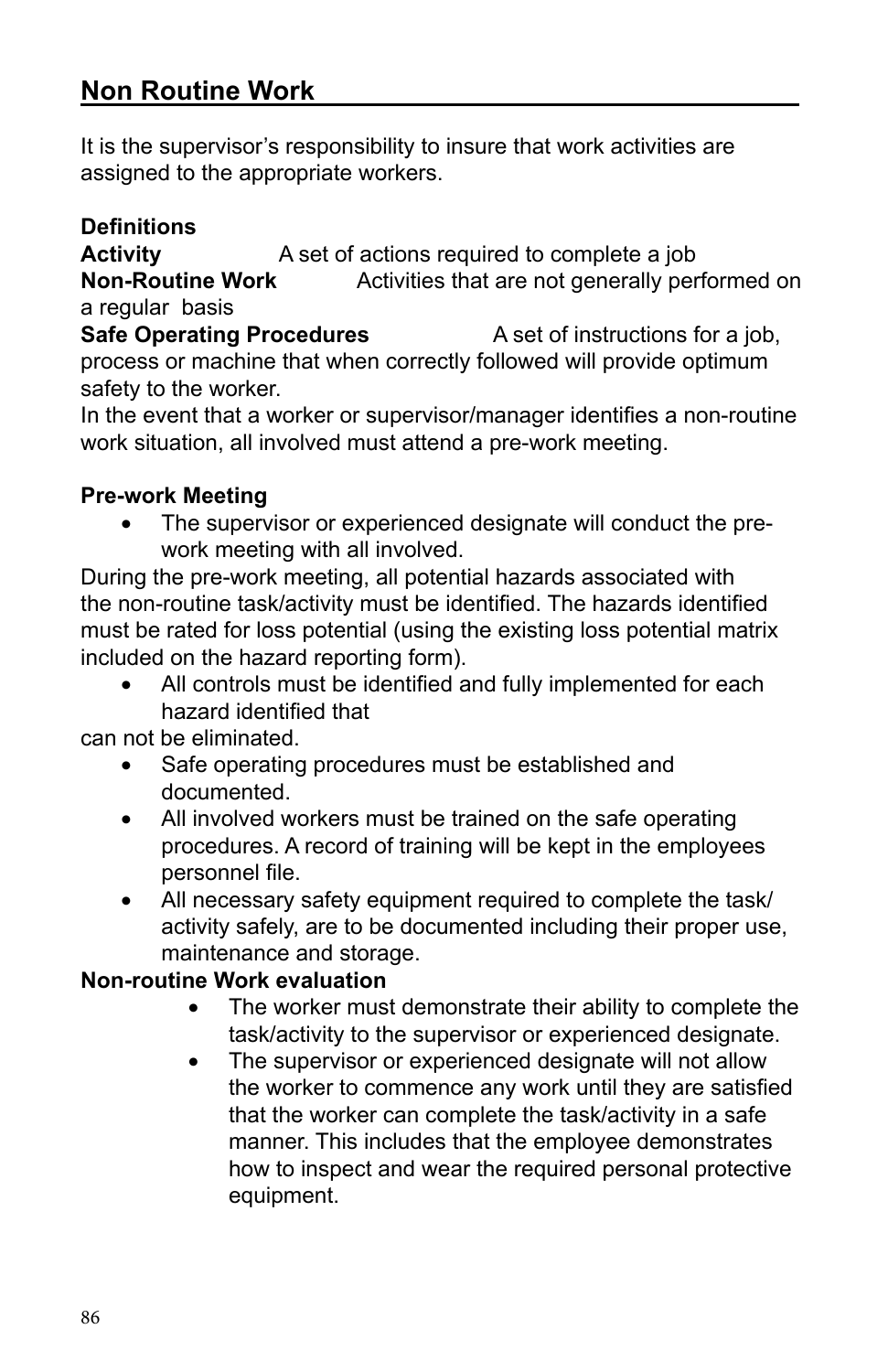# **Environmental Protection Plan**

H. Kerr Construction Limited recognizes environmental protection as one of our guiding principles and a key component of sound business performance. We are committed to providing a quality workmanship in a manner that minimizes our potential impact on the environment. We will operate in compliance with all Federal, Provincial and Municipal Environmental Legislation and we will strive to use pollution prevention and environmental best practices in all we do.

We will:

- $\triangleright$  Integrate the consideration of environmental concerns and impacts into all of our decision making and activities,
- $\triangleright$  Promote environmental awareness among our employees and encourage them to work in an environmentally responsible manner,
- $\triangleright$  Train, educate and inform our employees about environmental issues that may affect their work,
- $\triangleright$  Promote efficient use of materials and resources throughout our facility including water, electricity, raw materials and other resources, particularly those that are non-renewable,
- $\triangleright$  Avoid unnecessary use of hazardous materials and products, seek substitutions when feasible, and take all reasonable steps to protect human health and the environment when such materials must be used, stored and disposed of,
- $\triangleright$  Strive to continually improve our environmental performance by monitoring job sites and periodically reviewing our environmental policy in light of our current and planned future activities.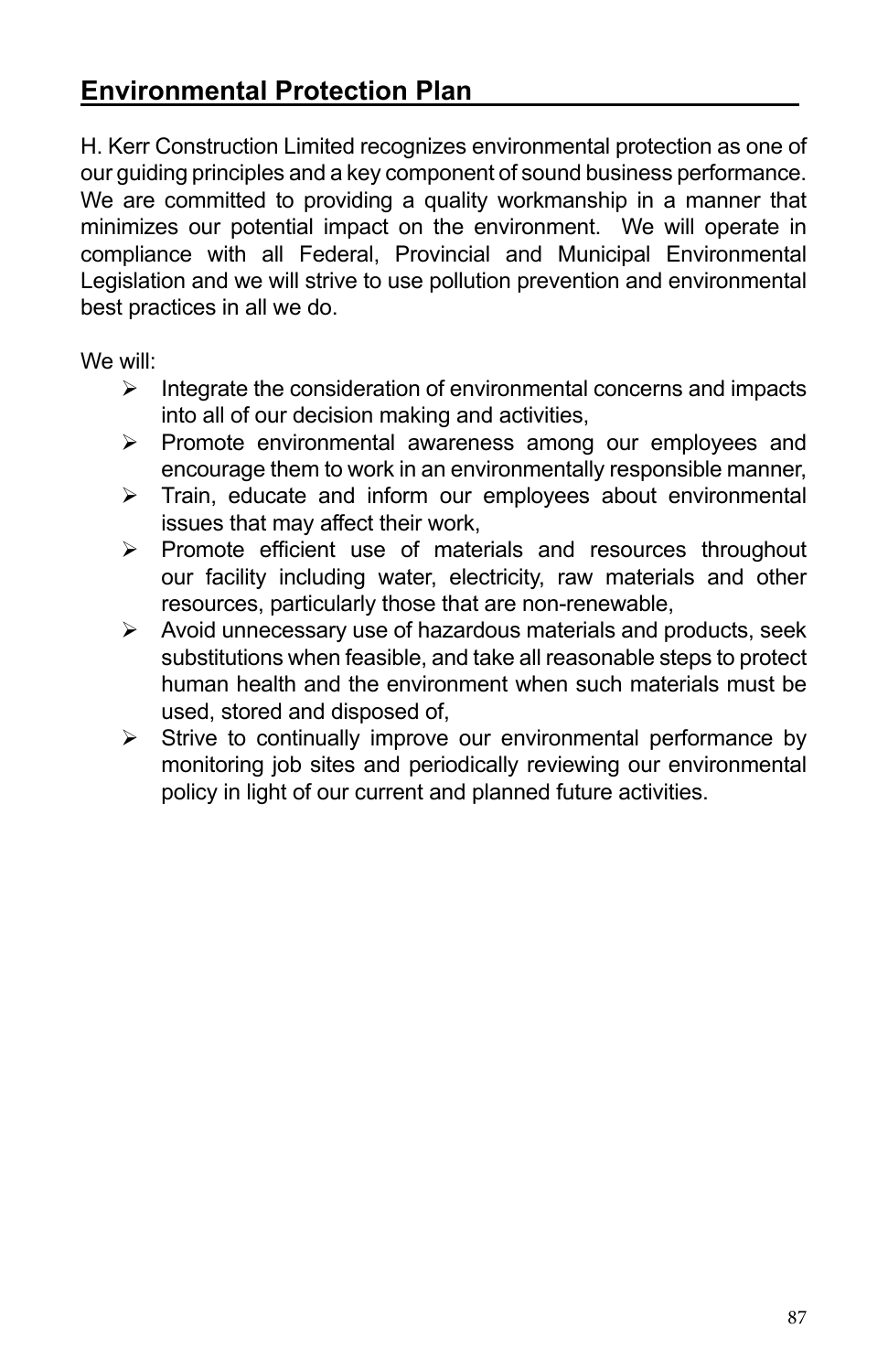# **Worker Well - Being**

 Management at H. Kerr Construction Limited believes that a healthy worker is a more productive worker. There is a strong connection between the health and well being of people and their work environment. So we will provide our workers with all of the information available to us to promote a healthy work environment and a healthy lifestyle.

The Company will also strive to help our workers become smoke free and provide a smoke free environment for all employees.

During safety talks and periodically in pay slips, we will include information and ideas on living a healthy lifestyle at work and at home.

## **FACT:**

- • 70% of all illnesses and disease in Canada are preventable and that health related expenses could consume half or more of any company profits.
- Half or more of all leading causes of death are caused by lifestyle factors, which mean that making wise personal choices in health practices can significantly decrease risk for disease while enhancing the quality of life.
- By providing this program we can help our employees to understand how to improve their own health and reduce health risks.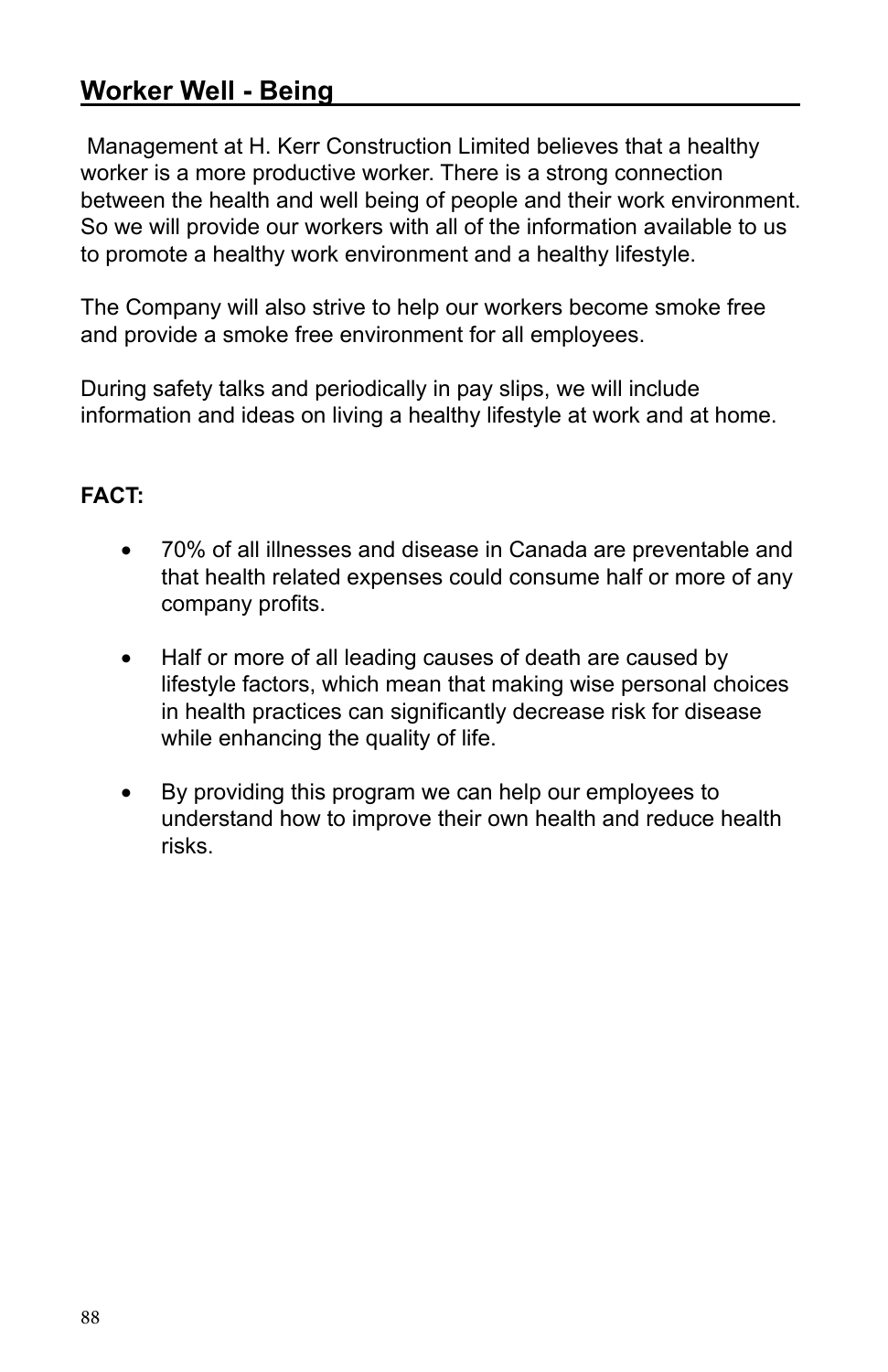# **Records Review and Analysis**

All records, investigations, and reports shall be reviewed by the Joint Health and Safety Committee on a quarterly basis.

Any outstanding issues shall be resolved as soon as possible or a decision shall be made in a timely fashion as to the action required to resolve the issue.

Any recommendations made by the Joint Health & Safety Committee\ Health and Safety Rep. to management shall be responded to in writing within 21 days.

Some Items to be reviewed:

- • Accident investigations
- Lost time injury reports
- No lost time injuries
- • First aid reports
- Hazard reports
- • Work refusals
- M.O.L. orders
- Maintenance records
- J.H.S.C. minutes and any outstanding safety meeting issues
- Infraction Reports
- Inspection Reports
- Recommendations for health and safety program improvement from workers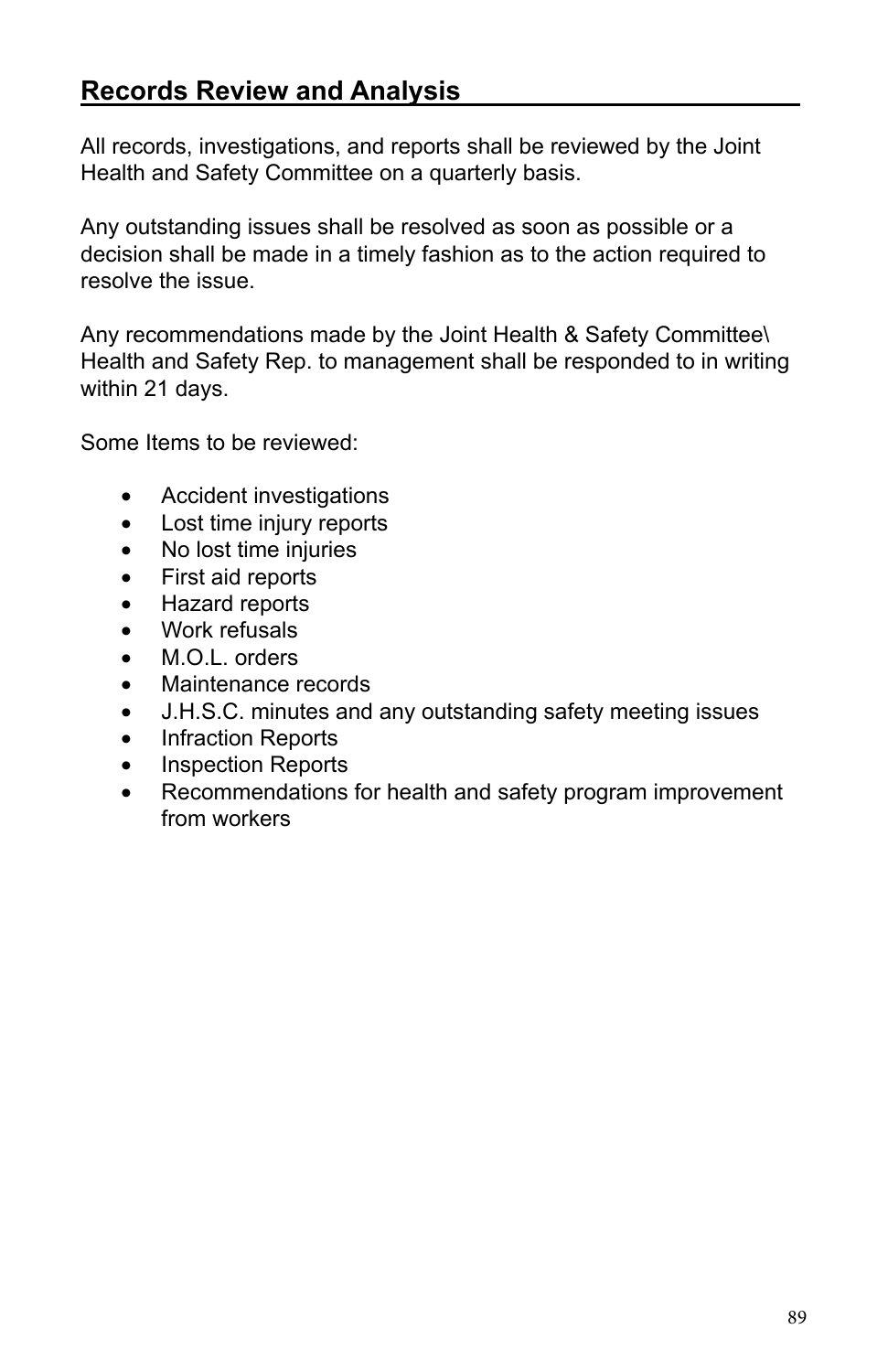# **Equipment Operating Procedures**

- Always work in compliance with Health & Safety policies and procedures.
- Never attempt to operate the machine unless you are fully qualified to do so.
- • Before operating, circle check machine for any damage or maintenance required and report to your supervisor of any needed repairs.
- Check all fluid levels and report any fluids added or needed to Greaser and document it on circle check sheet.
- Use 3-point contact when mounting and dismounting equipment.
- While sitting in seat, start engine. Never attempt to start or operate machine from any position other than the seat provided.
- Warm up engine at least 2 minutes when cold.
- Always wear a seat belt.
- Receive instructions from supervisor on duties for the day (may change through- out the day).
- When first moving machine check brakes and steering.
- • Operate machine in a safe responsible manner being aware of any workers on foot.
- Always look behind you before backing up
- $\bullet$  In the case of backing up and in doubt of surroundings get out of machine and look around.
- Circle check machine after all breaks and lunch.
- At the end of the day park machine in designated area, in an orderly fashion and a safe distance from other equipment.
- • Before exiting machine, always lower bucket, bowl, or blade to the ground and apply brakes.
- Allow machine at least 5 minutes to cool down before shutting engine down.
- Shut engine down.
- Shut off master switch.
- Remove keys.
- Lock all doors and windows.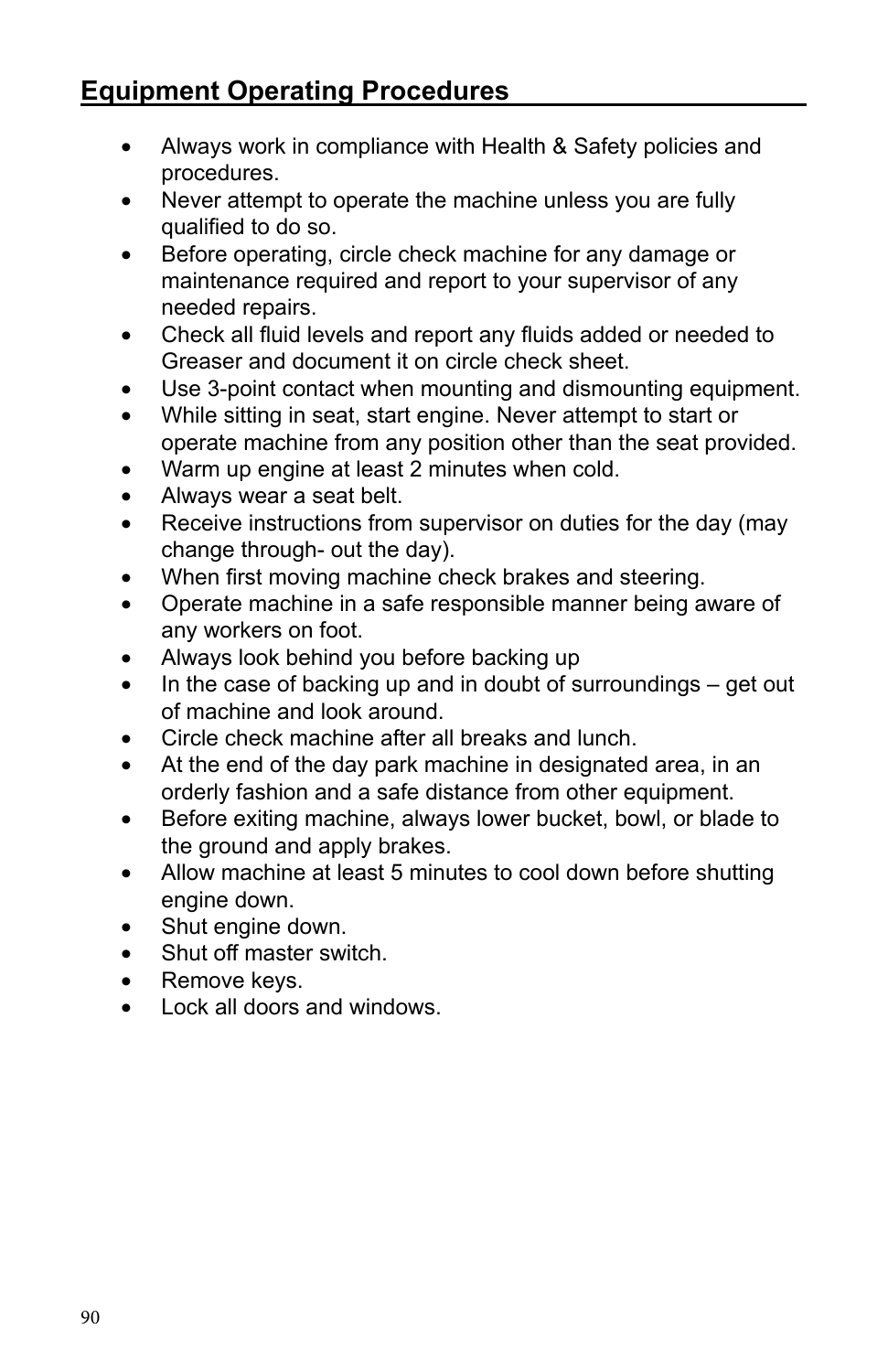# **Fueling Equipment**

- No smoking during fuelling process.
- Never run out of fuel.
- If running low on fuel and there is no fuel on site contact your supervisor.
- One vehicle fuels at a time (no line-ups).
- During fuelling never leave fuel nozzle unattended.
- If spill occurs follow spill plan
- Report any fuel leaks immediately to your supervisor
- Always avoid inhaling fumes from all types of fuel
- Keep area around fuel cap clean and free from debris

### **REMEMBER**

- No Riders Except for training purposes.
- If in trouble STOP, DROP BUCKET, BOWL, OR BLADE APPLY BRAKES-GET HELP.
- Always maintain 3-point contact when mounting or dismounting machine.
- If machine breaks down contact supervisor and follow lock out / tag out procedures.
- Keep machine greased daily and cab and windows clean.
- No modifications to any machines without approval from head office.
- Be aware of blind spots.
- Always be aware of workers on foot and other obstacles i.e. Lasers, rods and receivers, grade stakes, iron bars
- $\bullet$  If you see a problem (oil leak e.g.) with a machine being operated in your area, inform the operator.
- Never operate in unsafe conditions and report any unsafe conditions to your supervisor immediately.
- Never leave the machine idle for extended periods.
- Always wear seatbelts.
- No Smoking in equipment, or during fuelling operation.
- Adjust operating speed for soil and weather conditions.
- • Operate equipment at a safe speed, maintaining control at all times.
- Never operate equipment if any fluid level is below manufacturer's recommended level and consult manual if necessary.
- • **Always look behind before backing up and continuously during back up procedures**.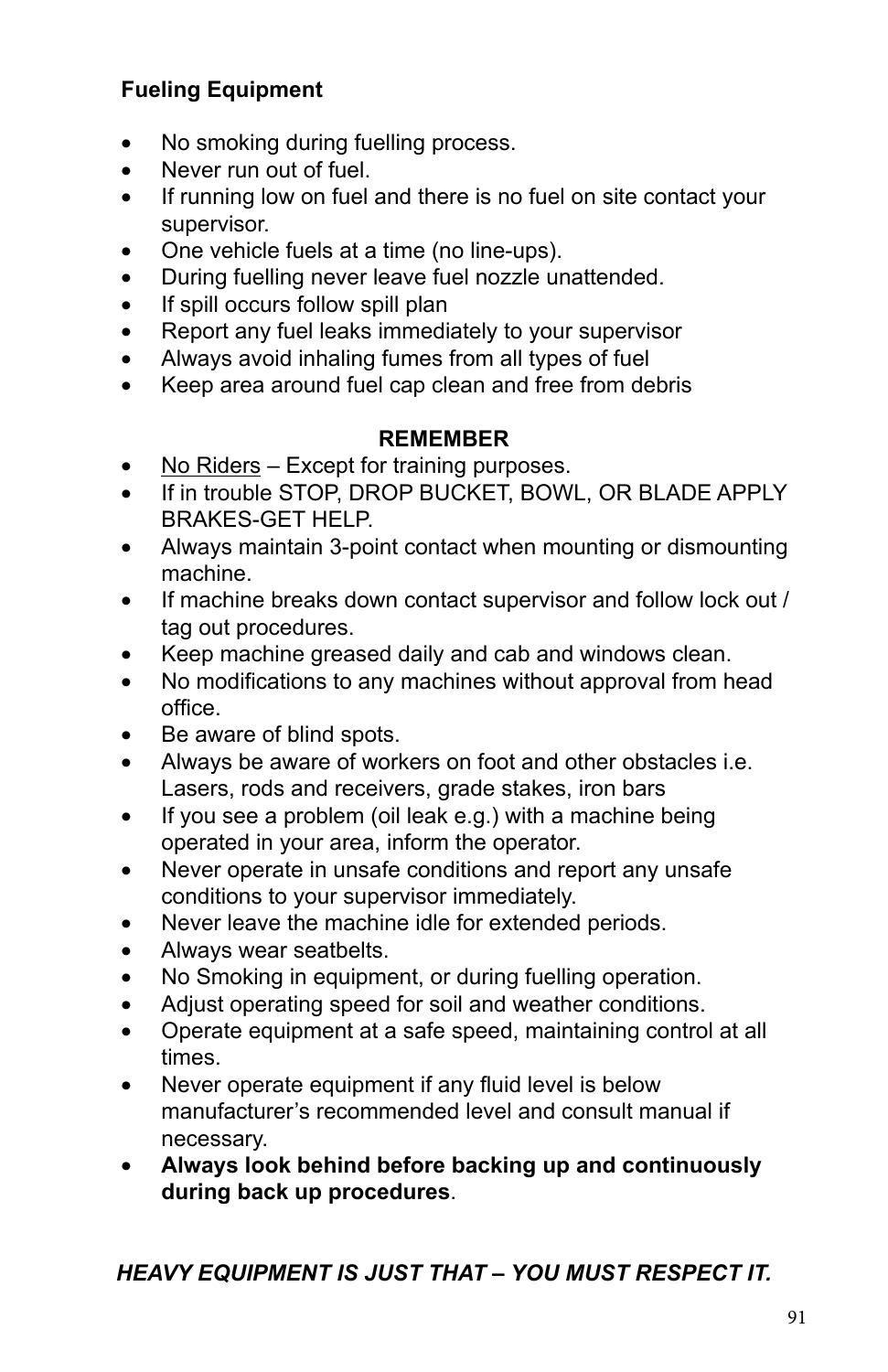The purpose of the 3-point contact is to reduce or eliminate the risk of "slip and fall" injuries and instil safe procedures in mounting and dismounting equipment and ladders.

3-Point Contact means always have two feet and one hand or one foot and two hands in contact with the steps at all times.

### **3-Point Contact Steps:**

- 1. Visual inspection of steps to be done in circle check daily keep steps clear of any mud, ice, snow, grease or any other obstacle.
- 2. Inform supervisor of broken or bent steps immediately.
- 3. During mounting and dismounting, always maintain 3-point contact during movement and break 3-point contact only when reaching the ground, the cab or a stable platform.
- 4. Always look where you are stepping.
- 5. Always mount or dismount facing in towards equipment and only when the vehicle is stationery.
- 6. Get on and off equipment consistently at the safest access point.
- 7. Before dismounting ensure brakes are applied and bowl, bucket, or blade is lowered to the ground.
- 8. Take extra care in wet or cold or icy conditions.
- 9. Avoid wearing loose or torn clothing as such clothing can become caught on equipment.
- 10. Procedures shall be communicated to operators by means of training, new worker orientation, safety meetings and tailgate talks.

**Remember improper dismounting from equipment causes 14% of back injuries to heavy equipment operators.**

**Ninety percent of falls from equipment happen to experienced operators.**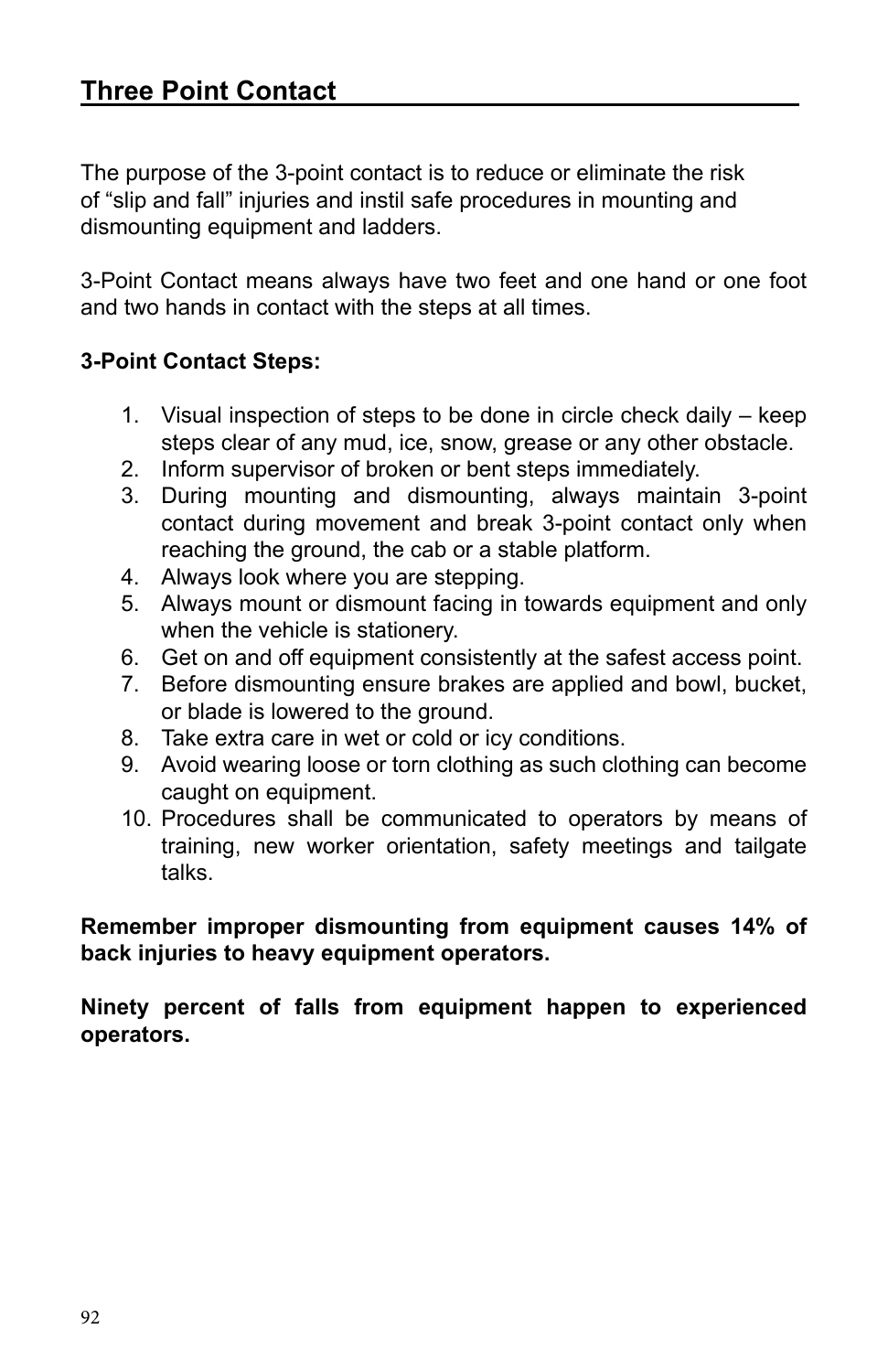## **Accidents/Stolen Vehicle:**

Immediately notify the authorities and comply fully with the requirements of the Highway Traffic Act. All accidents regardless of fault or severity must be immediately reported to management. Vehicles involved in an accident must be repaired promptly; they must not be driven for extended periods of time without having accident damage repaired.

### **Insurance:**

The company carries adequate insurance against Third Party Bodily Injury and Property Damage Liability, on all company vehicles. The liability certificate must be carried in the vehicle at all times.

### **Authorized Drivers:**

Authorized drivers of a company owned vehicle must:

- $\triangleright$  Have a valid drivers license in the province of Ontario
- $\triangleright$  Be an employee of H. Kerr Construction Limited
- Complete a drivers License Abstract Consent Form

### **Other:**

- $\triangleright$  Company vehicles are to be used for business related purposes only; not for personal use on weekends.
- $\triangleright$  Only employees of the company are permitted to be passengers.
- $\triangleright$  Drivers must notify the company of any revocation or suspension to their license.
- $\triangleright$  All vehicle accidents regardless of fault or severity must be reported to head office immediately.
- $\triangleright$  Repairs directly attributable to driver neglect may be charged back to the driver.
- $\triangleright$  Company vehicles are to be cleaned and maintained on a regular basis i.e. oil changes every 5,000 km., regular brake checks. Records are to be kept of service to the vehicle.
- $\triangleright$  All fluid levels are to be checked daily.
- $\triangleright$  Buying parts for vehicles must be approved by head office (tires or accessories).
- $\triangleright$  Absolutely no alcohol or drugs or anyone under the influence of the fore-mentioned are permitted in Company vehicles. Any violation will result in the loss of the use of the vehicle and disciplinary action up to and including dismissal.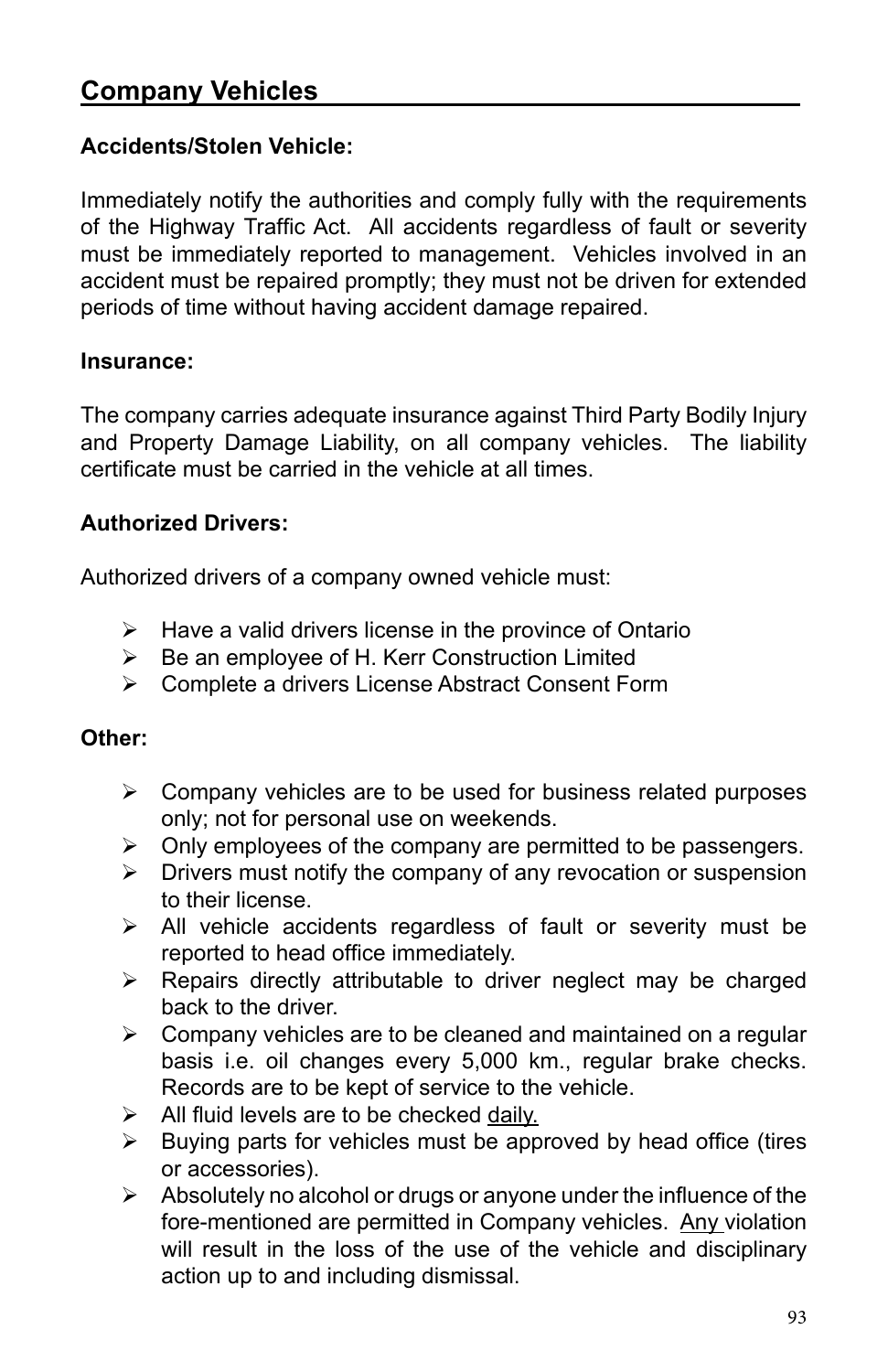- $\triangleright$  Obey all Highway Traffic laws and signs and speed limits.
- $\triangleright$  No smoking in Company vehicles.
- $\triangleright$  Use extreme caution when driving in bad weather fog, snow, rain etc.
- $\triangleright$  Only as many passengers as there are seatbelts are permitted in the vehicles.
- $\triangleright$  Put your job number on all gas receipts.
- $\triangleright$  Company vans are not to be driven around job sites too much damage has occurred in the past.
- $\triangleright$  Always keep vehicle locked when unattended.
- $\triangleright$  never leave valuables in the vehicle when unattended (GPS, lasers etc.).
- $\triangleright$  Each commercial vehicle must be inspected before it is operated each day, this inspection for vehicles over 4,500 kg GVW, must be recorded on the drivers vehicle inspection report. Any vehicle deficiencies detected by the driver must be noted on the report, and he/she must notify the Service Manager.
- $\triangleright$  When parking company vehicles on jobsites, keep them a safe distance from construction equipment and out of high traffic areas, blind spots and swing areas.
- $\triangleright$  Anyone driving company vehicles with fuel tanks must keep records of residual containment in their vehicle at all times.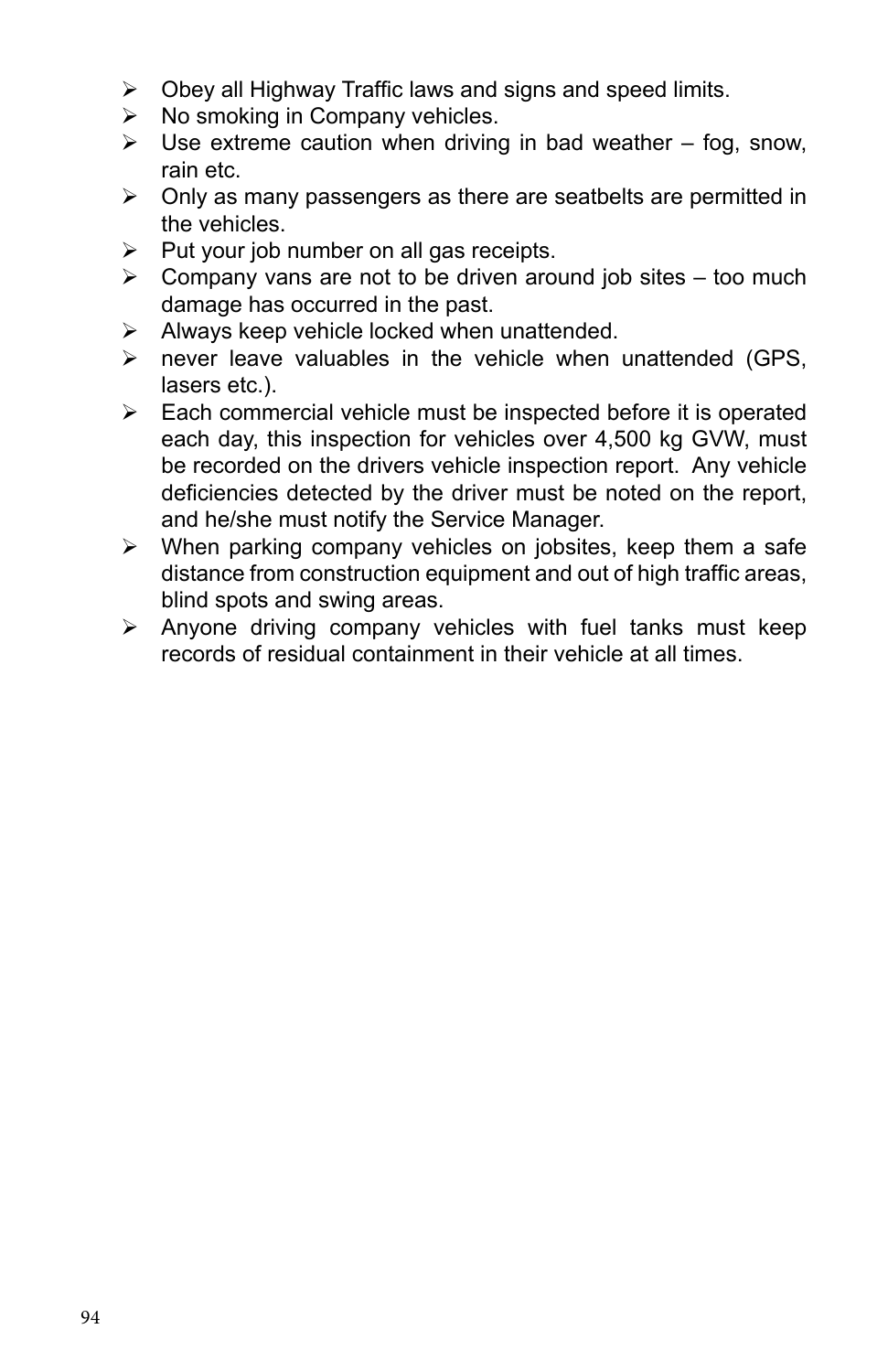# **Traffic Control and Backing Up Equipment**

Traffic management occurs during all phases of a construction project. The type and placement of signs must be in compliance with the Ministry of Transportation's Traffic Control Manual of Roadway Operations. During traffic control operations the site supervisor is responsible for ensuring all required traffic control devices and signs are in place and a written traffic control plan is posted on site.

All supervisors are to be trained in traffic control and when a worker is required to direct traffic, the worker shall:

- 1. Be a competent worker.
- 2. Not perform any other duties.
- 3. Be properly trained read, understand and sign the back of the Handbook for Construction Traffic Control Persons from the CSAO.
- 4. Be given written and oral instruction in a language the worker understands.
- 5. Be positioned in a safe location clear of potential hazards and off the traveled portion of the road with a clear view of approaching traffic at all times.
- 6. Wear proper personal protective equipment.
- 7. Not direct traffic in more than one direction.
- 8. May direct traffic only where the operating speed of the road is less than 90 km/h.

## **Backing Up Equipment**

Every project shall be planned and organized so that vehicles and equipment are required to operate in reverse as little as possible.

A signaller must be used when the operator's view of an intended path of travel is obstructed. A signaller must also be used when the vehicle or intended load can endanger a person.

Always look back before backing up equipment and continuously until backing up is completed

### **Supervisor's Responsibilities:**

- 1. Use drive-through operations as much as possible.
- 2. Post traffic control plan on site and update it periodically.
- 3. When back up operation is necessary use signaller.
- 4. Ensure signaller is a competent person.
- 5. Ensure that the signaller completes proper training.
- 6. Ensure that the signaller receives proper written and oral instructions.
- 7. Keep workers on foot separated from back up operation.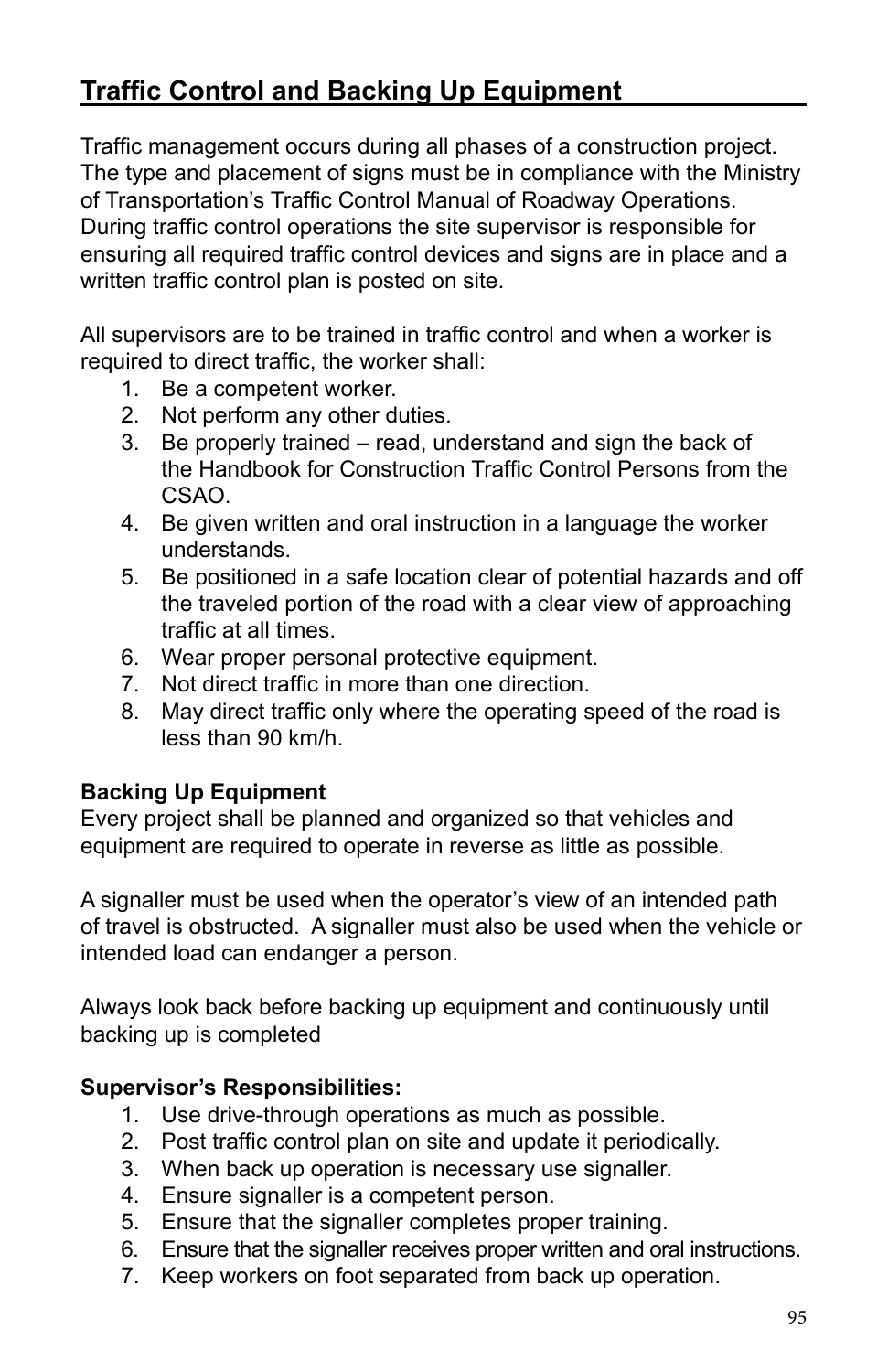# **Signaller's Responsibilities:**

- 1. Wear proper personal protective equipment.
- 2. Use common hand signals.
- 3. Perform no other duties while performing the duty of signaller.
- 4. Be aware of and stay out of blind spots.
- 5. Stay in a safe visible spot.
- 6. Maintain eye contact with the operator.
- 7. A signaller is required when the minimum distance between the boom and overhead wires is less than the minimum distance as shown at the bottom of this page.

# **Operator's Responsibilities:**

- 1. Communicate with signaller before backing up.
- 2. When unsure of surroundings or the location of workers on foot get out and circle the machine.
- 3. Make eye contact with signaller.
- 4. Stop immediately when a signaller, worker, or anyone else disappears from view.
- 5. Do a circle check after leaving the equipment for any period of time.
- 6. Make sure mirrors are intact, functional and properly adjusted.
- 7. Ensure back up alarms are maintained and working.
- 8. Follow posted traffic control plan.
- 9. Look behind before backing up every time.

## **Remember**

- **Loaded equipment always has the right of way**
- Keep to the right on haul roads unless told differently by **your supervisor**
	- **Stay on designated haul roads**

## **Workers on foot should be trained to:**

- 1. Recognize and avoid entering or standing in blind spots.
- 2. Know how to work safely around trucks and operating equipment.
- 3. Make eye contact with driver or operator before approaching equipment.
- 4. Signal intention to driver or operator.
- 5. Avoid standing or talking near entry points, grading operations, or other places where equipment is moving back and forth.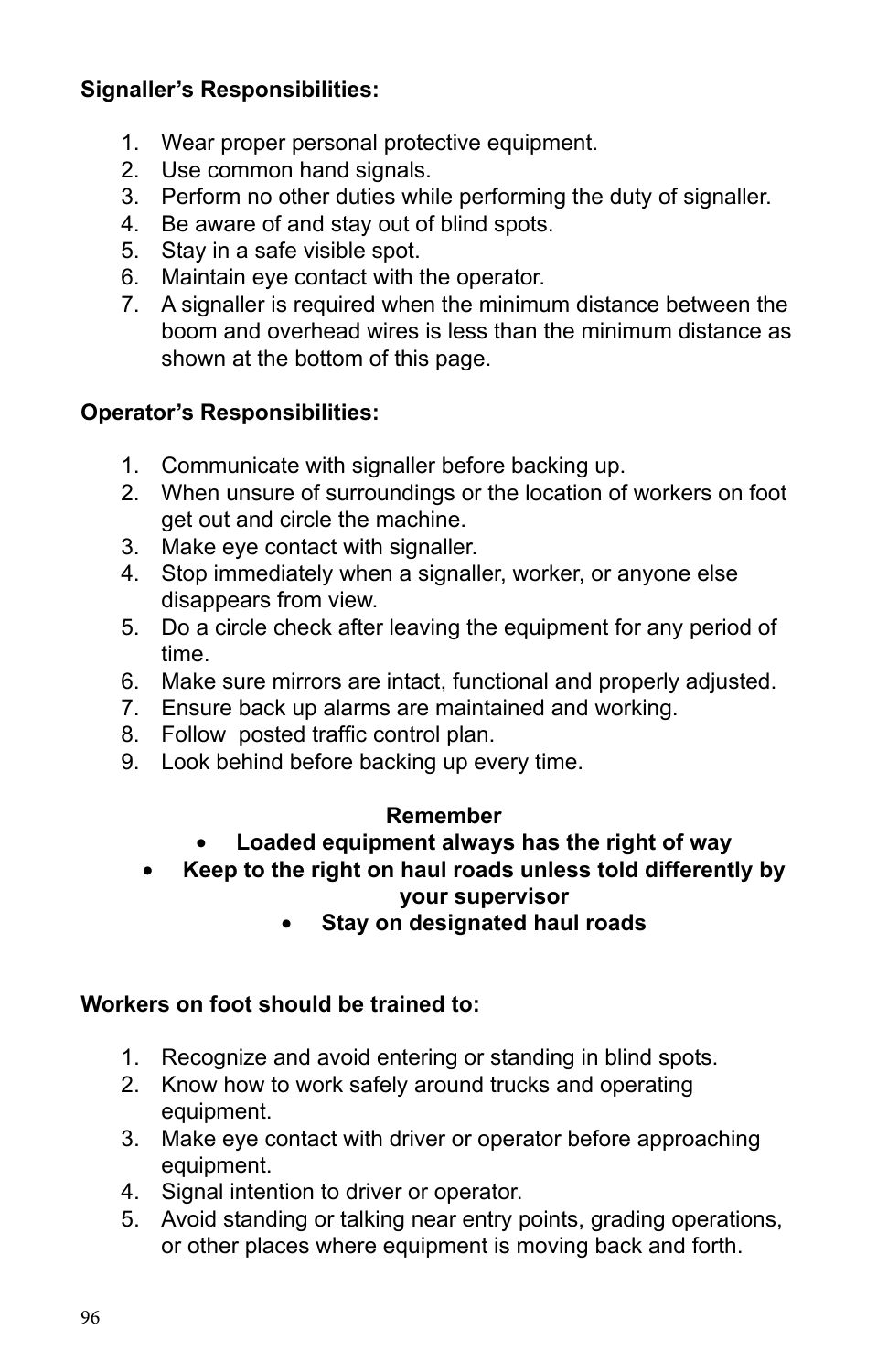### **When working in proximity to overhead power lines or conductors:**

- 1. Operator must be provided with written notification of electrical hazard before starting work
- 2. A sign must be posted in the cab of the machine and in the vicinity of the hazard.
- 3. A signaler must also be used to warn operators when approaching electrical encroachment zone.

| <b>Nominal Phase to Phase Voltage Rating</b> | <b>Minimum</b><br><b>Distance</b> |
|----------------------------------------------|-----------------------------------|
| 750 to 150,000 volts                         | 3 metres                          |
| More than 150,000 to 250,000 volts           | 4.5 metres                        |
| More than 250,000 volts                      | 6 metres                          |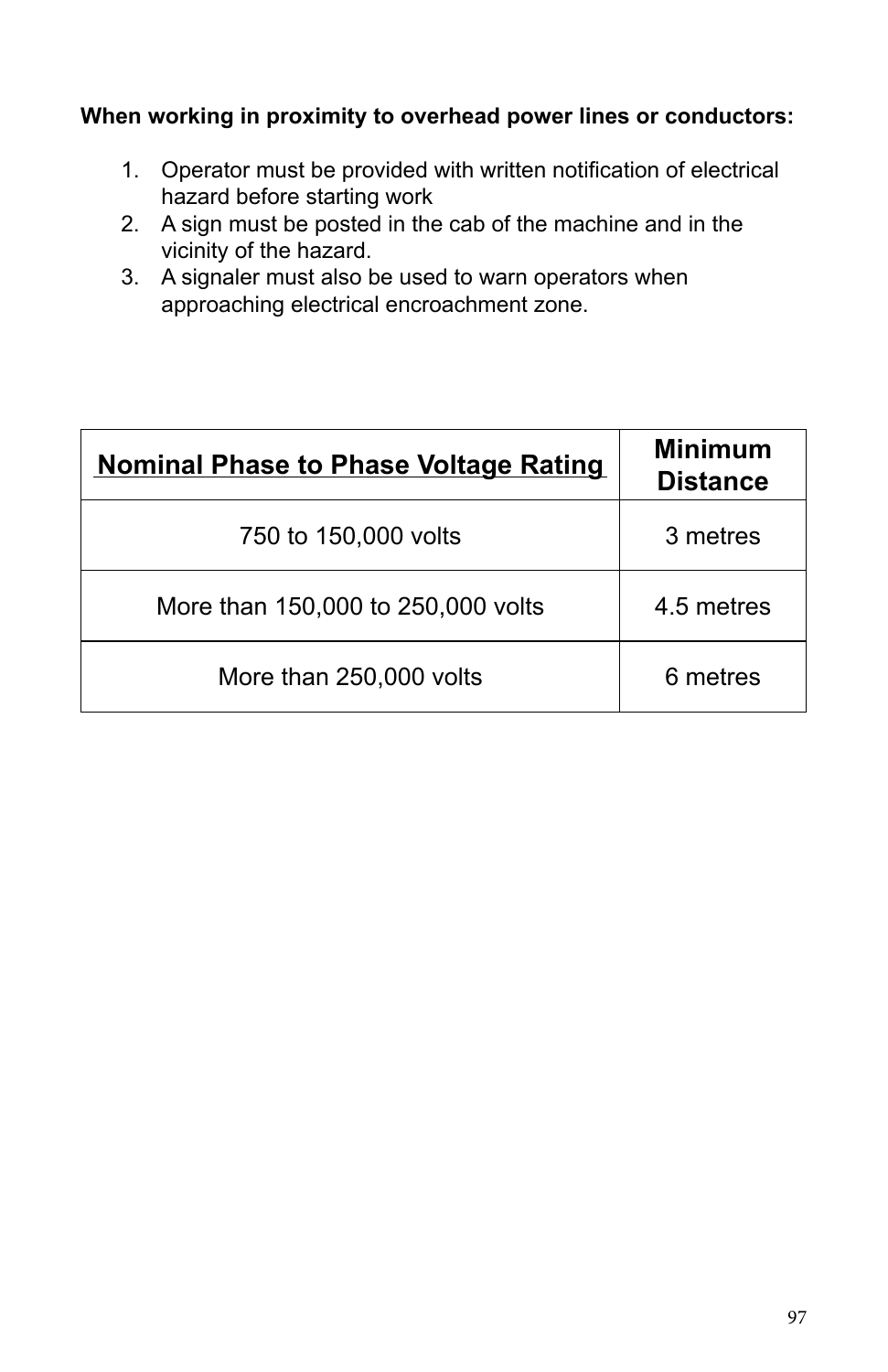# *Purpose*

The purpose of this policy is to establish, for each employee, the requirement that they work all scheduled hours as deemed necessary by his or her position. H. Kerr Construction Ltd. places a high value on attendance and punctuality, and expects all employees to arrive at work at the scheduled time of day on each work day. Regular attendance and consistent punctuality are critical to the goals, objectives, effectiveness, and standards of H. Kerr Construction Ltd. and its business operations.

Employees who are chronically absent or tardy adversely affect H. Kerr Construction Ltd. productivity and staff morale, thus diminishing the quality and level of normal business operations. This policy's goal is to address and/or correct absenteeism and attendance issues before they become counterproductive and/or disruptive to H. Kerr Construction Ltd.

## *Guidelines*

H. Kerr Construction Ltd considers an employee absent if he or she does not attend work as scheduled, regardless of cause. The primary objectives of this policy are to:

- 1. Reduce instances of unscheduled and/or disruptive absenteeism/attendance, as well as foster responsible leave usage by employees.
- 2. Improve employee morale by reducing the negative effects of absenteeism on employees who perform the duties of their absent colleagues.
- 3. Enhance service to clients, customers, and business partners by promoting excellence in employee attendance.

# *Policy*

The Health and Safety Coordinator shall communicate the following policy statements to all employees during orientation to indicate the specific attendance needs of the company.

Supervisors at H. Kerr Construction Ltd. are advised to adapt and enforce this policy, using progressive disciplinary measures when there is a violation of this policy.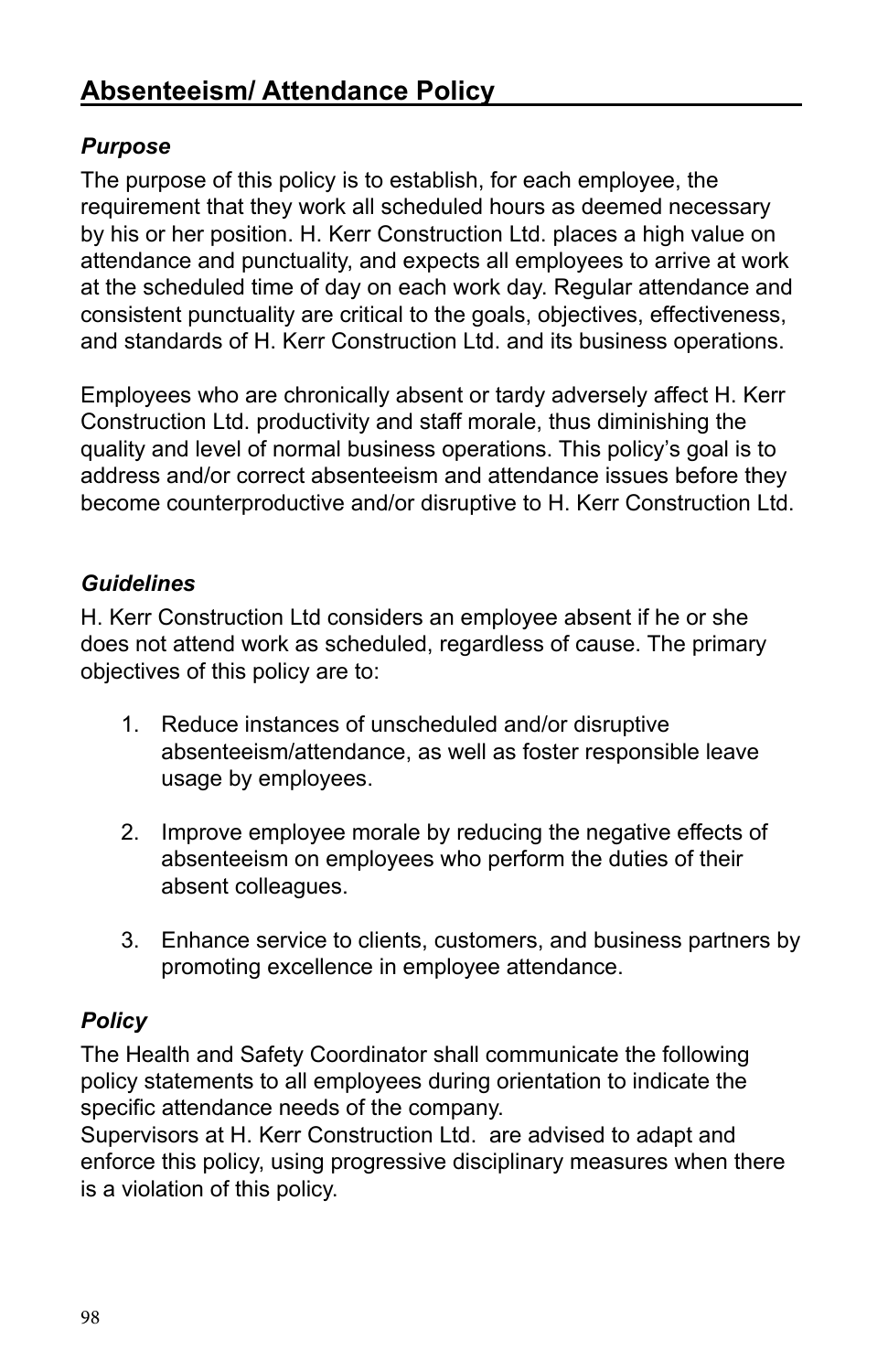- 1. Each employee is responsible for notifying his or her supervisor of absence for each day that the absence occurs, regardless of cause. Each employee is also responsible for reporting when he or she is likely to return to work. Absences without excuse will not be tolerated and are subject to progressive corrective action. H. Kerr Construction Ltd. reserves the right to terminate any employee who is absent for three (3) or more consecutive working days without notification.
	- An employee who does not intend to report to work because of illness (or any other reason) must notify his or her immediate supervisor–by telephone within 30 minutes of the employee's regularly scheduled starting time. Failure to provide required notification of any absence whatsoever may result in disciplinary action.
- 2. Employees who are absent for more than three (3) or more consecutive working days are required to submit a note from a licensed physician or medical practitioner stating the nature of the illness and/or medical condition that led to the absence. Employee absenteeism due to a work-related illness or injury could be required to submit to a physical examination before returning to work in order to minimize liability to H. Kerr Construction Ltd.
	- Any employee who remains absent for more than three (3) consecutive business days, without contacting the company, shall be considered as having abandoned and resigned his or her position.
	- Any employee who remains absent for more than three (3) consecutive business days after an authorized leave of absence shall be considered as having abandoned and resigned his or her position.
- 3. Unacceptable attendance includes (but is not limited to) unexcused or persistent early departure during scheduled working hours or tardiness.
	- Early departures during scheduled working hours are considered excessive if they exceed 5 per calendar year, regardless of cause.
	- Employees are considered tardy if they arrive to work five (5) minutes or more later than their scheduled start time.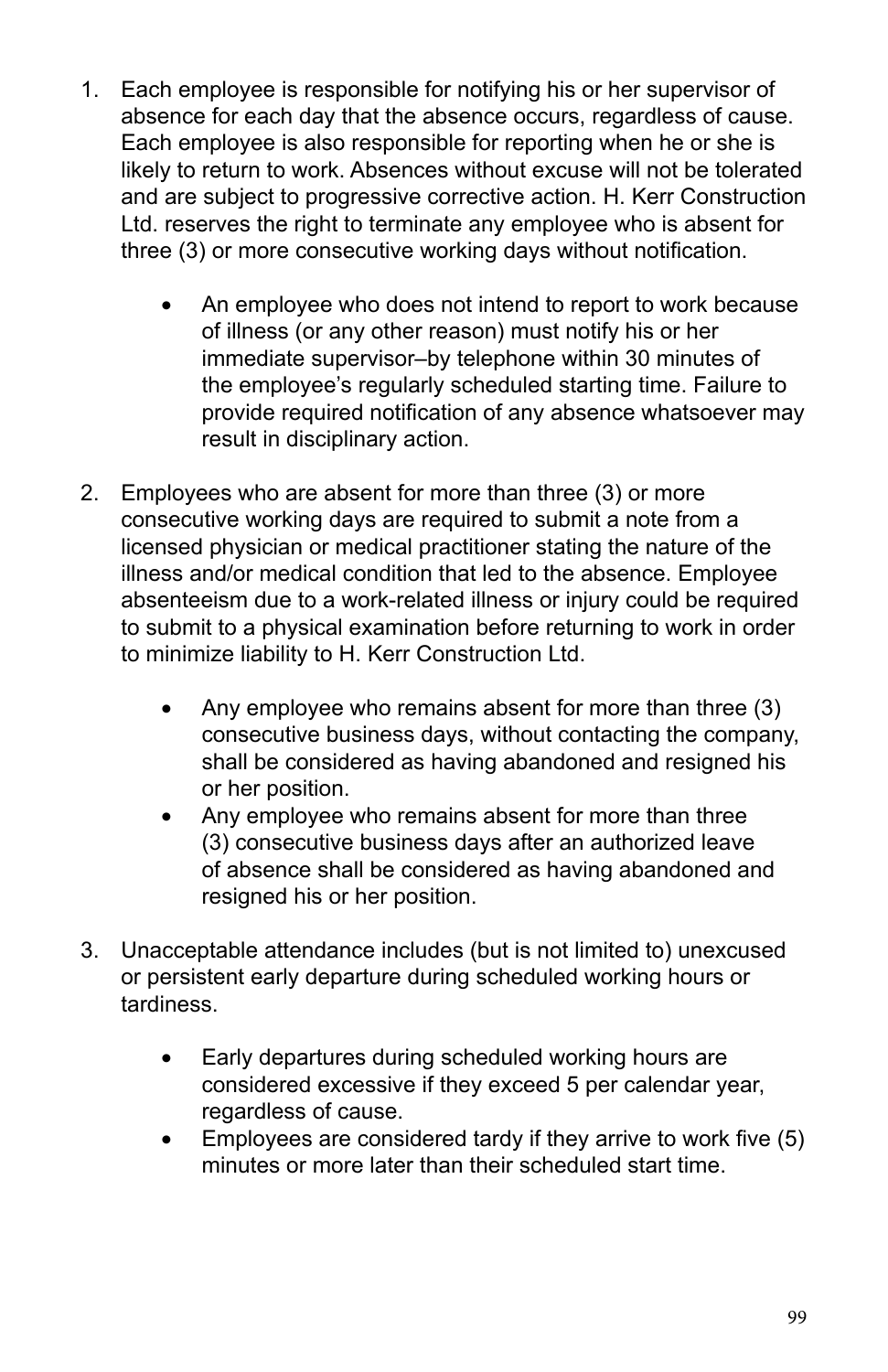- 4. Supervisors have been instructed to remain vigilant of the following sick leave patterns, particularly if the patterns are chronic and persistent:
	- Absences during the day before and/or the day after statutory holiday(s).
	- Absences during the day immediately following a pay day.
	- Situations where the absence(s) coincides with desirable days off.
- 5. Unexcused and/or unauthorized absences will result in the employee forfeiting his or her pay for the duration of the absence. Employees will not be allowed to apply for paid illness benefits following the unexcused absences.

# *Disciplinary Action*

Senior Management will periodically examine these records to ensure that attendance issues do not continue unabated.

Disciplinary action for excessive absenteeism, poor attendance, or other violations of this policy shall be administered, in progression, according to the following procedures:

- Documented verbal warning, to be signed by the offending employee.
- Written Warning; to be dated and signed by the offending employee.
- Suspension of employee's duties and pay, up to five (5) days.

Termination of the offending employee from H. Kerr Construction Ltd.'s employ.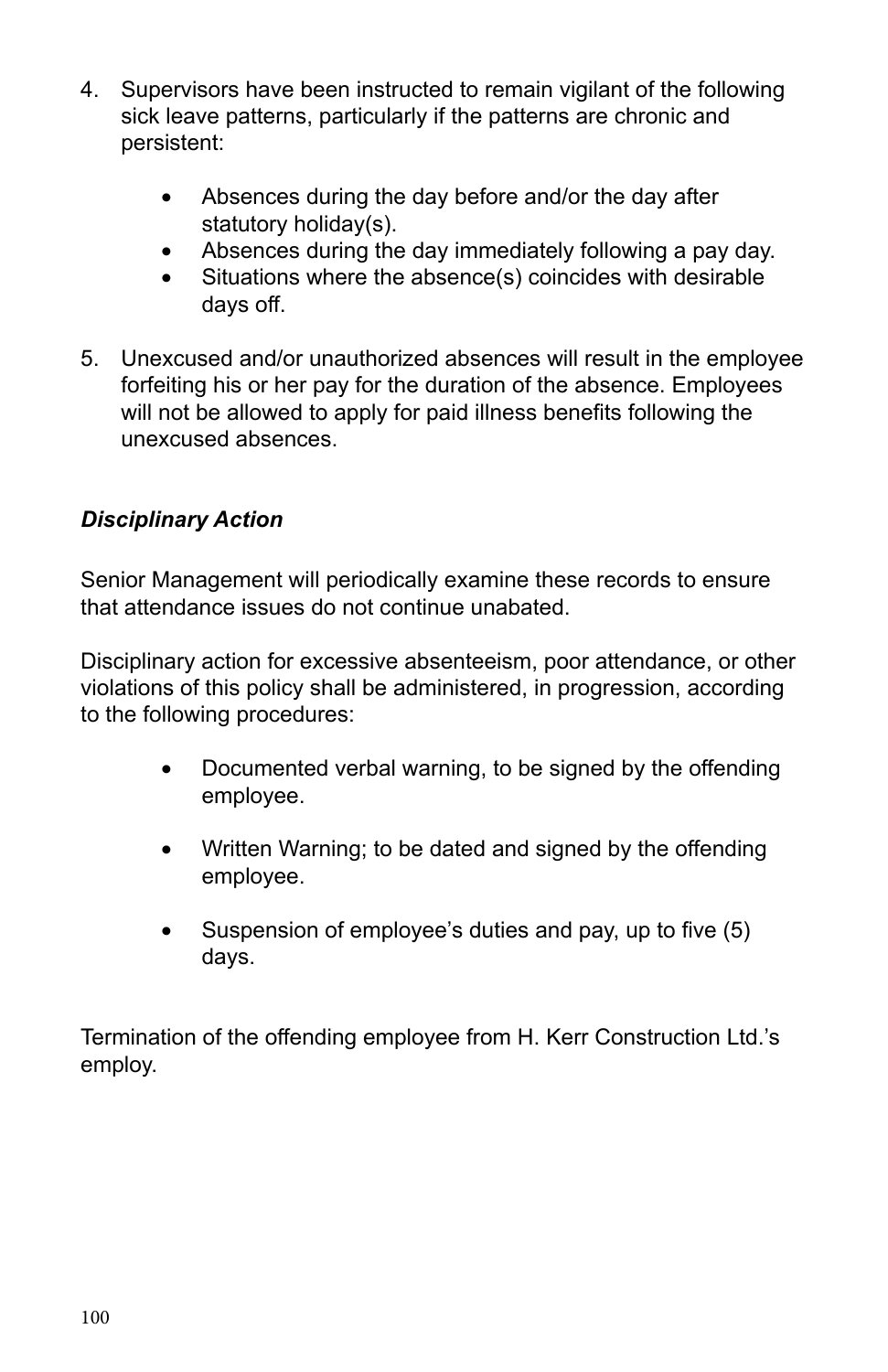- Clean all dirt or loose debris from the bowl, blade, bucket, tracks or any part of the machine that holds dirt.
- Have a mechanic check the machine over before moving the machine on roadways.
- Attach proper load signs.
- Always ensure fuel supply is adequate for the trip.
- Only designated drivers with a valid drivers licence are allowed to drive equipment on public roadways.
- The operator must have and understand the map to the intended destination.
- The operator must have an escort or means of communication.
- The operator must have the necessary permits with him.
- When moving more than one machine at a time, keep a safe distance between the machines.
- Be aware of street widths and the machine width.
- Never put the machine in neutral and coast down hills.
- If traffic is backing up, pull over and let them pass.
- Equipment must not be driven on public roadways in poor weather conditions (heavy rain, snow, fog, etc.).
- Do not move a machine in the dark.
- Be sure to have phone numbers of supervisors or mechanics available in case of breakdowns.
- Obey all highway traffic signs.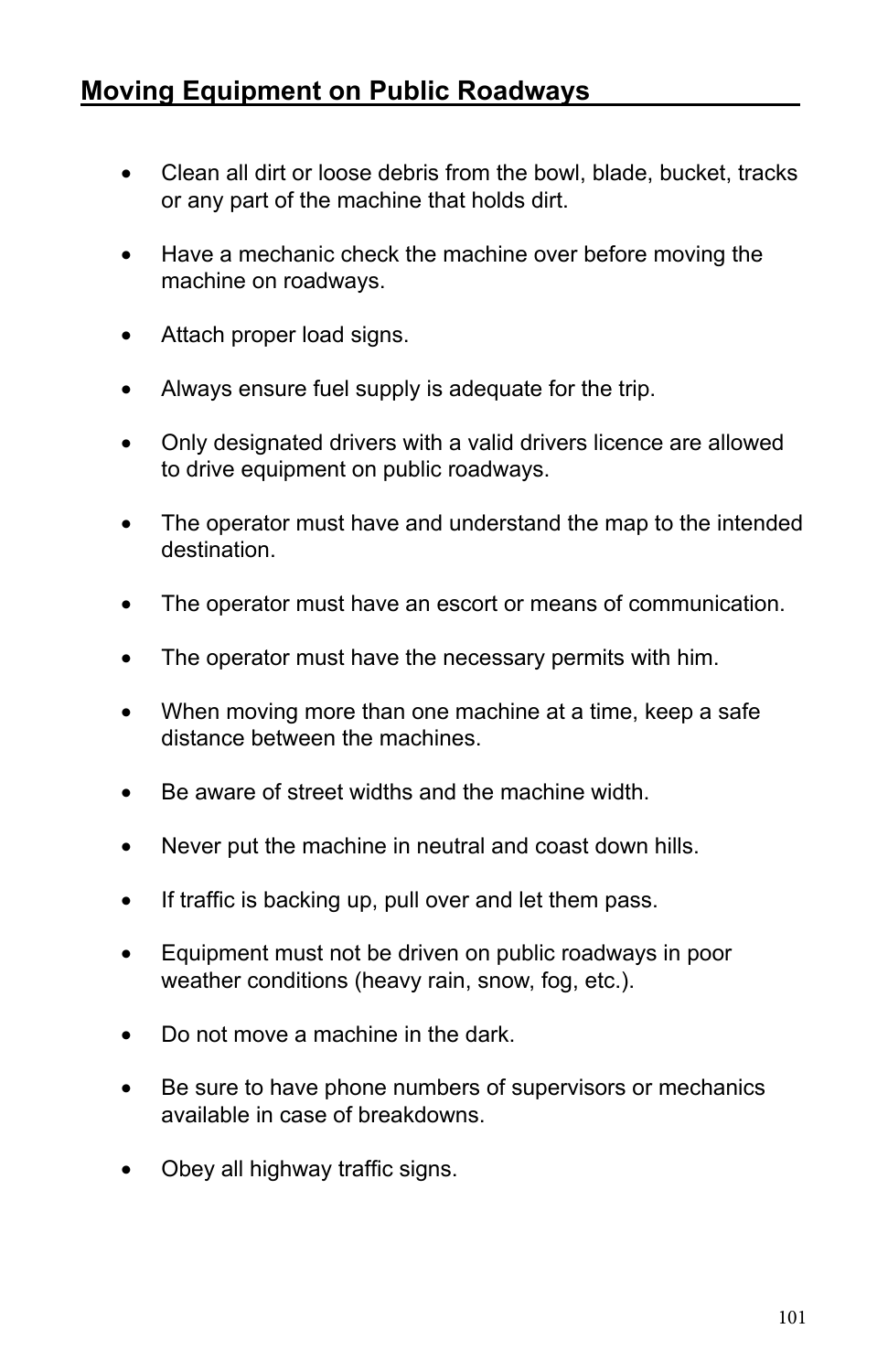#### General

- □ All construction vehicles are protected under Regulation 856 "Roll-Over Protective Structures"
- $\Box$  If the machine rolls over, stay in the machine don't try to jump out
- $\Box$  Blind spots make it hard to see the top of the slope
- □ When not in use put the bowl, blade or bucket on the ground
- □ No passengers
- □ Operate and turn vehicle at low speeds
- □ Operate the controls while seated
- $\Box$  Watch where you are going
- □ Always wear the seatbelt
- □ No horseplay ever

### **Dozers**

- Attempt to have material on the low side of tracks at all times
- Keep blade as low to the ground as possible
- Do not attempt to grade slopes that are too steep

## **Scrapers**

- Keep bowl as close to the ground as possible
- Drive in a straight line when loading
- Keep away from slopes and edges
- Be aware of different soil types and weather conditions

## **Rock Trucks**

- The truck should be stopped when raising and lowering the box
- Make sure you are loaded evenly
- Always dump load on level ground
- Never overload
- Slow down during turning when loaded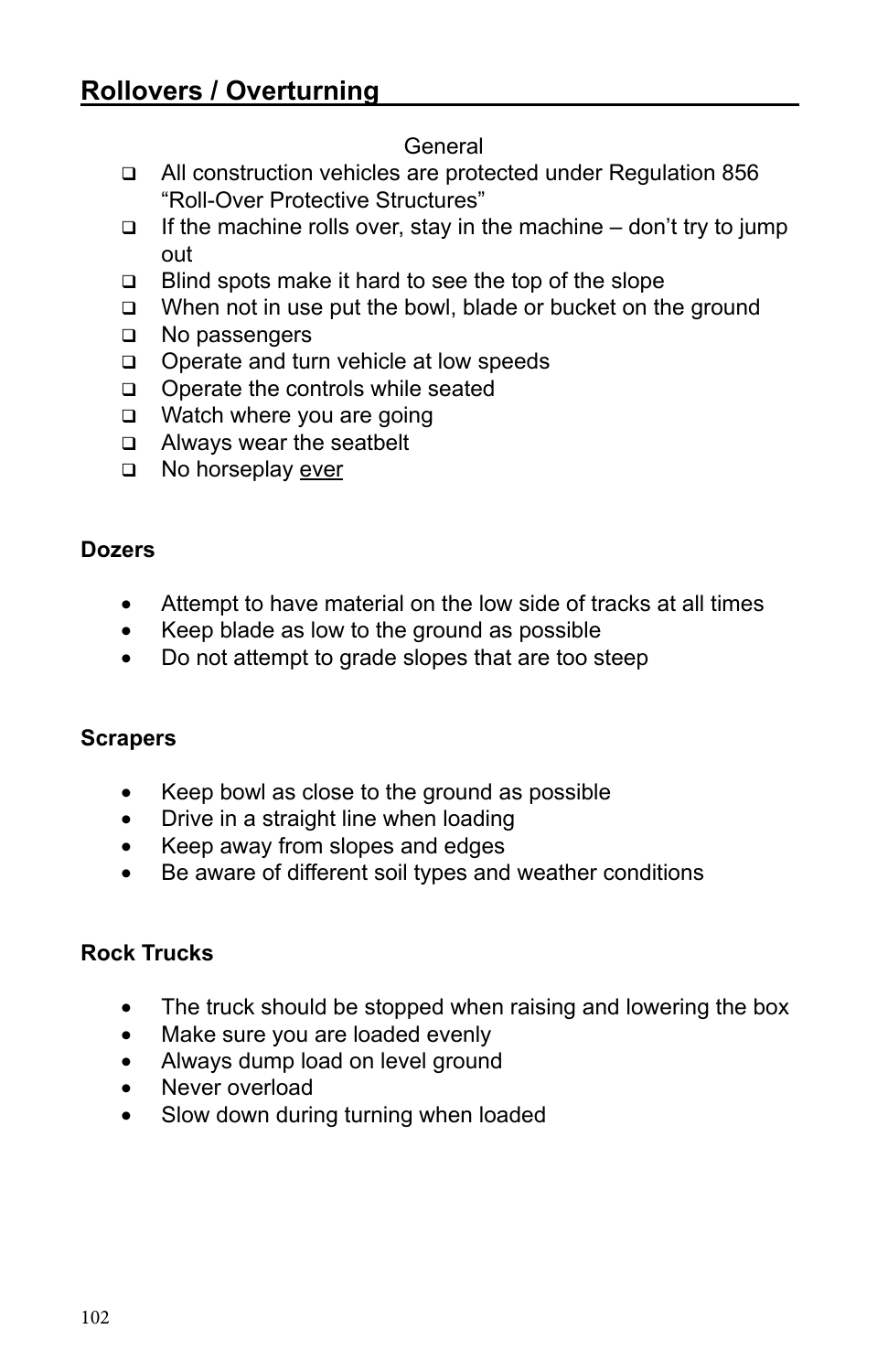# **Packers**

- Always go forward when packing close to the top of the slope
- Pack at a 90° angle to the slope instead of along the slope
- • Be aware of soil types and conditions

## **Loader**

- Never travel with the bucket in the air
- Slow down on roads when encountering bounce, weaving or road-walk

# **Excavator**

- • Always face direction of travel
- Don't undermine
- Always slope material, never leave a vertical face
- Keep equipment level at all times

### **Be Aware Of:**

- Slopes or edges
- • Pedestrians
- Pinch points
- • Overhead and underground hazards
- • Weather and soil conditions

## **REMEMBER – IF YOU ARE IN TROUBLE - (stuck or off the side of stockpile)**

- • **STOP**
- • **DROP BOWL, BUCKET OR BLADE**
- • **APPLY BRAKES**
- • **GET HELP CONTACT SUPERVISOR**

Injury accidents involving heavy equipment on construction sites have a higher probability of resulting in a fatality than any other type of accident.

It is critical to follow proper procedure when operating and working around heavy equipment.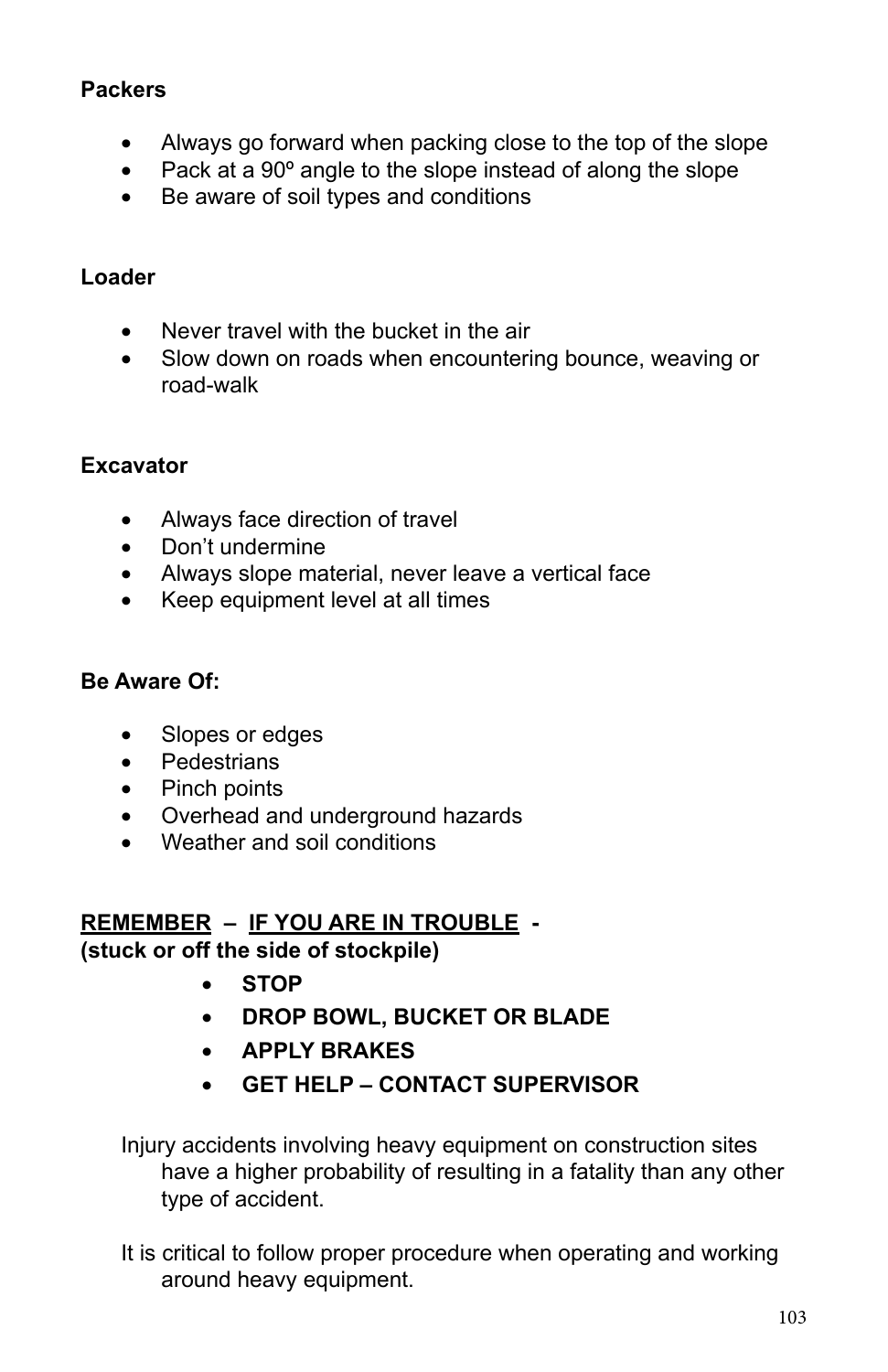# **Confined Space**

The purpose of this standard is to protect the Health & Safety of all H. Kerr Construction employees involved with a confined space entry and to ensure compliance with all legislations regarding confined space requirements.

### **Definition**

As of September 30, 2006 the new definition of a confined space is:

A fully or partially enclosed space –

a) That is not both designed and constructed for continuous human occupancy

And

b) In which atmospheric hazards may occur because of its construction, location or content or because of the work done inside the space.

The term "Atmospheric Hazards" now means –

- a) The accumulation of flammable, combustible or explosive agents or…
- b) An Oxygen content in the atmosphere that is less than 19.5% or more than 23% by volume or…
- c) The accumulation of atmospheric contaminants, including gasses, vapours, fumes, dust or mists that could:
	- $\triangleright$  Result in acute health effects that pose an immediate threat to life or…
	- $\triangleright$  Interfere with a person's ability to escape unaided from a confined space

Possible Confined Spaces:

- Catch Basins and Manholes
- **Wells and Silos**
- **Water Tanks and Storage Tanks**
- **Machinery Housings**
- **Ditches**
- **Trenches**
- • Sewers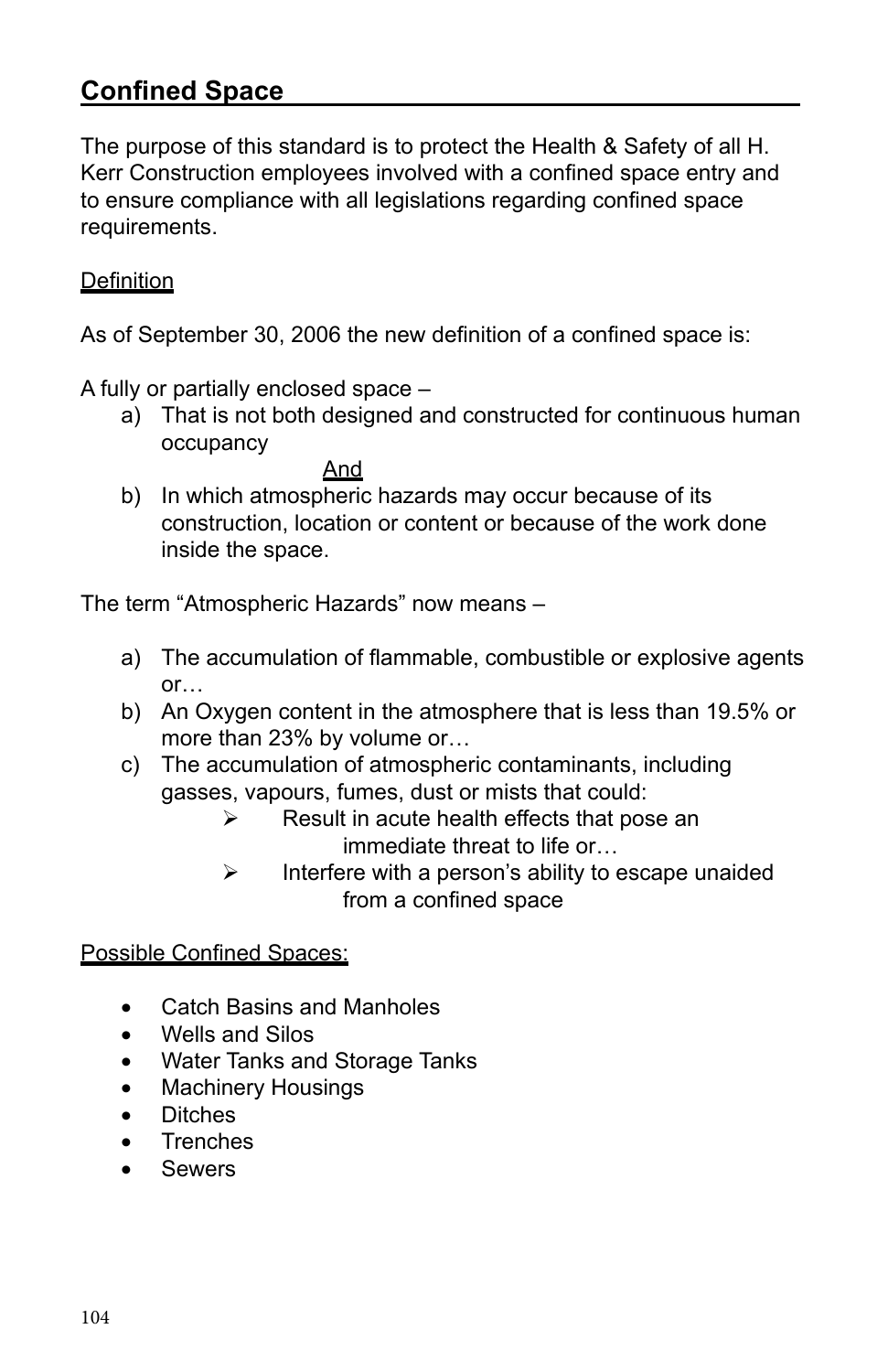### Entering Confined Spaces

No person shall enter a confined space until the following criteria are met:

- 1. Everyone involved in Confined Space Entry is properly trained including the supervisor, entrant, attendant, and rescue personnel.
- 2. There must be a written plan with procedures and hazard controls identified.
- 3. There must be a hazard assessment completed by a competent worker.
- 4. All energy sources must be isolated.
- 5. Proper Personal Protective Equipment and devices must be available.
- 6. An entry permit must be posted at the entrance of a confined space. The permit will contain the following information:

Location Description of work Description of work hazards and control **Measures** Time period Record of worker entry and exit List of equipment required Sampling equipment and test results Workers involved Expiration date

### Air Testing

Air must be tested before entering a confined space. Oxygen content must be more than 19.5% and less than 23%. If for any reason the worker in the confined space becomes uncomfortable because of the air quality, they must leave the confined space immediately, wait one hour, retest the air quality; then if safe, re-enter the confined space – ventilate or purge if necessary.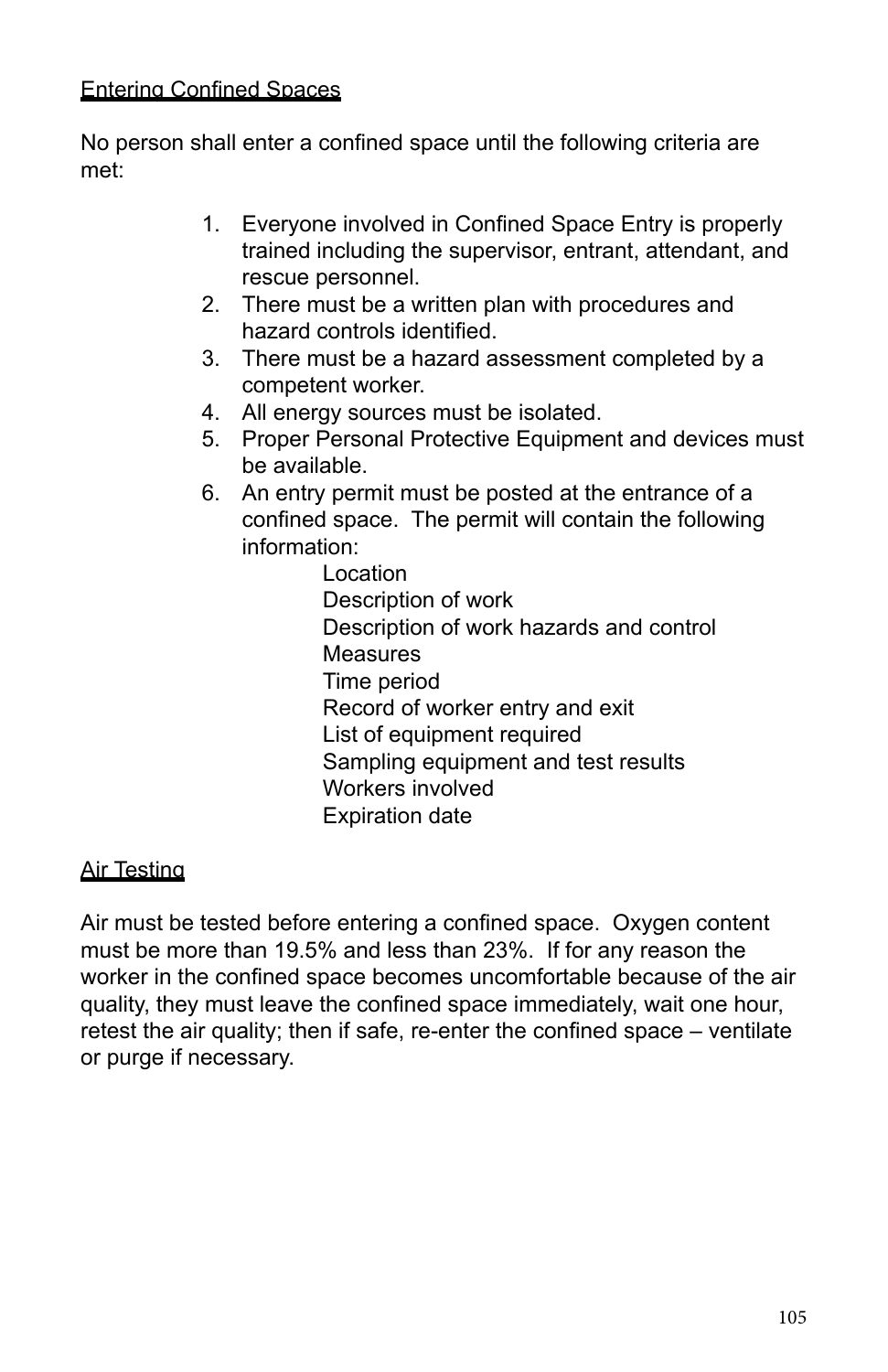### **Attendant**

Whenever a worker is to enter a confined space, there shall be an attendant stationed outside or near the confined space. The attendant must:

- 1. Have a device for summoning rescue response
- 2. Not enter the confined space at any time
- 3. Provide assistance
- 4. Monitor the safety of the worker inside and summon adequate rescue response if required

#### Entrance to a confined space must be:

- 1. Adequately secured against unauthorized entry or…
- 2. Provide adequate barricades, warning signals or…
- 3. Both

#### **Records**

Records of any confined space entry, assessments, training, testing or entry permits must be kept at that project and be available for inspection. These records must be kept for at least one year after the project is finished

# **Musculoskeletal Injury Prevention Program**

Intent

H. Kerr Construction Ltd. has implemented the following Musculoskeletal Injury (MSI) Prevention Program in the pursuit of our commitment to the ongoing health and safety of our staff. H. Kerr Construction Ltd. will work to identify, and eliminate or control workplace hazards that may cause MSI's, and will ensure that our staff receive appropriate education and training in the prevention of MSI's, and awareness of hazards in the workplace.

MSI Prevention Program

The H. Kerr Construction Ltd. MSI Prevention Program shall ensure that H. Kerr Construction Ltd. employs the following process: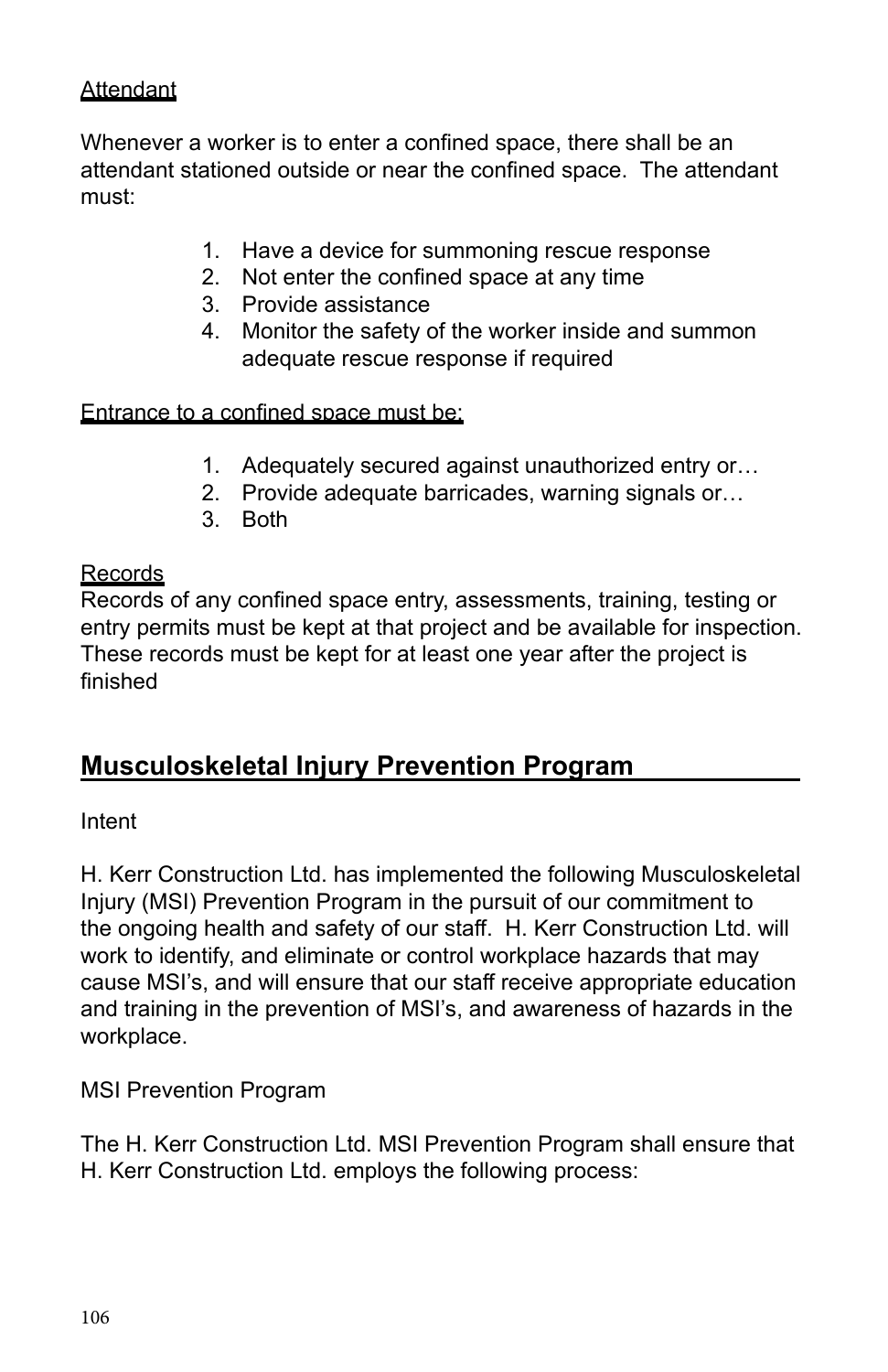## Stage 1 – Consult Employees

H. Kerr Construction Ltd. shall consult our staff in the process of our MSI prevention program to obtain feedback regarding the identification, assessment and control of MSI's.

H. Kerr Construction Ltd. recognizes that our staff will have valuable insight into the existence of MSI hazards, and potential controls.

H. Kerr Construction Ltd. will communicate the availability of feedback mechanisms that exist in the workplace for reporting MSI's, MSI hazards and suggestions. Staff may provide feedback in the following manners:

- Report to their immediate supervisor / manager
- Report to the Health and Safety Manager
- Submit a suggestion form to the Health and Safety Manager

In the process of the risk assessment, H. Kerr Construction Ltd. will consult with staff members that exhibit signs and symptoms of MSI's, and with an employee that regularly performs the tasks or functions being assessed.

H. Kerr Construction Ltd. will obtain feedback from staff regarding trials and selection of new equipment, and will engage in direct discussions with staff while they are performing tasks or jobs where a concern for MSI's exists.

H. Kerr Construction Ltd. encourages staff to provide input and recommendations during staff meetings, or through standard feedback mechanisms.

H. Kerr Construction Ltd. may elect to utilize surveys and/or questionnaires to obtain feedback regarding MSI's.

H. Kerr Construction Ltd. will take all information gathered during the consultation into consideration, and will work to address concerns and implement appropriate safeguards.

## Stage 2 – Consult the Joint Health and Safety Committee (JHSC)

H. Kerr Construction Ltd. shall consult the JHSC regarding the identification, assessment, and control of MSI risks, the content and provision of safety and prevention education and training, as well as the evaluation of control measures that have been or will be implemented.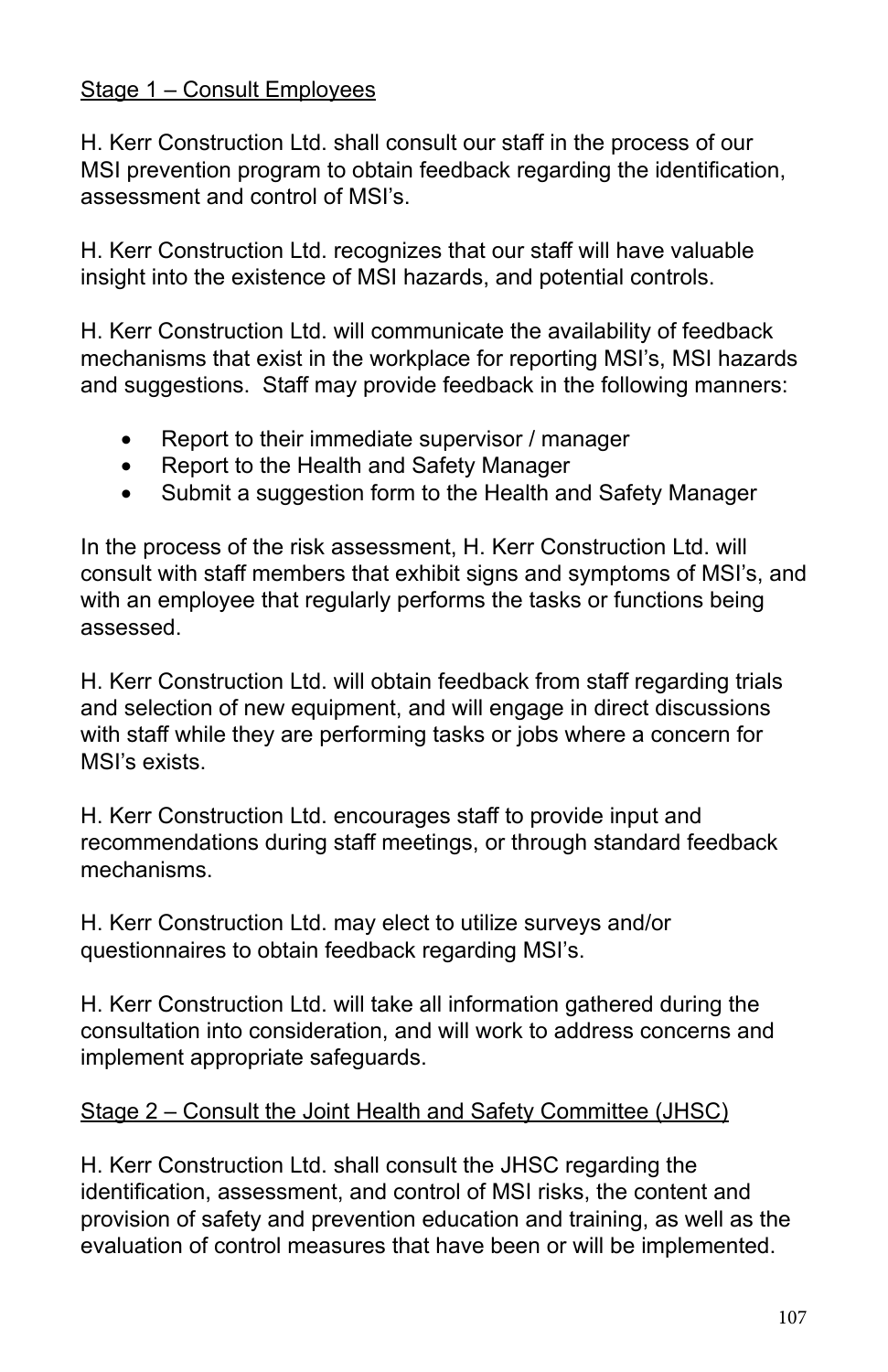H. Kerr Construction Ltd. will respond to the JHSC within 21 days of receiving any requests or recommendations.

H. Kerr Construction Ltd. will take all information gathered during the consultation into consideration, and will work to address concerns and implement appropriate safeguards.

### Stage 3 – Risk Identification

H. Kerr Construction Ltd. shall work to identify any and all MSI risks that exist in the workplace, including force, repetition, work posture and local contact stress.

H. Kerr Construction Ltd. will consider the following factors in the identification and risk assessment of MSI's:

- (a) Physical demands involved in the performance of work duties, including levels of force required, repetition of the actions required, duration of the action, work postures, and any local contact stresses;
- (b) Elements involved in the layout and condition of the workplace or workstation, including distances required for the employee to reach or bend, seating concerns, and uneven floor surfaces;
- (c) The requirements for handling objects, including the physical characteristics of the objects (e.g. size and shape), tools required to move the objects, load conditions and weight distribution, and any handles associated with the objects;
- (d) Environmental conditions that will affect the performance of job duties, and exist in the workplace / workstation, including excessive hot or cold temperatures, excessive noise levels, vibration, illumination, etc.;
- (e) Work-recovery cycles, task variability, and work rate.

H. Kerr Construction Ltd. will create a prioritized list of jobs and tasks that involve a risk of MSI, and will assess these risks to determine appropriate controls.

The list shall be developed through the review and analysis of:

- Injury statistics resulting from MSI claims;
- Accident/incident investigation reports and first aid reports;
- Feedback generated form for staff that have reported risks, or that have exhibited signs or symptoms of MSI's.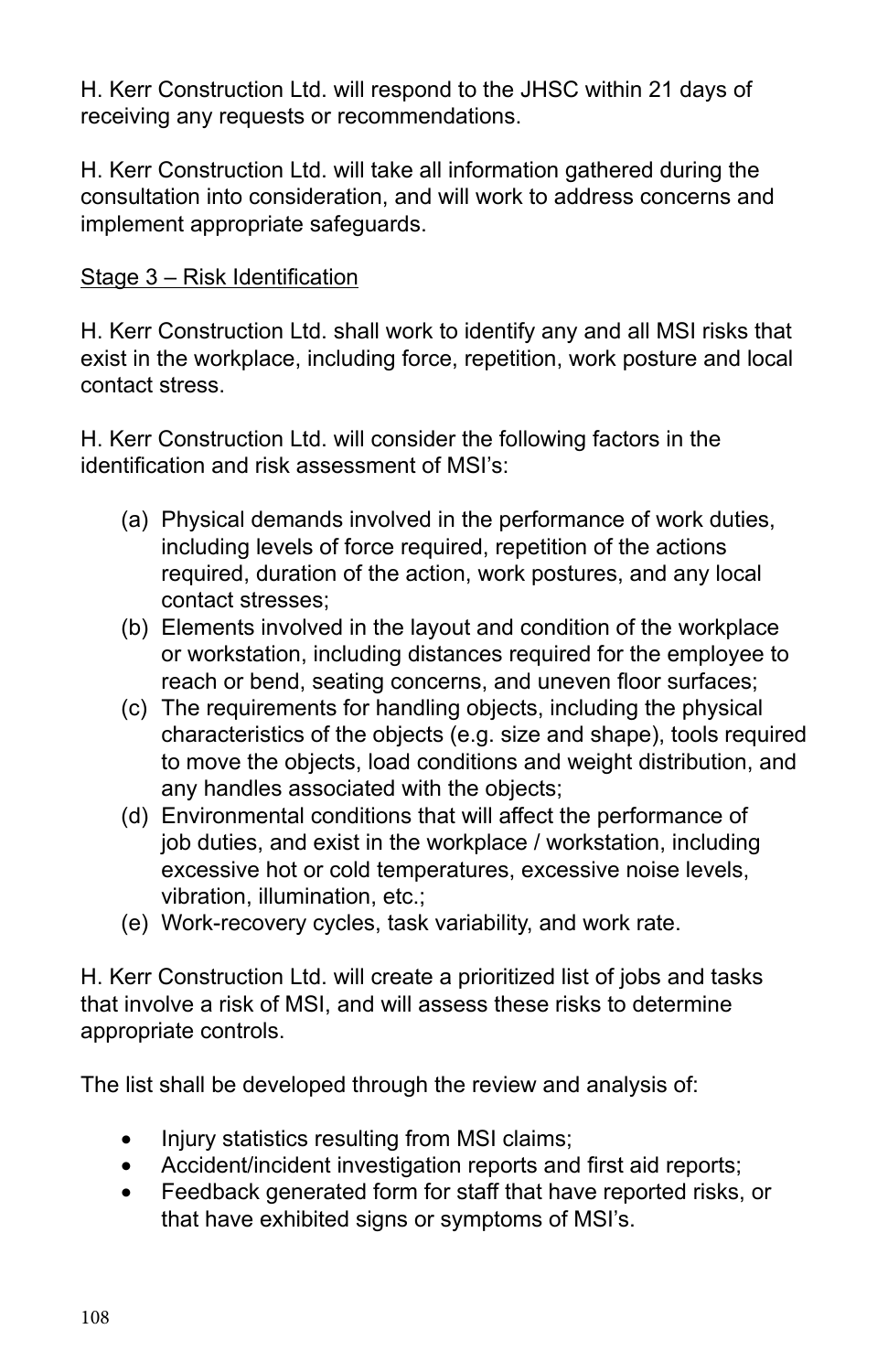#### Stage 4 – Risk Assessment

Upon the identification of potential MSI risks, H. Kerr Construction Ltd. will conduct a through risk assessment to examine the specific aspects of a task that may expose staff to MSI's. The risk assessment will determine if the current controls are effective, or if additional / alternate controls should be implemented.

The MSI risk assessment shall evaluate the levels of exposure to hazards, and the level of risk involved. This process will determine the magnitude, duration and frequency of exposure.

The H. Kerr Construction Ltd. MSI risk assessment shall include all significant risk factors that pose a serious threat of injury. H. Kerr Construction Ltd. will not assess tasks or functions where the risk factor is low.

In the event that a risk assessment is conducted as part of an accident/ incident investigation, H. Kerr Construction Ltd. shall record all significant findings of the assessment in the investigation.

H. Kerr Construction Ltd. will ensure that all risk assessments are carried out by a competent and qualified individual. Where necessary, H. Kerr Construction Ltd. may contract the services of a professional to conduct the assessment (e.g. occupational physiotherapist, qualified consultant, etc.).

#### Stage 5 – Implement Controls

Where a risk has been identified, and assessed, H. Kerr Construction Ltd. shall determine appropriate measures for control of the risks. H. Kerr Construction Ltd. will use appropriate engineering controls where possible as a first plan of approach (e.g. physical changes to the work environment, addition of equipment, changes to the workstation, etc.).

In the event that engineering controls are not possible, or are unreasonable, H. Kerr Construction Ltd. will utilize administrative controls to minimize exposure to the risk, and may use job rotation or other means.

In the event that both engineering and administrative controls are not possible, or are unreasonable, H. Kerr Construction Ltd. shall determine and provide appropriate forms of Personal Protective Equipment (PPE) to eliminate, mitigate or otherwise control the exposure levels to the hazard, and lower the risk of injury.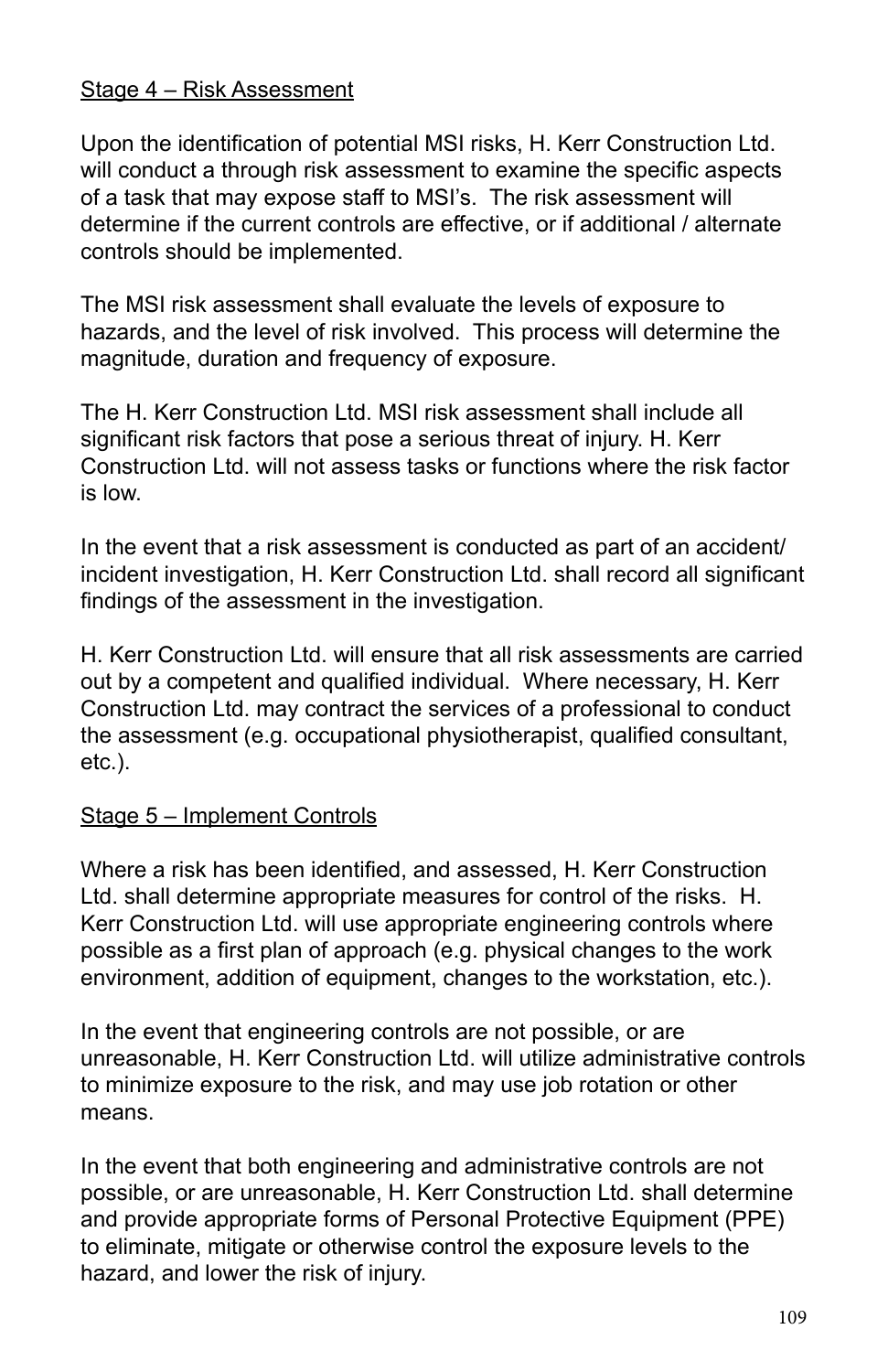### Stage 6 – Education and Training

H. Kerr Construction Ltd. will ensure that all staff members that are exposed to risks associated with MSI's, and staff members that may reasonably be expected to come into contact with risks associated with MSI's are provided with appropriate training and education in the awareness and identification of hazards, as well as safe work practices for the prevention of MSI's.

H. Kerr Construction Ltd. MIS Education and Training will ensure that workers can:

- Recognize MSI risk factors and change their work area or their work habits to avoid injury;
- Recognize and report signs and/or symptoms of MSI's;
- Be aware of the potential health effects associated with MSI's;
- Learn safe work practices that will help them prevent MSI's;
- Learn proper usage techniques for PPE and other control measures that have been implemented.

#### Review and Revise

H. Kerr Construction Ltd. will review and revise the MSI prevention program on an annual basis, or as necessary.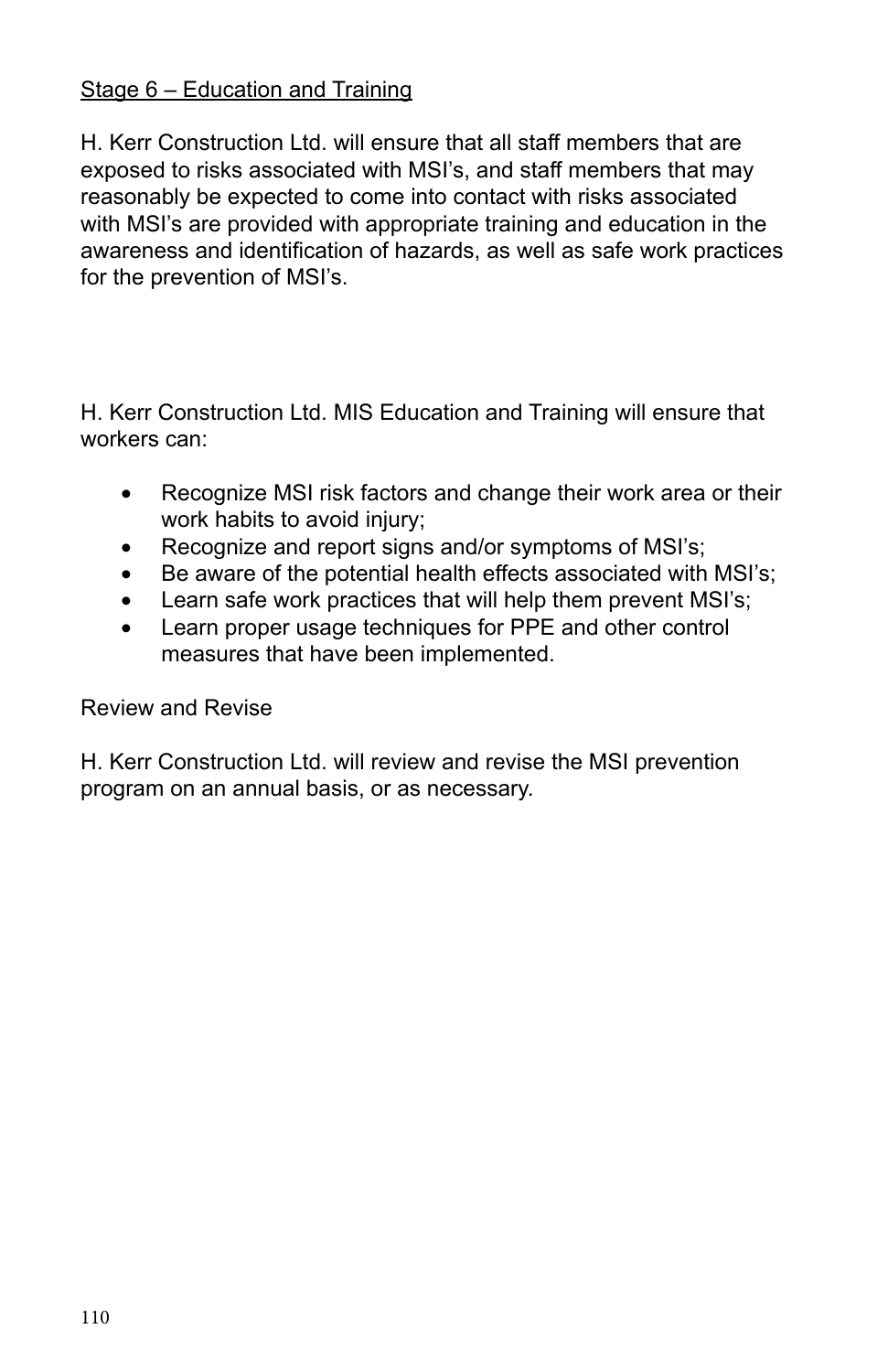# **Acknowledgment and Agreement**

#### *Acknowledgment and Agreement*

I acknowledge that I have read and understand the Policies, Practices & Procedures as outlined in this manual. I agree to adhere to this agreement in its entirety and I understand that if I violate the rules set forth in this Manual, I may face corrective action.

| Name:      |  |
|------------|--|
| Signature: |  |
| Date:      |  |
| Witness:   |  |

Please submit this signed acknowledgment to the Health and Safety Coordinator to be placed in your Personnel File.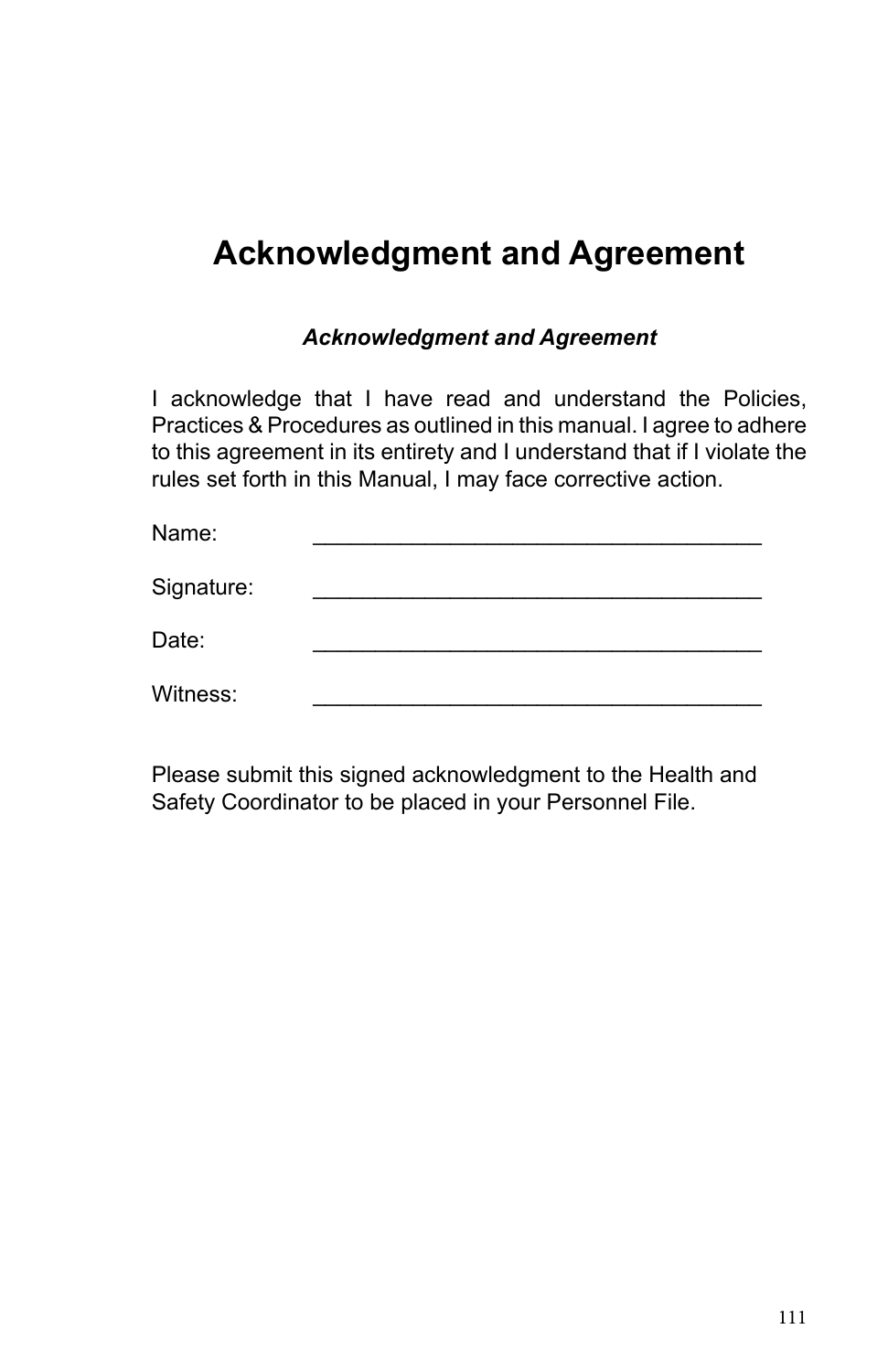# **H. KERR CONSTRUCTION LTD. ACCESSIBILITY POLICY**

#### **PURPOSE**

The purpose of this policy is to address the accessibility requirements of Ontario Regulation 429/07, Accessibility Standard for Customer Service under the Accessibility for Ontarians with Disabilities Act, 2005

#### **POLICY STATEMENT**

H. Kerr Construction Ltd. is committed to the elimination of barriers and improving accessibility for persons with disabilities in a manner that respects dignity, independence, integrity and equal opportunity.

H. Kerr Construction Ltd. recognizes the diverse needs of all residents and customers, and will respond by striving to provide services and facilities that are accessible to all.

#### **PRINCIPLES**

Reasonable efforts will be made to ensure that:

Persons with disabilities are provided equal opportunity to obtain, use and benefit from H. Kerr Construction Ltd.'s goods and services.

• Goods and services are provided in a manner that respects the dignity and independence of persons with disabilities.

The goods and services provided to persons with disabilities are integrated with provision to users of the same goods and services unless an alternative measure is necessary to allow a person with a disability to fully benefit. The alternate measure may be temporary or permanent.

• Communications with a person with a disability are conducted in a manner that takes the person's disability into account.

Persons with disabilities may use assistive devices, service animals, and support persons as is necessary to access H. Kerr Construction Ltd.'s goods and services unless superseded by other legislation.

#### **SCOPE**

This policy will apply to management, project managers, site supervisors, site workers, office staff, and all subcontractors who represent H. Kerr Construction Ltd.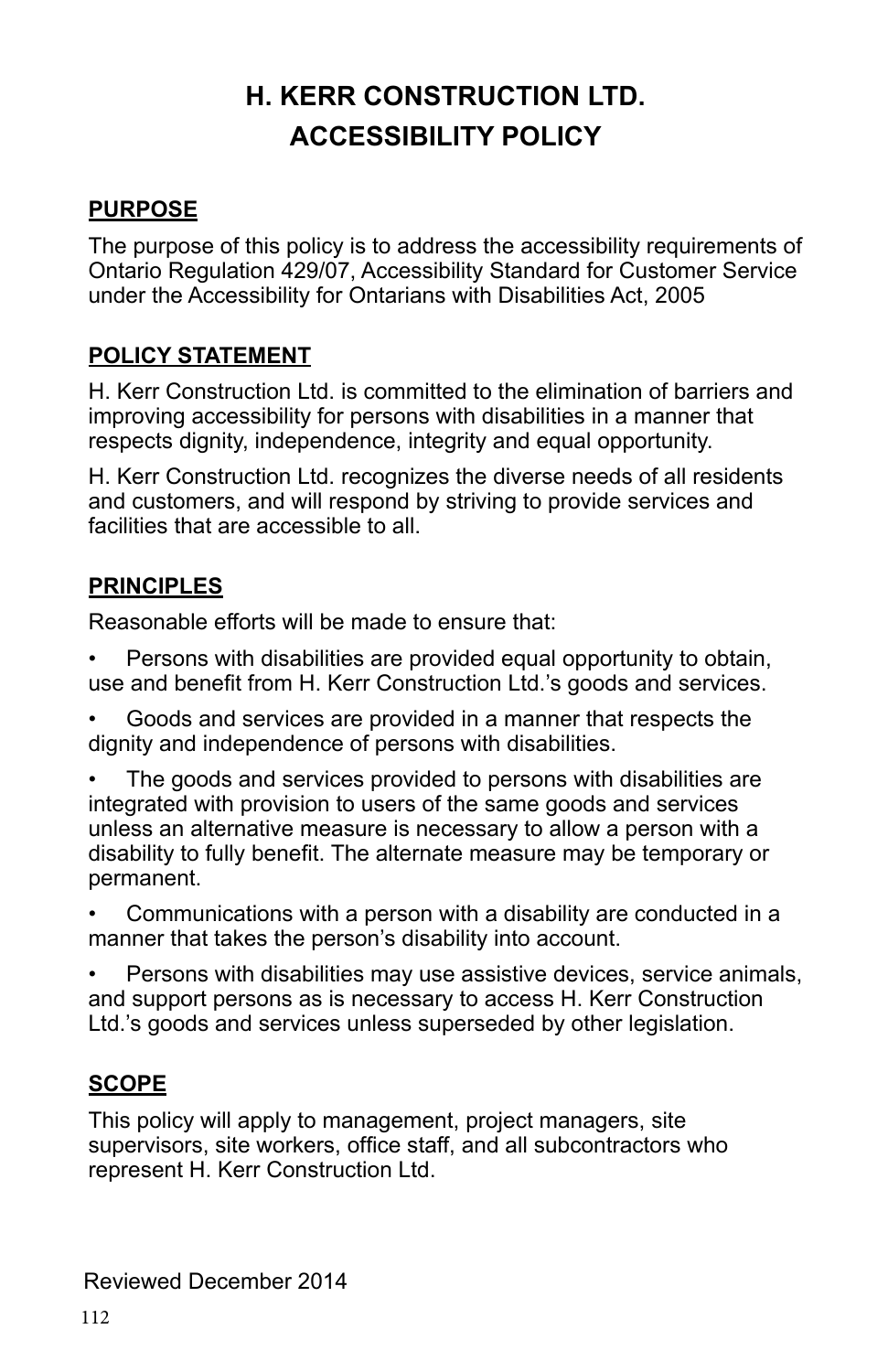### **DEFINITIONS**

#### **Devices definition**

Assistive aids and devices are used to replace, compensate for, or improve the functional abilities of people with disabilities. They include a broad range of items such as mobility and visual/hearing aids, orthotics/prosthetics, speech devices, medical supplies, environmental controls, and respiratory devices.

#### **Barrier Definition**

Anything that prevents a person with a disability from fully participating in all aspects of society because of his or her disability, including a physical barrier, an architectural barrier, an information or communications barrier, an attitudinal barrier, a technological barrier, a policy, procedure or a practice.

#### **Disability Definition**

As defined by the Accessibility for Ontarians with Disabilities Act, 2005 and the Ontario Human Rights Code, is:

• Any degree of physical disability, infirmity, malformation or disfigurement that is caused by bodily injury, birth defect or illness and, without limiting the generality of the foregoing, includes diabetes mellitus, epilepsy, a brain injury, any degree of paralysis, amputation, lack of physical co-ordination, blindness or visual impediment, deafness or hearing impediment, or physical reliance on a guide dog or other animal or on a wheelchair or other remedial appliance or device.

- A condition of mental impairment or a developmental disability.
- A learning disability or a dysfunction in one or more of the processes involved in understanding or using symbols or spoken language.
- A mental disorder

• An injury or disability for which benefits were claimed or received under the insurance plan established under the Workplace Safety and Insurance Act, 1997.

#### **PROCEDURES**

#### **1.0 Assistive Devices**

The use of assistive devices by persons with disabilities to obtain, use or benefit from H. Kerr Construction Ltd.'s goods and services is recognized unless otherwise prohibited due to health and safety or privacy issues.

Reviewed December 2014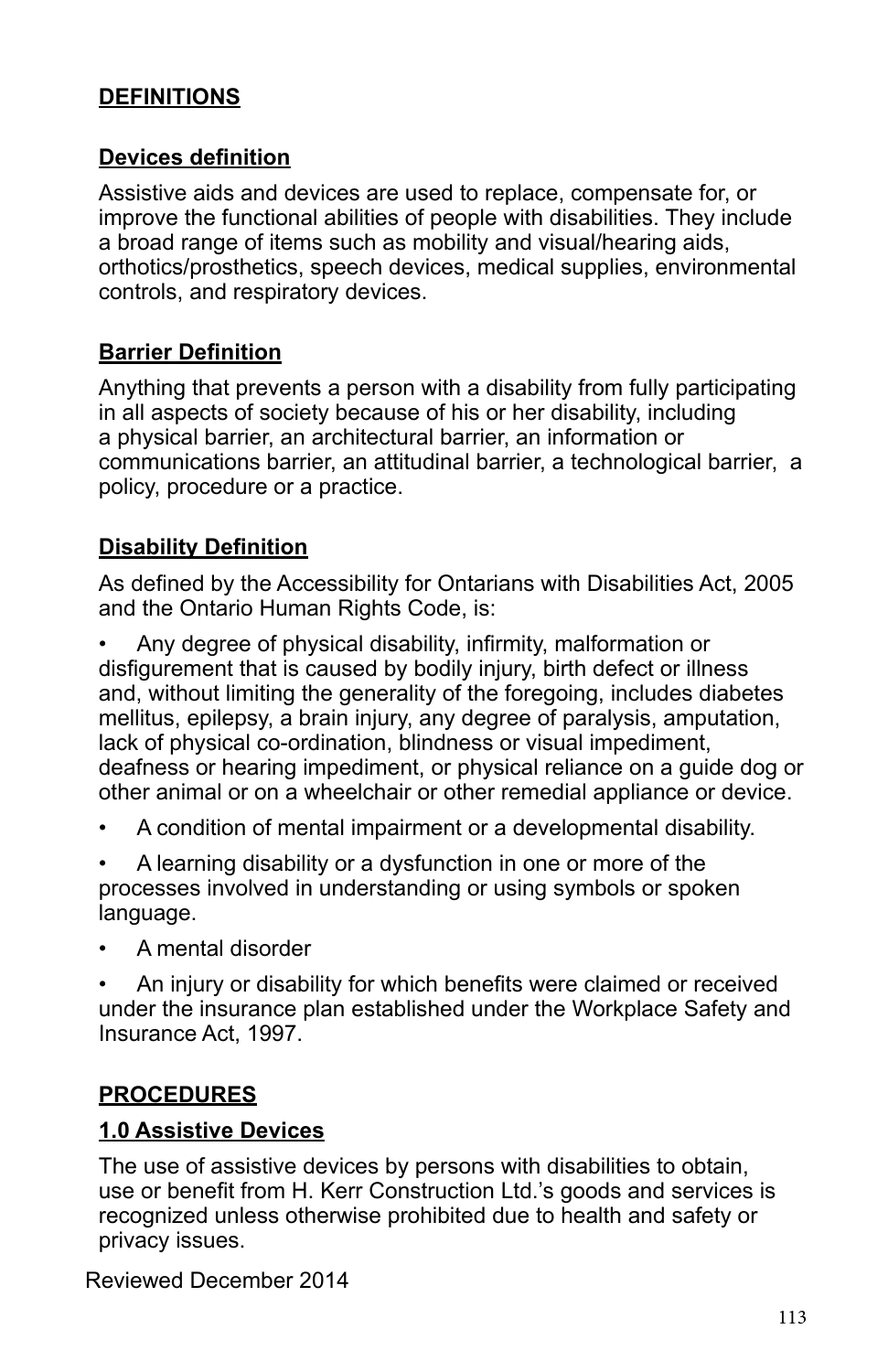It is the responsibility of the person with a disability to ensure that his or her assistive device is operated in a safe and controlled manner at all times

Where applicable assistive devices owned and operated by H. Kerr Construction Ltd. will be available for use by persons with disabilities. Appropriate staff within the applicable department will be knowledgeable of the presence and trained in the use of the assistive devices. Staff will be available to assist with the use of these devices if requested for use by an individual.

## **2.0 Communication**

 H. Kerr Construction Ltd. will communicate with people with disabilities in a way that takes into account their disability.

# **3.0 Service Animals**

Persons with disabilities are permitted to be accompanied by their service animal and keep that animal with them in areas/premises that are open to the public, when accessing goods and services provided by H. Kerr Construction Ltd.

It is the responsibility of the person with a disability to ensure that his or her service animal is kept under control at all times.

# **4.0 Support persons**

Persons with disabilities are permitted to be accompanied by their support person in areas/premises that are open to the public, when accessing goods and services provided by H. Kerr Construction Ltd.

If a support person accompanies a person with a disability, the provider of goods and services shall ensure that both persons are permitted to enter the premises together and that the person with a disability is not prevented from having access to the support person while on the premises. If there is confidential information to be disclosed, consent must be received from the person with the disability

Where fees for goods and services are charged, H. Kerr Construction Ltd. shall ensure that notice is given in advance about the amount, if any that would be charged to a support person.

H. Kerr Construction Ltd. may deem it necessary to require a support person for a person with a disability in order to protect the health and safety of that person or others on the premises. This will only occur after consultation with the person with a disability and when it is the only means to allow the person with a disability to access H. Kerr Construction Ltd.'s goods and services.

#### Reviewed December 2014 Reviewed December 2014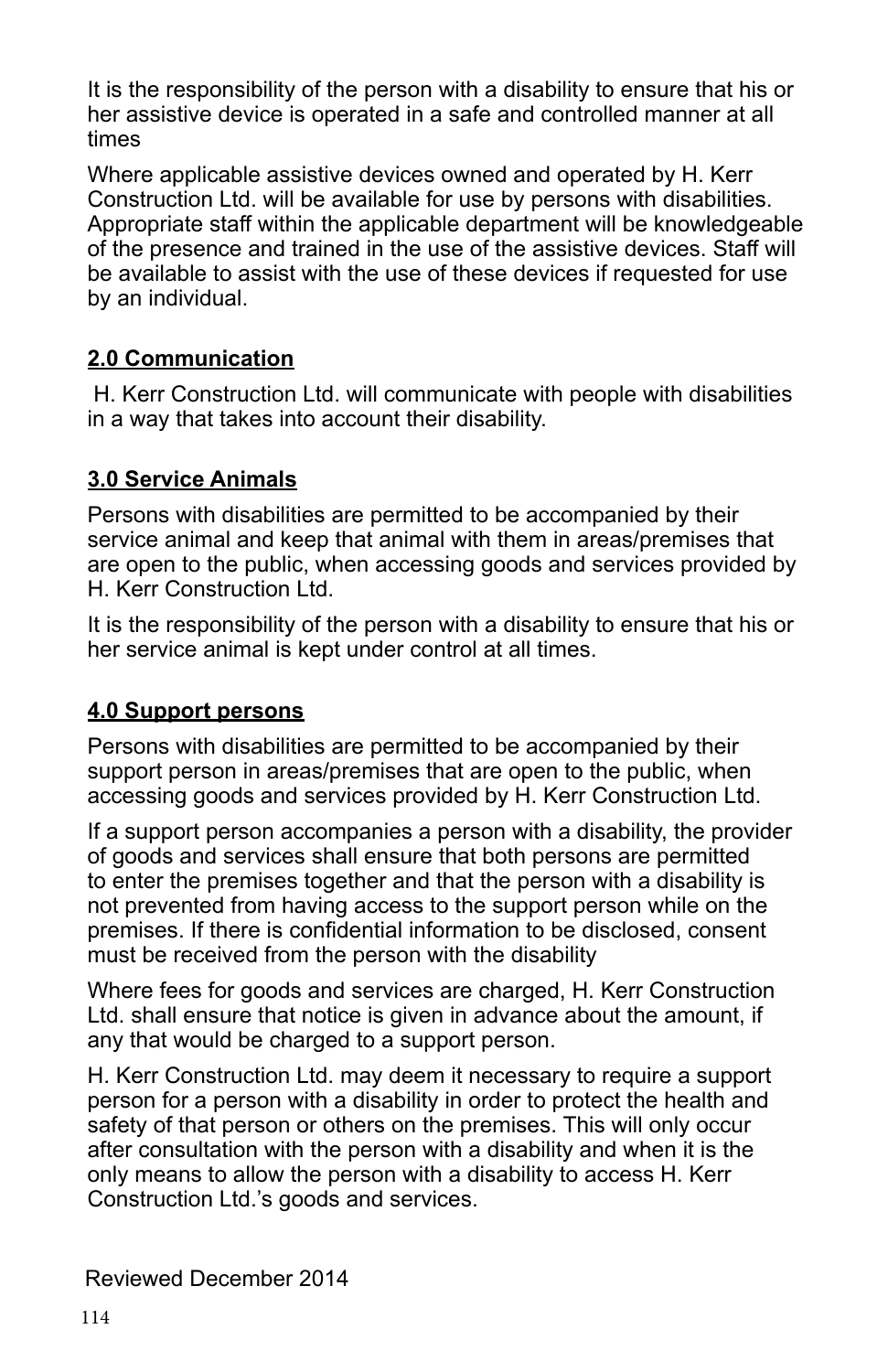# **5.0 Service Disruption**

In the event of a planned service disruption to facilities, services or systems that are relied upon by persons with disabilities to access H. Kerr Construction Ltd.'s goods and services, notice of the disruption shall be provided in advance.

Notice of the disruption will include information about the reason for the disruption, its anticipated duration and a description of alternative facilities, services or systems, if any, that may be available.

Notice may be given by posting the information in a conspicuous place on the premises owned or operated by the provider of goods or services by such other methods as is reasonable under the circumstances.

In the event of an unexpected disruption, notice will be provided as soon as possible.

# **6.0 Training**

H. Kerr Construction Ltd. is committed to establishing, implementing and maintaining a program for training on how to provide customer service to people with disabilities.

H. Kerr Construction Ltd. shall ensure that the following persons receive training about the provision of its goods and services to persons with disabilities.

• Management, project managers, site supervisors, all staff, and trades who interact with public or other third parties on behalf of H. Kerr Construction Ltd.

The training shall include but not limited to the following:

• Review of the purpose of the Accessibilities Standard for Ontarians with Disabilities Act, 2005 and the requirements of Ontario Regulation 429/07 Accessibilities Standard for Customer Service.

• How to interact with people with various types of disability.

• How to interact with people with disabilities who use an assistive device or require the assistance of a guide dog, other service animal or the use of a support person.

What to do if a person with a particular type of disability is having difficulty accessing H. Kerr Construction Ltd.'s goods or services

Training shall be provided to each person as soon as practical after he or she is assigned the applicable duties as well as on an ongoing basis as changes occur to H. Kerr Construction Ltd.'s policies, procedures and practices governing the provision of goods or services to persons with disabilities.